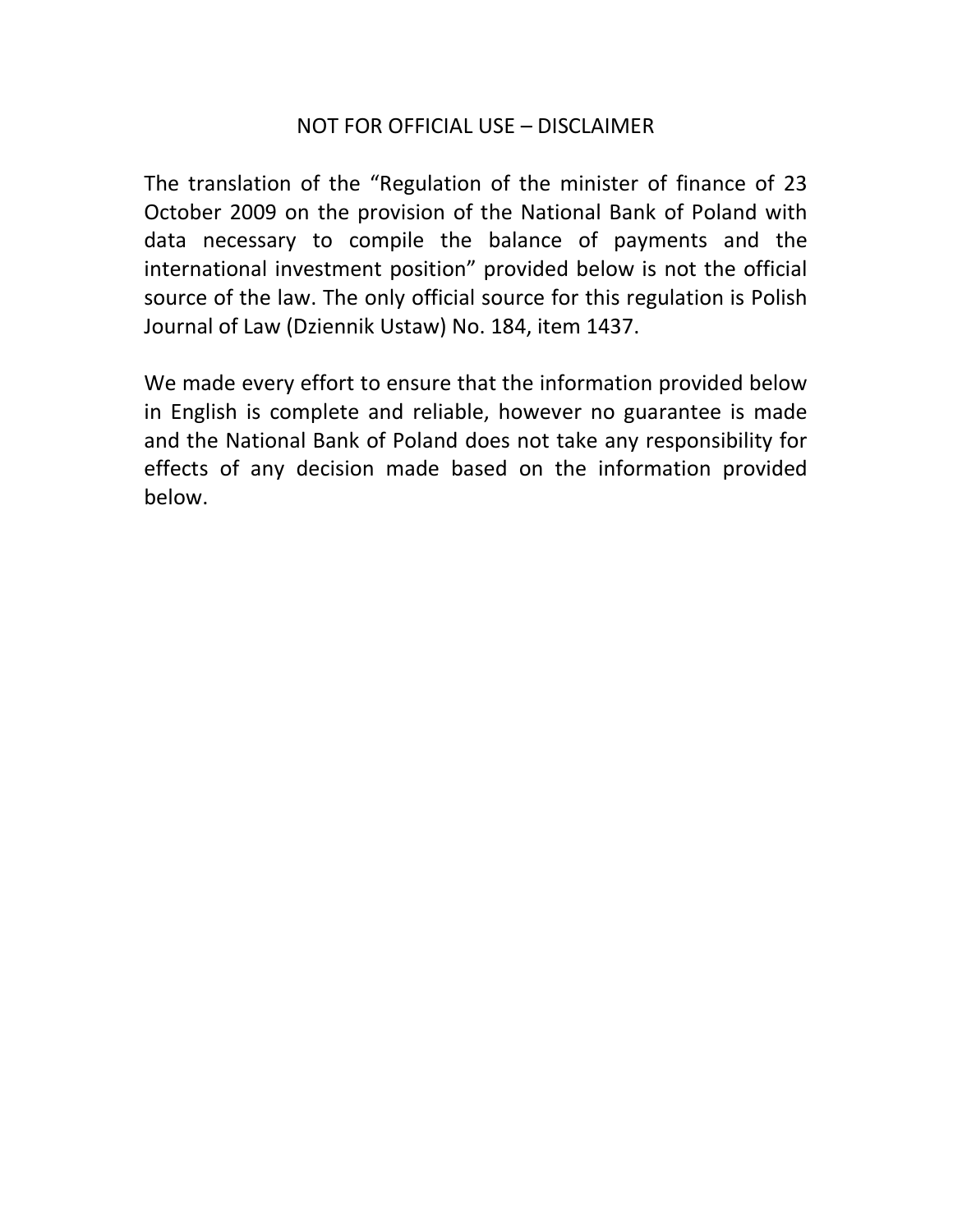### **REGULATION OF THE MINISTER OF FINANCE**1) of 23 October 2009

on the provision of the National Bank of Poland with data necessary to compile the balance of payments and the international investment position

 Pursuant to Article 30 (3) of the Act of 27 July 2002 – Foreign Exchange Law (Dz.U. (Journal of Laws) No 141, item 1178, as amended $^{2}$ ), it is hereby ordered as follows:

**§ 1.** The Regulation shall determine:

- 1) method, scope and dates of fulfilling the obligation by residents involved in foreign exchange and entrepreneurs performing bureau de change activities to provide the National Bank of Poland (hereinafter referred to as the NBP) with data necessary to prepare the balance of payments and the international investment position, hereinafter referred to as the "data";
- 2) amounts the exceeding of which results in the obligation referred to in § 1 (1), hereinafter referred to as the "reporting obligation".

**§ 2**.1. The reporting periods specified in the Regulation (month, quarter, year) shall correspond to the calendar periods.

2. The data submitted to the NBP pursuant to the Regulation and the data used for the calculation of the total amount of assets, liabilities and equity capital, the exceeding of which results in the occurrence of reporting obligations, hereinafter referred to as the "reporting threshold", should result from:

- 1) company's accounts or registers kept pursuant to separate provisions, or from source documents presenting the actual state of affairs, in the case of entities keeping account books;
- 2) source documents presenting the actual state of affairs, in the case of other entities not reffered to in § 2.2. (1).

3. Data adopted to calculate the reporting threshold at the end of year or quarter expressed in foreign currencies shall be converted into PLN by applying average exchange rates of the currencies announced by the NBP on the last working day of the given year or quarter, respectively. In case when the exchange rate of the currency was not announced on the given date, the last announced exchange rate should be applied.

4. Data concerning balances of assets, liabilities, and equity capital included in reports at the end of the given reporting period expressed in foreign currencies shall be converted into PLN by applying average exchange rates of the currencies announced by the NBP on the last business day of the given reporting period. In

 $\overline{a}$  $1)$  The Minister of Finance manages the section of government administration – public finance based on § 1 (2) (2) of the Prime Minister Regulation of 16 November 2007 on detailed scope of activities of the Minister of Finance (Dz. U. No 216, item 1592).

 $2)$  The amendments to the Act were published in Dz. U. of 2003 No 228, item 2260, of 2004 No 91, item 870 and No 173, item 1808, of 2006 No 157, item 1119, of 2007 No 61, item 410, of 2008 No 228, item 1506 and of 2009 No 18, item 97 and No 69, item 589.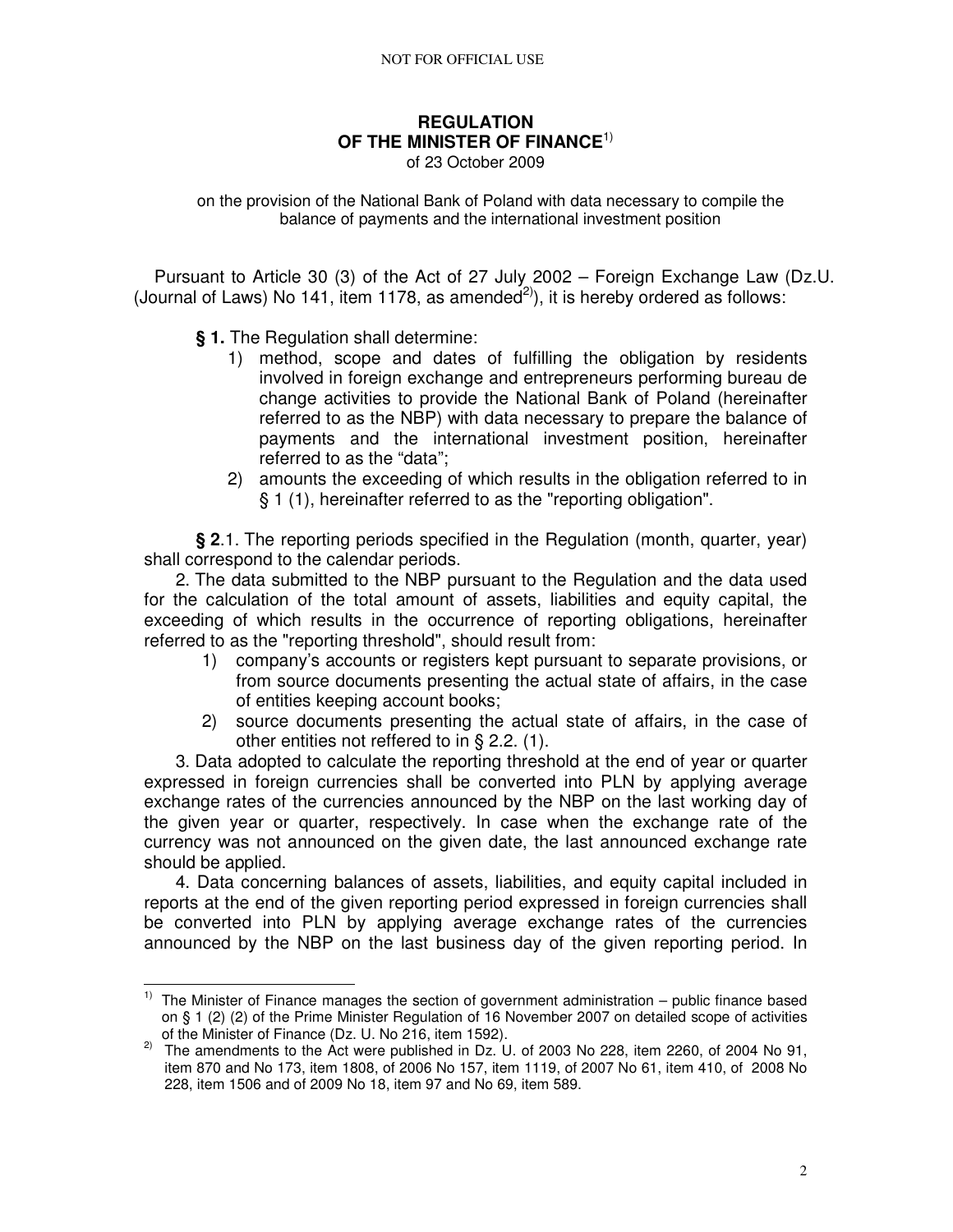case when the exchange rate of the currency was not announced on the given date, the last announced exchange rate should be applied.

5. Residents covered by the reporting obligation, and entrepreneurs performing bureau de change activities, hereinafter referred to as the "reporting entities", shall submit the relevant form or a package of forms, hereinafter referred to as the "report", to the NBP.

6. The forms shall be filled in according to the attached explanatory notes and general explanatory notes in Annex 1 to the Regulation.

**§ 3**. The balance of payments and the international investment position are prepared using the data submitted to the NBP by investment funds pursuant to the Regulation issued pursuant to Article 23 (2c) of the Act on the National Bank of Poland of 29 August 1997 (Dz.U. of 2005, No 1, item 2, as amended<sup>3)</sup>).

**§ 4**. 1. Public finance sector units with the total of assets, liabilities and equity specified in the forms, whose templates constitute Annexes 2-8, 10-20 and 22 to the Regulation, amounting to PLN 500 million or more at the end of the year shall provide the NBP with data on those forms, monthly reports, for each month of the following year, within 20 days after the end of the month.

2. The units referred to in § 4 (1), with the total amount of assets and liabilities specified in the forms referred to in § 4 (1) higher than PLN 26 million and lower than PLN 500 million at the end of the year, shall provide the NBP with data on those forms, quarterly reports, for each quarter of the following year, within 20 days after the end of the quarter.

**§ 5**. Investment firms within the meaning of the Polish securities law of 29 July  $2005$  (Dz.U. No 183, item 1538, as amended<sup>4)</sup>) which keep securities accounts, are involved in foreign exchange operations with abroad or act as intermediaries in such operations, shall provide the NBP with the data on the forms, whose templates constitute Annexes 2-22 and 25-31 to the Regulation, for each month, within 20 days after the end of the month.

**§ 6.** Natural persons having receivables and liabilities unrelated to the economic activity and specified in the forms whose templates constitute Annexes 2-4, 6, 8, 11, 13-20 and 22 to the Regulation, to the total amount of PLN 7 million or more at the end of the year, shall provide the NBP with data on those forms, monthly reports, for each quarter of the following year, within 20 days after the end of the quarter.

**§ 7.** 1. Residents not listed in § 4–6, whose total amount of assets, liabilities and equity capital specified on the forms whose templates constitute Annexes 2-22 to the Regulation, is greater or equal to PLN 300 million or more at the end of the year shall provide the NBP with data on those forms, monthly reports, for each month of the following year, within 20 days after the end of the month.

2. Residents referred to in § 7(1), whose total amount of assets, liabilities and equity capital specified in the forms referred to in § 7 (1) is higher than PLN 10 million

 $\overline{a}$  $^{3)}$  The amendments to the Act were published in Dz. U. of 2005 No 167, item 1398, of 2006 No 157, item 1119 of 2007 No 25, item 162 and No 61, item 410 of 2008 and No 209, item 1315 and 1317, and of 2009 No 69, item 589 and No 143, item 1164.

<sup>4)</sup> The amendments to the Act were published in Dz. U. of 2006 No 104, item 708 and No 157, item 1119 and of 2008 No 171, item 1056, and of 2009 No 13, item 69, No 42 item 341, No 77 item 649, No 78 item 659, No 165 item 1316, No 166 item 1317, No 168, item 1323.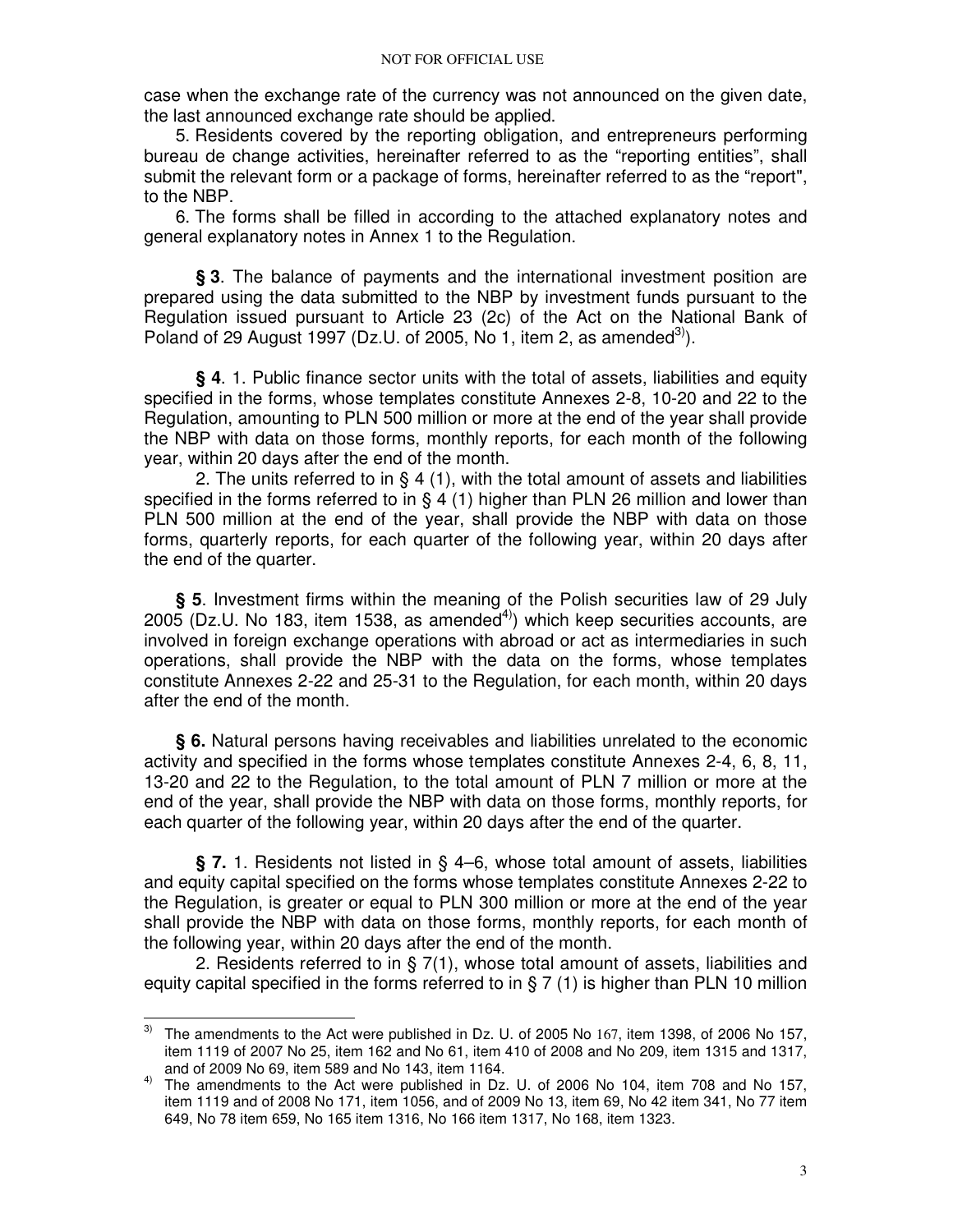and lower than PLN 300 million at the end of the year, shall provide the NBP with data on those forms, quarterly reports, for each quarter of the following year, within 20 days after the end of the quarter.

**§ 8.** Residents, referred to in § 4 and § 7,

- 1. that at the end of the year, or at the end of the respective quarter of the following year did not achieve the reporting thresholds laid down in the Regulation in § 4 and § 7 respectively and
- 2. those who have receivables or liabilities concerning in foreign trade operations, to the amount of PLN 3 million or more at the end of the year,

shall provide the NBP quarterly with data on receivables and liabilities reffered to in in § 8 (2) on the forms, whose templates constiute Annexes 5 and 10 to the Regulation, for each quarter of the following year, within 20 days after the end of the quarter.

**§ 9.** Irrespective of the reporting obligations laid down in § 4, § 5, and § 7, residents reffered to in abovementioned regulations having long-term loans from nonresidents and long-term liabilities towards non-residents stemming from financial leasing whose total amount at the end of the quarter amounts to PLN 3 million or more:

- 1. shall submit quarterly reports to the NBP using the form whose specimen constitutes Annex 34 to this Regulation within 20 days since the quarter ends;
- 2. shall submit quarterly reports to the NBP using the form whose specimen constitutes Annex 35 to this Regulation within 20 days since the end of quarter.

**§ 10.** Entrepreneurs performing bureau de change activities, irrespective of the reporting obligation laid down in § 7, shall submit to the NBP quarterly reports on the turnover and balance of foreign banknotes and coins on the form whose template constitutes Annex 36 to the Regulation, within 10 days after the end of the quarter.

**§ 11.** Irrespective of the reporting obligations laid down in § 5 and § 7 the residents referred to in § 5 and § 7 that at the beginning or at the end of the year have at least 10% of the voting power in the decision making body of the company having its registered seat abroad or having a branch with a registered seat abroad and the residents in whose decision making bodies a non-resident holds at least 10% of the voting power at the beginning or at the end of the year, as well as the branches of foreign companies having their registered seat in the country, shall submit to the NBP annual reports on the forms whose templates constitute Annexes 32 and 33 to the Regulation, by 31 May after the end of the year.

**§ 12.** Irrespective of the reporting obligations laid down in § 4 and § 6, the residents referred to in § 4 and § 6 that at the beginning or at the end of the year hold at least 10% of the voting power in the decision making body of a company having its registered seat abroad, shall submit to the NBP annual reports on the form whose template constitutes Annex 32 to the Regulation, by 31 May after the end of the year.

**§ 13.** Irrespective of the reporting obligations laid down in § 4–7, residents that issued securities or money market instruments other than securities and the issue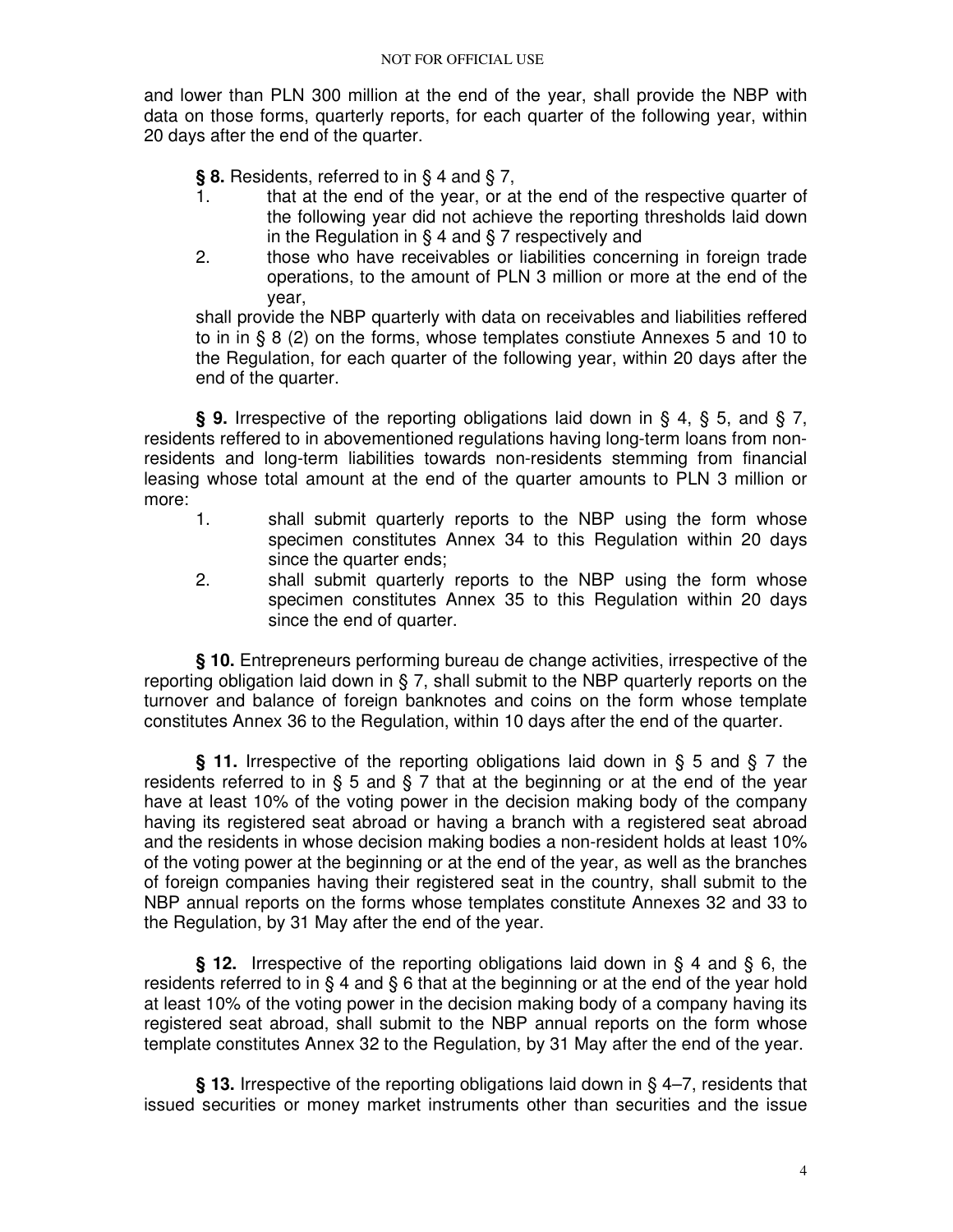was at least partly acquired by a non-resident are obliged to submit to the NBP the information about:

- 1) the issue, on the form whose template constitutes Annex 23 to the Regulation, within 20 days from the date of the sale of securities or money market instruments other than securities to non-residents;
- 2) the change of the data concerning the issue, on the form whose template constitutes Annex 24 to the Regulation, within 20 days following the change.

**§ 14.** The residents reffered to in § 4, § 6 and § 7, who at the end of the year did not achieve the reporting thresholds specified in  $\S$  4, 6 – 8 and within the following year achieved such a threshold at the end of a given quarter, shall submit to the NBP the data for that and each following quarter of that year a quarterly report on the appropriate forms and on the appropriate dates for those forms, specified in § 4,  $6 - 8.$ 

**§ 15.** 1. Residents submitting the reports to the NBP electronically shall submit them to the reporting portal: sprawozdawczosc.nbp.pl..

2. The reporting portal shall be accessed by means of a certificate issued free of charge by the NBP.

**§ 16.** For the reports for 2009 the current reporting requirements remain.

**§ 17.** 1. The provisions of the § 9 (1) shall apply for the last time for the reports specified therein for the fourth quarter of 2010.

2. The provisions of the § 9 (2) shall apply for the first time to the reports specified therein for the first quarter of 2011.

**§ 18.** The Minister of Finance Regulation of 17 September 2007 on the method, scope and dates of performing the obligation by residents involved in foreign exchange and entrepreneurs performing bureau de change activities to provide the National Bank of Poland with data necessary to prepare the balance of payments and the international investment position (Dz. U. No 183, item 1308) shall become invalid, excluding the § 14 in the way it is applicable to investment funds, which shall become invalid from 21 April 2010.

**§ 19.** The Regulation shall enter into force on 1 January 2010.

Minister of Finance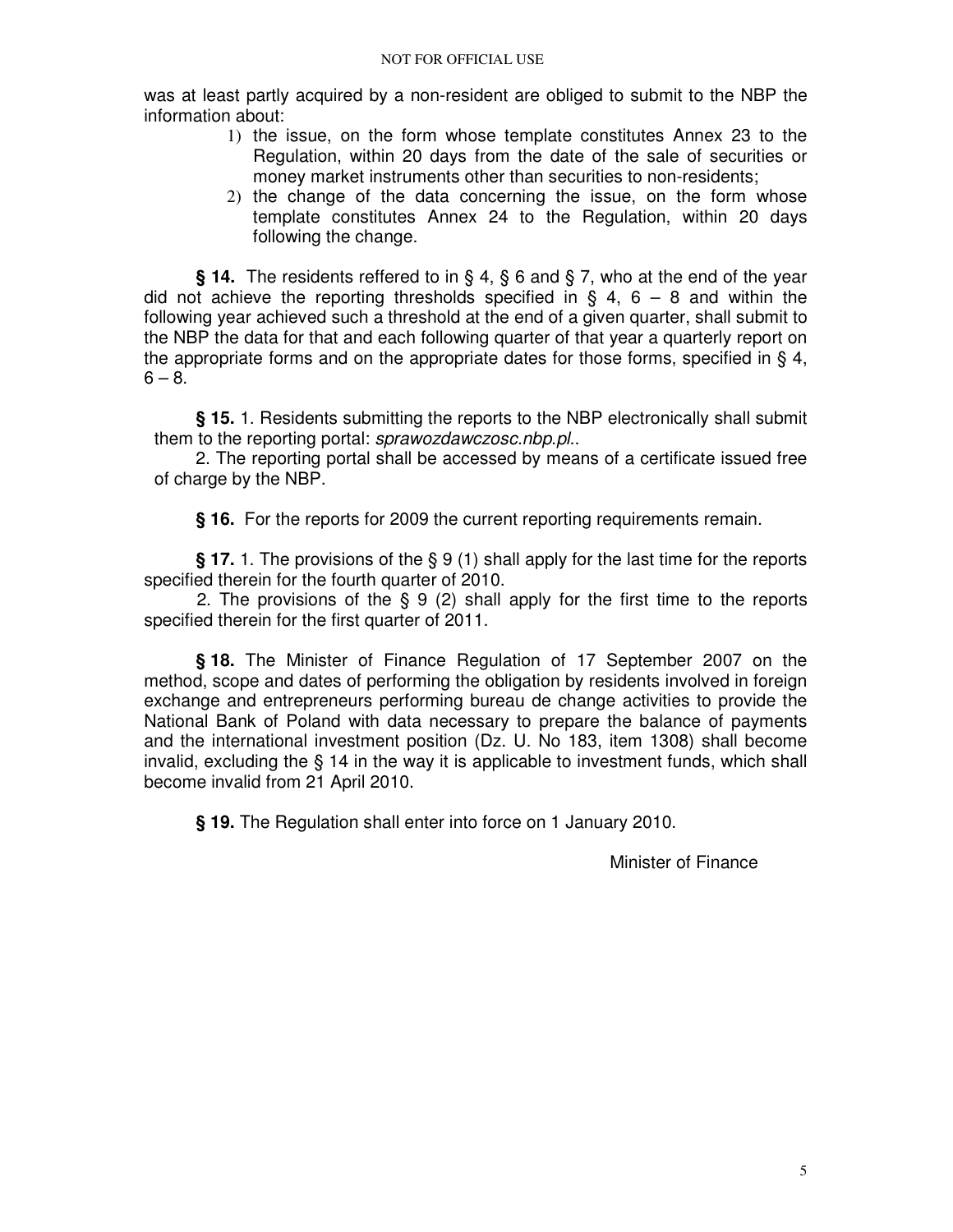Annexes to the **Regulation of the Minister of Finance**  of 23 October 2009 (item 1437)

Annex 1

# **Explanatory notes to the forms**

### **I. General explanatory notes**

- 1. The data in the reports, with prejudice to the form PZ-KAN (Annex 36), shall be presented in the Polish currency in full zlotys, without decimal places. The amount should be rounded up to full zlotys, by omiting values suffixes smaller than 50 groszy and rising values suffixes of 50 grosz or more to the full zloty.
- 2. For each combination of parameters in columns preceding the As of the beginning of the period column (e.g. Currency, Type of capital relationship, or Country), one line of the given form shall be filled in.
- 3. Negative amounts in the following columns: Valuation changes, Exchange rate changes, Other changes shall be preceded by "-".
- 4. The columns in grey colour shall not be filled in.
- 5. In case of a change in data concerning the reporting entity or the person who drafts the report, the data shall be updated not later than at the time of submitting the next report.

### **II. Explanatory notes to the columns**

### **1. Column – Original maturity**

The maturity of a given financial instrument should be provided in this column by means of an appropriate letter:

**D** - for long-term instruments, i.e. with the original maturity of over one year;

**K** - for short-term instruments, i.e. with the original maturity of one year or less.

**Original maturity** of a contractual financial instrument is the validity period of the contract calculated from the day of its conclusion to the deadline for settlement of liabilities/receivables resulting from the contract.

In the case of debt securities, original maturity is the period from their issue until redemption or cancellation.

In the case of liabilities/receivables, original maturity should be understood as the period after the expiry of which the liabilities/receivables become due. If the payments are divided into instalments, the date of payment of the final instalment shall be taken into account.

Instruments payable on demand should be classified as short-term. If original maturity is not specified, then, depending on the type of the financial instrument, it should be classified as short or long-term, in accordance with explanatory notes to the individual forms.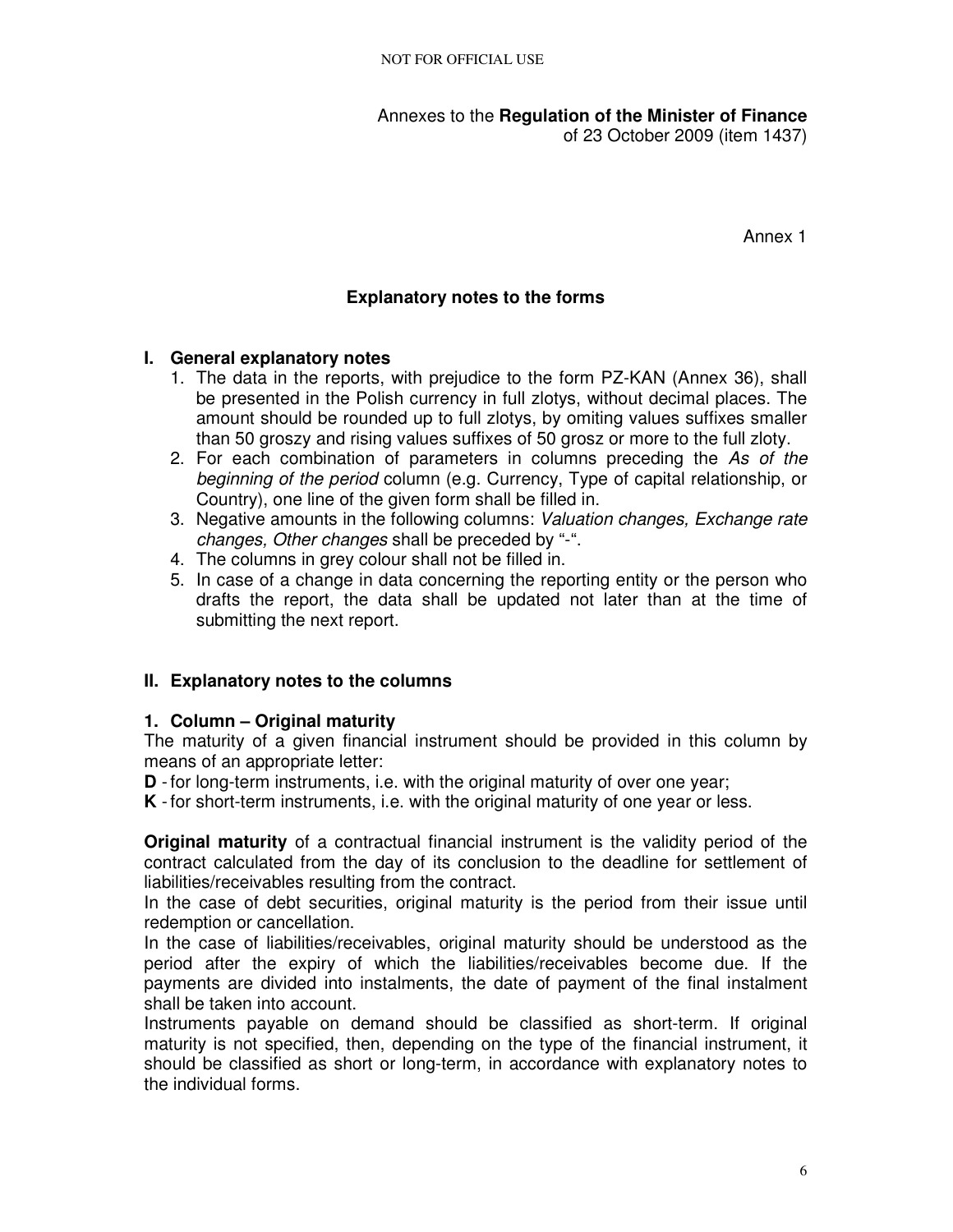If, according to the agreement, a short-term financial instrument is converted into a long-term instrument, the change shall be reported as follows: the column Transactions – increase shall indicate the increase in the value of the long-term instrument, while the column: Transactions – decrease shall indicate the decrease in the value of the short-term instrument. This rule shall apply accordingly to the conversion of a long-term instrument into a short-term instrument.

# **2.1. Columns: Transaction partner/Non-resident company/Issuer**

The columns should provide the information about the non-resident, such as the type of capital relationship, institutional sector to which it belongs, as well as the country where its seat is located. Depending on the financial instrument, the following columns shall appear on the relevant forms:

- 1) Non-resident company in AZ-UDZ form (Annex 4);
- 2) Issuer in PW-AIN, PW-ADN, PW-AUN and PW-AFN forms (Annexes 17-20);
- 3) Transaction partner in other forms.

# **2.2. Column – Type of capital relationship**

The column should identify the type of capital relationship with the non-resident with the use of a letter:

- **IB** for a direct investor;
- **PI** for a direct investment enterprise;
- **IG** for fellow enterprises;
- **NP** for a not related enterprise.

**A direct investor** is an entity which, directly or indirectly, with its subsidiaries combined own at least 10% of the voting power in the decision making body of another entity.

**A direct investment enterprise** is an entity in whose decision making body, a direct investor, directly or indirectly, as an individual or in combination with its subsidiaries, owns at least 10% of the voting power. A direct investment enterprise is also an enterprise controlled by another direct investment enterprise.

**Fellow enterprises** are at least two entities which are in the same group of affiliated entities and are not direct investment entities or direct investors for one another (the voting power in the decision making bodies of those entities, both indirect and direct, is less than 10%, if any).

**Not related entities** are the entities which do not belong to the group of affiliated entities to which the reporting entity belongs.

**A parent entity** is an entity influencing other entities, in particular an entity controlling other entities. "Control" means having, directly and/or indirectly, over 50% of the voting power in the decision making body of another entity. "Influence" means having, directly and/or indirectly, over 10% of the voting power in the decision making body of another entity.

**A group of affiliated entities** consists of a parent entity along with the entities in which it is a direct investor. Those entities are in a direct investment relationship.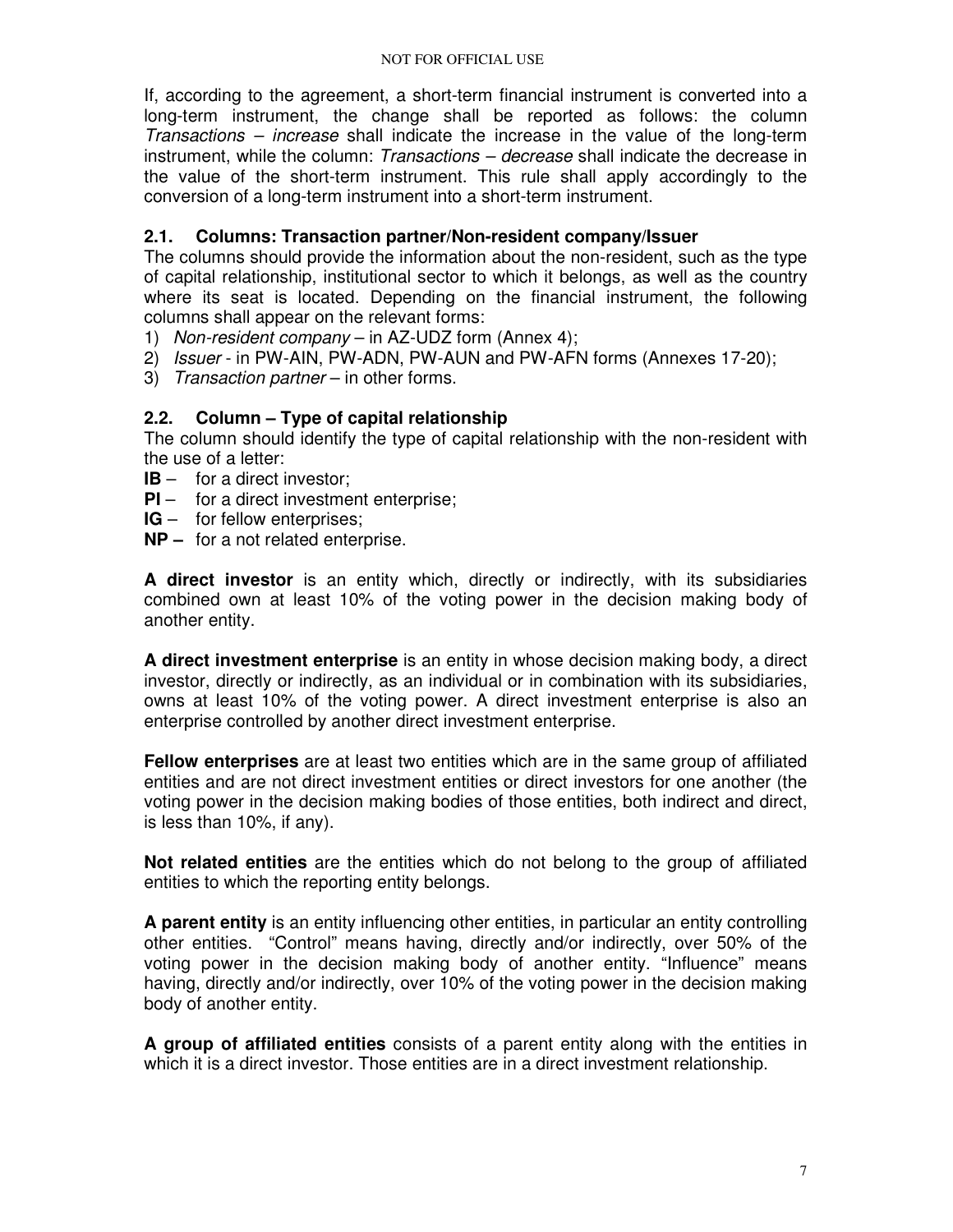In case the entity has votes in the decision-making body of another entity via the entity it controls, it shall be assumed that it has all votes in the intermediary entity.

The above definitions are compliant with international standards adopted to compile the statistics of foreign direct investment and are different than the definitions in the Accounting act.

A detailed description of capital relationship with foreign entities is presented in explanatory notes to AZ-IB form (Annex 32).

### **2.3. Column – Institutional sector**

The column should be filled in with a letter code identifying the sector of the nonresident.

- **F** for the financial sector, excluding insurance and reinsurance companies and pension funds;
- **N -** for the non-financial sector, including insurance and reinsurance companies and pension funds.

The **financial sector, excluding insurance and reinsurance companies and pension funds**, includes central banks, the European Central Bank, credit institutions, foreign banks, international financial organisations, e.g. the International Bank for Reconstruction and Development, the European Bank for Reconstruction and Development, the European Investment Bank and other financial institutions, such as financial lease enterprises, factoring companies, brokerage companies, investment funds, financial institutions in a capital group and companies created for assets securitization.

The **non-financial sector, including insurance and reinsurance companies and pension funds**, includes all entities not included in the financial sector, i.e. ministries and other central institutions, local government institutions, social insurance funds, higher education institutions and health care centres, production and service entities, natural persons, non-commercial institutions, such as social organisations, political parties, foundations, as well as insurance and reinsurance companies and pension funds.

### **2.4. Column – Country**

The column should be filled in with a letter code of the country where the seat of the non-resident is located, according to ISO 3166-1 standard. The list of countries according to ISO standards, as well as the list of international organisations and international financial institutions, along with 2-character codes (e.g. AU - Australia), is presented on the NBP website (sprawozdawczosc.nbp.pl).

### **3. Column – Currency**

The column should be filled in with a letter code identifying the currency according to the ISO 4217 standard. The list of currencies according to ISO standards along with 3-character codes (e.g. AUD – Australian dollar) is presented on the NBP website (sprawozdawczosc.nbp.pl).

### **4.1. Column – Transactions – Increase**

The column refers to transactions resulting in the increase in the financial assets, liabilities or equity capital of the reporting entity within the reporting period.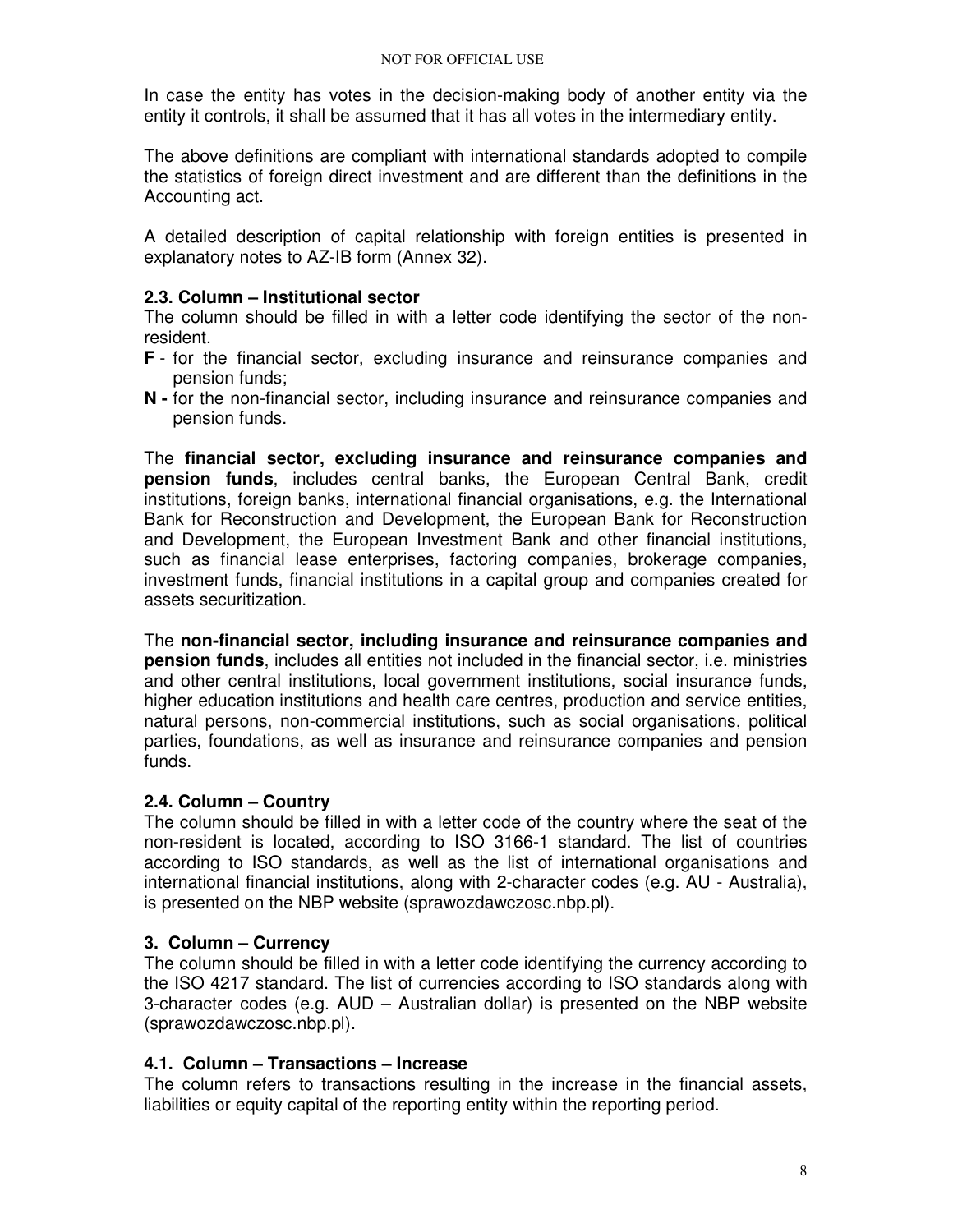### **4.2. Column – Transactions – Decrease**

The column refers to transactions resulting in the decrease in the financial assets, liabilities or equity capital of the reporting entity within the reporting period.

**A balance of payments transaction** is an interaction between two institutional units that by mutual agreement or through the operation of the law and involves exchange of value or a transfer.

### **5. Column – Exchange rate changes**

The column should be filled in with exchange rate changes as the differences between the value calculated using the exchange rate on the day of the transaction or the day of the previous valuation and the value calculated using the exchange rate on the reporting day or the transaction settlement date (arising in the whole reporting period).

## **6. Column – other changes**

The column should be filled in with the amounts resulting from the increase or decrease in the value of financial assets, liabilities or equity capital, arising from other changes than those resulting from the transaction, new valuation or exchange rate changes. Other changes include:

- 1) reclassification of the receivables resulting from the change of the country of the registered seat of the foreign partner to the transaction;
- 2) reclassification of liabilities resulting from the change in the type of capital relationship with the partner to the transaction;
- 3) receivables revaluation write-off;

# **7.1. Column – Interest – stock at the beginning of the period**

The column should be filled in with the value of accrued interest not paid in previous periods.

### **7.2. Column – Interest – accrued Interest**

The column should be filled in with the value of accrued interest in the reporting period.

### **7.3. Column – Interest – received/paid Interest**

The column should be filled in with the value of interest received or paid in the reporting period.

If, according to the contract, the interest is capitalized, it should be reported both in the Interest - Received/paid interest and in the Transactions - Increase column.

# **7.4. Column – Interest – exchange rate changes**

The column should be filled in with exchange rate changes resulting from the use of different exchange rates at different times to convert the interest expressed in foreign currencies into PLN.

### **7.5. Column – Interest – other changes**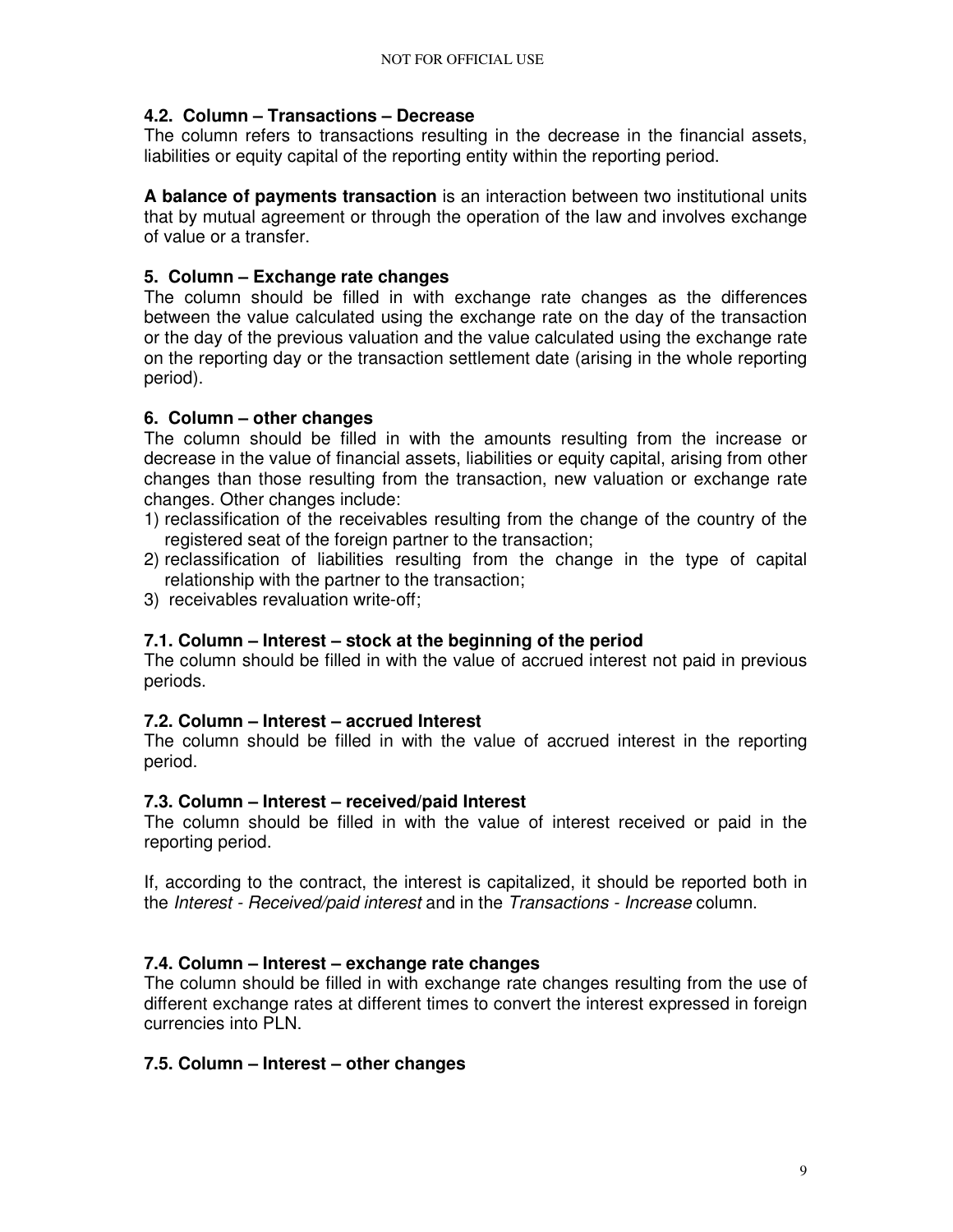The column should be filled in with the changes in the value of interest in the reporting period, resulting from other changes than the accrual and payment of interest or the application of different interest rates.

### **7.6. Column – Interest – stock at the end of the period**

The column should be filled in with the value of the interest accrued and not paid out by the end of the reporting period. The value of capitalized interest should be provided along with the equity in the column: Stock at the end of the period.

## **8. Column – Share in profit/Dividends**

In the forms concerning foreign assets, the column should be filled in with the value of the dividend allocated in the reporting period to the resident, the share in the profit attributable to the resident or the paid out profit of a branch located abroad. In the forms concerning equity capitals being the share of non-residents, the column should be filled in with the value of the dividend allocated in the reporting period to the nonresident, the share in the profit attributable to the non-resident or the paid out profit of a branch located in Poland and owned by the non-resident.

The date of the dividend allocation should be the day of establishing the rights to dividend (dividend day). If the dividend day is unknown, the day of the payment of the dividend may be adopted for that purpose.

If the dividend was paid out from undistributed profit for previous years (from reserve capital), then the amount of the dividend shall be only the amount of the payment from the net profit generated in the year for which the profit is distributed. The value of funds paid out from the reserve capital should be entered into the column Transactions – Decrease.

The advance payments made to foreign partners on account of the dividend or share in profit should not be included under this heading until the dividend day or the date of the profit distribution, but as the receivables from affiliated entities should be reported on AZ-POZ form (Annex 8).

The advance payments on account of the dividend received from affiliated entities by the dividend day or the day of the profit payout should be reported accordingly on PZ-POZ form (Annex 13).

### **9. Column – Stock at the beginning of the period**

The columns should be filled in with the value of the instrument as of the beginning of the reporting period, which should equal its value at the end of the previous reporting period (month, quarter or year, respectively).

If at the end of the previous reporting period the instrument existed but its value was zero, than the value "0" should also be entered at the beginning of the following reporting period for that instrument. In the case of some instruments occurring within the reporting period (e.g. derivative financial instruments) and equal to zero at the beginning or the end of the reporting period, the value "0" should also be entered at the beginning or the end of the period.

# **10. Column – Stock at the end of the period**

The column should be filled in with the value of the instrument at the end of the reporting period, also with value "0". If a given instrument is not present at the end of the period, then the "0" should be entered.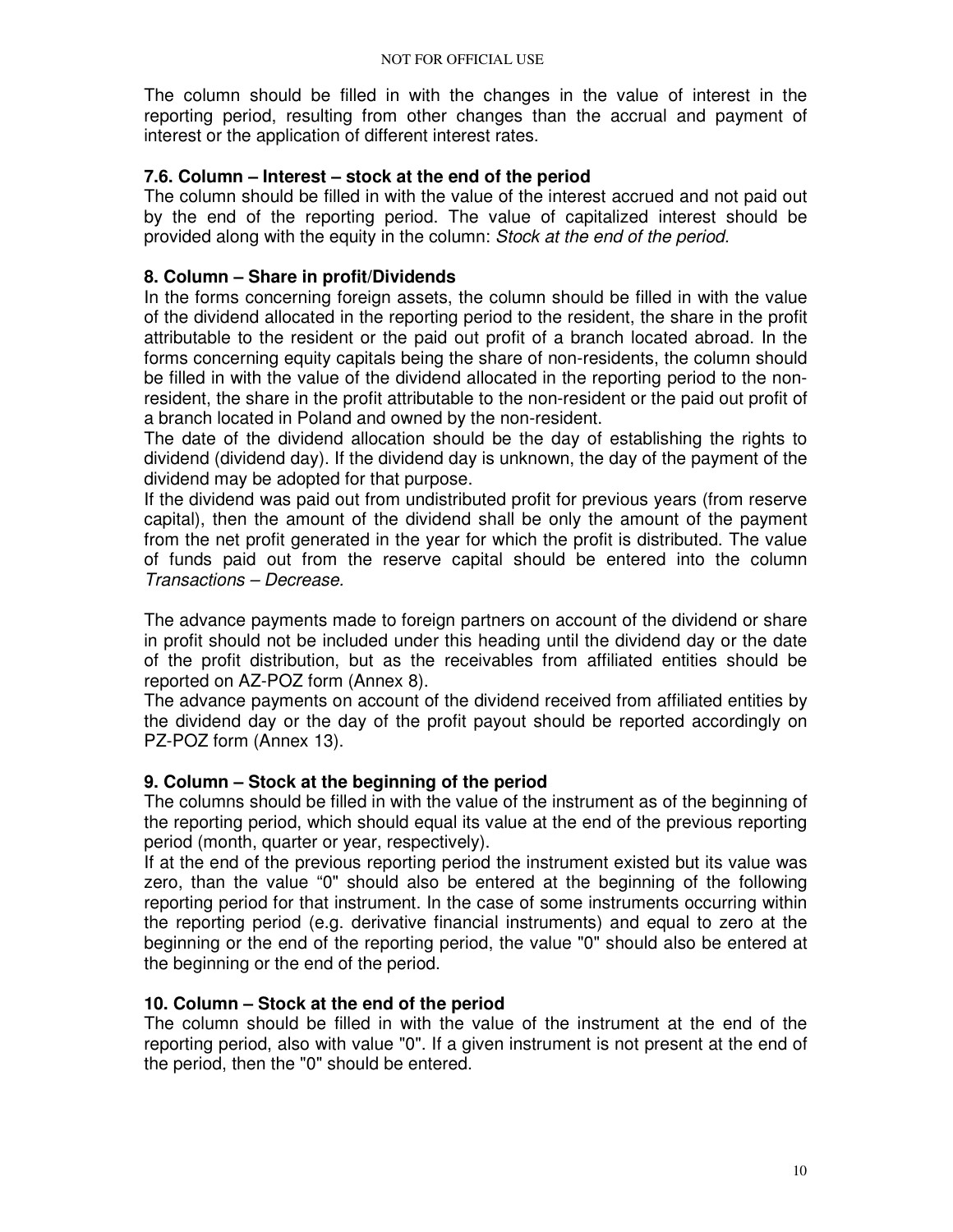### **III. Explanatory notes on securities and participation units in collective investment institutions**

### 1. **Equity securities** include:

- 1) ordinary shares and stocks;
- 2) preference shares, excluding the shares granting their holders the right to constant income, irrespective of the company's financial result;
- 3) depository receipts e.g. ADR (American Depositary Receipts) or GDR (Global Depositary Receipts);
- 4) rights to shares.

## 2. **Debt securities** include:

- 1) long-term debt securities (with an original term to maturity of more than one year) issued by central and local governments, banks and enterprises, including:
	- a) bonds with fixed or floating coupon;
	- b) zero-coupon bonds;
	- c) bonds convertible into shares, bonds with optional earlier redemption and other types of bonds with embedded derivative instruments (i.e. such derivatives which cannot be traded on their own);
	- d) zero-coupon bonds arising as a result of a transformation of bonds into a series of zero-coupon bonds, with the range of maturities matching the coupon payment dates (the so-called strips);
	- e) bonds without a specified maturity (perpetual bonds);
	- f) mortgage bonds;
	- g) long-dated bills;
- 2) money market instruments (money market debt instruments with original term to maturity of one year or less) issued by the central and local governments, banks and enterprises, e.g.:
	- a) bank securities (certificates of deposit);
	- b) NBP bills,
	- c) Treasury bills;
	- d) short-term debt securities issued by enterprises (commercial papers);
	- e) short-term debt securities issued under the debt securities issue schemes, also when such a scheme lasts more than one year;
	- f) short-dated bills;
	- 3) preference shares which do not grant their holders the right to participate in the distribution of the company's liquidation proceeds.

# 3. **Participation units in collective investment institutions** include:

- 1) all types of participation units sold by open-ended investment funds (meeting the UCITS criteria and others), i.e. with no limit to the number of sold participation units (e.g. in Poland they include the participation units of openended investment funds and abroad, depending on the country, they include units issued by Unit Trusts, Open-Ended Investment Companies or SICAV);
- 2) all types of shares and investment certificates issued by closed-ended investment funds, i.e. with a fixed number of participation units on issue (e.g. in Poland they include the participation units of closed-ended investment funds, including portfolio funds, and abroad, depending on the country, they include share of Investment Trusts or SICAF).

# **IV. Explanatory notes to the columns in forms concerning securities**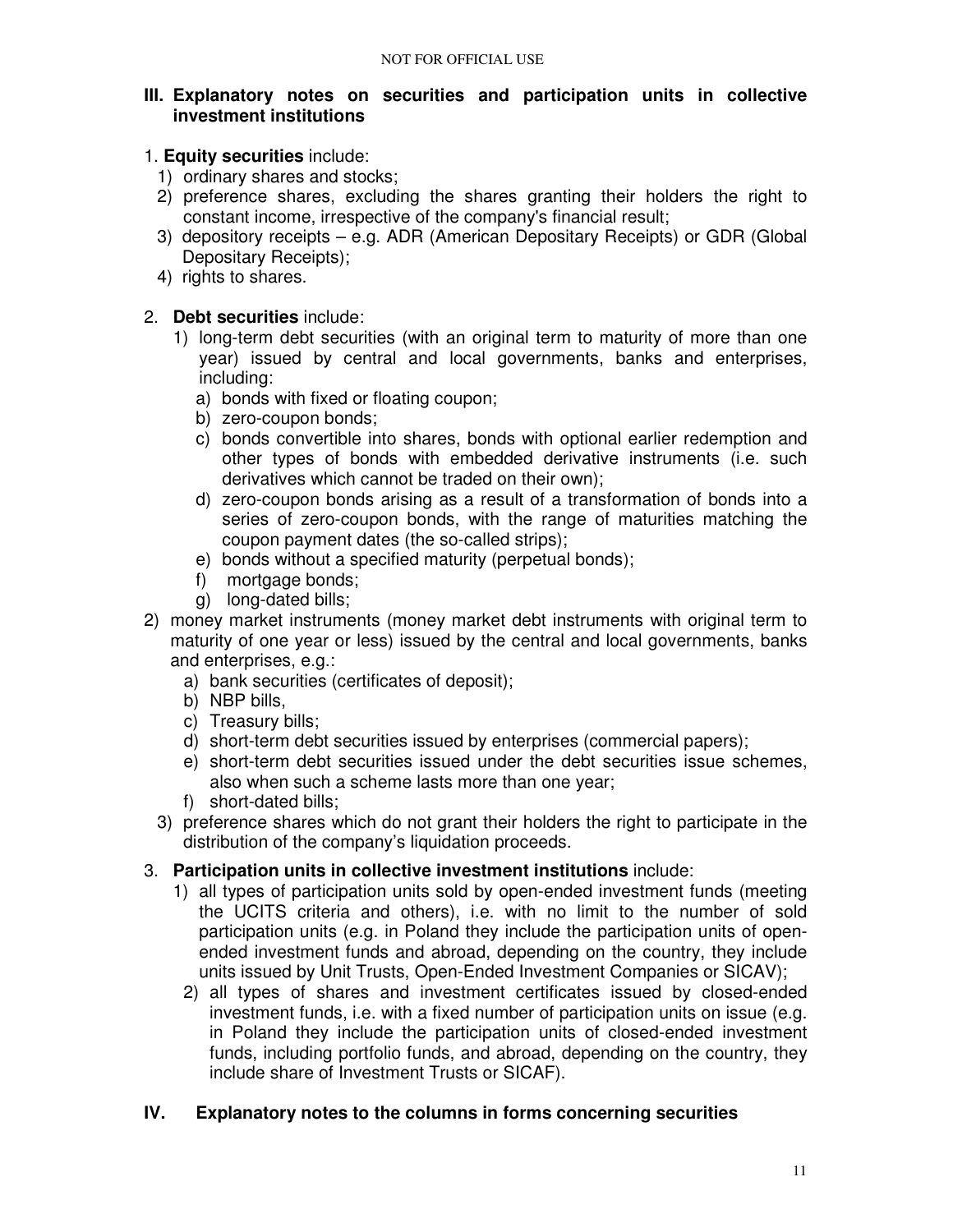### **1. Column – ISIN code**

The columns should be filled in with the code identifying the security in accordance with the International Securities Identification Number - ISIN (12 characters; ISO 6166 standard).

### **2. Column – Name of security**

The column should be filled in with a full name of the security, e.g. Cypress Semiconductor – bonds 6% USD 15/12. The name of the security should include the name of the issuer.

### **3. Column – Country of issuer**

The column should be filled in with a letter code of the country where the seat of the issuer is located, according to the international ISO 3166-1 standard. The list of countries according to ISO standards, as well as the list of international organisations and international financial institutions, along with 2-character codes is presented on the NBP website (sprawozdawczosc.nbp.pl).

### **4. Column – Currency of issue**

The column should be filled in with a letter code of the currency of the security, according to the international ISO 4217 codes. The list of currencies according to the ISO standards is presented on the NBP website (sprawozdawczość.nbp.pl).

**The explanatory notes of Annex 1 apply to all forms accordingly.**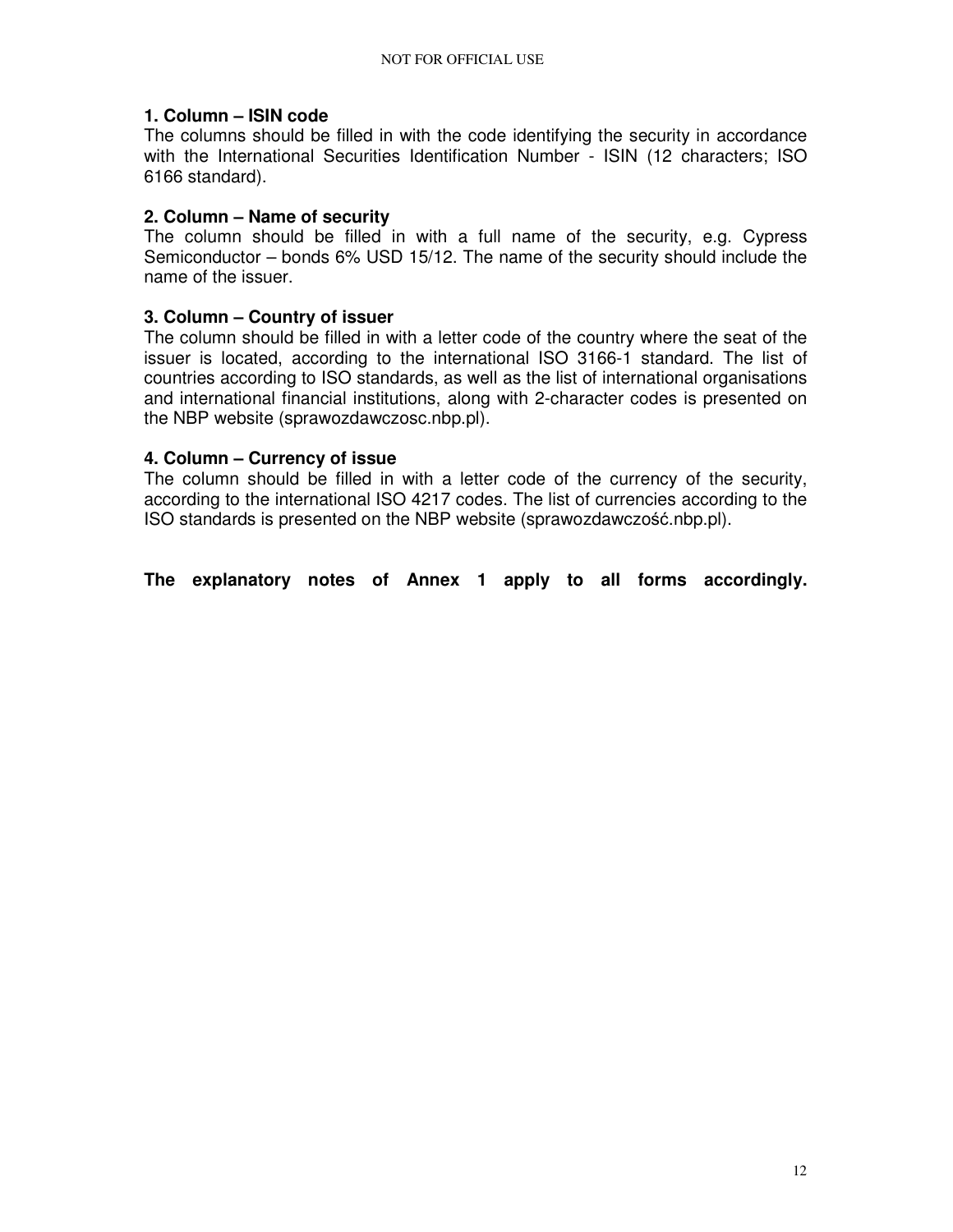## TEMPLATE

Annex 2

#### NATIONAL BANK OF POLANDterritorially competent regional branch

REGON statistical ID number or PESEL personal identification number

drafted the report

Name and seat or name, surname and place of residence of the reporting entity

report (yyyy-mm-dd)

### *AZ-DEP form* **Assets – current accounts and deposits with foreign banks and credit institutions**

|                                        |                      |                                                                         |                          | appropriate)                                                                                                  | Report for month/quarter (delete as |                                       |                           |              |                                     |                             | year             |                                      |                                                  |                     |                      |                             |                                |                                      |
|----------------------------------------|----------------------|-------------------------------------------------------------------------|--------------------------|---------------------------------------------------------------------------------------------------------------|-------------------------------------|---------------------------------------|---------------------------|--------------|-------------------------------------|-----------------------------|------------------|--------------------------------------|--------------------------------------------------|---------------------|----------------------|-----------------------------|--------------------------------|--------------------------------------|
|                                        |                      |                                                                         |                          |                                                                                                               |                                     |                                       |                           |              |                                     |                             |                  |                                      |                                                  |                     |                      |                             | in PLN, without decimal places |                                      |
| <b>Transaction partner</b><br>Stock at |                      |                                                                         |                          |                                                                                                               |                                     |                                       |                           | Transactions |                                     |                             |                  |                                      |                                                  |                     |                      | Interest                    |                                |                                      |
| No.                                    | Original<br>maturity | Type of<br>capital<br>relationship                                      | Institutiona<br>I sector | Coun<br>try<br>(ISO<br>code)                                                                                  | Currency<br>(ISO code)              | the<br>beginnin<br>g of the<br>period | Increase                  | Decreas<br>e | Valuatio<br>$\mathsf{n}$<br>changes | Exchange<br>rate<br>changes | Other<br>changes | Stock at<br>the end of<br>the period | Stock at<br>the<br>beginning<br>of the<br>period | Accrued<br>interest | Received<br>interest | Exchange<br>rate<br>changes | Other<br>changes               | Stock at the<br>end of the<br>period |
|                                        |                      |                                                                         |                          |                                                                                                               | 5                                   | 6                                     | 8<br>9<br>10 <sup>1</sup> |              |                                     |                             | 11               | 12                                   | 13                                               | 14                  | 15                   | 16                          | 17                             | 18                                   |
|                                        | Sum of lines 1 to n  |                                                                         |                          |                                                                                                               |                                     |                                       |                           |              |                                     |                             |                  |                                      |                                                  |                     |                      |                             |                                |                                      |
| $\overline{a}$                         |                      |                                                                         |                          |                                                                                                               |                                     |                                       |                           |              |                                     |                             |                  |                                      |                                                  |                     |                      |                             |                                |                                      |
| $\overline{2}$                         |                      |                                                                         |                          |                                                                                                               |                                     |                                       |                           |              |                                     |                             |                  |                                      |                                                  |                     |                      |                             |                                |                                      |
| $\cdots$                               |                      |                                                                         |                          |                                                                                                               |                                     |                                       |                           |              |                                     |                             |                  |                                      |                                                  |                     |                      |                             |                                |                                      |
| $\mathsf{n}$                           |                      |                                                                         |                          |                                                                                                               |                                     |                                       |                           |              |                                     |                             |                  |                                      |                                                  |                     |                      |                             |                                |                                      |
|                                        |                      | Name, surname, phone number and<br>electronic address of the person who |                          | Name stamp and signature of the person<br>Date of<br>acting on behalf of the reporting entity<br>drafting the |                                     |                                       |                           |              |                                     |                             |                  |                                      |                                                  |                     |                      |                             |                                |                                      |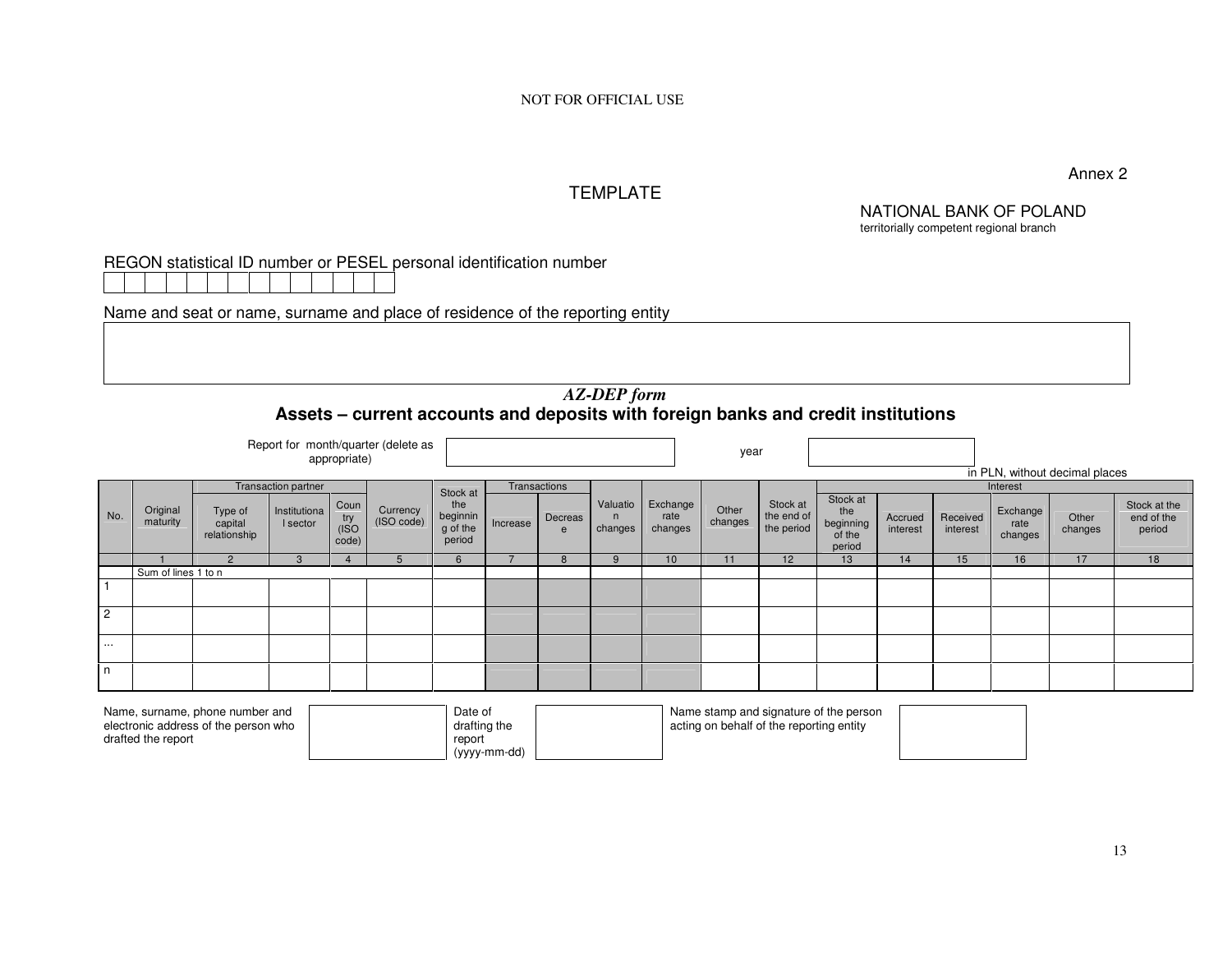### **Explanatory notes to AZ-DEP form**

The form is for reporting amounts on current accounts with non-resident foreign banks and credit institutions, deposits of the reporting enterprise with those institutions and revenues (interest) generated therefrom.

The form presents the funds on current accounts with credit institutions and foreign banks which, at the request and without any restrictions, may be paid out in cash and/or used to regulate payments be means of a cheque, payment order, payment card, etc.

Deposits include overnight deposits and term deposits which cannot be withdrawn before the contractual date or whose withdrawal results in restrictions, such as a significant decrease in interest due.

### Column 1. **Original maturity**

The original maturity of a given instrument should be provided in this column. If it is not specified, the instrument should be classified as a short-term.

### Column 6. **Stock at the beginning of the period**

The column should include the nominal value of reporting entity's financial assets held on current accounts or deposits with foreign banks and credit institutions.

The balance at the beginning of the period should be compliant with the balance at the end of the previous reporting period.

### Column 11. **Other changes**

The column should include the amounts resulting from the changes occurring in the reporting period, other than transactions or exchange rate changes.

#### Column 12. **Stock at the end of the period**

The column should include the nominal value of reporting entity's financial assets held on current accounts or deposits with foreign banks and credit institutions according to the balance at the end of the reporting period.

After filling in the form, the data on interest should be verified arithmetically: Column  $13 + 14 - 15 + 16 + 17 = 18$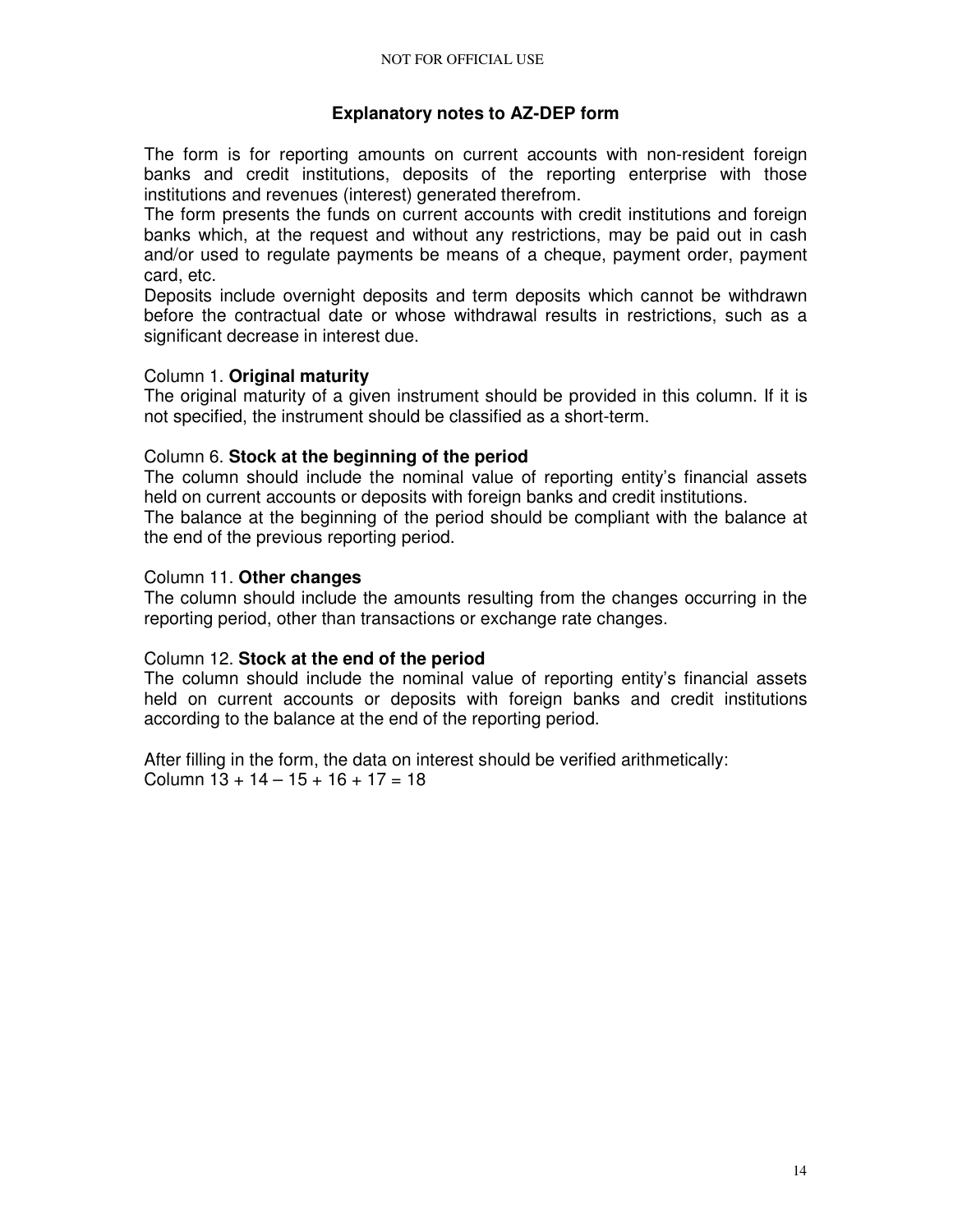Annex 3

## TEMPLATE

NATIONAL BANK OF POLAND

territorially competent regional branch

REGON statistical ID number or PESEL personal identification number

Name and seat or name, surname and place of residence of the reporting entity

#### *AZ-NZR form* **Assets – real estate abroad**

|                |                       |                        | Report for<br>month/quarter (delete<br>as appropriate) |             |                          |                   | year                     |               | in PLN, without decimal places    |
|----------------|-----------------------|------------------------|--------------------------------------------------------|-------------|--------------------------|-------------------|--------------------------|---------------|-----------------------------------|
| No.            | Country<br>(ISO code) | Currency (ISO<br>code) | Stock at the beginning of<br>the period                | Acquisition | Transactions<br>Disposal | Valuation changes | Exchange rate<br>changes | Other changes | Stock at the end of the<br>period |
|                |                       | ာ                      |                                                        |             | $\mathbf{b}$             |                   |                          | 8             | 9                                 |
|                |                       | Sum of lines 1 to n    |                                                        |             |                          |                   |                          |               |                                   |
|                |                       |                        |                                                        |             |                          |                   |                          |               |                                   |
| $\overline{2}$ |                       |                        |                                                        |             |                          |                   |                          |               |                                   |
| $\cdots$       |                       |                        |                                                        |             |                          |                   |                          |               |                                   |
| n.             |                       |                        |                                                        |             |                          |                   |                          |               |                                   |

| Name, surname, phone number and  | Date of drafting the | Name stamp and signature of the person    |
|----------------------------------|----------------------|-------------------------------------------|
| electronic address of the person | report               | acting on behalf of the reporting entity* |
| who drafted the report           | (yyyy-mm-dd)         |                                           |

<sup>∗</sup> Concerns reporting entities submitting reports on paper.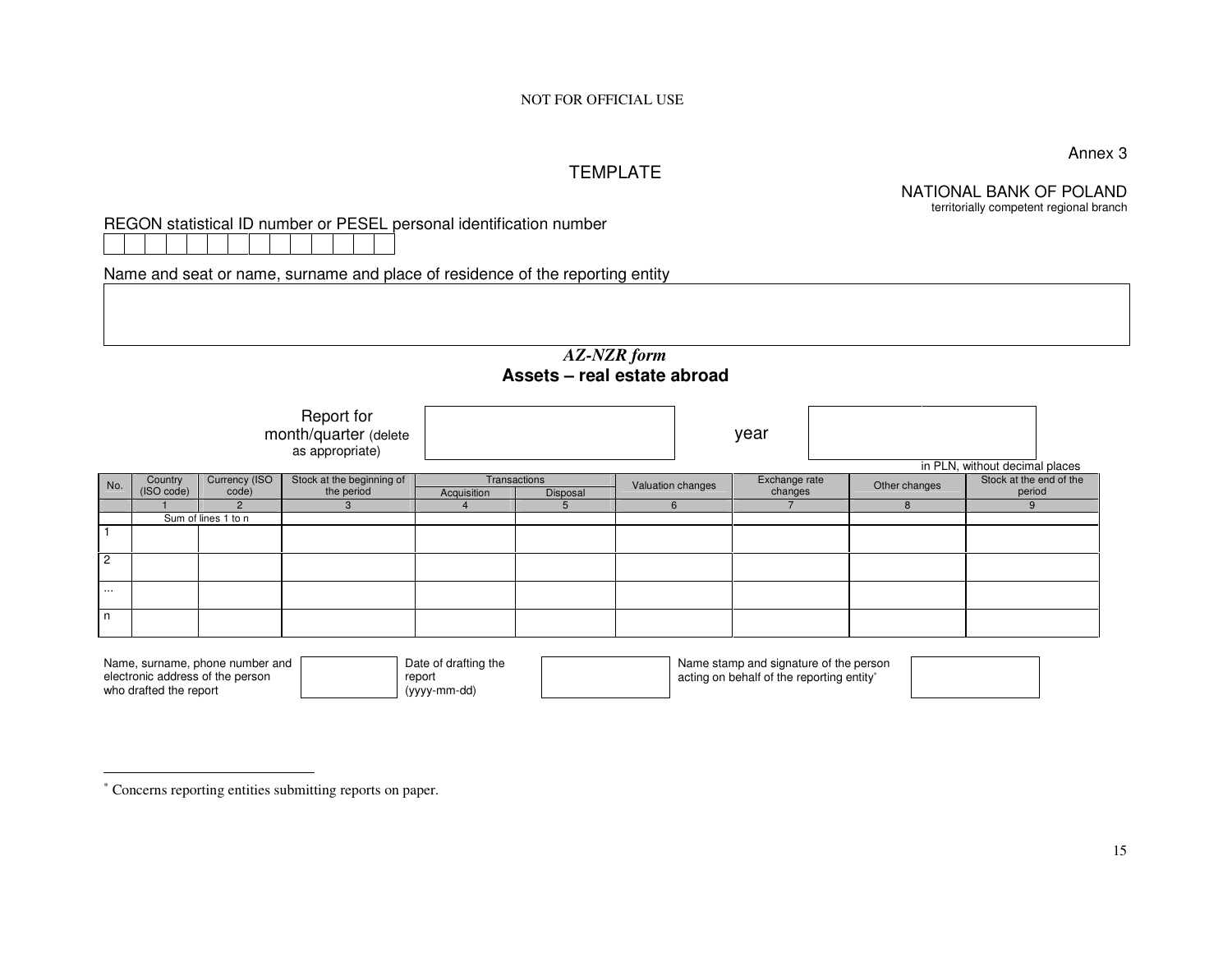### **Explanatory notes to AZ-NZR form**

The value of real estate located abroad and owned by the reporting entity should be reported in the form. The reported amounts should not include the fees and taxes paid in relation to the purchase or sale of real estate.

If the value of the real estate according to the market price or otherwise determined fair price is not available, the value of the real estate should be provided according to the purchase price or the cost of generation, decreased by depreciation or amortisation write-offs and impairment write-offs.

### Column 3. **Stock at the beginning of the period**

The column should include the value of real estate located abroad in accordance with the balance at the end of the previous reporting period.

### Column 4. **Transactions – acquisition**

The column should present the value of real estate located abroad and acquired within the reporting period.

### Column 5. **Transactions – disposal**

The column should present the value of real estate located abroad and disposed of within the reporting period.

### Column 6. **Valuation changes**

The column should present the value of the changes in the valuation of real estate in the reporting period.

#### Column 8. **Other changes**

The column should present the changes in the value of real estate which do not result from the transactions in the reporting period or valuation changes, but e.g. from fortuitous events.

#### Column 9. **Stock at the end of the period**

The column should include the value of real estate located abroad at the end of the reporting period.

After filling in the form, the data should be verified arithmetically: Column  $3 + 4 - 5 + 6 + 7 + 8 = 9$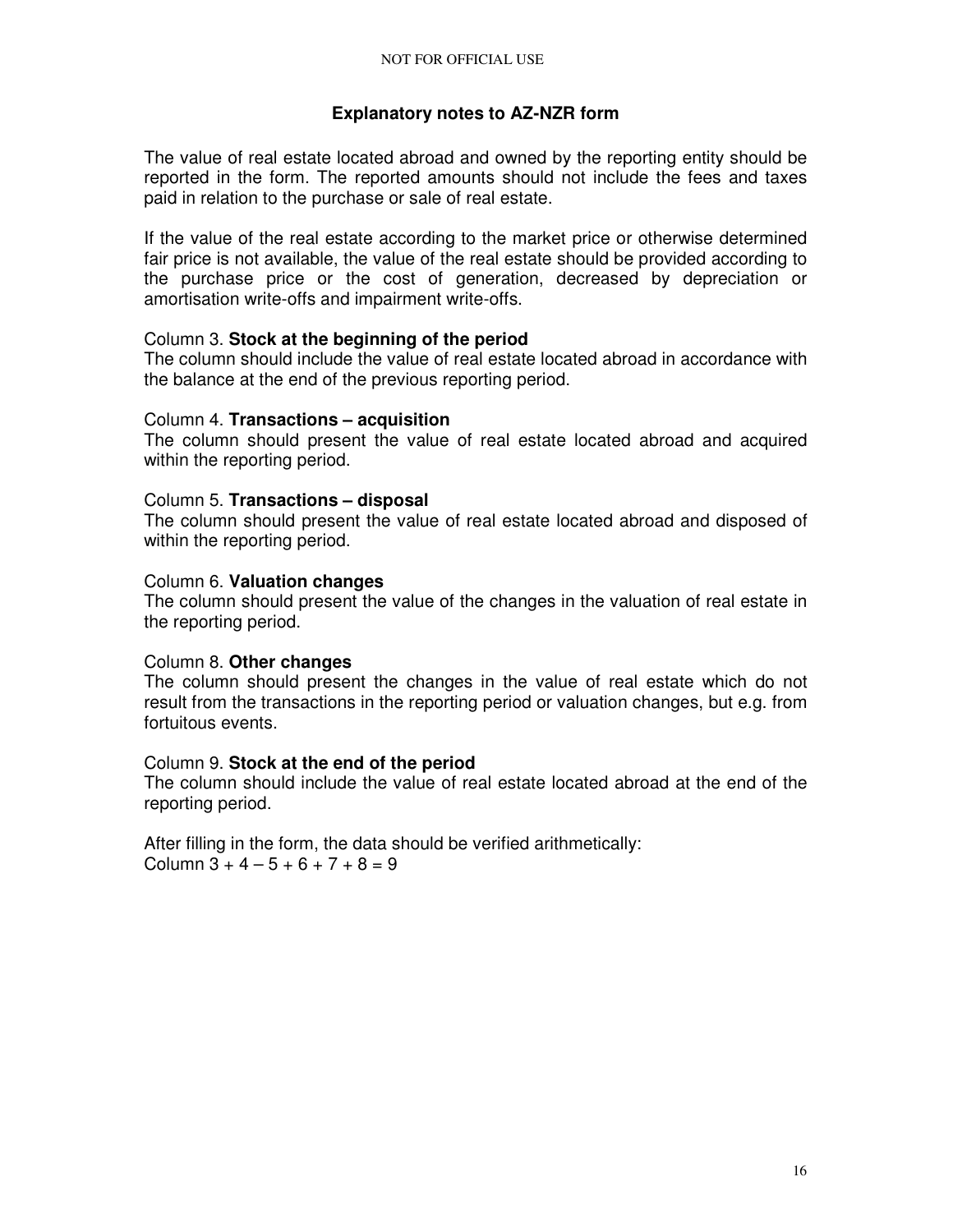Annex 4

#### TEMPLATE

NATIONAL BANK OF POLAND territorially competent regional branch

REGON statistical ID number or PESEL personal identification number

Name and seat or name, surname and place of residence of the reporting entity

|                |                                                                                                  | Report for                           |                   | month/quarter (delete<br>as appropriate) |                              | <b>AZ-UDZ</b> form | Assets - shares in non-resident companies                                                 | year                 |                  |                                |                                  |                       |
|----------------|--------------------------------------------------------------------------------------------------|--------------------------------------|-------------------|------------------------------------------|------------------------------|--------------------|-------------------------------------------------------------------------------------------|----------------------|------------------|--------------------------------|----------------------------------|-----------------------|
|                |                                                                                                  |                                      |                   |                                          |                              |                    |                                                                                           |                      |                  | in PLN, without decimal places |                                  |                       |
| No.            | Type of                                                                                          | Transaction partner<br>Institutional | Country           | Currency<br>(ISO                         | Stock at<br>the<br>beginning | Increase           | Transactions<br>Decrease                                                                  | Valuation<br>changes | Exchange<br>rate | Other<br>changes               | <b>Stock</b><br>at the<br>end of | Share in<br>profits / |
|                | (ISO<br>capital<br>sector<br>relationship<br>code)                                               |                                      | code)             | of the<br>period                         |                              |                    |                                                                                           | changes              |                  | the<br>period                  | <b>Dividends</b>                 |                       |
|                |                                                                                                  | $\overline{2}$                       | 3                 | $\overline{4}$                           | 5 <sup>5</sup>               | 6                  | $\overline{z}$                                                                            | 8                    | 9                | 10                             | 11                               | 12                    |
|                |                                                                                                  | Sum of lines 1 to n                  |                   |                                          |                              |                    |                                                                                           |                      |                  |                                |                                  |                       |
|                |                                                                                                  |                                      |                   |                                          |                              |                    |                                                                                           |                      |                  |                                |                                  |                       |
| $\overline{c}$ |                                                                                                  |                                      |                   |                                          |                              |                    |                                                                                           |                      |                  |                                |                                  |                       |
| $\cdots$       |                                                                                                  |                                      |                   |                                          |                              |                    |                                                                                           |                      |                  |                                |                                  |                       |
| n.             |                                                                                                  |                                      |                   |                                          |                              |                    |                                                                                           |                      |                  |                                |                                  |                       |
|                | Name, surname, phone<br>number and electronic<br>address of the person who<br>drafted the report |                                      | Date of<br>report | drafting the<br>(yyyy-mm-dd)             |                              |                    | Name stamp and<br>signature of the person<br>acting on behalf of the<br>reporting entity* |                      |                  |                                |                                  |                       |

<sup>∗</sup> Concerns reporting entities submitting reports on paper.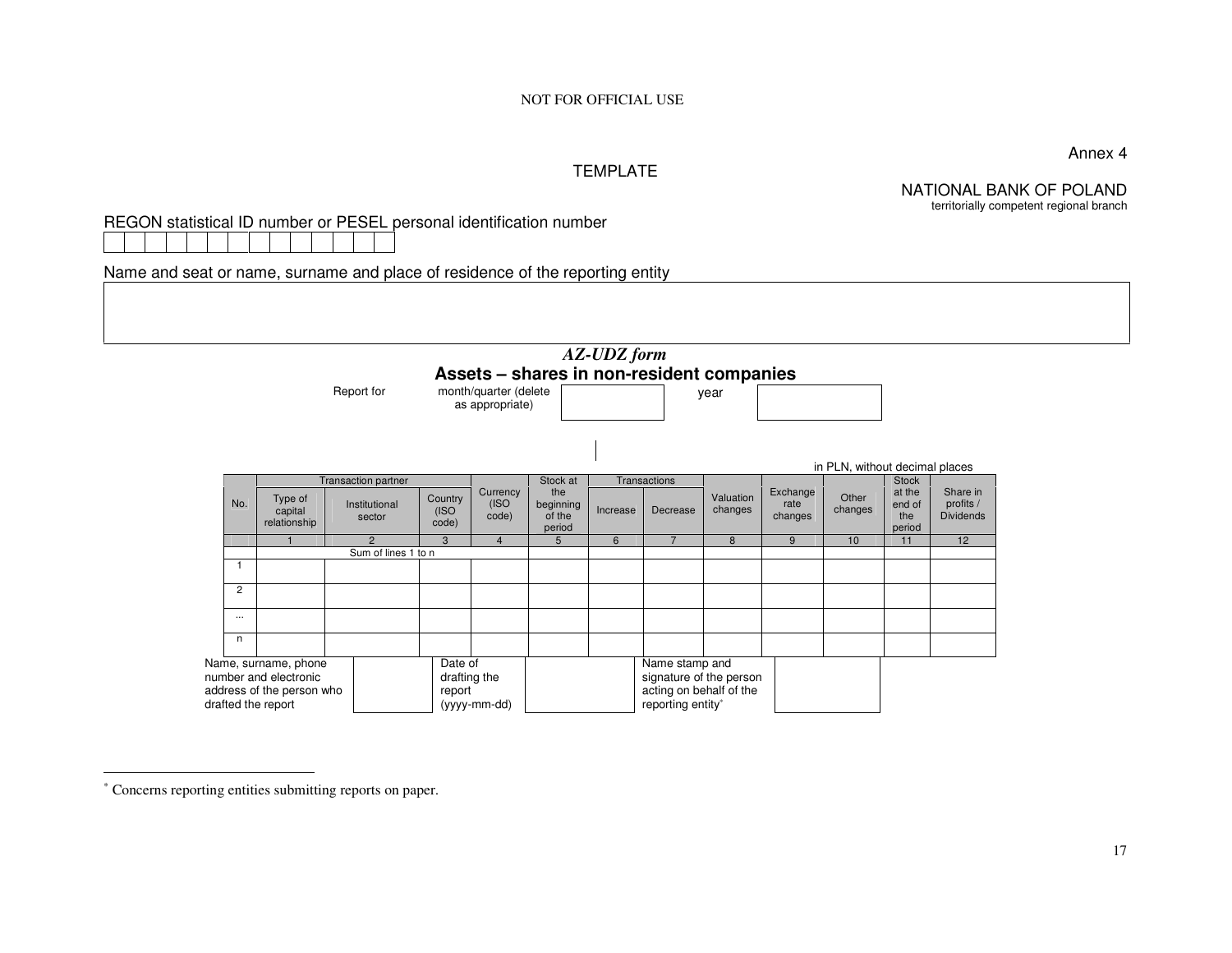### **Explanatory notes to AZ-UDZ form**

The form should present the financial assets of the reporting entity including all forms of equity other than securities in enterprises and non-resident institutions. The assets may include shares in limited liability companies with their seat abroad, capital invested in foreign partnerships, separate funds in a foreign branch along with retained profit attributable to those funds.

Equity securities should be reported on the following forms:

- 1) equity securities with ISIN code PW-AIN;
- 2) equity securities without ISIN code PW-AUN.

### Column 5. **Stock at the beginning of the period**

This column should present the market value of equity owned by the resident or, if the market value is not known, the value of equity capital attributable to the resident. In the case of foreign branches, the value of the branches' funds and the unpaid profit from previous periods should be provided.

The stock at the beginning of the period should be compliant with the stock at the end of the previous reporting period.

#### Column 6. **Transactions – Increase**

The column should present the value of transactions resulting in the increases in the value of equity of the resident, in the reporting period, as a result of e.g.:

- 1) acquisition of new shares;
- 2) takeover of shares;
- 3) purchase of shares;
- 4) conversion of the share in profit into shares;
- 5) conversion of other receivables into shares;
- 6) increase in the funds of branches.

#### Column 7. **Transactions – Decrease**

The column should present the value of transactions resulting in the decreases in the value of equity interest of the resident in the reporting period, as a result of e.g.:

- 1) sale of shares;
- 2) redemption of shares the value of the shareholder's remuneration redeemed with his consent (voluntary redemption) or without his consent (obligatory redemption) should be provided;
- 3) payments from redistribution of the profit from previous years if both the profit from the last accounting year and from previous years is paid out in the reporting period, the column should include only this part of payment from the profit or dividend attributable to the resident which is paid out from the profits from previous years;
- 4) decrease in the funds of branches.

#### Column 8. **Valuation changes**

This column should include the changes in the value of equity attributable to the resident which result from the revaluation of the held equity and take place in the reporting period. The valuation changes resulting from registering net financial result in the books of the nonresident should also be included in this column.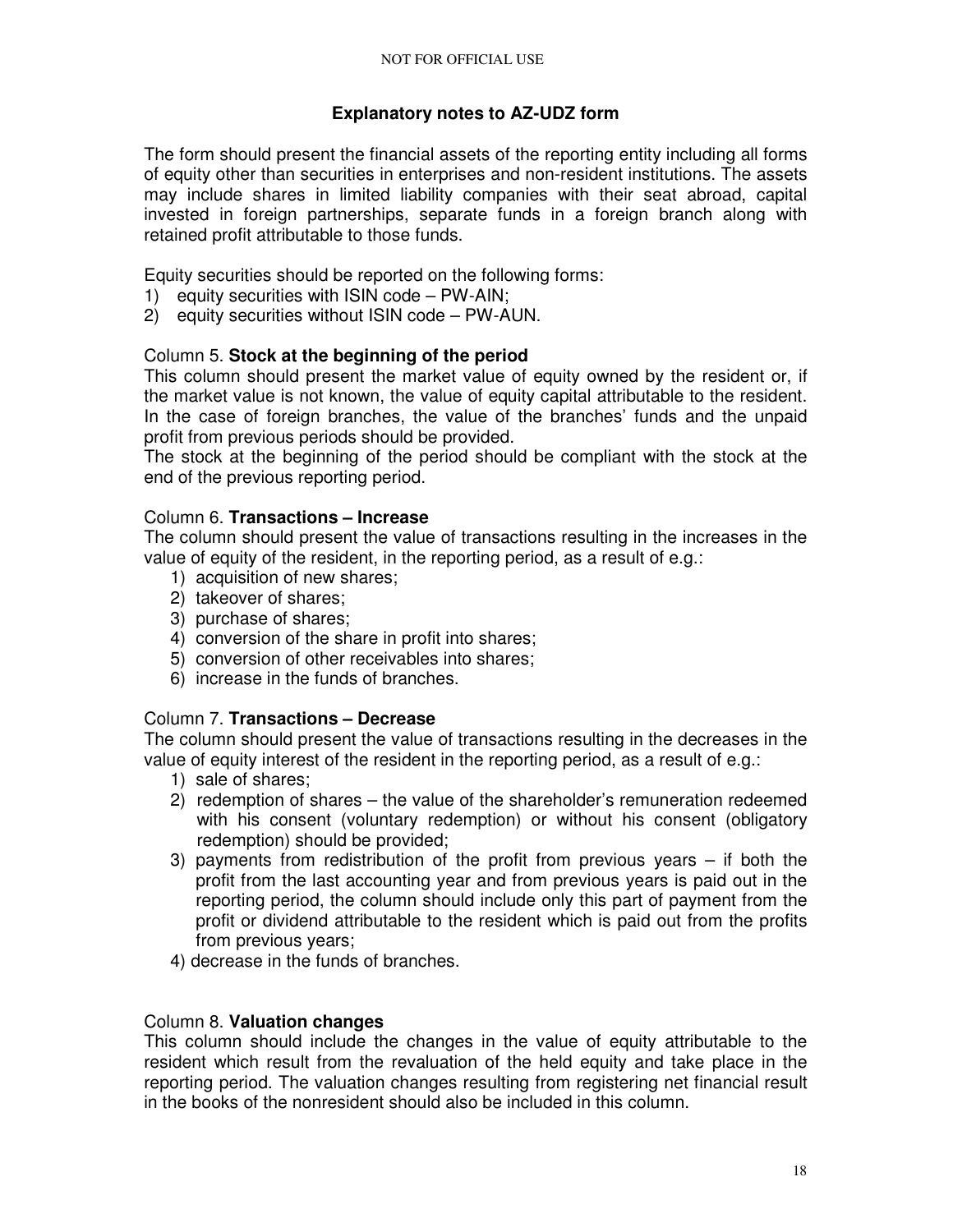### Column 10. **Other changes**

This column should present the changes in the value of equity interest which occurred in the reporting period and do not result from the transactions performed, valuation changes or exchange rate changes, but from e.g. reclassification related to the change in capital relationship, conversion of shares into stocks related to the transformation of the company in which the reporting entity holds shares.

### Column 11. **Stock at the end of the period**

This column should present the market value of equity interest held by the resident or, if the market value is not known, the value of equity attributable to the resident at the end of the period. In the case of foreign branches, the value of the branches' funds and the retained profit from the current and previous reporting periods should be provided.

### Column 12. **Share in profit/Dividends**

The column should present the value of receivables from the dividends and shares in profit declared by non-residents in the reporting period, as well as the profit paid out by the branches of the reporting entity located abroad.

If, by the end of the reporting period, the distributed profit/dividend is not paid out, the unpaid amount should be reported on  $AZ$ -POZ form in the column *Transactions* – increase.

### Example:

The company, in which the reporting entity holds shares, divided its net financial profit on 25 May, while the payment was made on 14 June. As regards the report for May, the amount of allocated share in profit should be reported in AZ-UDZ form in the column Share in profits/Dividends and in AZ-POZ form in the column: Transactions-increase, since the profit unpaid as of 31 May increased the receivables of the reporting period.

After filling in the form, the data should be verified arithmetically: Column  $5 + 6 - 7 + 8 + 9 + 10 = 11$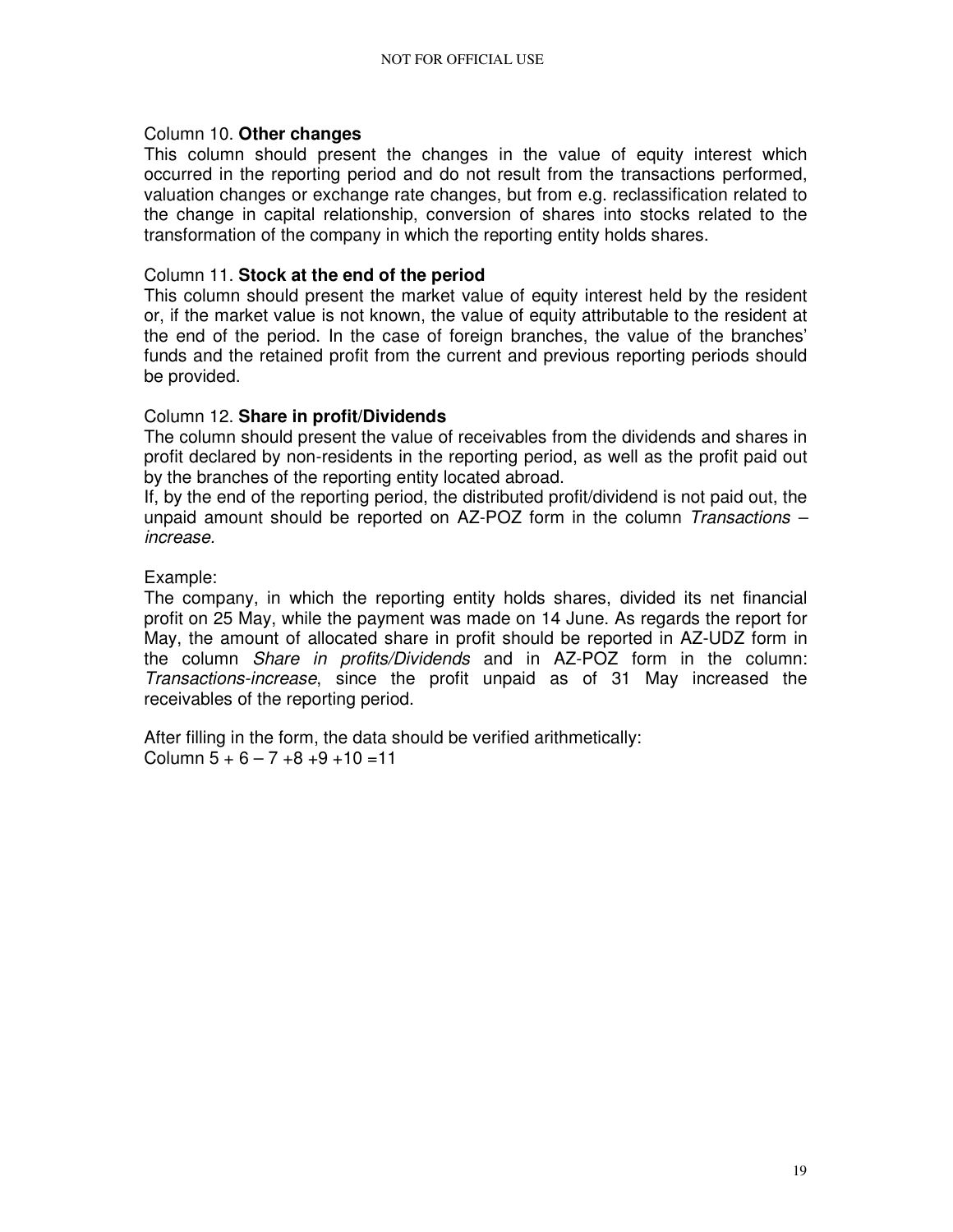Annex 5

#### TEMPLATE

NATIONAL BANK OF POLAND territorially competent regional branch

REGON statistical ID number or PESEL personal identification number

Name and seat of the reporting entity

## *AZ-KRH form* **Assets – trade receivables from non-residents and advance payments made to non-residents**

|                                                                                                  |                                                |                                    | Report for                 | month/quarter (delete<br>as appropriate) |                |                                                                                        |              |              | year      | in PLN, without decimal places |         |                        |
|--------------------------------------------------------------------------------------------------|------------------------------------------------|------------------------------------|----------------------------|------------------------------------------|----------------|----------------------------------------------------------------------------------------|--------------|--------------|-----------|--------------------------------|---------|------------------------|
|                                                                                                  |                                                |                                    | <b>Transaction partner</b> |                                          | Currency       | Stock at the<br>beginning of                                                           |              | Transactions | Valuation | Exchange                       | Other   | Stock at<br>the end of |
|                                                                                                  | No.                                            | Type of<br>capital<br>relationship | Institutional<br>sector    | Country<br>(ISO<br>code)                 | (ISO code)     | the period                                                                             | Increas<br>e | Decreas      | changes   | rate<br>changes                | changes | the period             |
|                                                                                                  |                                                |                                    | 2                          | 3                                        | $\overline{4}$ | 5                                                                                      | 6            |              | 8         | 9                              | 10      | 11                     |
|                                                                                                  |                                                |                                    | Sum of lines 1 to n        |                                          |                |                                                                                        |              |              |           |                                |         |                        |
|                                                                                                  |                                                |                                    |                            |                                          |                |                                                                                        |              |              |           |                                |         |                        |
|                                                                                                  | $\overline{c}$                                 |                                    |                            |                                          |                |                                                                                        |              |              |           |                                |         |                        |
|                                                                                                  | $\cdots$                                       |                                    |                            |                                          |                |                                                                                        |              |              |           |                                |         |                        |
|                                                                                                  | n                                              |                                    |                            |                                          |                |                                                                                        |              |              |           |                                |         |                        |
| Name, surname, phone<br>number and electronic<br>address of the person<br>who drafted the report | Date of drafting<br>the report<br>(yyyy-mm-dd) |                                    |                            |                                          |                | Name stamp and signature of<br>the person acting on behalf of<br>the reporting entity* |              |              |           |                                |         |                        |

<sup>∗</sup> Concerns reporting entities submitting reports on paper.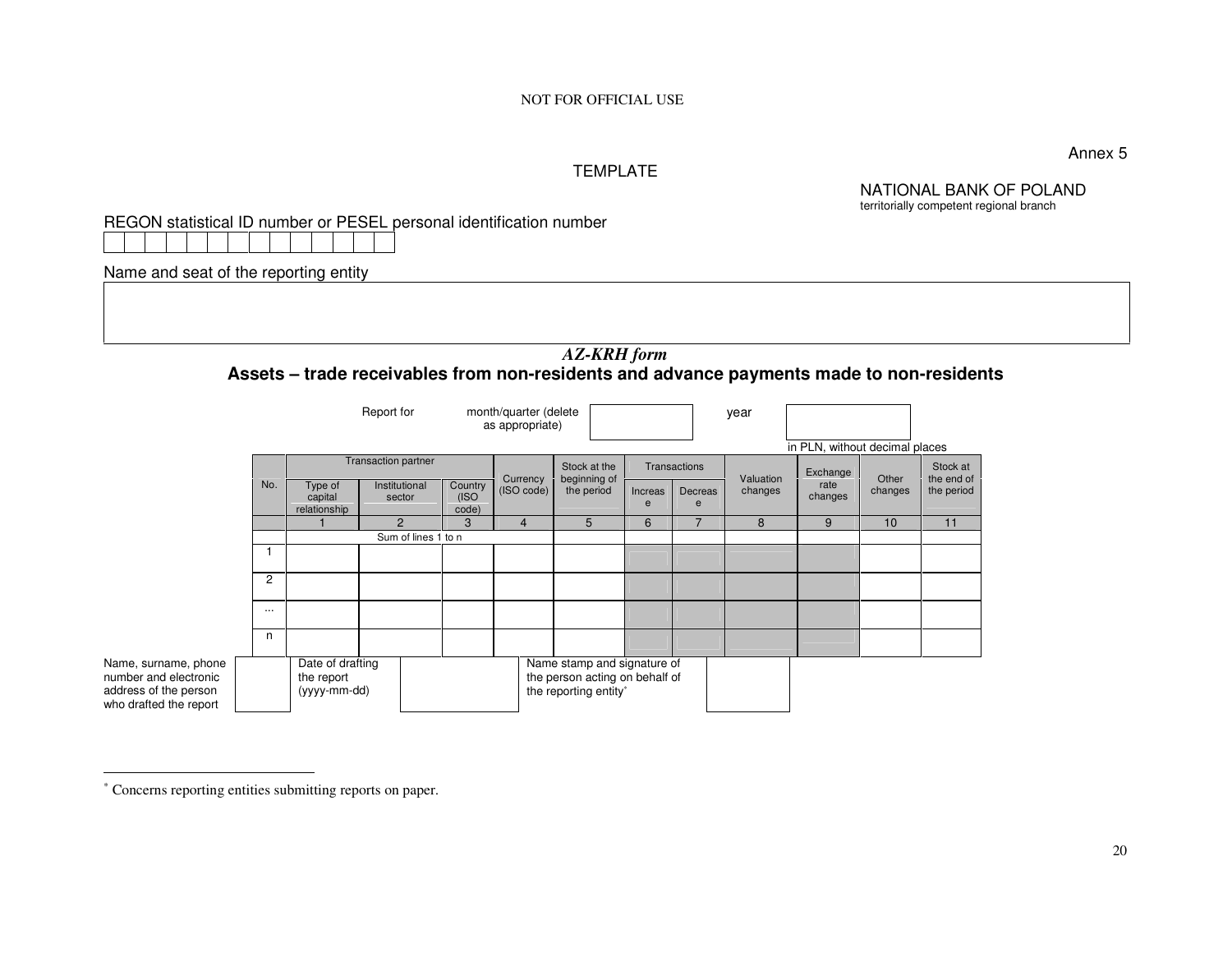### **Explanatory notes to AZ-KRH form**

The form should present the data concerning the balance of trade credits from the sale of goods, materials and other movables or services to non-residents and the advance payments made to non-residents in relation to their purchase. The form should present the amounts due directly from non-residents and not from Polish commercial intermediaries.

The trade credits purchased by the residents within the framework of factoring and forfaiting services should not be taken into account.

Trade receivables should be understood as receivables from trade credits granted, i.e. receivables related to the delivery of goods, materials and other movables, as well as advance payments made to non-residents in relation to such a delivery.

Negative amounts should not be reported in the form in the following columns: Stock at the beginning of the period and Stock at the end of the period.

If trade credits are converted into other financial assets, they should decrease the balance at the end of the period in AZ-KRH form and should at the same time be reported in e.g. AZ-KRE form in the column Transactions - Increase, or in the case of conversion into shares - in AZ-UDZ form in the column Transactions - Increase.

#### Column 5. **Stock at the beginning of the period**

The column should include the data on the balance of credits from the sale of goods, materials and other movables or services to non-residents and the advance payments made to non-residents at the beginning of the reporting period.

The balance at the beginning of the period should be compliant with the balance at the end of the previous reporting period.

#### Column 10. **Other changes**

The column should present the value of all other changes in trade credits in the reporting period, which do not results from the transactions performed but are the result of e.g. change in the type of capital relationship with the counterparty, the remission of a receivable.

#### Column 11. **Stock at the end of the period**

The column should present the data concerning the balance of trade receivables from the sale of goods, materials and other movables or services to non-residents and the advance payments made to non-residents at the end of the reporting period.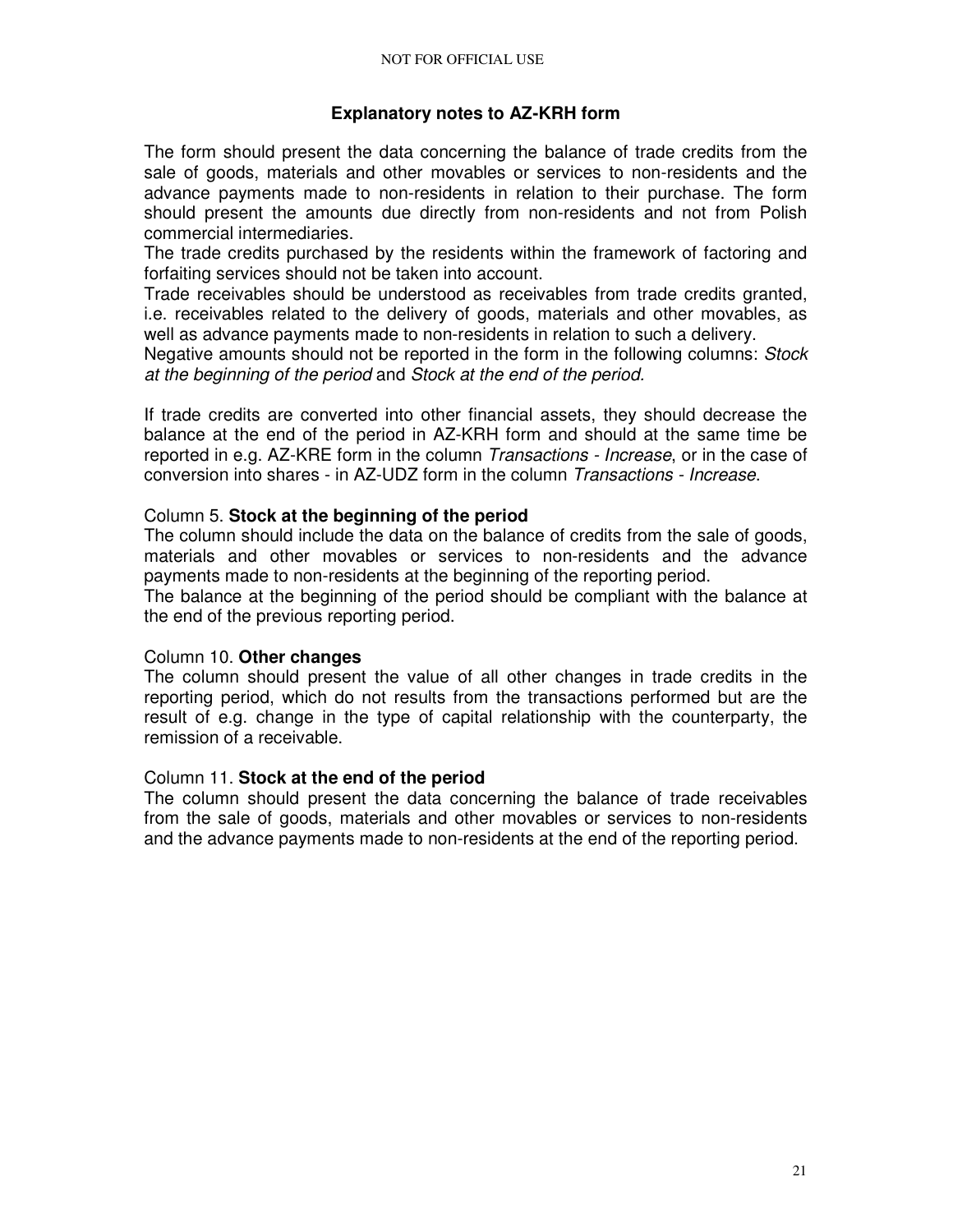Annex 6

### TEMPLATE

NATIONAL BANK OF POLAND territorially competent regional branch

REGON statistical ID number or PESEL personal identification number

Name and seat of the reporting entity or name, surname and place of residence of a natural person

#### *AZ-KRE form*  **Assets – loans granted to non-residents and receivables from non-residents in relation to financial lease**

Report for month/quarter (delete as appropriate)



in PLN, without decimal places

|                |                      | III LEN, WILHOUL GOOIHIGH PIGOCO   |                         |                          |                           |                                                    |              |                      |                             |                  |                             |                                                  |                     |                      |                             |                    |                                   |
|----------------|----------------------|------------------------------------|-------------------------|--------------------------|---------------------------|----------------------------------------------------|--------------|----------------------|-----------------------------|------------------|-----------------------------|--------------------------------------------------|---------------------|----------------------|-----------------------------|--------------------|-----------------------------------|
|                |                      |                                    | Transaction partner     |                          |                           | Stock at                                           | Transactions |                      |                             |                  | Stock at                    |                                                  |                     |                      | Interest                    |                    |                                   |
| No.            | Original<br>maturity | Type of<br>capital<br>relationship | Institutional<br>sector | Country<br>(ISO<br>code) | Currency<br>(ISO<br>code) | the<br>beginning   Increase   decrease  <br>period |              | Valuation<br>changes | Exchange<br>rate<br>changes | Other<br>changes | the end<br>of the<br>period | Stock at<br>the<br>beginning<br>of the<br>period | Accrued<br>interest | Received<br>interest | Exchange<br>rate<br>changes | Other<br>changes V | Stock at the end of<br>the period |
|                |                      |                                    |                         |                          |                           | $6\overline{6}$                                    | x            | 9                    | 10                          | 11               | 12                          | 13                                               | 14                  | 15                   | 16                          |                    | 18                                |
|                |                      |                                    | Sum of lines 1 to n     |                          |                           |                                                    |              |                      |                             |                  |                             |                                                  |                     |                      |                             |                    |                                   |
|                |                      |                                    |                         |                          |                           |                                                    |              |                      |                             |                  |                             |                                                  |                     |                      |                             |                    |                                   |
| $\overline{2}$ |                      |                                    |                         |                          |                           |                                                    |              |                      |                             |                  |                             |                                                  |                     |                      |                             |                    |                                   |
| $\cdots$       |                      |                                    |                         |                          |                           |                                                    |              |                      |                             |                  |                             |                                                  |                     |                      |                             |                    |                                   |
| n              |                      |                                    |                         |                          |                           |                                                    |              |                      |                             |                  |                             |                                                  |                     |                      |                             |                    |                                   |

| Name, surname, phone   | Date of      | Name stamp and          |
|------------------------|--------------|-------------------------|
| number and electronic  | drafting the | signature of the person |
| address of the person  | report       | acting on behalf of the |
| who drafted the report | (yyyy-mm-dd) | reporting entity*       |

<sup>∗</sup> Concerns reporting entities submitting reports on paper.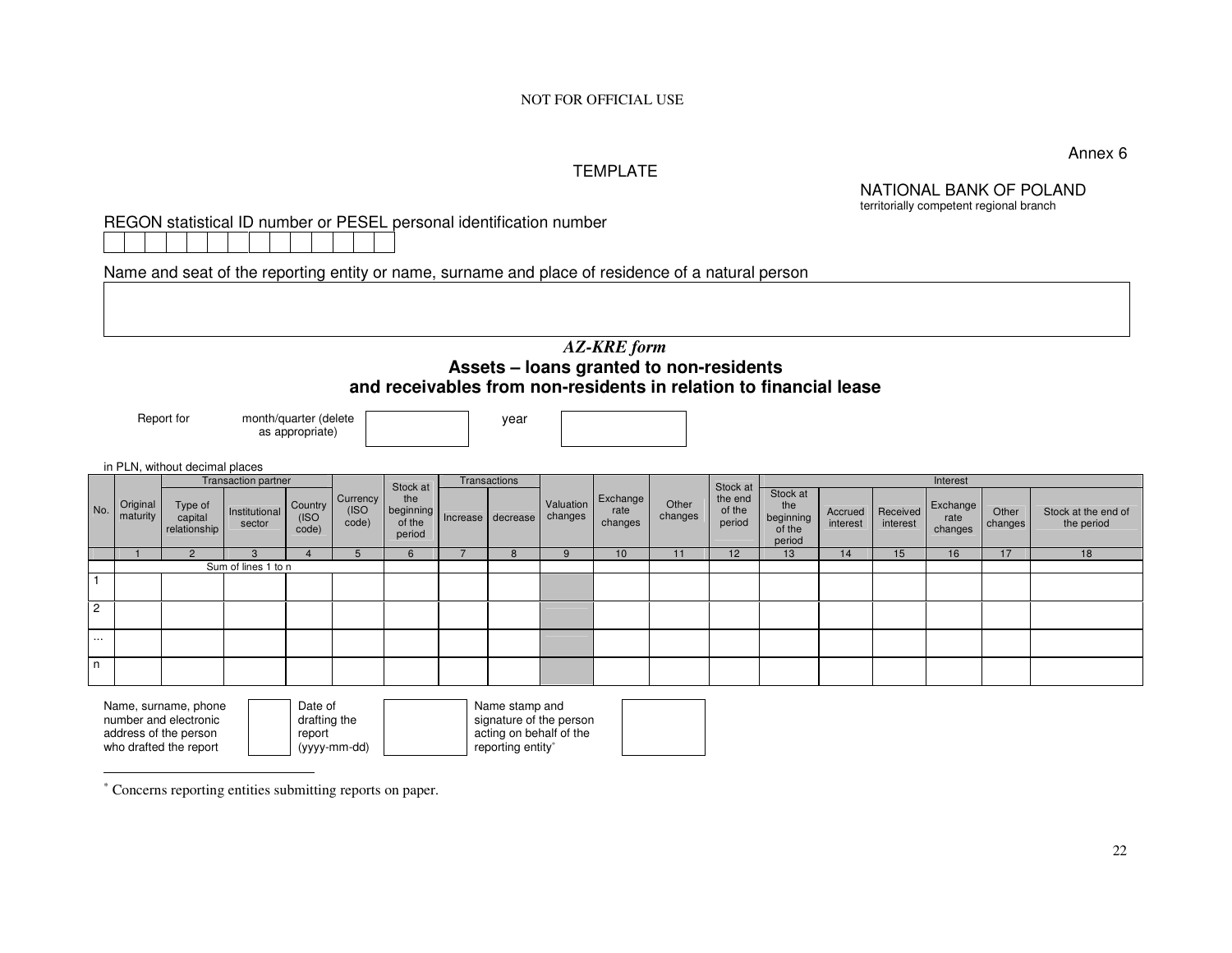## **Explanatory notes to AZ-KRE form**

The form should include the following:

- 1) amounts of financial assets according to their face value arising from loans granted to non-residents (only those amounts which were actually used by a non-resident should be reported);
- 2) receivables from a non-resident due to financial lease understood as the transfer of the ownership right to the leased object to the user after the expiry of the period specified in the agreement;
- 3) value of foreign financial assets purchased by a resident from Polish enterprises in relation to the economic activity they pursue (the so-called factoring or forfaiting);
- 4) amounts of guarantees or warranties performed by the guarantor or warrantor.

The form should not include trade credits reported in AZ-KRH form.

### Column 1: **Original maturity**

If the date of repayment for a given financial instrument is not specified, the instrument should be classified as long-term.

### Column 6. **Stock at the beginning of the period**

This column should include the balance of the assets defined above at the beginning of the reporting period, including the value of interest capitalized in the previous reporting periods.

The balance at the beginning of the period should be compliant with the balance at the end of the previous reporting period.

## Column 7. **Transactions – Increase**

The column should present the following:

- 1) amounts of loans granted to non-residents in the reporting period in cash or by means of an account in a domestic bank, credit institution or an account in a foreign bank;
- 2) amount of loans granted in goods, materials or other movables or services under the agreements signed;
- 3) rolled loan amounts;
- 4) amounts of interest capitalized in the reporting period;
- 5) amounts of shares in profits (dividend) converted into loans;
- 6) amounts related to refinancing or restructuring of loans;
- 7) value of trade receivables and other financial assets converted into loans (please, remember about reporting the decrease in the value of converted financial assets in the relevant forms).

### Column 8. **Transactions – Decrease**

The column should include the following:

- 1) amounts of loan repayments made by non-residents in the reporting period in cash or by means of an account in a domestic bank, credit institution or an account in a foreign bank;
- 2) amounts of loan repayments made by means of delivery of goods, materials or other movables or services;
- 3) rolled loan amounts;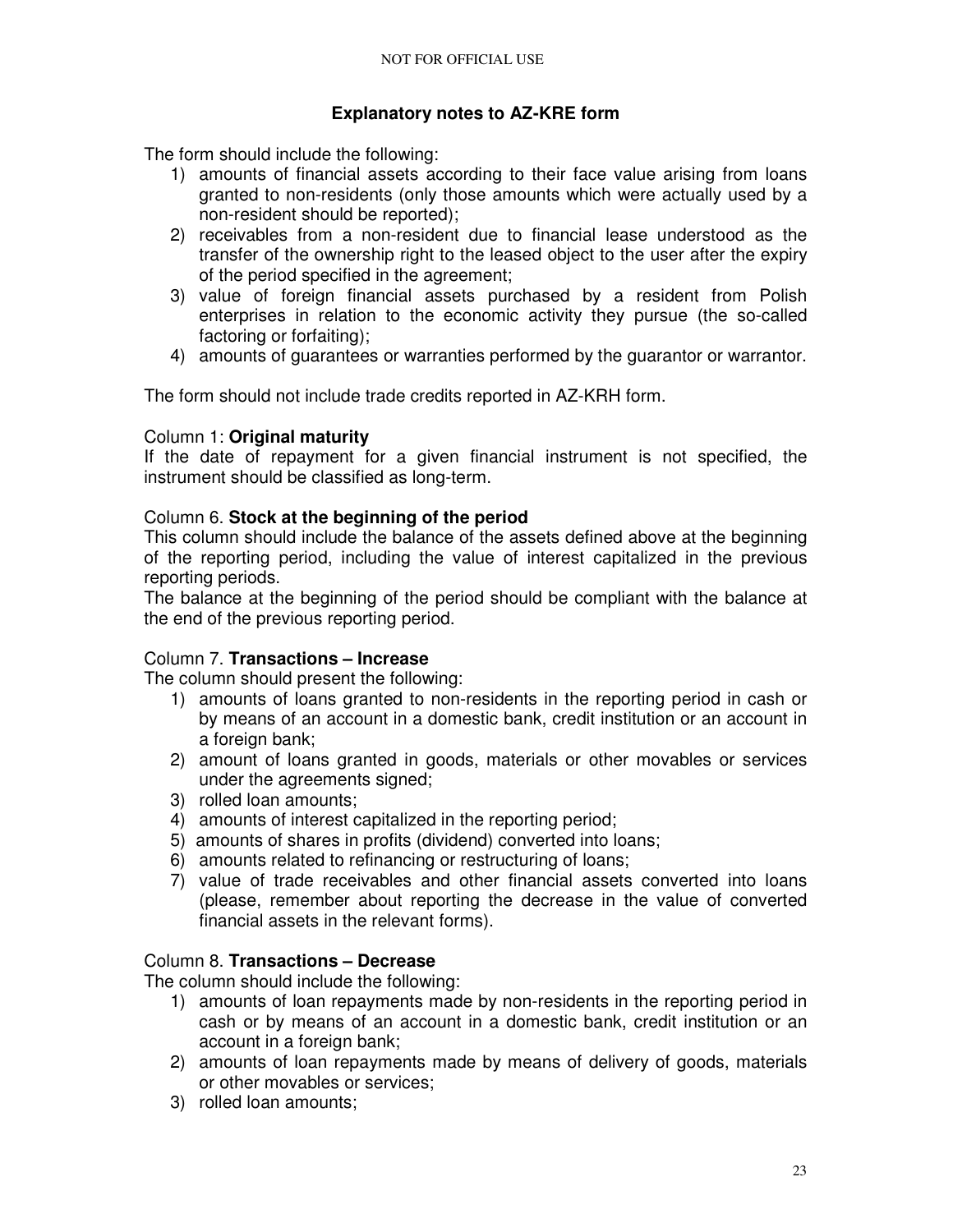- 4) amounts related to the conversion of the loans granted into shares or the conversion into other financial receivable (please, remember about reporting the increase in the value of converted financial assets in the relevant forms);
- 5) value of amounts repaid in the case of guarantees or warranties performed by the guarantor or warrantor.

Loan repayments should be reported in the currency in which they were used, i.e. if the repayment of principal instalments or interest is made in a different currency than the currency of the loan granted, the received amounts should be converted into PLN and entered into the line with a code of the currency of the loan granted.

### Column 11. **Other changes**

The column should include the value of changes in financial assets in the reporting period, which do not result from the transactions performed or exchange rate changes but are the result of e.g. change in the type of capital relationship with the counterparty, the remission of the loan granted.

### Column 12. **Stock at the end of the period**

The column should include the value of financial assets at the end of the reporting period, including the value of capitalized interest.

### Column 15. **Interest – Received interest**

If the agreement provides for capitalization of interest, the relevant amounts should be reported both in the column *Received interest* and the column *Transactions*  $$ increase.

After filling in the form, the data should be verified arithmetically:

- 1) Column  $6 + 7 8 + 10 + 11 = 12$
- 2) Column  $13 + 14 15 + 16 + 17 = 18$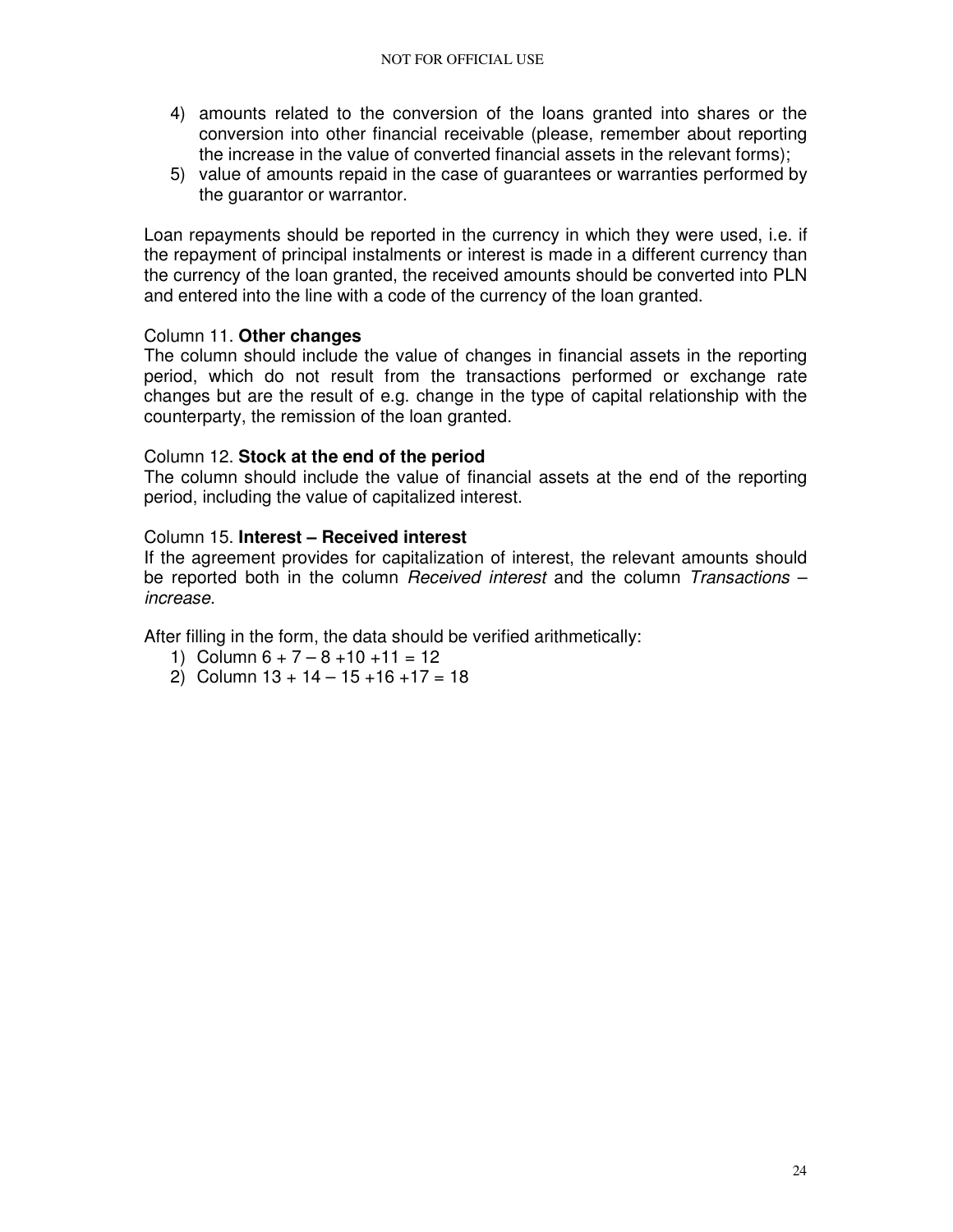### TEMPLATE

NATIONAL BANK OF POLAND territorially competent regional branch

|                | <b>REGON</b> statistical ID number                                                                                                                                                                                                           |                             |                               |                          |                                      |          |                |                          |                             |                  |                                      |                                                  |                     |                      |                             |                  |                                      |
|----------------|----------------------------------------------------------------------------------------------------------------------------------------------------------------------------------------------------------------------------------------------|-----------------------------|-------------------------------|--------------------------|--------------------------------------|----------|----------------|--------------------------|-----------------------------|------------------|--------------------------------------|--------------------------------------------------|---------------------|----------------------|-----------------------------|------------------|--------------------------------------|
|                | Name and seat of the reporting entity                                                                                                                                                                                                        |                             |                               |                          |                                      |          |                |                          |                             |                  |                                      |                                                  |                     |                      |                             |                  |                                      |
|                |                                                                                                                                                                                                                                              |                             |                               |                          |                                      |          |                |                          |                             |                  |                                      |                                                  |                     |                      |                             |                  |                                      |
|                | <b>AZ-REP</b> form                                                                                                                                                                                                                           |                             |                               |                          |                                      |          |                |                          |                             |                  |                                      |                                                  |                     |                      |                             |                  |                                      |
|                | Assets – receivables from securities purchased from a non-resident with a repurchase agreement                                                                                                                                               |                             |                               |                          |                                      |          |                |                          |                             |                  |                                      |                                                  |                     |                      |                             |                  |                                      |
|                | Report for<br>month/quarter (delete<br>year<br>as appropriate)                                                                                                                                                                               |                             |                               |                          |                                      |          |                |                          |                             |                  |                                      |                                                  |                     |                      |                             |                  |                                      |
|                | in PLN, without decimal places<br><b>Transaction partner</b><br>Transactions<br>Interest<br>Stock at                                                                                                                                         |                             |                               |                          |                                      |          |                |                          |                             |                  |                                      |                                                  |                     |                      |                             |                  |                                      |
| No.            | Type of capital<br>relationship                                                                                                                                                                                                              | Institutio<br>nal<br>sector | Count<br>ry<br>(ISO)<br>code) | Currenc<br>(ISO<br>code) | the<br>beginning<br>of the<br>period | Increase | Decreas<br>e   | Valuatio<br>n<br>changes | Exchange<br>rate<br>changes | Other<br>changes | Stock at<br>the end of<br>the period | Stock at<br>the<br>beginning<br>of the<br>period | Accrued<br>interest | Received<br>interest | Exchange<br>rate<br>changes | Other<br>changes | Stock at<br>the end of<br>the period |
|                |                                                                                                                                                                                                                                              | $\overline{2}$              |                               | $\Delta$                 | 5                                    | 6        | $\overline{7}$ | 8                        | 9                           | 10               | 11                                   | 12                                               | 13                  | 14                   | 15                          | 16               | 17                                   |
| $\mathbf{1}$   |                                                                                                                                                                                                                                              | Sum of lines 1 to n         |                               |                          |                                      |          |                |                          |                             |                  |                                      |                                                  |                     |                      |                             |                  |                                      |
| $\overline{2}$ |                                                                                                                                                                                                                                              |                             |                               |                          |                                      |          |                |                          |                             |                  |                                      |                                                  |                     |                      |                             |                  |                                      |
| $\cdots$       |                                                                                                                                                                                                                                              |                             |                               |                          |                                      |          |                |                          |                             |                  |                                      |                                                  |                     |                      |                             |                  |                                      |
| n              |                                                                                                                                                                                                                                              |                             |                               |                          |                                      |          |                |                          |                             |                  |                                      |                                                  |                     |                      |                             |                  |                                      |
|                | Date of drafting<br>Name stamp and signature of<br>Name, surname, phone<br>the person acting on behalf of<br>number and electronic<br>the report<br>address of the person who<br>(yyyy-mm-dd)<br>the reporting entity*<br>drafted the report |                             |                               |                          |                                      |          |                |                          |                             |                  |                                      |                                                  |                     |                      |                             |                  |                                      |

<sup>∗</sup> Concerns reporting entities submitting reports on paper.

Annex 7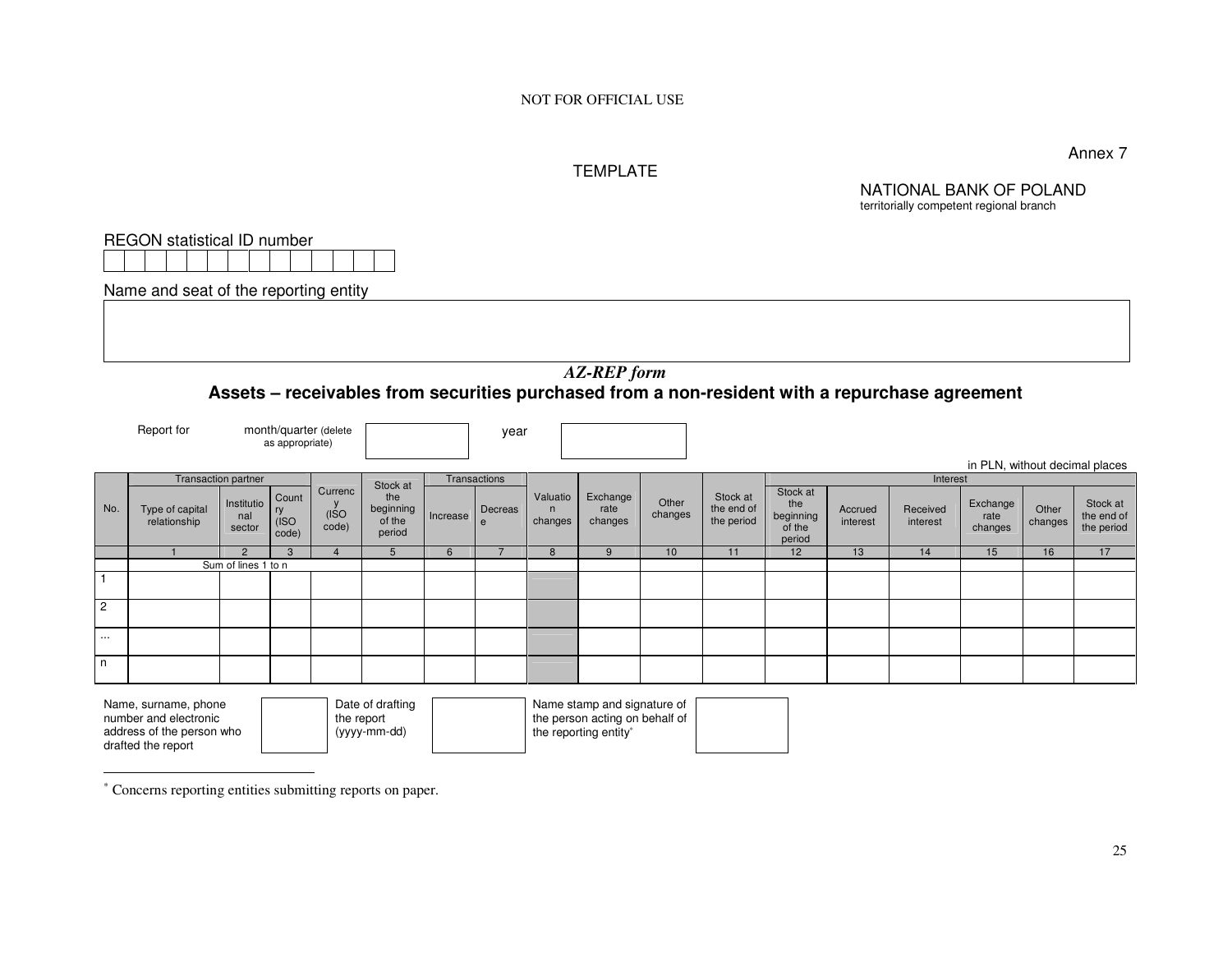### **Explanatory notes to AZ-REP form**

The form should present the receivables of the reporting entity from the securities purchased from non-residents with a commitment to repurchase them at a fixed price and after the expiry of the period specified in the agreement.

The transactions of the purchase of securities with a commitment to repurchase are the transactions where the securities are purchased for cash, along with a commitment of the other party to repurchase the same or equivalent securities for a price fixed in advance and after the expiry of the period specified in the agreement. The ownership of securities is temporarily transferred to the purchasing entity, but the entity selling the securities and making a commitment to repurchase them reports them in its assets since it does not lose control over those securities (it retains the risk and benefits related to those securities). Such transactions include reverse repo and buy-sell-back transactions.

This item should also include amounts receivable for cash collateral operations paid out to non-residents within the framework of loans of securities.

#### Column 5. **Stock at the beginning of the period**

This column should include the face value of receivables for securities purchased from non-residents with a commitment to repurchase (in reverse repo and buy-sellback transactions) and cash collaterals paid out to non-residents within the framework of loans of securities.

The balance at the beginning of the period should be compliant with the balance at the end of the previous reporting period.

#### Column 6. **Transactions – Increase**

This column should include the value of transactions in the reporting period concerning the purchase of securities (increase in cash receivables from nonresidents) under the reverse repo and buy-sell-back transactions and the transfer of cash collaterals paid out within the framework of securities lending to non-residents.

#### Column 7. **Transactions – Decrease**

This column should include the value of transactions in the reporting period concerning the sale of securities (repayment of cash receivables by non-residents) under the reverse repo and buy-sell-back transactions and the repayment of cash collaterals paid out within the framework of securities lending by non-residents.

#### Column 10. **Other changes**

The column should include the value of other changes made in the reporting period which do not result from the performed transactions, exchange rate changes or valuation changes, e.g. value of receivables from the securities which were not repurchased by a non-resident within a specific period of time.

#### Column 11. **Stock at the end of the period**

The column should include the face value of receivables for securities purchased from non-residents with a commitment to repurchase (in reverse repo and buy-sellback transactions) and cash collaterals paid out to non-residents within the framework of loans of securities, according to the balance at the end of the reporting period.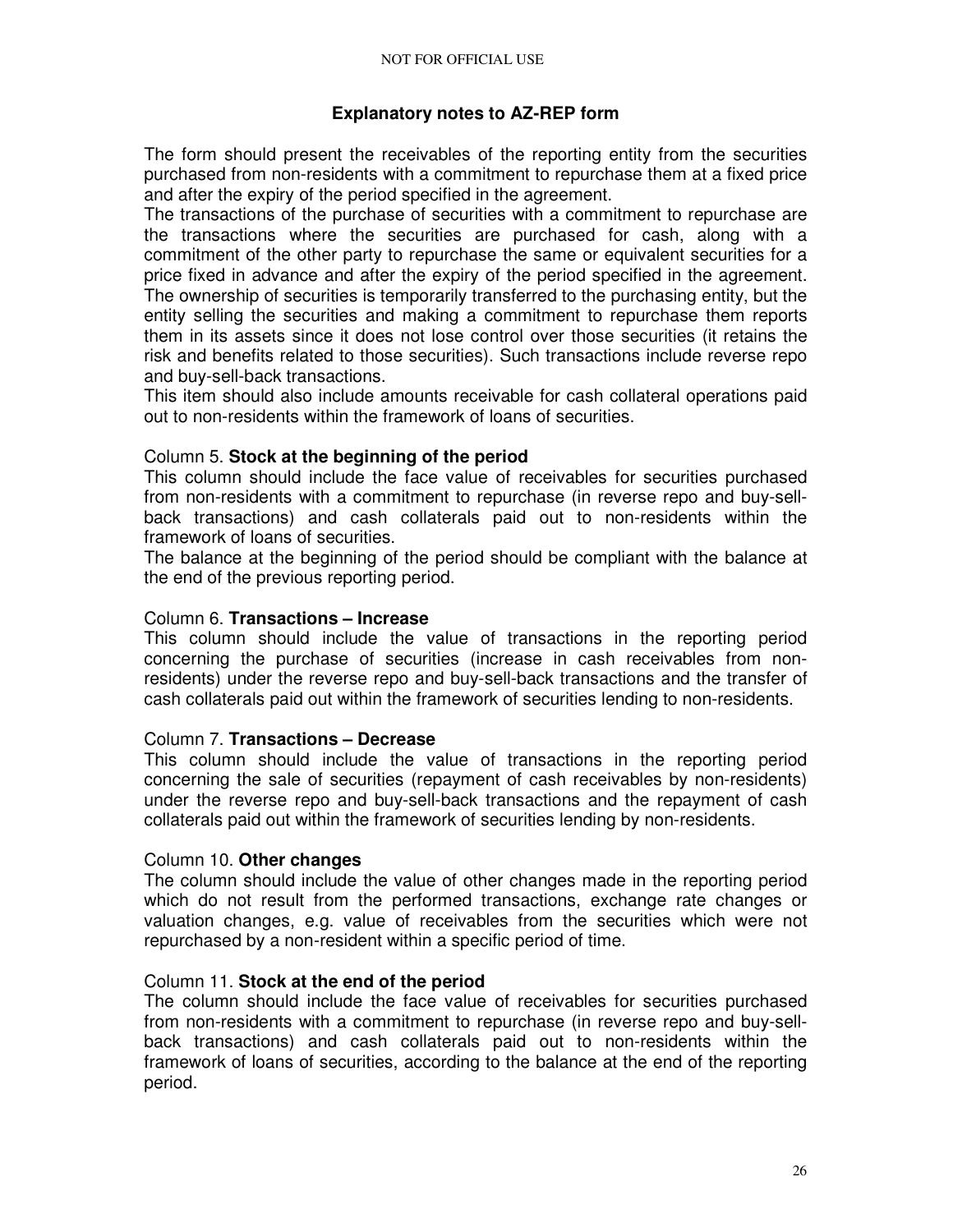After filling in the form, the data should be verified arithmetically:

- 1) Column  $5 + 6 7 + 9 + 10 = 11$
- 2) Column 12 + 13 14 +15 +16 = 17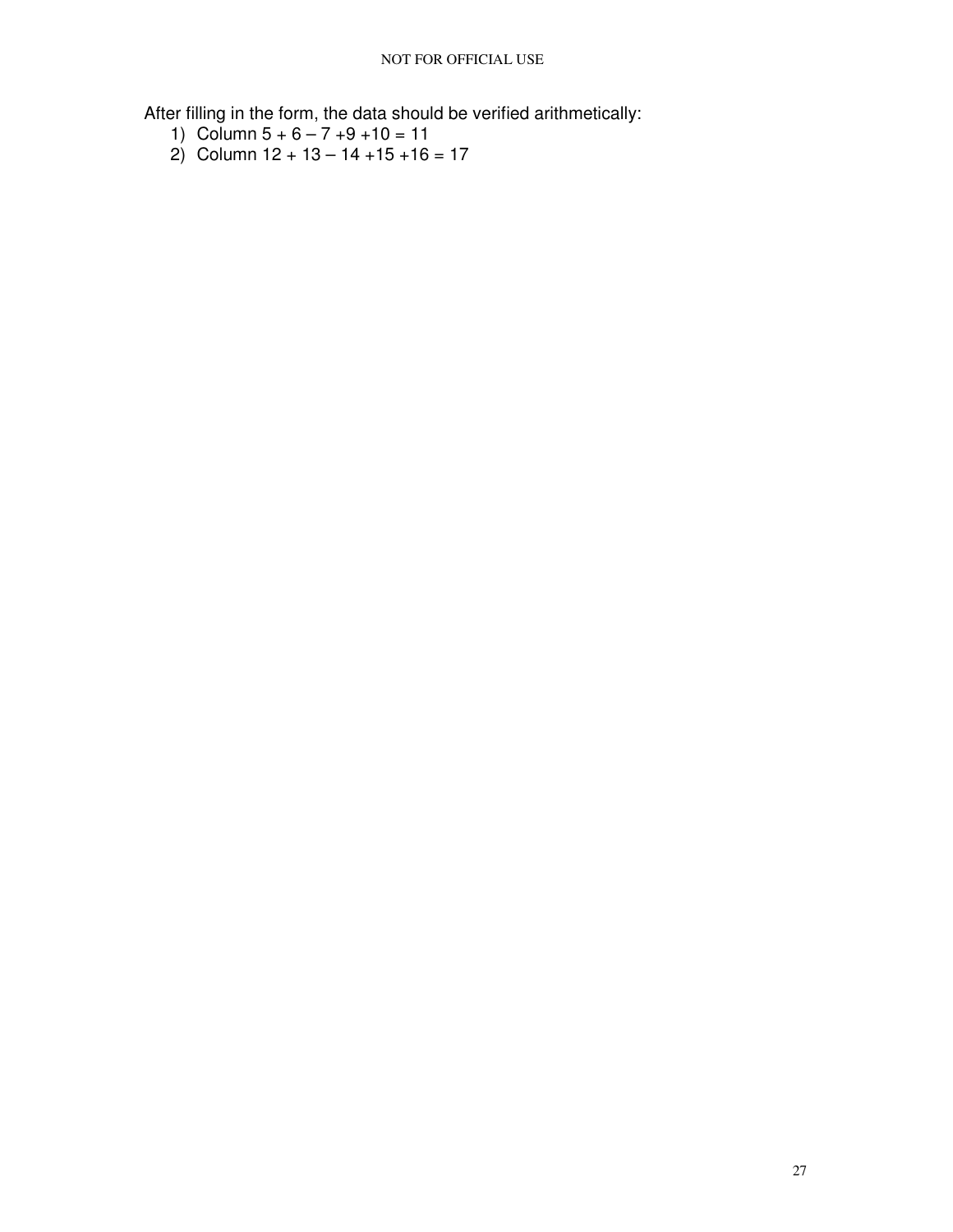TEMPLATE

Annex 8

NATIONAL BANK OF POLAND territorially competent regional branch

### REGON statistical ID number or PESEL personal identification number

Name and seat or name, surname and place of residence of the reporting entity

### *AZ-POZ form* **Assets – other financial assets and receivables from non-residents**

| Report for<br>month/quarter (delete<br>as appropriate)                                           |                      |                                 |                             |                          |                            | year                                          |              |                             |                          |                             |                  |                                                                                     |                                                  |                     |                      |                                |                                     |                                   |
|--------------------------------------------------------------------------------------------------|----------------------|---------------------------------|-----------------------------|--------------------------|----------------------------|-----------------------------------------------|--------------|-----------------------------|--------------------------|-----------------------------|------------------|-------------------------------------------------------------------------------------|--------------------------------------------------|---------------------|----------------------|--------------------------------|-------------------------------------|-----------------------------------|
|                                                                                                  |                      |                                 |                             |                          |                            |                                               |              |                             |                          |                             |                  |                                                                                     |                                                  |                     |                      | in PLN, without decimal places |                                     |                                   |
|                                                                                                  |                      |                                 | <b>Transaction partner</b>  |                          |                            |                                               |              | Transactions                |                          |                             |                  |                                                                                     |                                                  |                     | Interest             |                                |                                     |                                   |
| No.                                                                                              | Original<br>maturity | Type of capital<br>relationship | Institutio<br>nal<br>sector | Countr<br>(ISO)<br>code) | Currency<br>(ISO)<br>code) | Stock at the<br>beginning<br>of the<br>period | Increase     | Decreas<br>e                | Valuatio<br>n<br>changes | Exchange<br>rate<br>changes | Other<br>changes | Stock at<br>the end of<br>the period                                                | Stock at<br>the<br>beginning<br>of the<br>period | Accrued<br>interest | Received<br>interest | Exchange<br>rate<br>changes    | Other<br>adjustment<br>$\mathbf{s}$ | As of<br>the end of<br>the period |
|                                                                                                  |                      | $\mathcal{P}$                   | 3                           | $\Lambda$                | 5                          | 6                                             |              | 8                           | 9                        | 10                          | 11               | 12                                                                                  | 13                                               | 14                  | 15                   | 16                             | 17                                  | 18                                |
|                                                                                                  |                      |                                 | Sum of lines 1 to n         |                          |                            |                                               |              |                             |                          |                             |                  |                                                                                     |                                                  |                     |                      |                                |                                     |                                   |
|                                                                                                  |                      |                                 |                             |                          |                            |                                               |              |                             |                          |                             |                  |                                                                                     |                                                  |                     |                      |                                |                                     |                                   |
| $\overline{2}$                                                                                   |                      |                                 |                             |                          |                            |                                               |              |                             |                          |                             |                  |                                                                                     |                                                  |                     |                      |                                |                                     |                                   |
| $\cdots$                                                                                         |                      |                                 |                             |                          |                            |                                               |              |                             |                          |                             |                  |                                                                                     |                                                  |                     |                      |                                |                                     |                                   |
| n                                                                                                |                      |                                 |                             |                          |                            |                                               |              |                             |                          |                             |                  |                                                                                     |                                                  |                     |                      |                                |                                     |                                   |
| Name, surname, phone<br>number and electronic address<br>of the person who drafted the<br>report |                      |                                 |                             |                          |                            |                                               | (yyyy-mm-dd) | Date of drafting the report |                          |                             |                  | Name stamp and signature of the person acting on<br>behalf of the reporting entity* |                                                  |                     |                      |                                |                                     |                                   |

<sup>∗</sup> Concerns reporting entities submitting reports on paper.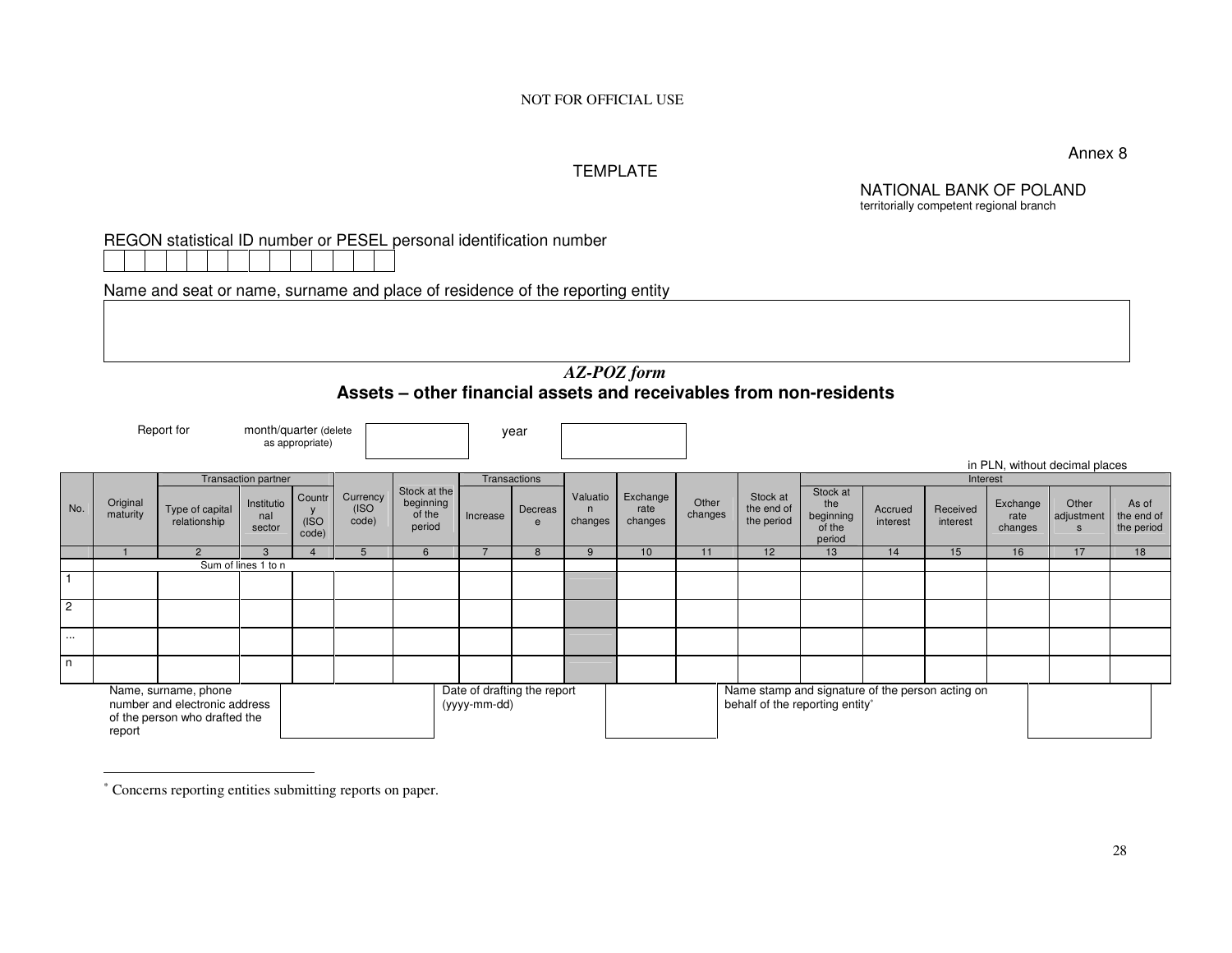### **Explanatory notes to AZ-POZ form**

The form should present the remaining financial assets and receivables from nonresidents (excluding cash in the form of foreign coins and banknotes) which were not reported in other reporting forms. Those assets are the result of the time gap between a transaction and a corresponding payment, e.g. receivables from share in profits or dividend which were declared but not paid out yet or not converted into some other financial instrument.

In addition, the form should present the funds deposited on current accounts with the other institutions, i.e. other than foreign banks and credit institutions.

The entities participating in the joint financial liquidity management system (e.g. cash management, cash-pooling) report the receivables from cash and interest related to the participation in the system on the form.

The form should also present the receivables from repayable margin deposits (original deposits) for financial derivative instruments.

The form should not include trade receivables and advance payments reported in AZ-KRH form.

### Column 1. **Original maturity**

If the original maturity of a given instrument is not specified, the instrument should be classified as long-term.

#### Column 6. **Stock at the beginning of the period**

The column should present the nominal value of other financial assets and receivables which were not reported in other forms.

The balance at the beginning of the period should be compliant with the balance at the end of the previous reporting period.

#### Column 7. **Transactions – Increase**

The column should include the increases in the value of financial assets and receivables which result from transactions, took place in the reporting period and were not reported on other forms.

#### Column 8. **Transactions – Decrease**

The column should present the decreases in the value of financial assets and receivables which result from transactions, took place in the reporting period and were not reported on other forms.

#### Column 11. **Other changes**

The column should present the value of other changes in the reporting period which do not result from the transactions performed, valuation changes and exchange rate changes.

#### Column 12. **Stock at the end of the period**

The column should include the nominal value of other financial assets and receivables which were not reported on other forms, according to the balance at the end of the reporting period.

After filling in the form, the data should be verified arithmetically: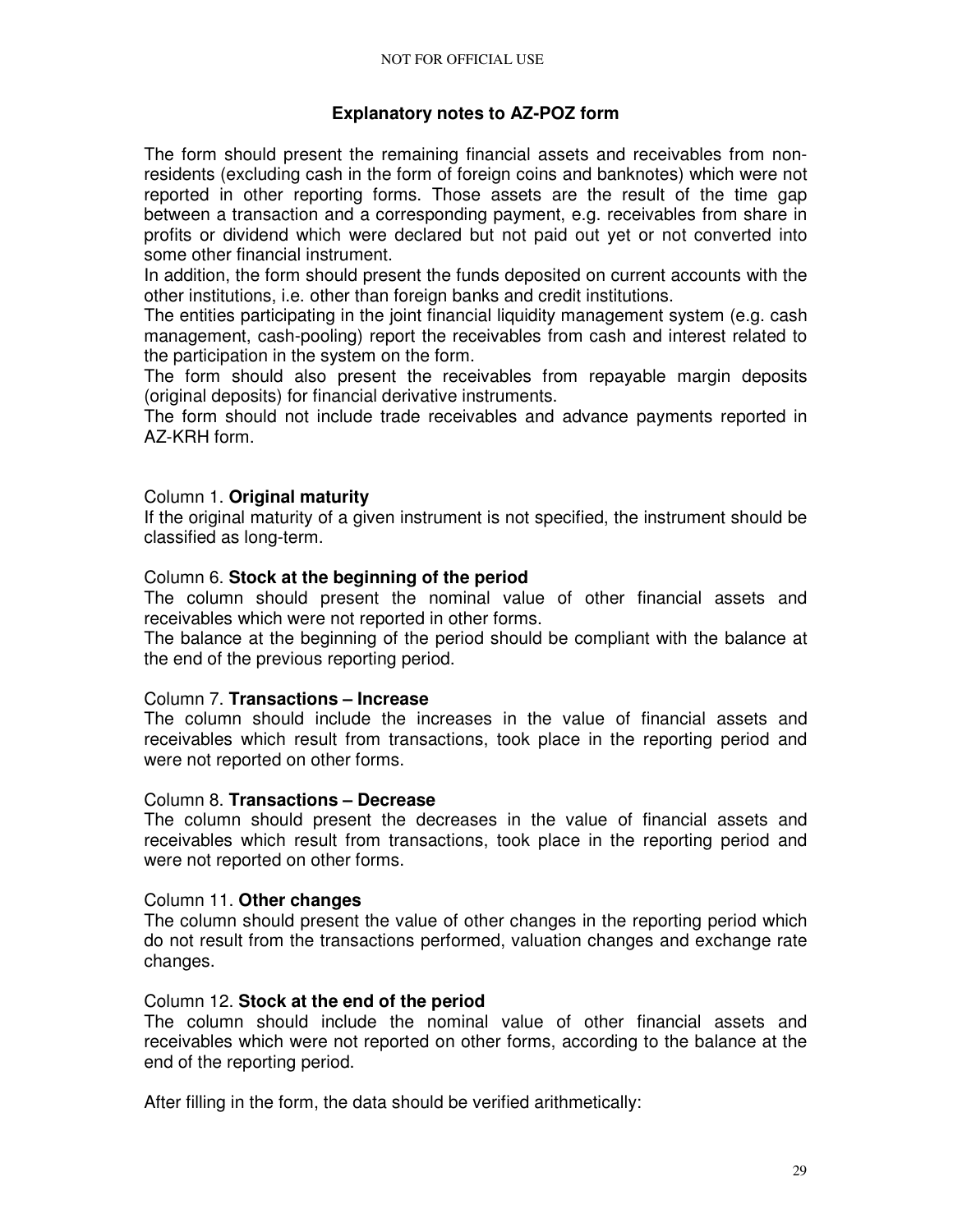- 1) Column  $6 + 7 8 + 10 + 11 = 12$
- 2) Column 13 + 14 15 +16 +17 = 18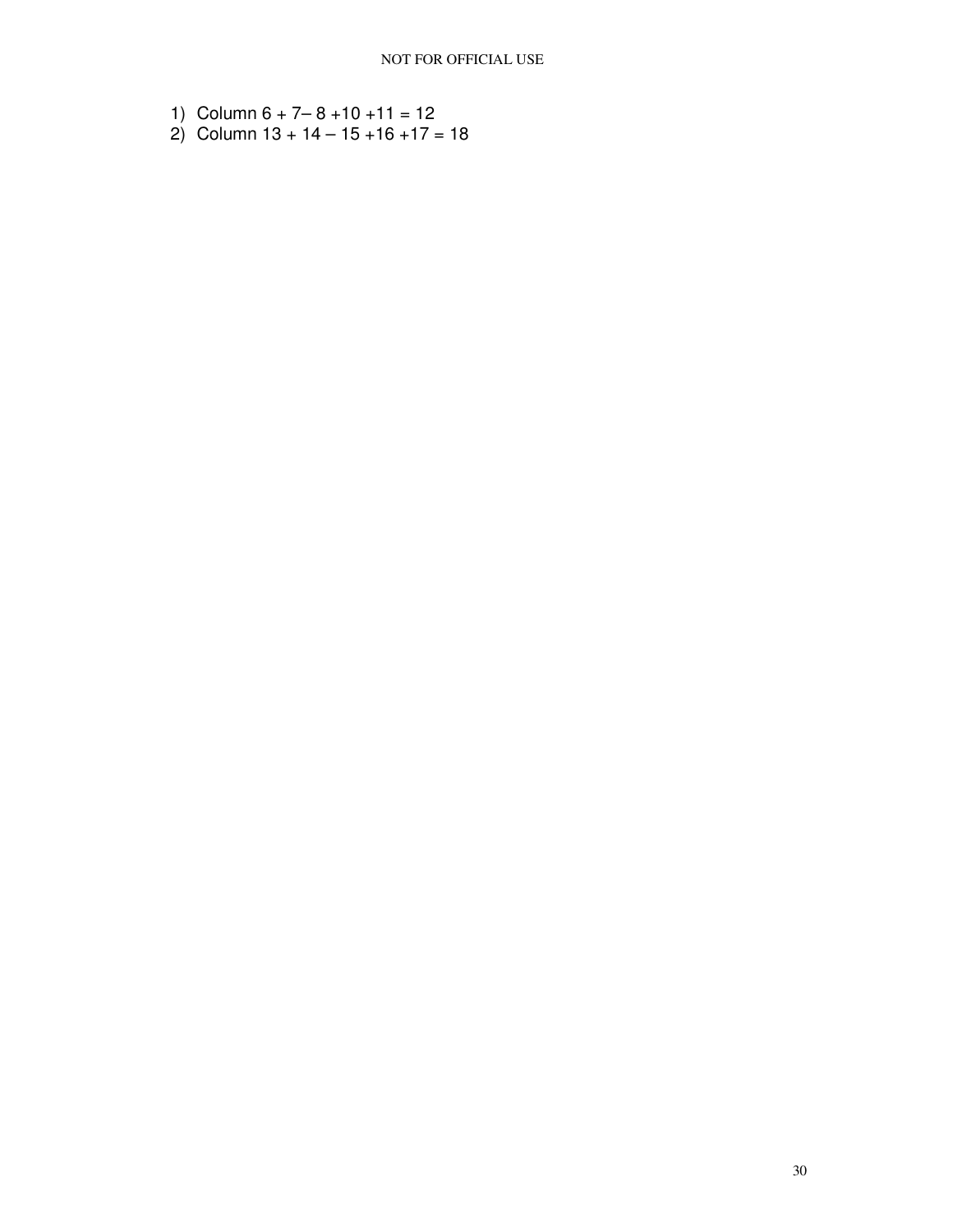#### TEMPLATE

Annex 9

NATIONAL BANK OF POLAND\*

territorially competent regional branchREGON statistical ID number Name and seat of the reporting entity *PZ-UDZ form*  **Liabilities – share of non-residents in the reporting entity's equity**  Report for month/quarter (delete as appropriate)year in PLN, without decimal placesNo. Transaction partner Stock at Transactions Type of capital relationship Institutional sector **Country** (ISO code) Stock at the beginning of the period Increase Decrease Valuation changes Exchang e rate changes **Other**  changes **Stock**  at the end of the period Share in profit / Dividends 1 2 3 4 5 6 7 8 9 10 11 Sum of lines 1 to n 1 2 ... n Name, surname, phone number and electronic address of the person who drafted the reportDate of drafting the report (yyyy-mm-dd)Name stamp and signature of the person acting on behalf of the reporting entity<sup>∗</sup>

<sup>∗</sup> Concerns reporting entities submitting reports on paper.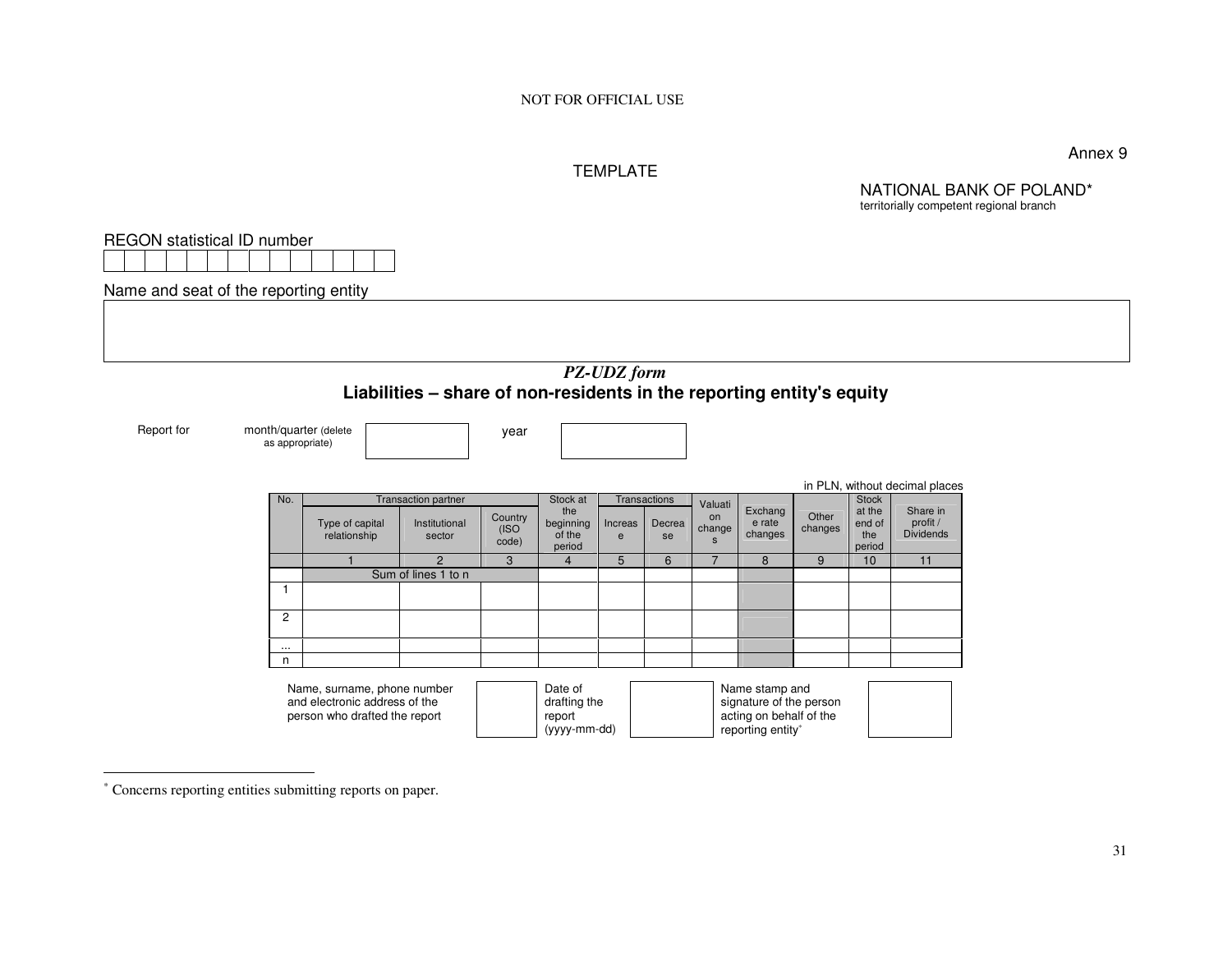### **Explanatory notes to PZ-UDZ form**

The form should present the share of non-residents in the equity of the reporting entity, excluding shares. The equity interests of non-residents include, among others, equity of non-residents in the domestic limited liability companies, capital invested by non-residents in domestic partnerships, separate funds of foreign branches of enterprises with their registered seat in Poland and their retained profit.

### Column 4. **Stock at the beginning of the period**

The column should present the market value of equity held by a non-resident or, if the market value is not known, the book value of the equity of the reporting entity attributable to the non-resident. The reporting entities being the branches of enterprises with their seat abroad should report the value of separate funds of the branch and its undistributed profit from the previous periods.

The balance at the beginning of the period should be compliant with the balance at the end of the previous reporting period.

## Column 5. **Transactions – Increase**

The column should present the increase in the value of a non-resident's equity (i.e. all forms of equity other than stocks) in the reporting period, as a result of e.g.:

- 1) acquisition of new shares by a non-resident;
- 2) takeover of shares;
- 3) purchase of shares;
- 4) conversion of dividends into shares;
- 5) conversion of other liabilities into shares;
- 6) increase in the funds of a branch.

### Column 6. **Transactions – Decrease**

The column should include the decrease in the value of a non-resident's equity interests, i.e. all forms of equity interest other than stocks, in the reporting period, as a result of e.g.:

- 1) sale of shares;
- 2) redemption of shares the value of the shareholder's remuneration for shares redeemed with his consent (voluntary redemption) or without his consent (obligatory redemption) should be provided;
- 3) payments from the distribution of the profit from previous years if both the profits from the last accounting year and from previous years are paid out in the reporting period, the column should include only this part of payout from the profit or dividend attributable to the resident which is paid out from the undistributed profits from previous years;
- 4) decrease in the funds of a branch.

# Column 7. **Valuation changes**

The columns should present the changes in the value of shares held by nonresidents in the reporting period which result from their revaluation. The valuation changes resulting from registering net result in the books of the resident should also be included in this column.

### Column 9. **Other changes**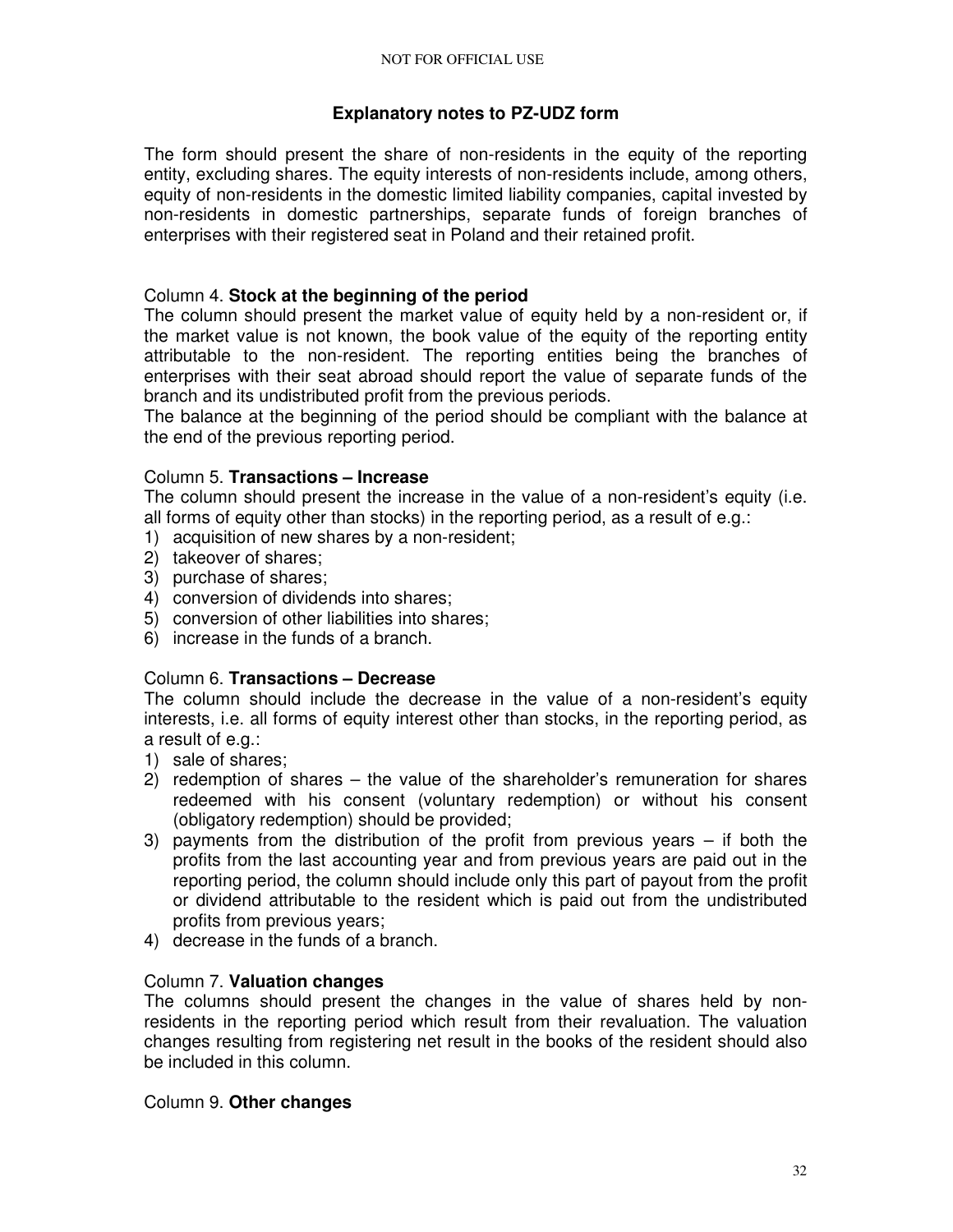The column should present the changes in the value of equity interests in the reporting period, which do not result from transactions, valuation changes or exchange rate changes, such as e.g. reclassification of liabilities related to the change of the type of capital relationship or reclassification of liabilities related to the change of legal form of the reporting entity (e.g. the transformation of a limited liability company into a joint-stock company).

### Column 10. **Stock at the end of the period**

The column should present the market value of equity interests held by a nonresident at the end of the period or, if the market value is not known, the value of the equity of the reporting entity attributable to the non-resident. The reporting entities being the branches of enterprises with their registered seat abroad should report the value of separate funds of the branch and its undistributed profit from the previous periods.

### Column 11. **Share in profit/Dividends**

The column should present the value of liabilities from the payments from the profit declared by the reporting entity in the reporting period or the amount of the profit paid out.

If by the end of the reporting period the dividend is not paid out, the unpaid amount should be reported on PZ-POZ form in the column: Transactions – Increase.

Example:

A reporting entity with a foreign shareholder distributed the financial net profit on 25 May and the profit was paid out on 14 June. As regards the report for May, the amount of share in the profit should be reported in PZ-UDZ form in the column *Share* in profit/Dividends and in PZ-POZ form in the column Transactions - Increase, since the profit unpaid as of 31 May increased the financial liabilities due to the shareholder.

After filling the form in, the data should be verified arithmetically: Column  $4 + 5 - 6 + 7 + 9 = 10$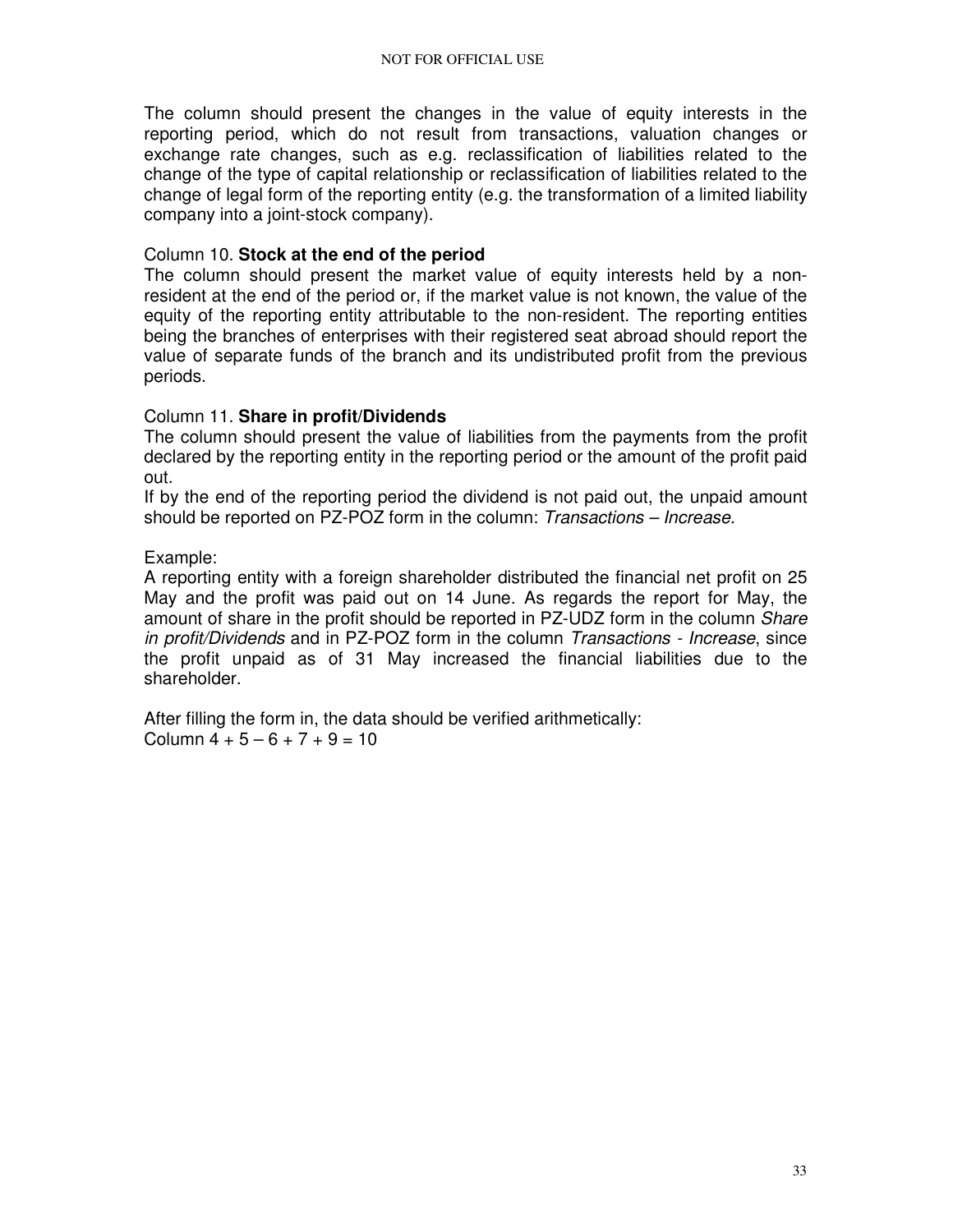#### TEMPLATE

Annex 10

NATIONAL BANK OF POLAND territorially competent regional branch

REGON statistical ID number

Name and seat of the reporting entity

### *PZ-KRH form*

### **Liabilities - trade related liabilities to non-residents and advance payments received from non-residents**

|          | Report for                                                                                       |                                                       |                           | month/quarter (delete<br>as appropriate) |                                                   |                                                                                                       |                         | year                     |                                |                  |                                      |  |
|----------|--------------------------------------------------------------------------------------------------|-------------------------------------------------------|---------------------------|------------------------------------------|---------------------------------------------------|-------------------------------------------------------------------------------------------------------|-------------------------|--------------------------|--------------------------------|------------------|--------------------------------------|--|
|          |                                                                                                  |                                                       |                           |                                          |                                                   |                                                                                                       |                         |                          | in PLN, without decimal places |                  |                                      |  |
| No.      | Type of capital<br>relationship                                                                  | <b>Transaction partner</b><br>Institutional<br>sector | Countr<br>y (ISO<br>code) | Currency<br>(ISO<br>code)                | Stock at<br>the<br>beginning<br>of the<br>period  | Transactions<br>Increase                                                                              | Decreas<br>$\mathbf{e}$ | Valuatio<br>n<br>changes | Exchange<br>rate<br>changes    | Other<br>changes | Stock at<br>the end of<br>the period |  |
|          |                                                                                                  | $\mathcal{P}$<br>3                                    |                           | $\overline{4}$                           | 5                                                 | 6                                                                                                     | $\overline{7}$          | 8                        | 9                              | 10               | 11                                   |  |
|          |                                                                                                  | Sum of lines 1 to n                                   |                           |                                          |                                                   |                                                                                                       |                         |                          |                                |                  |                                      |  |
|          |                                                                                                  |                                                       |                           |                                          |                                                   |                                                                                                       |                         |                          |                                |                  |                                      |  |
| 2        |                                                                                                  |                                                       |                           |                                          |                                                   |                                                                                                       |                         |                          |                                |                  |                                      |  |
| $\cdots$ |                                                                                                  |                                                       |                           |                                          |                                                   |                                                                                                       |                         |                          |                                |                  |                                      |  |
| n        |                                                                                                  |                                                       |                           |                                          |                                                   |                                                                                                       |                         |                          |                                |                  |                                      |  |
|          | Name, surname, phone<br>number and electronic<br>address of the person who<br>drafted the report |                                                       |                           |                                          | Date of<br>drafting the<br>report<br>(yyyy-mm-dd) | Name stamp and signature<br>of the person acting on<br>behalf of the reporting<br>entity <sup>*</sup> |                         |                          |                                |                  |                                      |  |

<sup>∗</sup> Concerns reporting entities submitting reports on paper.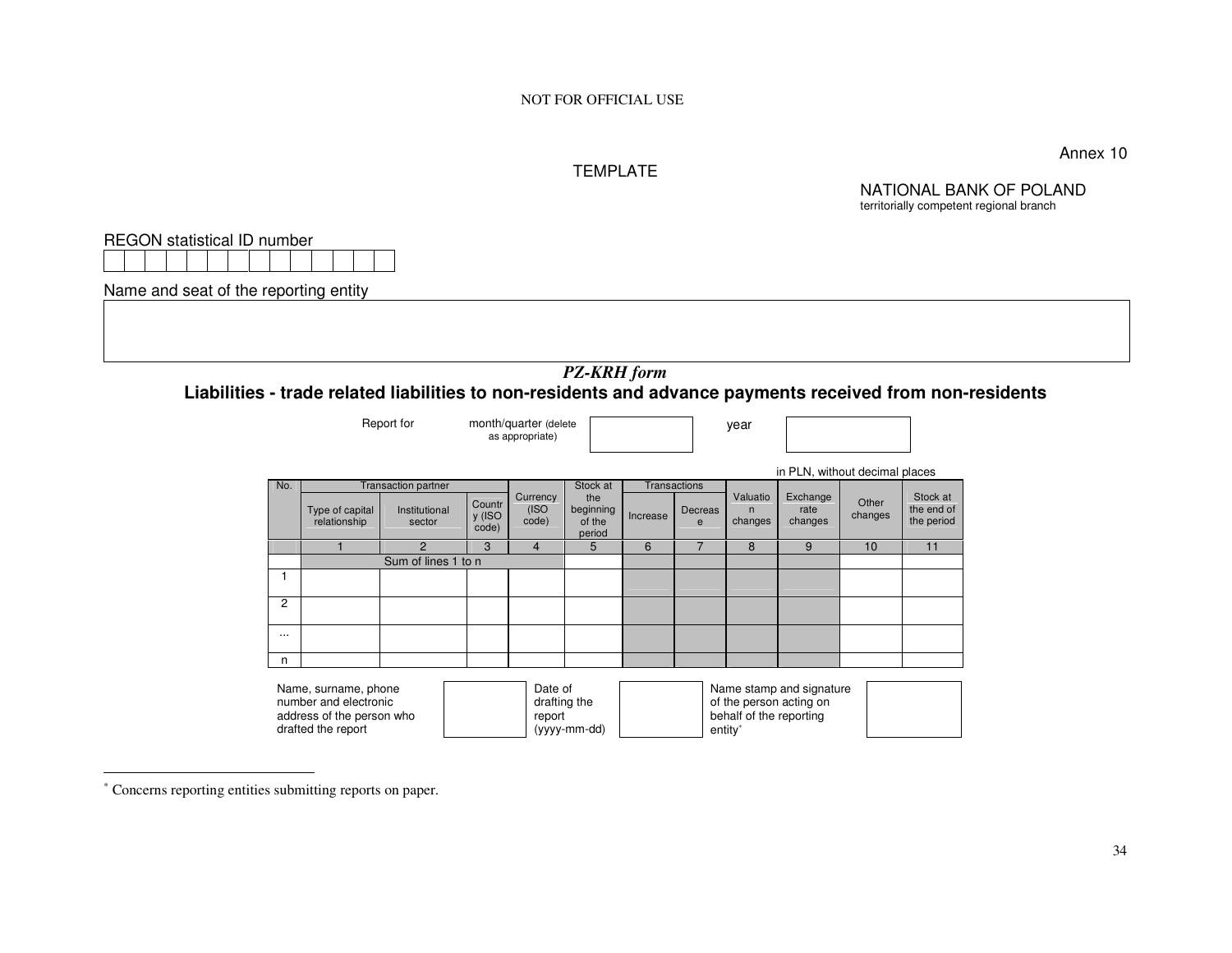## **Explanatory notes to PZ-KRH form**

The form should present the data on the trade credits due to the purchase of goods, materials or other movables or services from non-residents and the balance of advance payments received from non-residents in relation to their sale. The form should include the amounts due directly to non-residents and not to Polish commercial intermediaries.

Negative amounts should not be reported in the form in the following columns: Stock at the beginning of the period and Stock at the end of the period.

If trade credits are converted into other financial liabilities or capital, they should decrease the stock at the end of the period in PZ-KRH form and should at the same time be reported in e.g. PZ-KRE form (Annex 11) in the column Transactions -Increase, and in the case of conversion into shares - in PZ-UDZ form (Annex 9) in the column Transactions - Increase.

### Column 5. **Stock at the beginning of the period**

The column should present the balance of trade liabilities due to the purchase of goods, materials or other movables or services from non-residents and the balance of advance payments received from non-residents as of the beginning of the reporting period.

The balance at the beginning of the period should be compliant with the balance at the end of the previous reporting period.

#### Column 10. **Other changes**

The column should present the value of all other changes in trade liabilities in the reporting period, which do not result from the transactions performed but are the result of e.g. change in the type of capital relationship with the counterparty or remission of liabilities by a non-resident.

#### Column 11. **Stock at the end of the period**

The column should present the balance of trade liabilities due to the purchase of goods, materials or other movables or services from non-residents and the balance of advance payments received from non-residents at the end of the reporting period.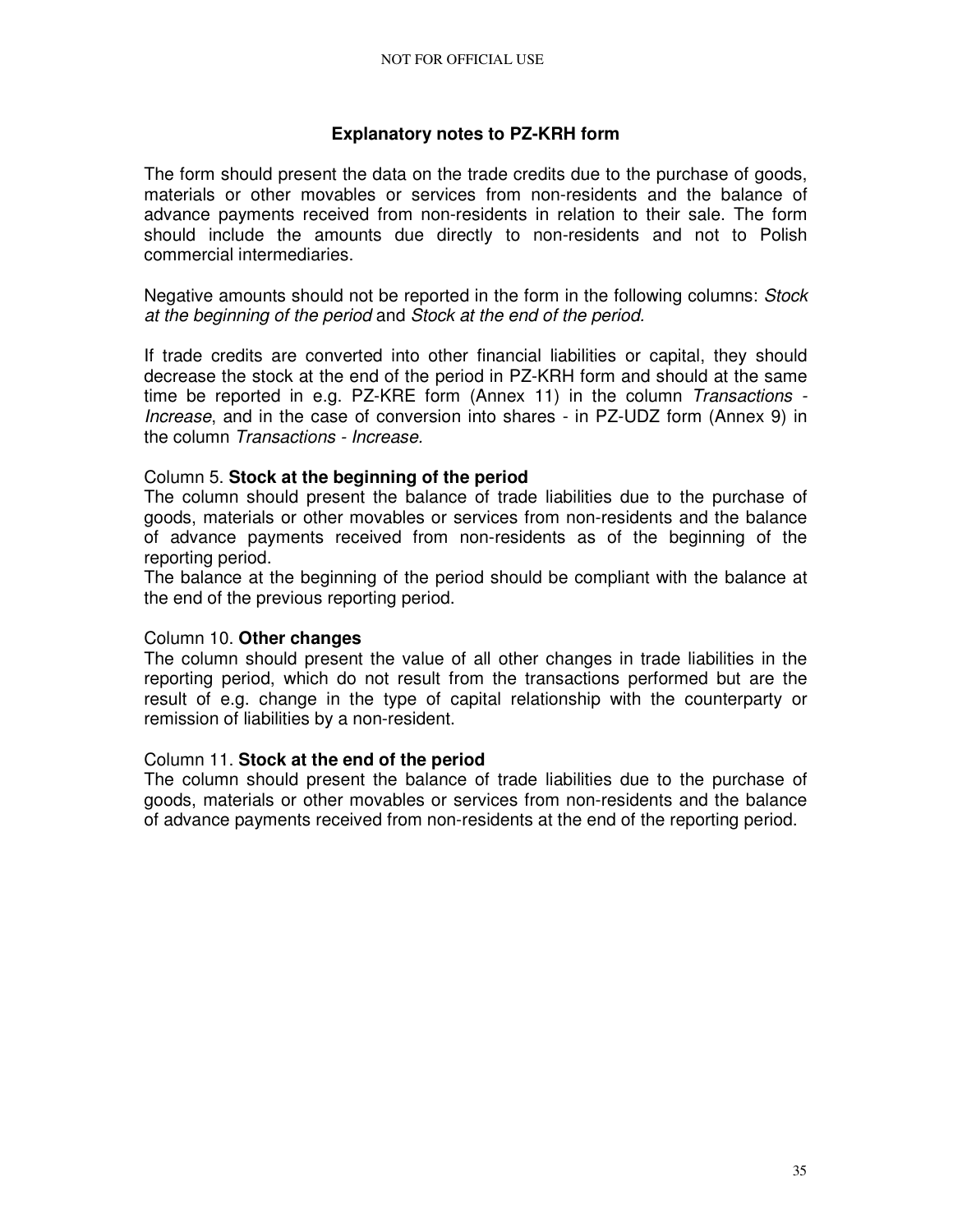Annex 11

### TEMPLATE

NATIONAL BANK OF POLAND territorially competent regional branch

| REGON statistical ID number or PESEL personal identification number |  |
|---------------------------------------------------------------------|--|
|---------------------------------------------------------------------|--|

Name and seat or name, surname and place of residence of the reporting entity

#### *PZ-KRE form* **Liabilities - loans from non-residents and financial lease liabilities to non-residents**

|                |                                                        |                                    |                         | Report for<br>month/quarter (delete<br>as appropriate) |                                                                         |                                      |          |              | year                    |                             |                  |                                      |                                 |                                          |                  |                             |                  |                                   |
|----------------|--------------------------------------------------------|------------------------------------|-------------------------|--------------------------------------------------------|-------------------------------------------------------------------------|--------------------------------------|----------|--------------|-------------------------|-----------------------------|------------------|--------------------------------------|---------------------------------|------------------------------------------|------------------|-----------------------------|------------------|-----------------------------------|
|                | <b>Transaction partner</b><br>Stock at<br>Transactions |                                    |                         |                                                        |                                                                         |                                      |          |              |                         |                             |                  | Interest                             | in PLN, without decimal places  |                                          |                  |                             |                  |                                   |
| No.            | Original<br>maturity                                   | Type of<br>capital<br>relationship | Institutional<br>sector | Count<br>ry<br>(ISO<br>code)                           | Currency<br>(ISO code)                                                  | the<br>beginning<br>of the<br>period | Increase | Decreas<br>e | Valuatio<br>change      | Exchange<br>rate<br>changes | Other<br>changes | As of<br>the end<br>of the<br>period | As of<br>of the period          | the beginning   Accrued interest         | Paid<br>interest | Exchange<br>rate<br>changes | Other<br>changes | As of<br>the end of<br>the period |
|                |                                                        | $\mathcal{P}$                      | 3                       |                                                        |                                                                         | ĥ                                    |          | 8            |                         | 10                          | 11               | 12                                   | 13                              | 14                                       | 15               | 16                          | 17               | 18                                |
|                | Sum of lines 1 to n                                    |                                    |                         |                                                        |                                                                         |                                      |          |              |                         |                             |                  |                                      |                                 |                                          |                  |                             |                  |                                   |
|                |                                                        |                                    |                         |                                                        |                                                                         |                                      |          |              |                         |                             |                  |                                      |                                 |                                          |                  |                             |                  |                                   |
| $\overline{2}$ |                                                        |                                    |                         |                                                        |                                                                         |                                      |          |              |                         |                             |                  |                                      |                                 |                                          |                  |                             |                  |                                   |
| $\cdots$       |                                                        |                                    |                         |                                                        |                                                                         |                                      |          |              |                         |                             |                  |                                      |                                 |                                          |                  |                             |                  |                                   |
| n              |                                                        |                                    |                         |                                                        |                                                                         |                                      |          |              |                         |                             |                  |                                      |                                 |                                          |                  |                             |                  |                                   |
|                |                                                        |                                    |                         |                                                        | Name, surname, phone number and<br>electronic address of the person who |                                      |          |              | Date of<br>drafting the |                             |                  |                                      | Name stamp and signature of the | person acting on behalf of the reporting |                  |                             |                  |                                   |

drafted the report

| Date of      |  |
|--------------|--|
| drafting the |  |
| report       |  |
| (yyyy-mm-dd) |  |

person acting on behalf of the reporting entity<sup>∗</sup>

<sup>∗</sup> Concerns reporting entities submitting reports on paper.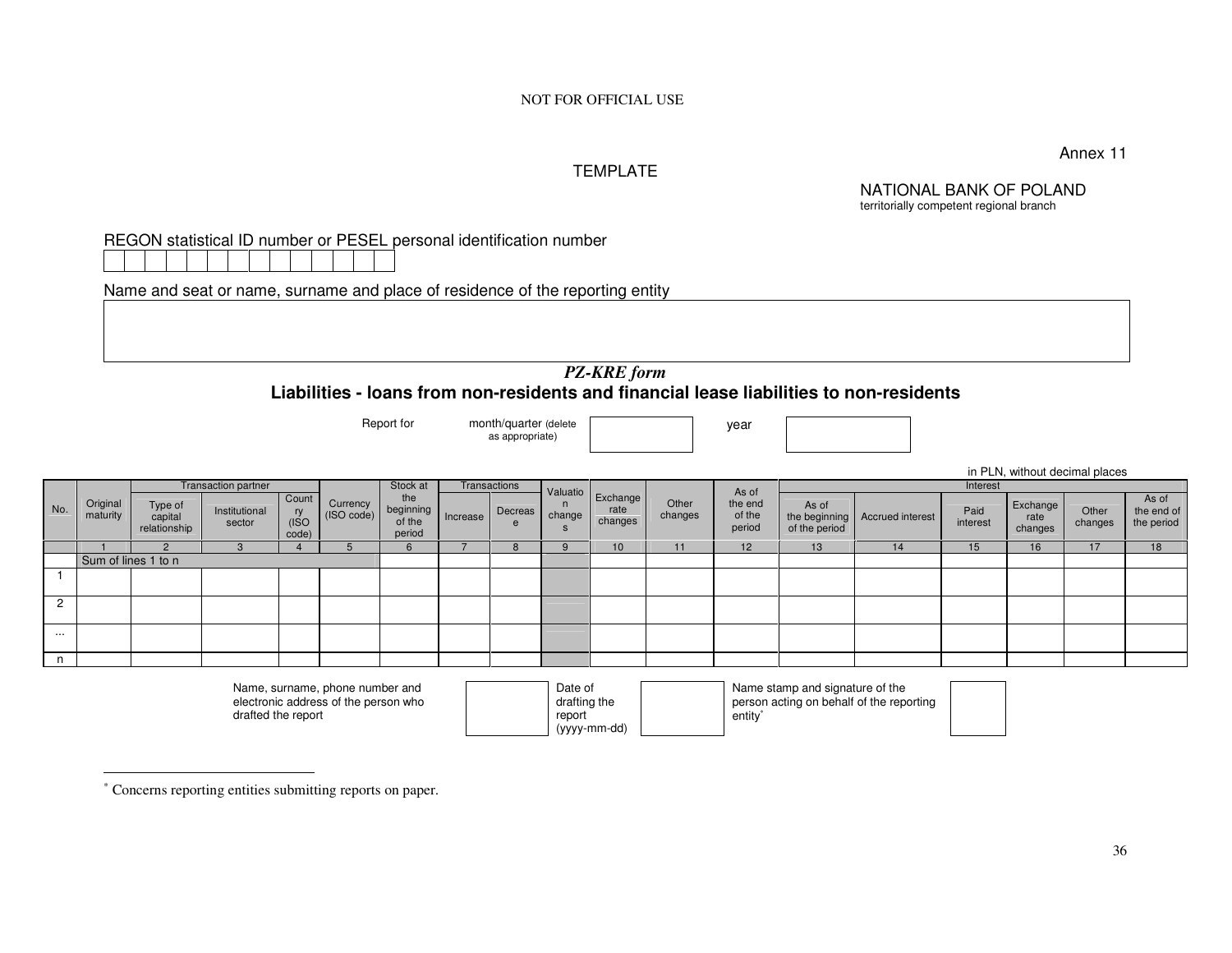# **Explanatory notes to PZ-KRE form**

The form should present the following:

- 1) amount of liabilities according to their nominal value which occurred as a result of loans received from non-residents (only the amounts actually used);
- 2) liabilities to non-residents in relation to financial lease understood as the transfer of the ownership right to the leased object to the user after the expiry of the period specified in the agreement;
- 3) value of exceeded balance on accounts with credit institutions, foreign banks or an account with the company providing financial services to the capital group.

The form should not include trade liabilities reported in PZ-KRH form (Annex 10).

If the reporting entity concludes a joint loan agreement on equal conditions (syndicated loan agreement) with at least two entities (e.g. banks) with at least one being a non-resident, the form should include only the part of the loan which comes from a non-resident being a participant of the consortium. Tranches of the loan should be presented by country, in accordance with the seat of the consortium participant.

# Column 1. **Original maturity**

If the date of repayment for a given financial instrument is not specified, the instrument should be classified as long-term.

### Column 6. **Stock at the beginning of the period**

The column should present the face value of liabilities stock at the beginning of the reporting period, along with the amount of exceeded balance on the accounts with credit institutions, foreign banks or on an account with the company providing financial services for the capital group. The value of interest capitalized in previous reporting periods should also be included.

The balance at the beginning of the period should be compliant with the balance at the end of the previous reporting period.

#### Column 7. **Transactions – Increase**

The column should present the following:

- 1) amounts of loans received from a non-resident in the reporting period in cash or as funds transferred to an account with a domestic bank, credit institution or an account with a foreign bank;
- 2) amount of received loans used in goods, materials (other movables) or services financed by a loan under the agreements signed;
- 3) rolled amounts of a loan;
- 4) amounts of interest capitalized in the reporting period;
- 5) amount of share in profits (dividend) converted into a loan;
- 6) amounts related to refinancing or restructuring of a loan;
- 7) amounts of credit on current account or amounts which in the reporting period exceed the balance on accounts held with credit institutions, foreign banks or an entity providing financial services for the capital group;
- 8) value of trade liabilities and other financial liabilities converted into loans (please, remember about reporting the decrease in the value of converted liabilities in the relevant forms);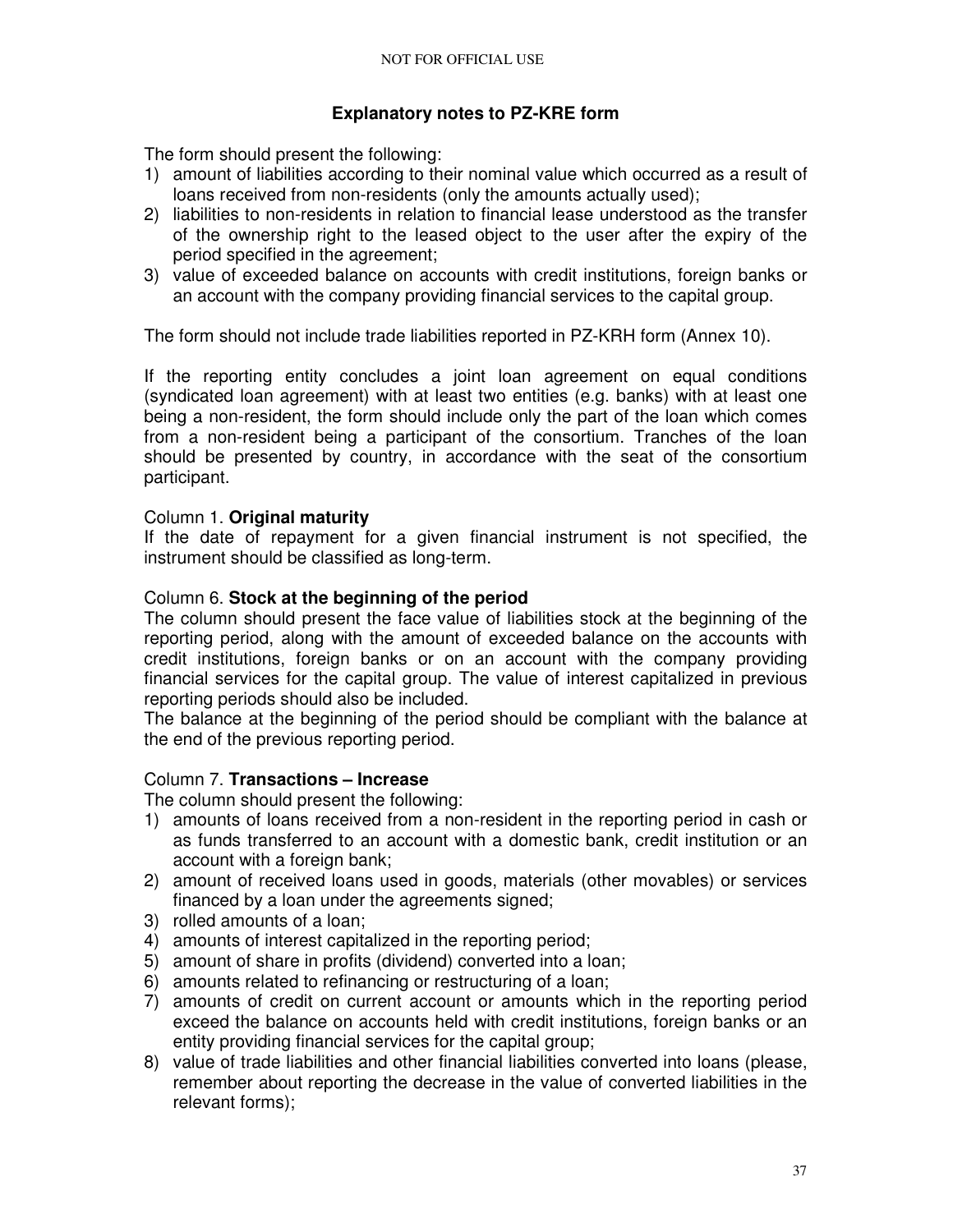9) amount of the tranche of a loan taken over (purchased) by a non-resident from a resident being the previous lender.

### Column 8. **Transactions – Decrease**

The column should present the following:

- 1) amounts of repayments of loans from non-residents made in the reporting period in cash or by means of the payment of funds to an account with a domestic bank, credit institution or a foreign bank;
- 2) amounts of loan repayments made by means of delivery of goods, materials (other movables) or services;
- 3) rolled loan amounts;
- 4) amounts related to the conversion of a loan into shares;
- 5) amounts of repayments made by the guarantor in the case of guarantees and warranties used;
- 6) value of loans converted into other liabilities (the increase in the value of other liabilities reported in the relevant forms should be included);
- 7) amount of the tranche of a loan acquired (purchased) by a resident from a nonresident being the previous creditor.

Loan repayments should be reported in the currency in which they were used, i.e. if the repayment of principal instalments or interest is made in a different currency than the currency of the loan granted, the paid amount should be converted into PLN and entered into the line with a code of the currency of the loan granted.

#### Column 11. **Other changes**

The column should present the value of changes in liabilities which do not result from transactions performed or exchange rate changes but from e.g. change in the type of capital relationship with the counterparty or the remission of loans received.

# Column 12. **Stock at the end of the period**

The column should present the nominal value of liabilities at the end of the reporting period, along with the amount of exceeded balance on the accounts with credit institutions, foreign banks or on an account with the company providing financial services for the capital group, including the value of capitalized interest.

#### Column 15. **Interest – Paid interest**

If the agreement provides for capitalization of interest, the amount of capitalized interest should be reported both in the column *Paid interest* and the column Transactions - Increase.

After filling in the form, the data should be verified arithmetically:

- 1) Column  $6 + 7 8 + 10 + 11 = 12$
- 2) Column  $13 + 14 15 + 16 + 17 = 18$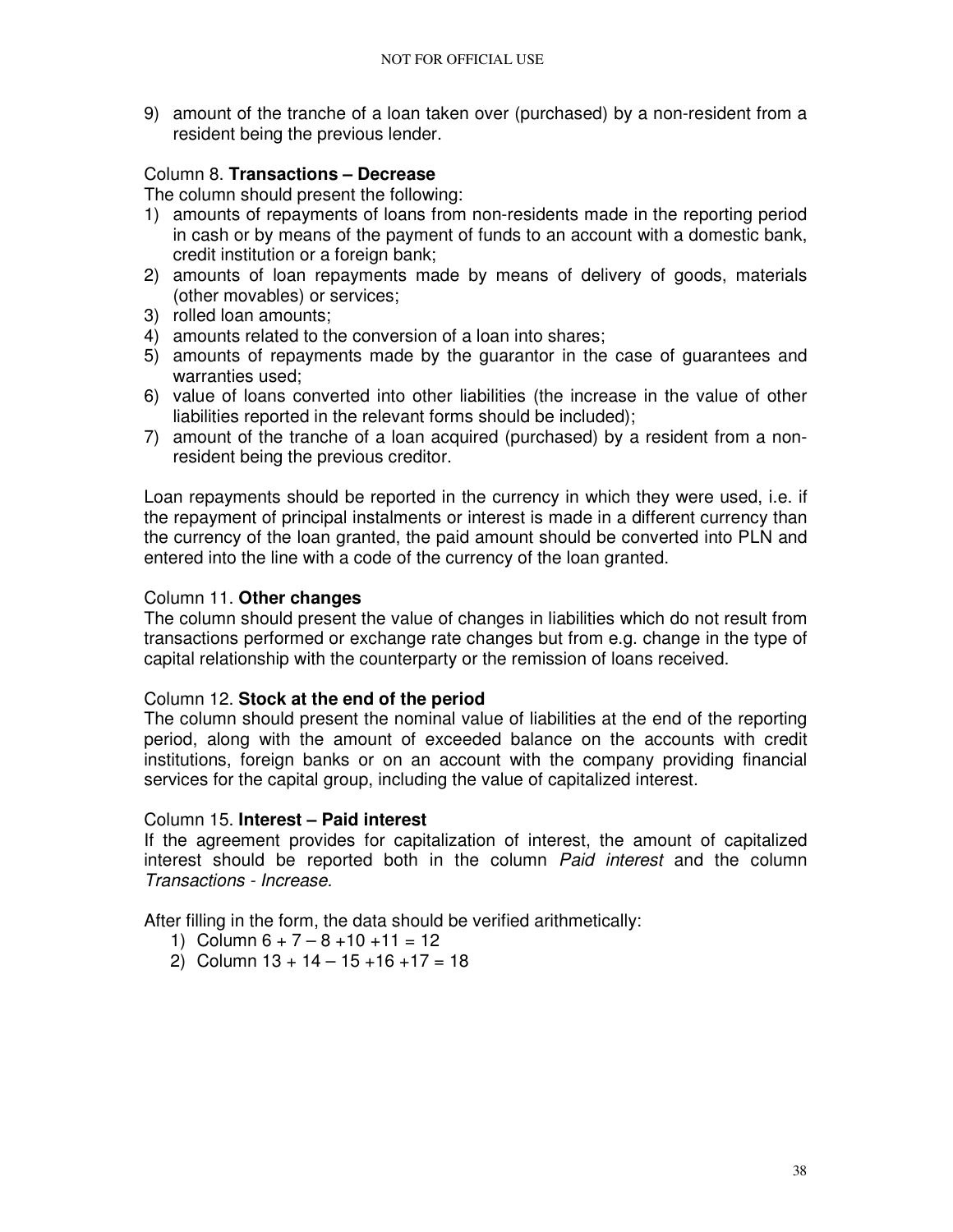NOT FOR OFFICIAL USE

### TEMPLATE

NATIONAL BANK OF POLAND territorially competent regional branch

Annex 12

REGON statistical ID number

Name and seat of the reporting entity

### *PZ-REP form* **Liabilities to non-residents arising from securities sold with a repurchase agreement**

Report for month/quarter (delete as appropriate)

year

|                |                                    |                            |                          |                        |                                      |              |              |                              |                             |                  |                                   |                                                  |                     |                  | in PLN, without decimal places |                                  |                                      |
|----------------|------------------------------------|----------------------------|--------------------------|------------------------|--------------------------------------|--------------|--------------|------------------------------|-----------------------------|------------------|-----------------------------------|--------------------------------------------------|---------------------|------------------|--------------------------------|----------------------------------|--------------------------------------|
|                |                                    | <b>Transaction partner</b> |                          |                        | Stock at                             |              | Transactions |                              |                             |                  | <b>Stock</b>                      |                                                  |                     | Interest         |                                |                                  |                                      |
| No.            | Type of<br>capital<br>relationship | Institutional<br>sector    | Country<br>(ISO<br>code) | Currency<br>(ISO code) | the<br>beginning<br>of the<br>period | Increas<br>e | Decrea<br>se | Valuati<br>on<br>change<br>s | Exchange<br>rate<br>changes | Other<br>changes | at the<br>end of<br>the<br>period | Stock at<br>the<br>beginning<br>of the<br>period | Accrued<br>interest | Paid<br>interest | Exchang<br>e rate<br>changes   | Other<br>change<br>s<br>15<br>16 | Stock at<br>the end of<br>the period |
|                |                                    | 2                          |                          |                        | 5                                    | 6            |              | 8                            |                             | 10               |                                   | 12                                               | 13                  | 14               |                                |                                  | 17                                   |
|                |                                    | Sum of lines 1 to n        |                          |                        |                                      |              |              |                              |                             |                  |                                   |                                                  |                     |                  |                                |                                  |                                      |
|                |                                    |                            |                          |                        |                                      |              |              |                              |                             |                  |                                   |                                                  |                     |                  |                                |                                  |                                      |
| $\overline{2}$ |                                    |                            |                          |                        |                                      |              |              |                              |                             |                  |                                   |                                                  |                     |                  |                                |                                  |                                      |
| $\cdots$       |                                    |                            |                          |                        |                                      |              |              |                              |                             |                  |                                   |                                                  |                     |                  |                                |                                  |                                      |
| n              |                                    |                            |                          |                        |                                      |              |              |                              |                             |                  |                                   |                                                  |                     |                  |                                |                                  |                                      |

Name, surname, phone number and electronic address of the person who drafted the report

Date of drafting the report (yyyy-mm-dd)

Name stamp and signature of the person acting on behalf of the reporting entity<sup>∗</sup>

<sup>∗</sup> Concerns reporting entities submitting reports on paper.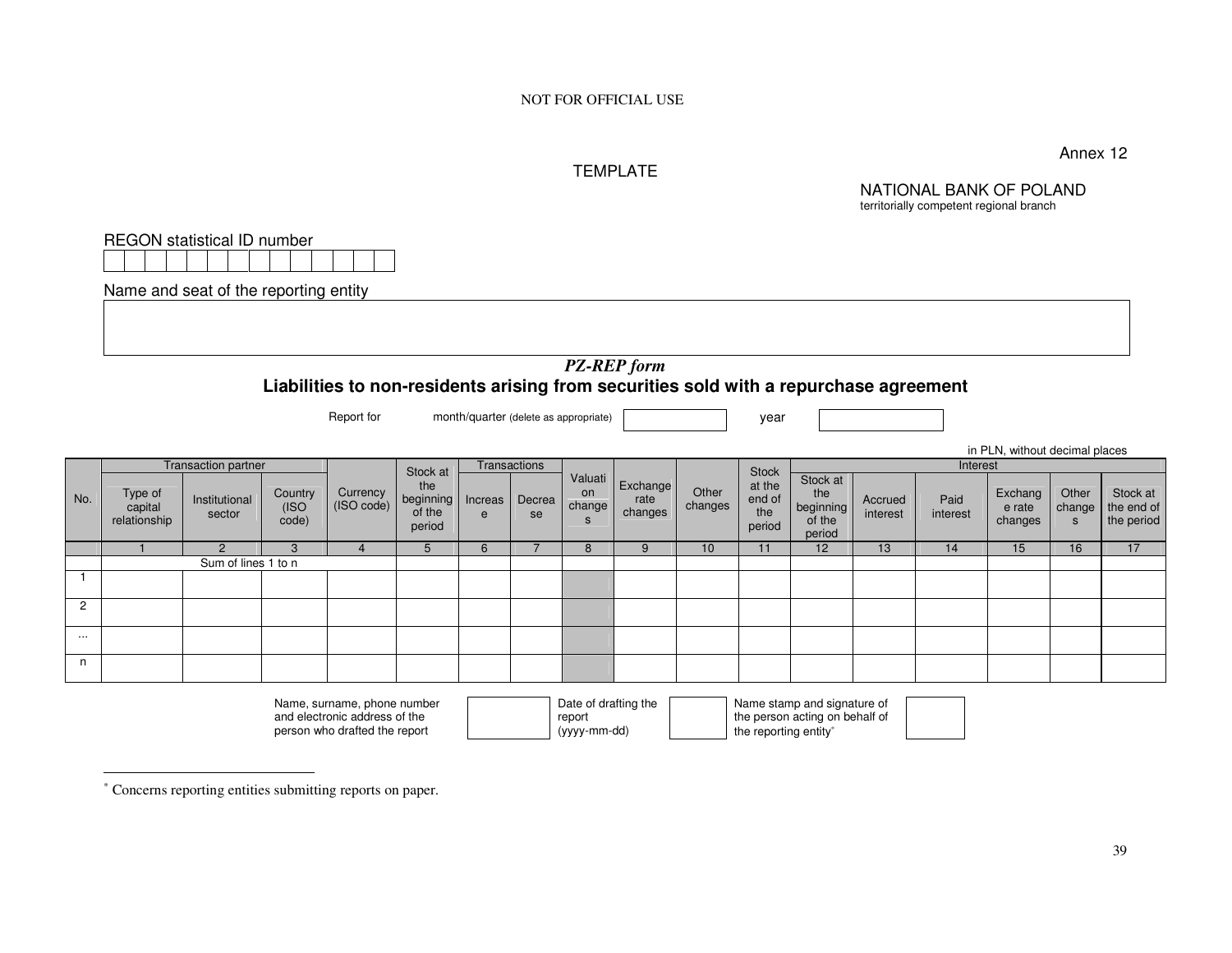# **Explanatory notes to PZ-REP form**

The form should present the liabilities of the reporting entity arising from the securities sold to non-residents with a commitment to repurchase them at a fixed price and after the expiry of the period specified in the agreement.

The transactions of the sale of securities with a commitment to repurchase are the transactions where the securities are sold for cash, along with a commitment of the other party to repurchase the same or equivalent securities for a price fixed in advance and after the expiry of the period specified in the agreement. The ownership of securities is temporarily transferred to the purchasing entity (non-resident), but the entity selling the securities and making a commitment to repurchase them still reports them in its assets since it does not lose control over those securities (it retains the risk and benefits related to those securities). Such transactions include repo and sellbuy-back transactions.

This item should also include liabilities arising from cash securities received from non-residents within the framework of securities lending.

### Column 5. **Stock at the beginning of the period**

This column should present the nominal value of liabilities arising from securities sold to non-residents with a commitment to repurchase (in repo and sell-buy-back transactions) and cash securities received from non-residents within the framework of securities lending.

The balance at the beginning of the period should be compliant with the balance at the end of the previous reporting period.

#### Column 6. **Transactions - Increase**

This column should present the value of transactions in the reporting period concerning the purchase of securities (increase in cash liabilities to non-residents) under the repo and sell-buy-back transactions and received from non-residents within the framework of securities lending and cash securities.

#### Column 7. **Transactions - Decrease**

This column should present the value of transactions in the reporting period concerning the purchase of securities (repayment of cash liabilities to non-residents) under the repo and sell-buy-back transactions and the return of cash received as a collateral within the framework of securities lending to non-residents.

#### Column 10. **Other changes**

The column should present the value of all other changes which do not result from the performed transactions or exchange rate changes, e.g. value of liabilities arising from the securities which were not repurchased by a non-resident within a specific period of time. The liabilities arising from the failure to fulfil the commitment to repurchase should be reported on PZ-POZ form (Annex 13).

#### Column 11. **Stock at the end of the period**

The column should present the nominal value of liabilities arising from securities sold to non-residents with a commitment to repurchase (in repo and sell-buy-back transactions) and cash received as a collateral from non-residents within the framework of securities lending, according to the balance at the end of the reporting period.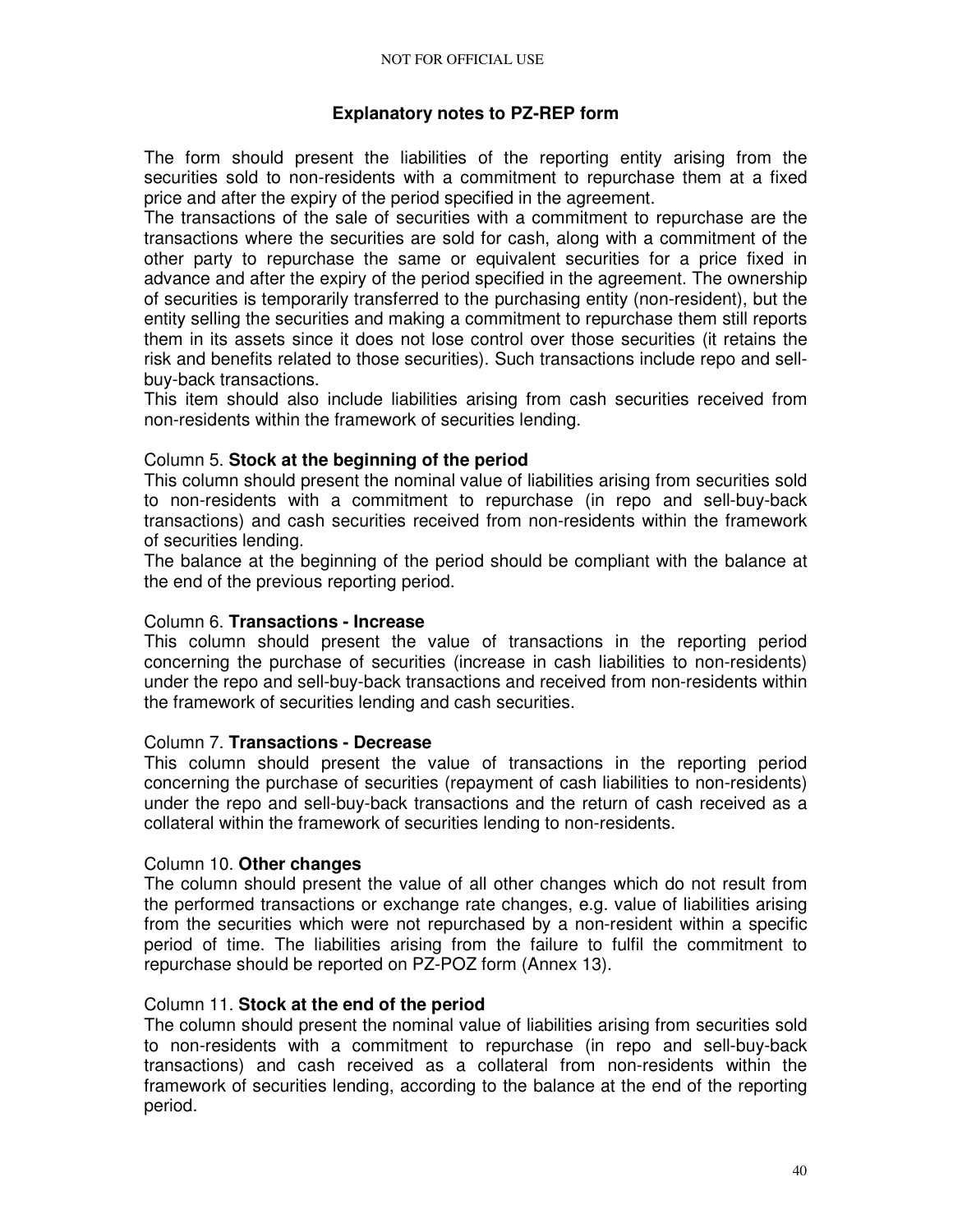After filling in the form, the data should be verified arithmetically:

- 1) Column  $5 + 6 7 + 9 + 10 = 11$
- 2) Column 12 + 13 14 + 15 + 16 = 17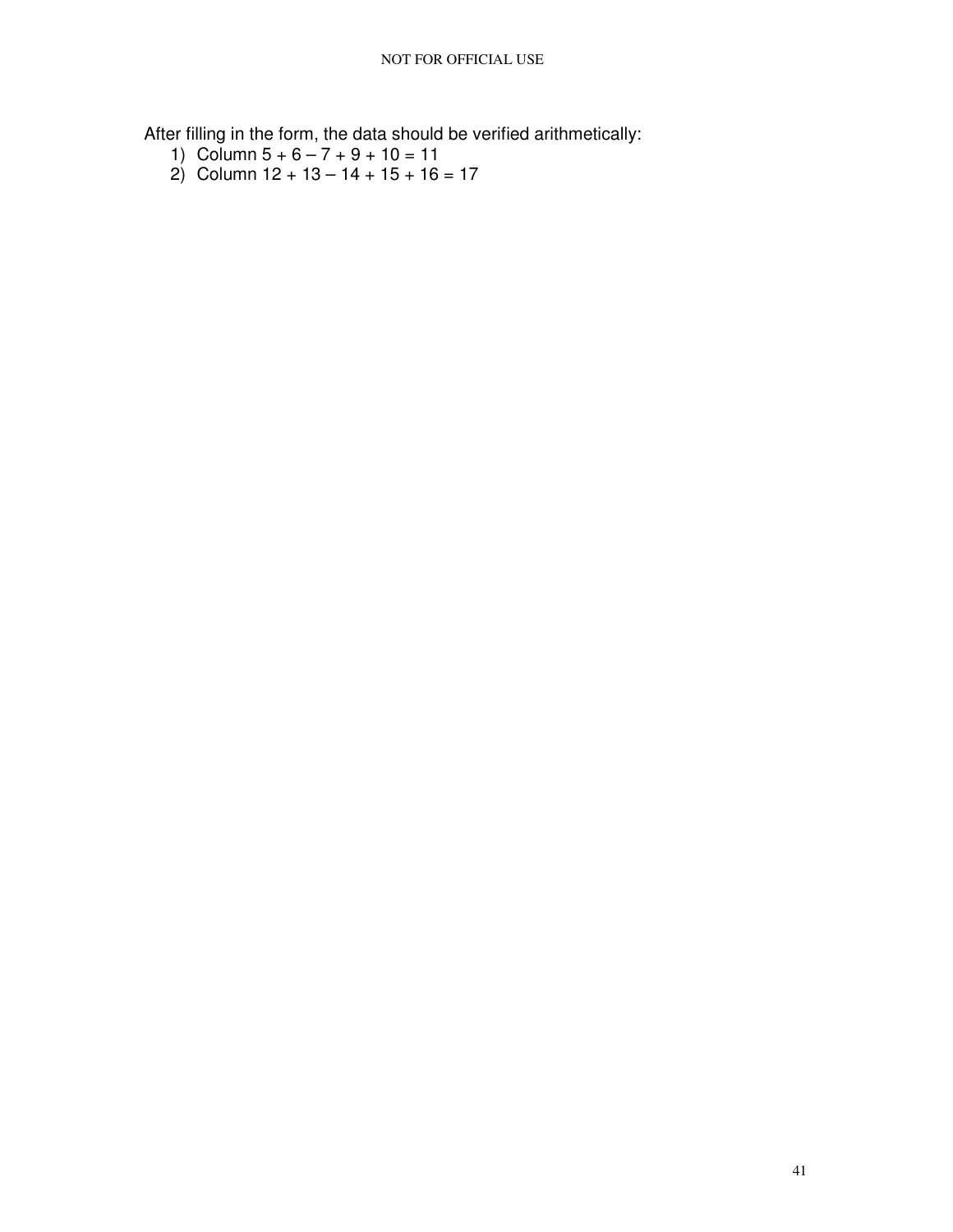Annex 13

in PLN, without decimal places

### TEMPLATE

NATIONAL BANK OF POLAND territorially competent regional branch

### REGON statistical ID number or PESEL personal identification number

Name and seat or name, surname and place of residence of the reporting entity

# *PZ-POZ form* **Liabilities - other financial liabilities to non-residents**

Report for month/quarter (delete

as appropriate)

year

|                |                      |                                    | <b>Transaction partner</b> |               |                                   | Stock at                             |          | Transactions |                     |                          |                  |                                         |                                                  |                     |                  | Interest                    |                  |                                   |
|----------------|----------------------|------------------------------------|----------------------------|---------------|-----------------------------------|--------------------------------------|----------|--------------|---------------------|--------------------------|------------------|-----------------------------------------|--------------------------------------------------|---------------------|------------------|-----------------------------|------------------|-----------------------------------|
| No.            | Original<br>maturity | Type of<br>capital<br>relationship | Institutional<br>sector    | (ISO<br>code) | Countr Currency<br>(ISO)<br>code) | the<br>beginning<br>of the<br>period | Increase | Decreas<br>e | Valuatio<br>changes | Exchange<br>rate changes | Other<br>changes | Stock at<br>the end<br>of the<br>period | Stock at<br>the<br>beginning<br>of the<br>period | Accrued<br>interest | Paid<br>interest | Exchange<br>rate<br>changes | Other<br>changes | As of<br>the end of<br>the period |
|                |                      |                                    |                            |               |                                   |                                      |          | Ο            |                     | 10                       |                  | 12                                      | 13                                               | 14.                 | 15               | 16                          | 17               | 18                                |
|                | Sum of lines 1 to n  |                                    |                            |               |                                   |                                      |          |              |                     |                          |                  |                                         |                                                  |                     |                  |                             |                  |                                   |
|                |                      |                                    |                            |               |                                   |                                      |          |              |                     |                          |                  |                                         |                                                  |                     |                  |                             |                  |                                   |
| $\overline{c}$ |                      |                                    |                            |               |                                   |                                      |          |              |                     |                          |                  |                                         |                                                  |                     |                  |                             |                  |                                   |
| $\cdots$       |                      |                                    |                            |               |                                   |                                      |          |              |                     |                          |                  |                                         |                                                  |                     |                  |                             |                  |                                   |
| l n            |                      |                                    |                            |               |                                   |                                      |          |              |                     |                          |                  |                                         |                                                  |                     |                  |                             |                  |                                   |

Name, surname, phone number and electronic address of the person who drafted the report

Date of drafting the report (yyyy-mm-dd)

Name stamp and signature of the person acting on behalf of the reporting entity<sup>∗</sup>

<sup>∗</sup> Concerns reporting entities submitting reports on paper.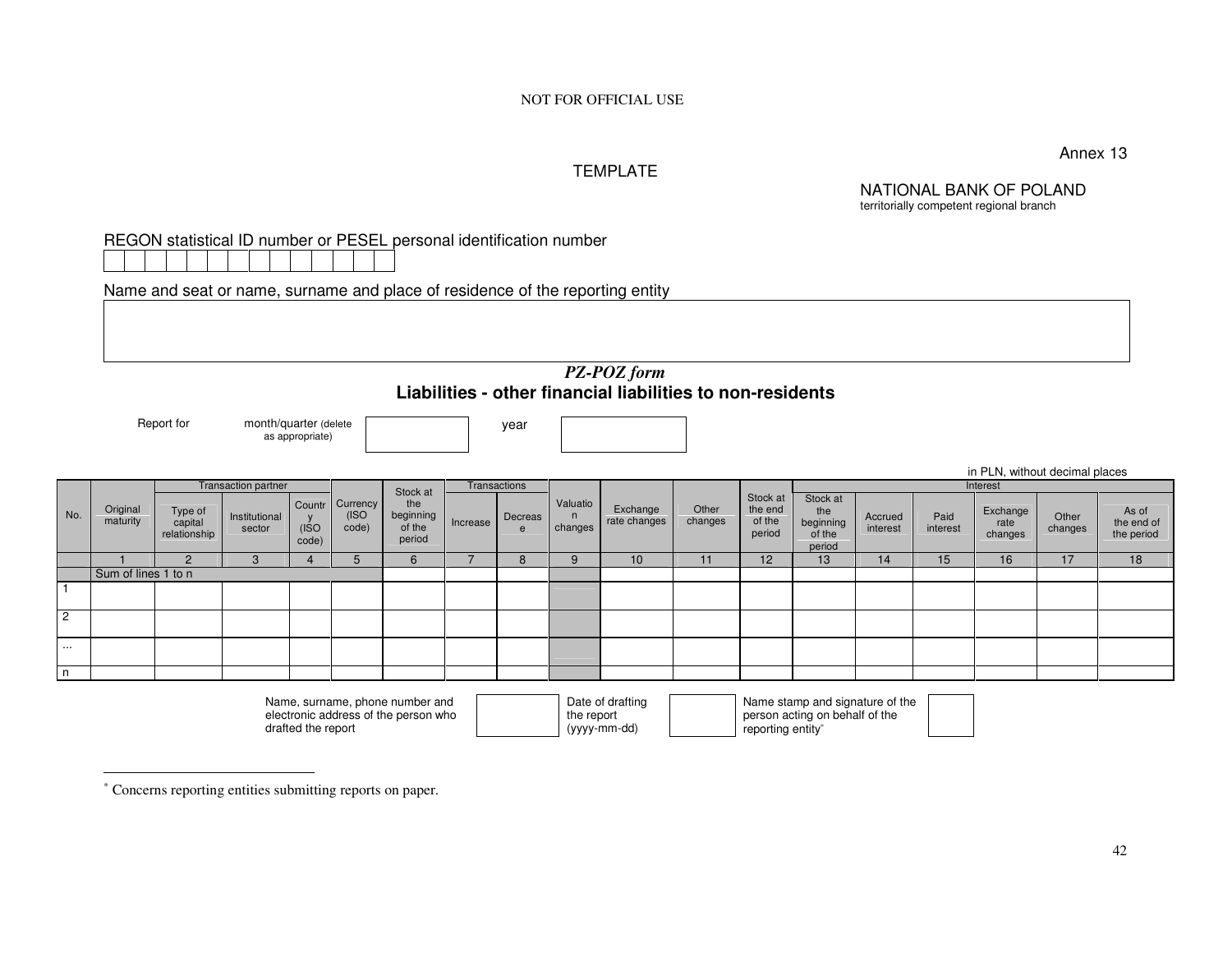### **Explanatory notes to PZ-POZ form**

The form should present the remaining financial liabilities to non-residents i.e. those which were not reported in other reporting forms. It concerns the financial liabilities arising from transactions with a time gap between a transaction and a corresponding payment (e.g. dividends declared but not paid out or not converted into other financial instruments).

The form should present the liabilities of a reporting entity operating within a capital group related to the joint financial liquidity management, i.e. the so-called cashpooling, both when the reporting entity is a participant of the agreement and a nonresident is the leading participant and when the reporting entity is the leading participant and the non-resident is a participant of the agreement.

The form should not include trade credits and advance payments received which should be reported in PZ-KRH form (Annex 10).

#### Column 1. **Original maturity**

If the date of repayment of a given financial instrument is not specified, the instrument should be classified as long-term.

### Column 6. **Stock at the beginning of the period**

The column should present the face value of the remaining financial assets i.e. those which were not reported on other reporting forms.

The balance at the beginning of the period should be compliant with the balance at the end of the previous reporting period.

#### Column 7. **Transactions – Increase**

The column should present the increases in the value of financial liabilities which result from transactions, took place in the reporting period and were not reported in other forms.

#### Column 8. **Transactions – Decrease**

The column should present the decreases in the value of financial liabilities which result from transactions, took place in the reporting period and were not reported on other forms.

If a dividend, the right to which was granted in previous reporting periods, was paid out, its value should be provided in this column.

### Column 11. **Other changes**

The column should present the value of all other changes in the reporting period which do not result from the transactions performed, valuation changes and exchange rate changes.

#### Column 12. **Stock at the end of the period**

The column should present the nominal value of other financial liabilities which were not included in other items, at the end of the reporting period.

After filling in the form, the data should be verified arithmetically:

- 1) Column  $6 + 7 8 + 10 + 11 = 12$
- 2) Column  $13 + 14 15 + 16 + 17 = 18$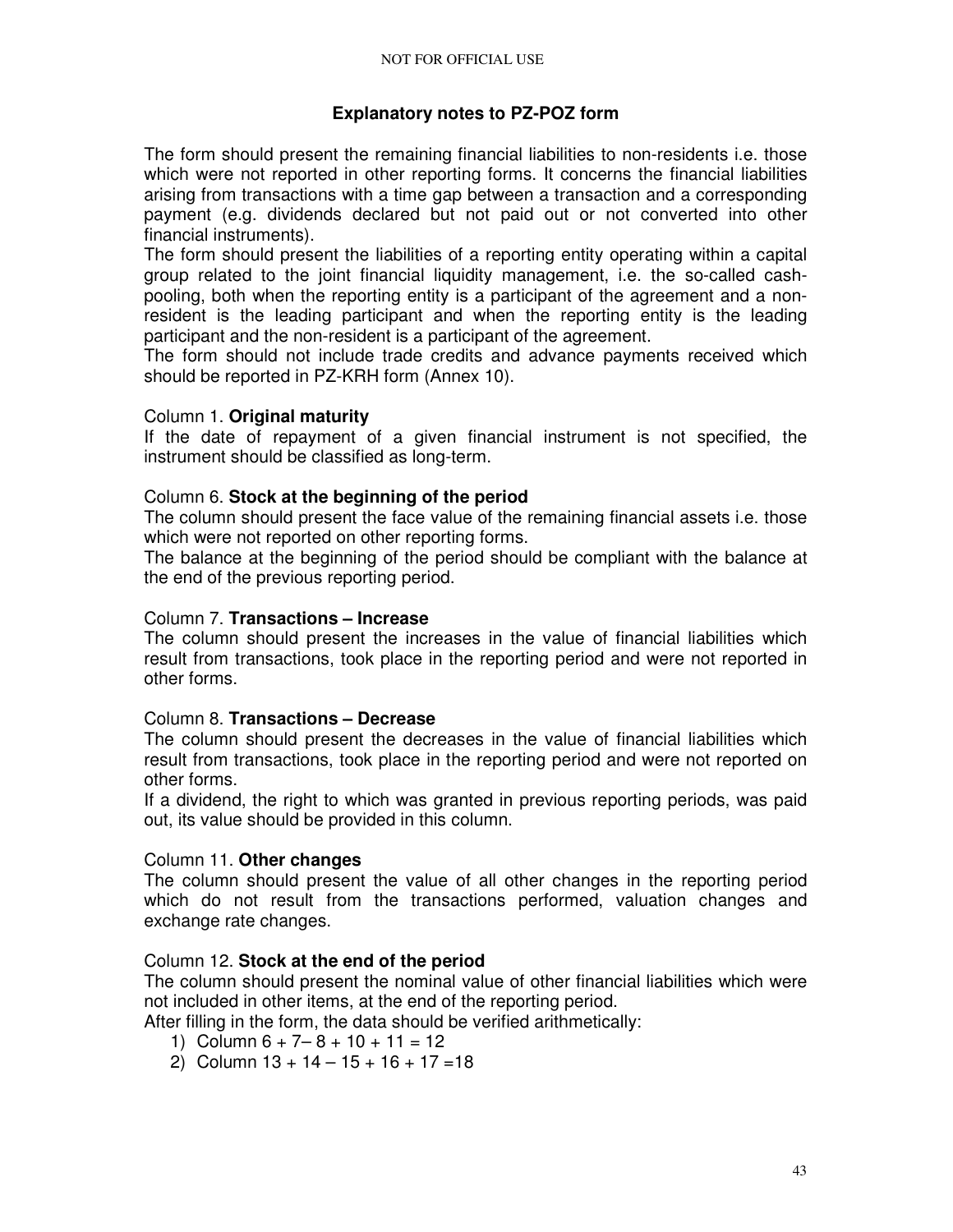Annex 14

in PLN, without decimal places

### TEMPLATE

NATIONAL BANK OF POLAND territorially competent regional branch

# REGON statistical ID number or PESEL personal identification number

Name and seat or name, surname and place of residence of the reporting entity

# *IP-ASA form* **Financial derivatives with asymmetrical risk (options) – assets**

Report for month/quarter (delete

as appropriate)

year

|          |                    |                                   |                     |                                                     |                         |                                                         |                                                              |          |                                 |                      |                          |                  | in PLN, without decimal places                       |                                                        |
|----------|--------------------|-----------------------------------|---------------------|-----------------------------------------------------|-------------------------|---------------------------------------------------------|--------------------------------------------------------------|----------|---------------------------------|----------------------|--------------------------|------------------|------------------------------------------------------|--------------------------------------------------------|
| No.      | Derivative<br>type | Options Countr<br>Call/Put y (ISO | code)               | Settlement<br>currency<br>$(ISO code)$ $(ISO code)$ | <b>Base</b><br>currency | Stock at the<br>beginning of the<br>period (face value) | Stock at the<br>beginning of the<br>period (market<br>value) | Increase | <b>Transactions</b><br>Decrease | Valuation<br>changes | Exchange<br>rate changes | Other<br>changes | Stock at the<br>end of the<br>period (face<br>value) | Stock at the<br>end of the<br>period (market<br>value) |
|          |                    |                                   |                     |                                                     |                         |                                                         |                                                              | Ο        |                                 | 10                   | 11                       | 12               | 13                                                   | 14                                                     |
|          |                    |                                   | Sum of lines 1 to n |                                                     |                         |                                                         |                                                              |          |                                 |                      |                          |                  |                                                      |                                                        |
|          |                    |                                   |                     |                                                     |                         |                                                         |                                                              |          |                                 |                      |                          |                  |                                                      |                                                        |
|          |                    |                                   |                     |                                                     |                         |                                                         |                                                              |          |                                 |                      |                          |                  |                                                      |                                                        |
| $\cdots$ |                    |                                   |                     |                                                     |                         |                                                         |                                                              |          |                                 |                      |                          |                  |                                                      |                                                        |
| n.       |                    |                                   |                     |                                                     |                         |                                                         |                                                              |          |                                 |                      |                          |                  |                                                      |                                                        |

| Name, surname,<br>phone number<br>and electronic<br>address of the<br>person who<br>drafted the report |  | Date of<br>drafting the<br>report<br>(yyyy-mm-dd) |  | Name stamp and<br>signature of the person<br>acting on behalf of the<br>reporting entity* |  |
|--------------------------------------------------------------------------------------------------------|--|---------------------------------------------------|--|-------------------------------------------------------------------------------------------|--|
|--------------------------------------------------------------------------------------------------------|--|---------------------------------------------------|--|-------------------------------------------------------------------------------------------|--|

<sup>∗</sup> Concerns reporting entities submitting reports on paper.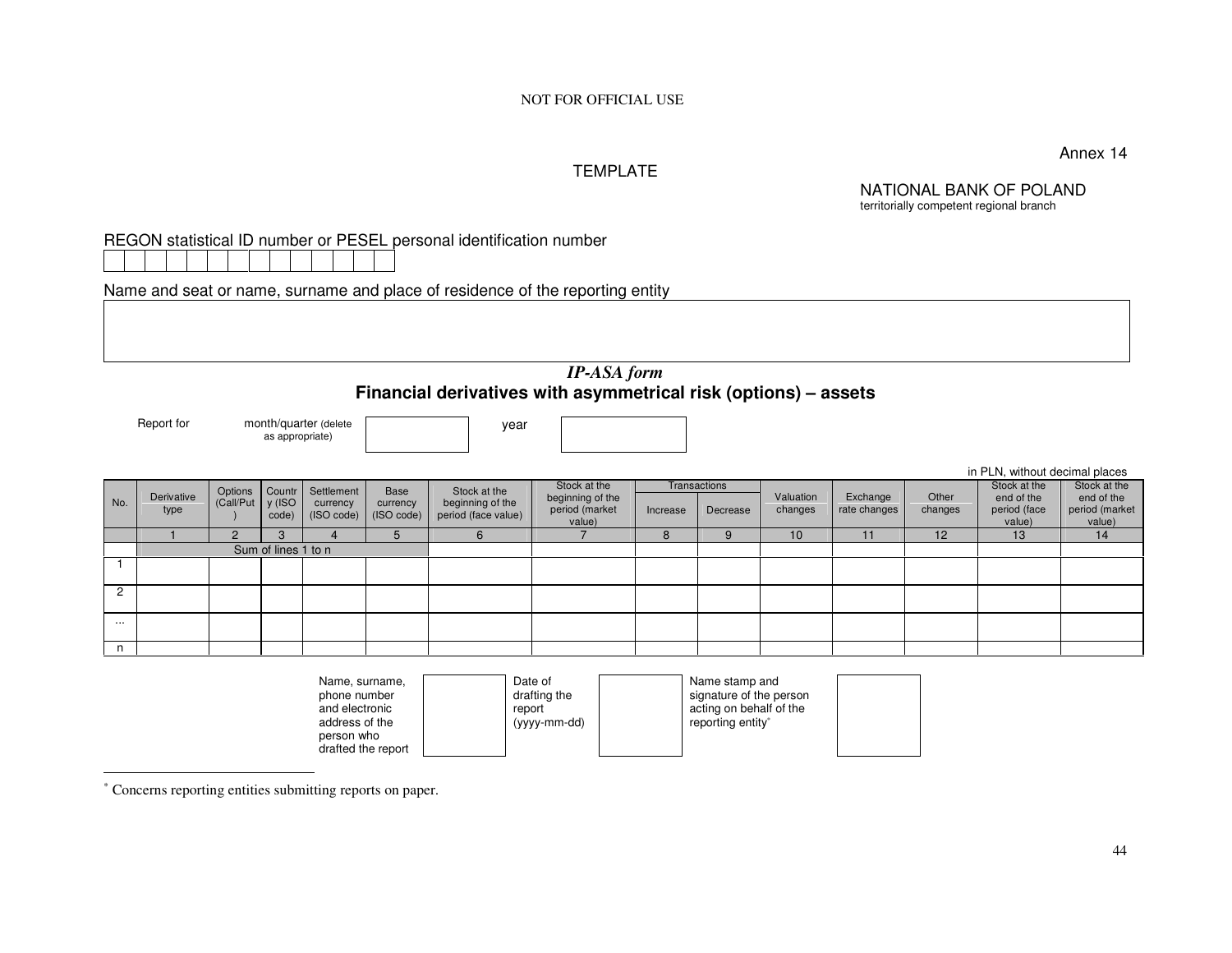# **Explanatory notes to IP-ASA form**

This form should present the information on the value of positions which emerged as a result of transactions on derivatives with an asymmetrical risk profile (forward transactions) purchased by a reporting entity and sold by a non-resident and information on contractual values of liabilities and payables (contractual values of a base instrument to be provided or received) resulting from the positions.

Derivatives with asymmetrical risk profile are option-like contracts which include: foreign exchange options, equity options, option warrants, subscription rights, index options and commodity options.

For every combination of parameters: Derivative type, Options (call/put), Country, Settlement currency, Base currency (if applicable) one line of a form is to be filled in.

To calculate the amounts referred to in § 4 and § 6-8 of the Regulation, the value from column 14 of the form must be used.

In case of options strategies, data on specific component instruments need to be filled in separately.

Data on derivatives embedded in other financial instruments (e.g. securities or loans), i.e. such derivatives which cannot be isolated, or purchased or sold independently of the type of the instrument in which they are embedded, need not be included in the form. For example, data on a bond convertible into shares which includes an embedded option of share purchase and the option may not be traded independently, should be included in reports appropriate for securities. Data on the instrument may not be provided on the IP-ASA form.

#### Column 1. **Derivative type**

The column needs to be filled in with the type of a derivative with the use of the following markings:

- **W**  for other foreign exchange instruments;
- **P** for instruments linked with interest rates:
- **U –** for instruments linked with the equity market;
- **T** for commodity instruments;
- **K**  for credit instruments;
- **O**  for other derivatives.

**Foreign exchange derivatives** are all derivative financial instruments for which currencies constitute an underlying instrument, whose value depends on foreign exchange rates.

The most popular foreign exchange derivatives with asymmetrical risk profile are **foreign exchange options** i.e. instruments which give the buyer the right (not an obligation) to purchase or sell a fixed amount of currency before the expiry of a set deadline or on a fixed future date at an exchange rate fixed in advance. Contrary to the buyer, the issuer of an option has an obligation to exercise it (asymmetrical risk).

**Interest rate derivatives** are all derivative financial instruments whose value depends on interest rates.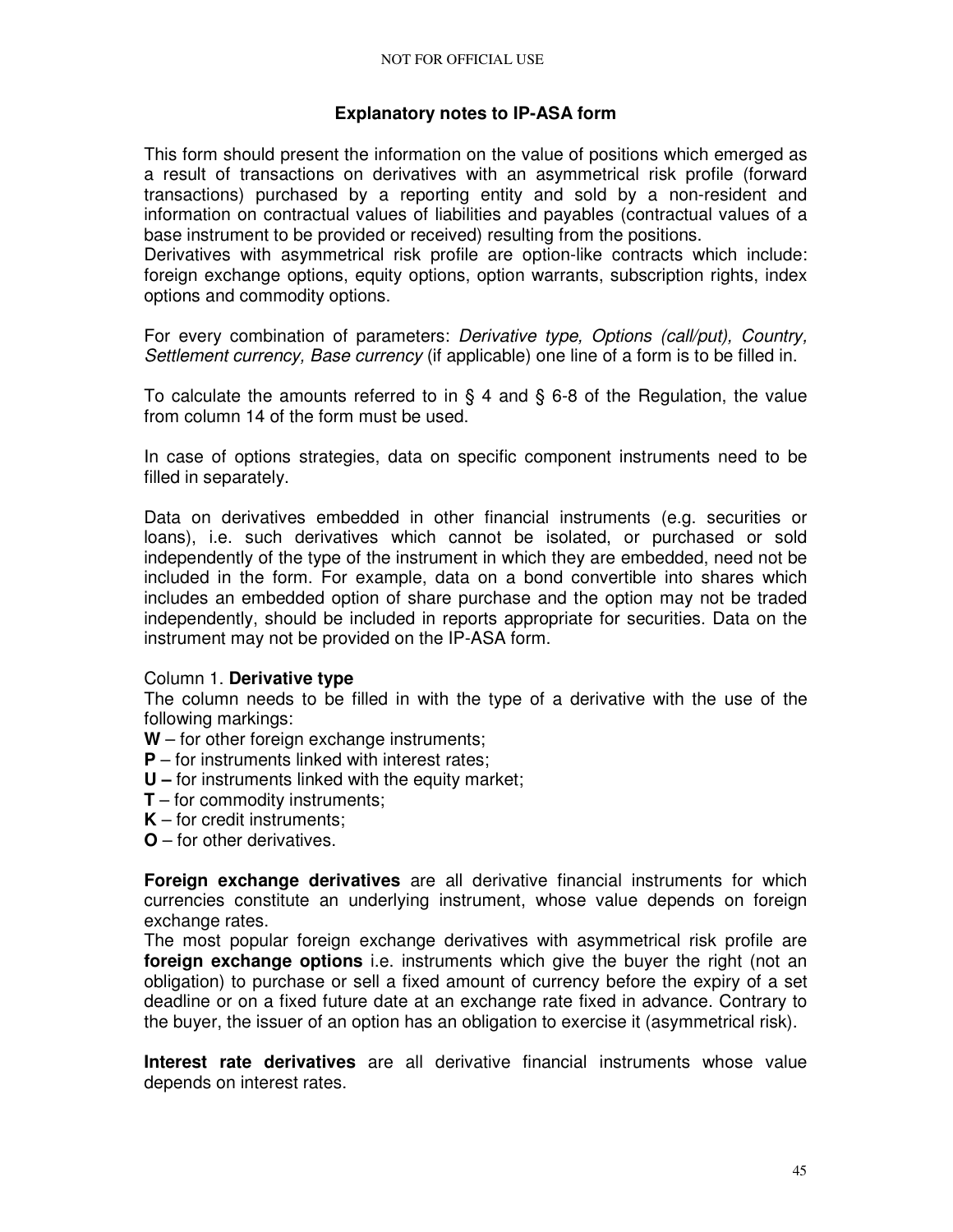The most popular interest rate derivatives with an asymmetrical risk profile are as follows:

- 1) **caps –** instruments whose buyer receives from the issuer, at the end of agreed periods, the payments equivalent to the base amount multiplied by the difference between the floating interest rate (e.g. 3-month LIBOR) and an agreed fixed interest rate, only when the reference rate is higher than the agreed fixed rate;
- 2) **floors** instruments constructed according to the similar rule as caps-type instruments. In this case, the buyer receives from the issuer the payments equivalent to the base amount multiplied by the difference between the agreed fixed interest rate and a floating reference interest rate, only when the reference rate is lower than the agreed fixed rate.

**Derivatives linked with the equity market** are all derivative financial instruments whose value depends on prices of equity (most frequently shares) or on the value of indices of stock exchange.

The most popular equity derivatives with an asymmetrical risk profile are as follows:

- 1) **share options** instruments which give the buyer the right (not the obligation) to purchase or sell before or on a specified date in future the agreed number of shares of a given company at a specified price. Contrary to the buyer, the issuer of an option has an obligation to exercise it (asymmetrical risk);
- 2) **warrants** instruments similar to share options but contrary to them are issued by the issuer in series specified in advance;
- 3) **index options** instruments which give the buyer the right (not the obligation) to purchase or sell before or on a specified date in future the portfolio of shares whose composition is determined by a given index, at an agreed price (value of the index). In practice, such transactions are settled differentially (by applying appropriate conversion rates to the index) and not by the supply of shares. Contrary to the buyer, the issuer of an option has an obligation to exercise it (asymmetrical risk);
- 4) **subscription rights –** instruments which give the holder the right (not the obligation) to purchase on a specified future date a specified number of shares from the new issue carried out by a given company. Contrary to the holder, the issuer of a new share series has the obligation to exercise the subscription right.

**Commodity derivatives** are all financial derivatives whose value depends on prices of all kinds of commodities (e.g. energy resources, metals, foodstuffs) or on the value of commodity market indices.

The most popular commodity derivatives with an asymmetrical risk profile are **commodity options**, i.e. instruments which give the buyer the right (not an obligation) to purchase or sell before or on a specified future date the agreed quantity of commodity at a specified price. Contrary to the buyer, the issuer of an option has an obligation to exercise it (asymmetrical risk).

**Credit derivatives** are all derivative financial instruments whose value depends on the level of risk related to solvency (credit rating) of a given entity (borrower, bond issuer) which usually is not a party to the transaction.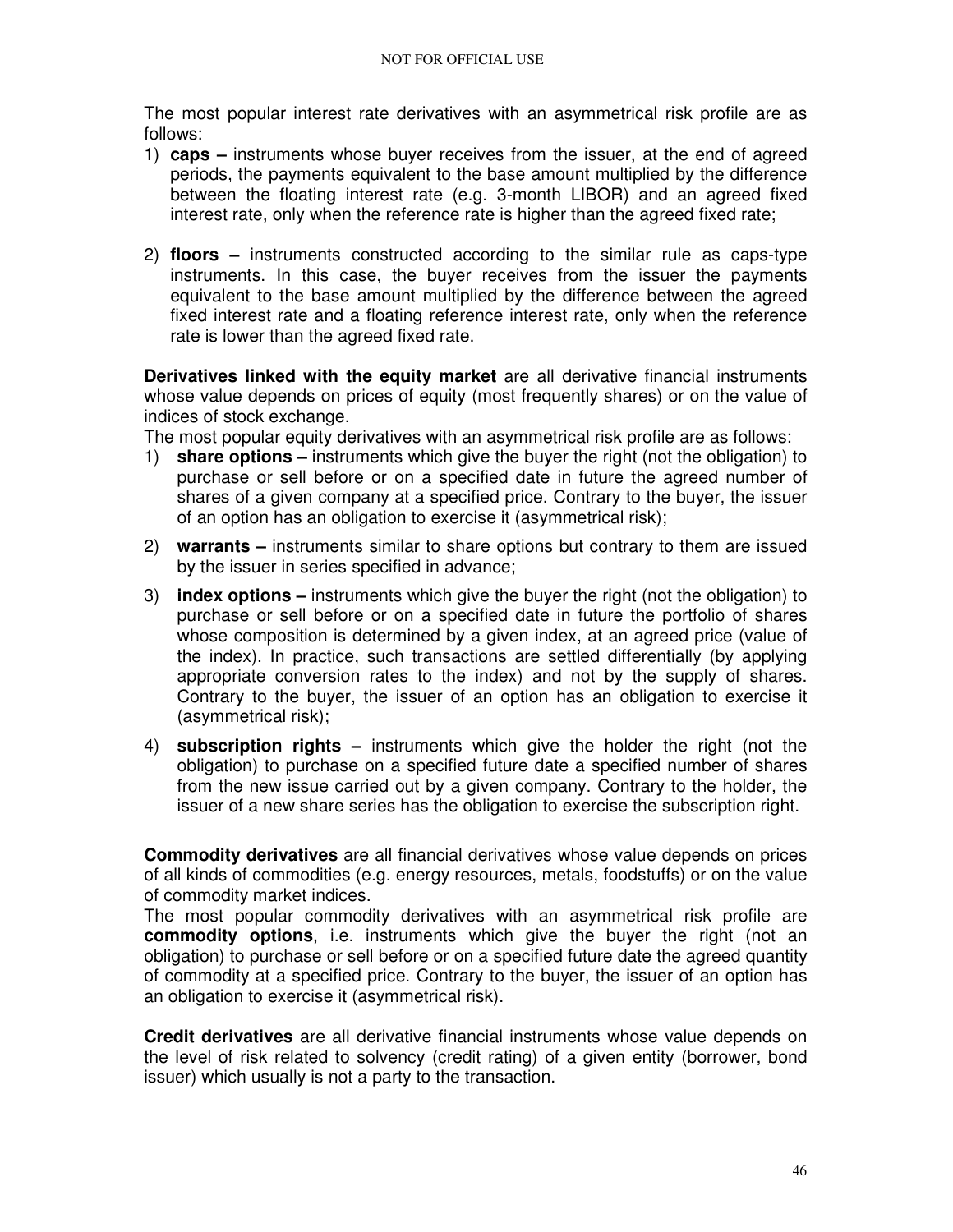The most popular credit derivatives with an asymmetrical risk profile are **CDSO**  (credit default swap options) which give the buyer the right (not the obligation) to purchase or sell on a specified future date the **CDS** contract (credit default swap described in explanatory notes to IP-SYM form) concerning a given entity.

**Other derivatives** are all derivative financial instruments with an asymmetrical risk profile which cannot be classified in any of the above listed categories, i.e. instruments whose value and basic risk are not directly linked to foreign exchange rates, interest rates, changes in prices of equity, equity securities market indices or commodity prices or credit risk level.

### Column 2. **Call/put option**

This column should state if the position concerns a "call" or a "put" option. Call options furnish their purchasers with the right to actual or contractual purchase of an underlying instrument. Put options furnish their purchasers with the right to actual or contractual sale of an underlying instrument.

### Column 4. **Settlement currency**

This column should provide the marking of the currency used to settle positions in financial derivatives.

### Column 5. **Base currency**

The column is intended for foreign exchange instruments only. The column should be filled in with the marking of the base currency (underlying instrument) for the derivative instrument. In case of single currency instruments, this column must not be filled in. The marking of the clearing currency must be filled in the Settlement currency column.

#### Column 6. **Stock at the beginning of the period – nominal value**

The column should be filled in with the nominal value of the derivative at the end of the previous reporting period, i.e. the value of contractual liabilities and receivables (the nominal value of future actual or, in case of instruments settled without delivery, potential gross deliveries of the underlying instrument or the value of the nominal amount on the basis of which flows on the given position are calculated in line with the agreement).

The value as of the beginning of the reporting period should be the same as the value at the end of the preceding period.

#### Column 7. **Stock at the beginning of the period – market value**

The column should present the value of the derivative at the end of the previous reporting period calculated "at arm's length," i.e. the current value of an option premium at the end of the previous period.

The current value of an option premium should be calculated according to the model defined in accounting principles or any other model applied by entities which do not keep a general ledger. In line with its definition, the value must never be negative.

The report should not state the intrinsic value of the option, i.e. the contractual profit/loss on the given position.

In case the valuation of positions for accounting or other purposes is performed less frequently than required for the report, valuations performed by a non-resident which constitutes the other party to the transaction should be used, if possible.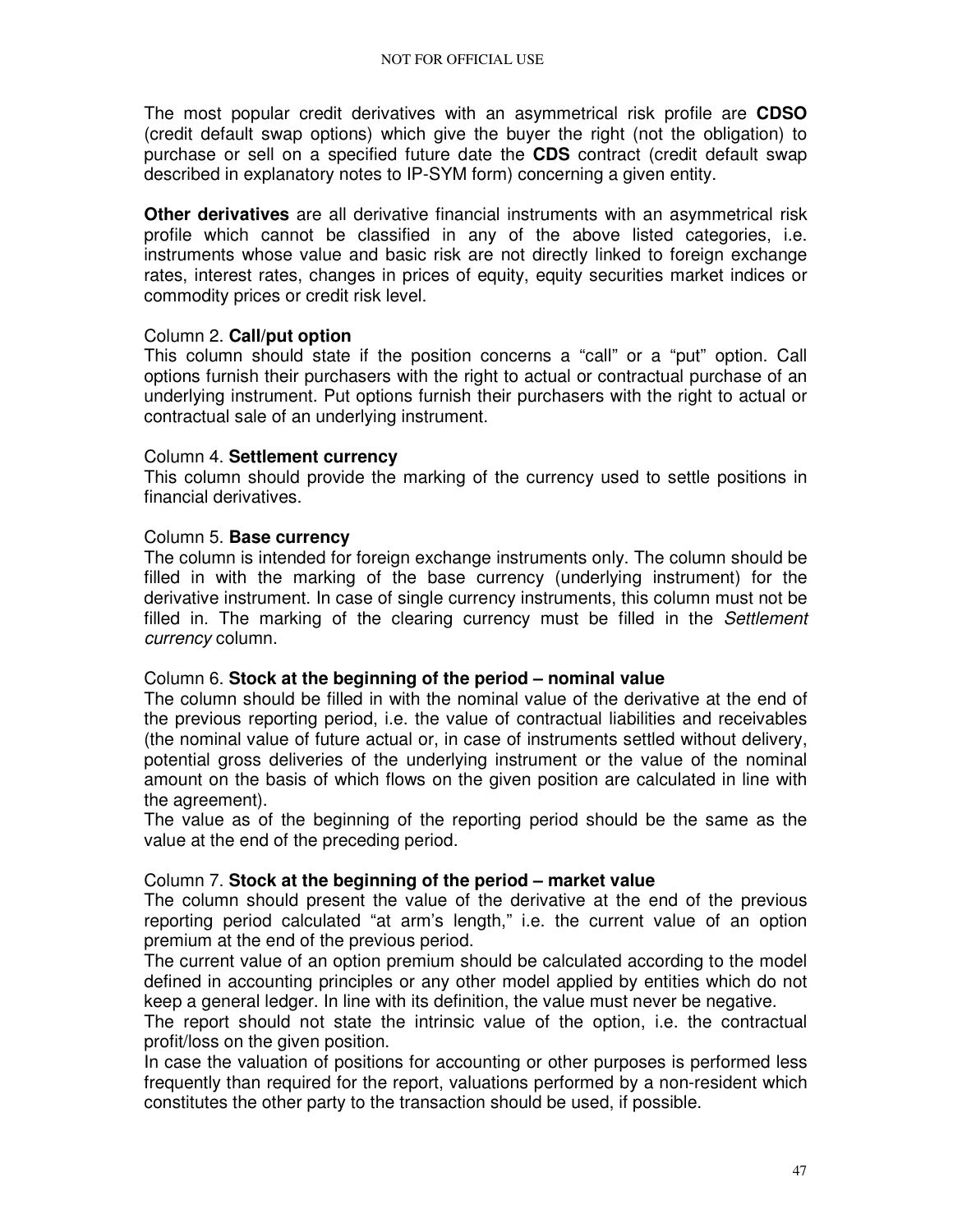# Column 8. **Transactions – Increase**

The column should be filled in with the value of transactions which result in an increase in a position in derivative financial instruments.

The transactions include, inter alia:

- 1) Option premiums paid to non-residents in the framework of purchase transactions of options sold by non-residents. It also concerns the payments made as a result of the purchase of options issued by non-residents from other residents on the secondary market;
- 2) Payments and withdrawals from non-repayable variation margins for options purchased by the reporting entity, whose issuer is a non-resident;
- 3) Other payments, if any, executed at the time of execution of held options. In case an option is executed by the supplier of an underlying instrument without cash settlement at expiry, the current premium value at the time of option expiry must be entered with a "-" sign in the Other changes column.

### Column 9. **Transactions – Decrease**

The column should be filled in with the value of transactions which result in a decrease in a position in derivative financial instruments.

The transactions include, inter alia:

- 1) Option premiums obtained from non-residents in the framework of sale transactions of options issued by non-residents on the secondary market;
- 2) Payments from non-returnable margins for options purchased by the reporting entity, whose issuer is a non-resident;
- 3) Other income received upon the execution of held options. In case an option is executed by the supply of an underlying instrument without cash settlement at expiry, the current premium value at the time of option expiry must be entered with a "-" sign in the Other changes column.

Payments and withdrawals concerning repayable initial margins should be classified as deposits and their data should be presented in AZ-POZ form.

# Column 13. **Stock at the end of the period – nominal value**

The column should present the nominal value of the derivative at the end of the reporting period, i.e. the value of contractual liabilities and receivables (the nominal value of future actual or, in case of instruments settled without delivery, potential gross deliveries of the underlying instrument or the value of the nominal amount on the basis of which flows on the given position are calculated).

#### Column 14. **Stock at the end of the period – market value**

The column should present the value of the derivative at the end of the reporting period calculated "at arm's length", i.e. the current value of an option premium (additional explanations as in the description concerning column 7).

After filling in the form, the conformity of data in columns should be verified arithmetically: Column  $7 + 8 - 9 + 10 + 11 + 12 = 14$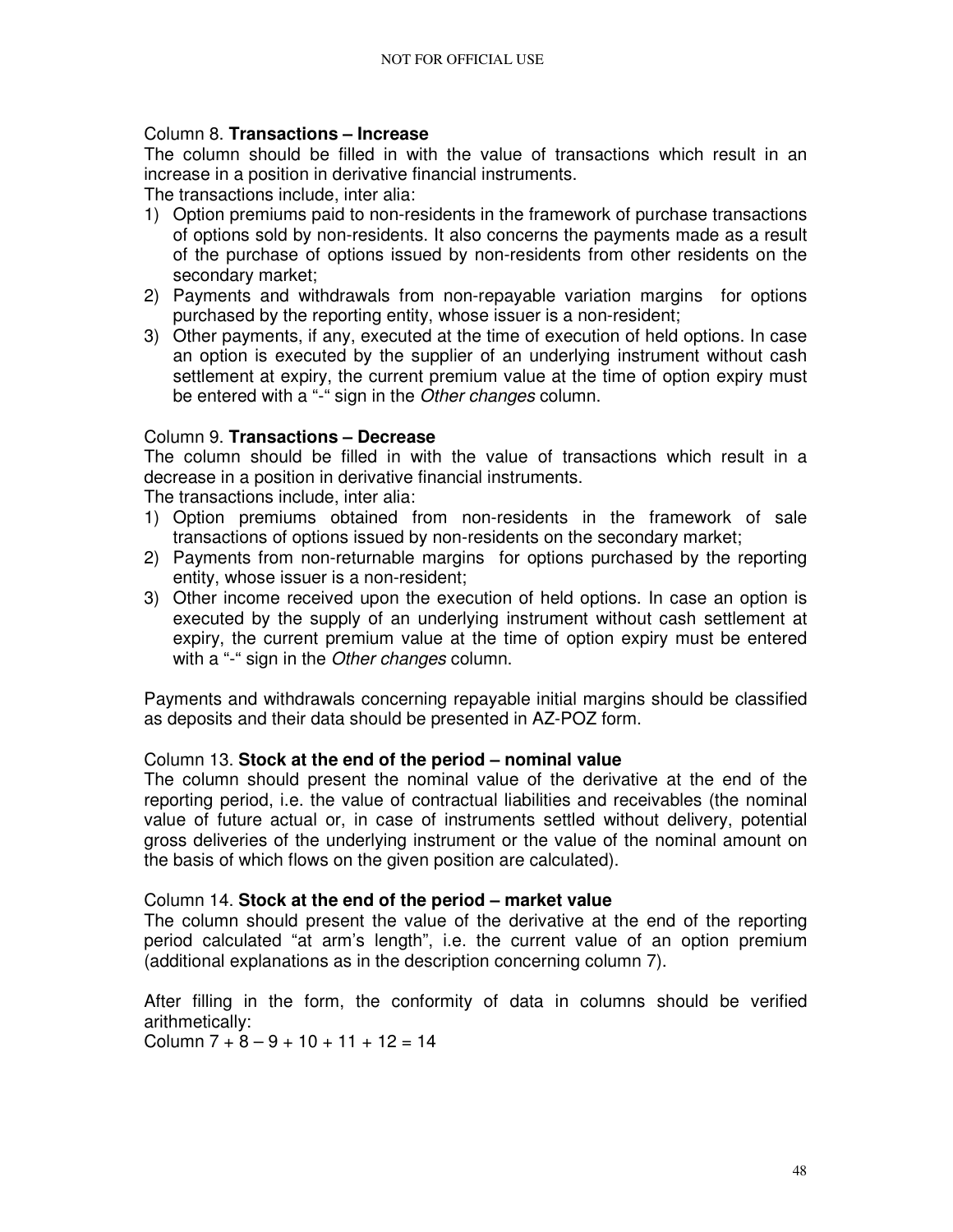Annex 15

in PLN, without decimal places

### TEMPLATE

NATIONAL BANK OF POLAND\* territorially competent regional branch

# REGON statistical ID number or PESEL personal identification number

Name and seat or name, surname and place of residence of the reporting entity

# *IP-ASP form* **Financial derivatives with an asymmetrical risk profile (options) – liabilities**

Report for month/quarter (delete

as appropriate)

year

|                |                 |               |                     |                        |                         |                                                                                                                 |                          |          |              |           |                  |         |                      | in PLN, without decimal places            |
|----------------|-----------------|---------------|---------------------|------------------------|-------------------------|-----------------------------------------------------------------------------------------------------------------|--------------------------|----------|--------------|-----------|------------------|---------|----------------------|-------------------------------------------|
|                |                 |               |                     |                        |                         | Stock at the                                                                                                    | Stock at the             |          | Transactions |           |                  |         | Stock at the         |                                           |
| No.            | Derivative type | Call/put      | Countr<br>y (ISO    | Settlement<br>currency | <b>Base</b><br>currency | beginning of the                                                                                                | beginning of the         |          |              | Valuation | Exchange<br>rate | Other   | end of the<br>period | Stock at the end of<br>the period (market |
|                |                 | option        | code)               | (ISO code)             | (ISO code)              | period (nominal<br>value)                                                                                       | period (market<br>value) | Increase | Decrease     | changes   | changes          | changes | (nominal             | value)                                    |
|                |                 |               |                     |                        |                         |                                                                                                                 |                          |          |              |           |                  |         | value)               |                                           |
|                |                 | $\mathcal{P}$ | 3                   |                        |                         | 6                                                                                                               |                          | 8        | 9            | 10        | 11               | 12      | 13                   | 14                                        |
|                |                 |               | Sum of lines 1 to n |                        |                         |                                                                                                                 |                          |          |              |           |                  |         |                      |                                           |
|                |                 |               |                     |                        |                         |                                                                                                                 |                          |          |              |           |                  |         |                      |                                           |
|                |                 |               |                     |                        |                         |                                                                                                                 |                          |          |              |           |                  |         |                      |                                           |
| $\overline{2}$ |                 |               |                     |                        |                         |                                                                                                                 |                          |          |              |           |                  |         |                      |                                           |
|                |                 |               |                     |                        |                         |                                                                                                                 |                          |          |              |           |                  |         |                      |                                           |
|                |                 |               |                     |                        |                         |                                                                                                                 |                          |          |              |           |                  |         |                      |                                           |
| $\cdots$       |                 |               |                     |                        |                         |                                                                                                                 |                          |          |              |           |                  |         |                      |                                           |
| n              |                 |               |                     |                        |                         |                                                                                                                 |                          |          |              |           |                  |         |                      |                                           |
|                |                 |               |                     | $\sim$ $\sim$          |                         | the contract of the contract of the contract of the contract of the contract of the contract of the contract of |                          |          |              |           |                  |         |                      |                                           |

| Name, surname, phone number   |
|-------------------------------|
| and electronic address of the |
| person who drafted the report |

Date of drafting the report (yyyy-mm-dd)

Name stamp and signature of the person acting on behalf of the reporting entity<sup>∗</sup>

<sup>∗</sup> Concerns reporting entities submitting reports on paper.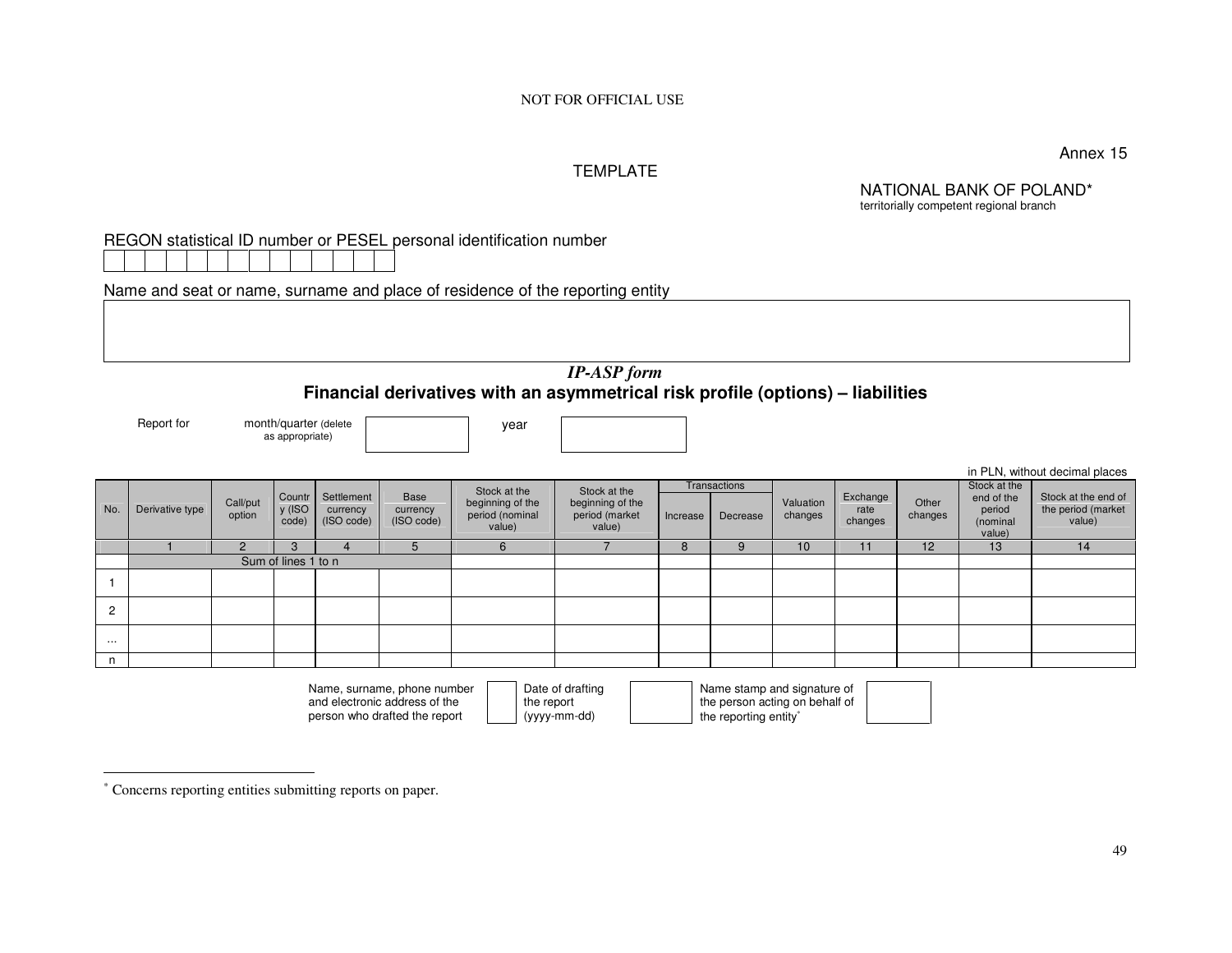# **Explanatory notes to IP-ASP form**

This form should be filled in with information on the value of positions which emerged as a result of transactions on derivatives with an asymmetrical risk profile (forward transactions) sold by a reporting entity and purchased by a non-resident, and information on contractual values of liabilities and payables (contractual values of a base instrument to be provided or received) resulting from the positions.

Derivatives with an asymmetrical risk profile are option-like contracts which include: foreign exchange options, equity options, option warrants, drawing rights, index options, and commodity options.

For every combination of parameters: Derivative type, Options (call/put), Country, Settlement currency, Base currency (if applicable) one line of a report is to be filled in.

To calculate the amounts referred to in § 4 and § 6-8 of the Regulation, the value from column 14 of the form must be used.

In case of options strategies, data on specific component instruments need to be filled in separately.

Data on derivatives embedded in other financial instruments (e.g. securities or loans), i.e. such derivatives which cannot be isolated, or purchased or sold independently of the type of the instrument in which they are embedded, need not be included in the report. For example, data on a bond convertible into shares which includes an embedded option of share purchase and the option may not be traded independently, should be included in reports appropriate for securities. Data on the instrument may not be provided on the IP-ASP form.

#### Column 1. **Derivative type**

Explanatory notes to column 1 of IP-ASA (Annex 14) form apply accordingly.

#### Column 2. **Call/put option**

This column should state if the position concerns a call or a put option. Call options furnish their purchasers with the right to actual or contractual purchase of an underlying instrument. Put options furnish their purchasers with the right to actual or contractual sale of an underlying instrument.

#### Column 4. **Settlement currency**

This column should state the marking of the currency used to settle positions in derivatives.

#### Column 5. **Base currency**

This column is intended for foreign exchange instruments only. This column should be filled in with the marking of the base currency (underlying instrument) for the derivative financial instrument. In case of single currency instruments, this column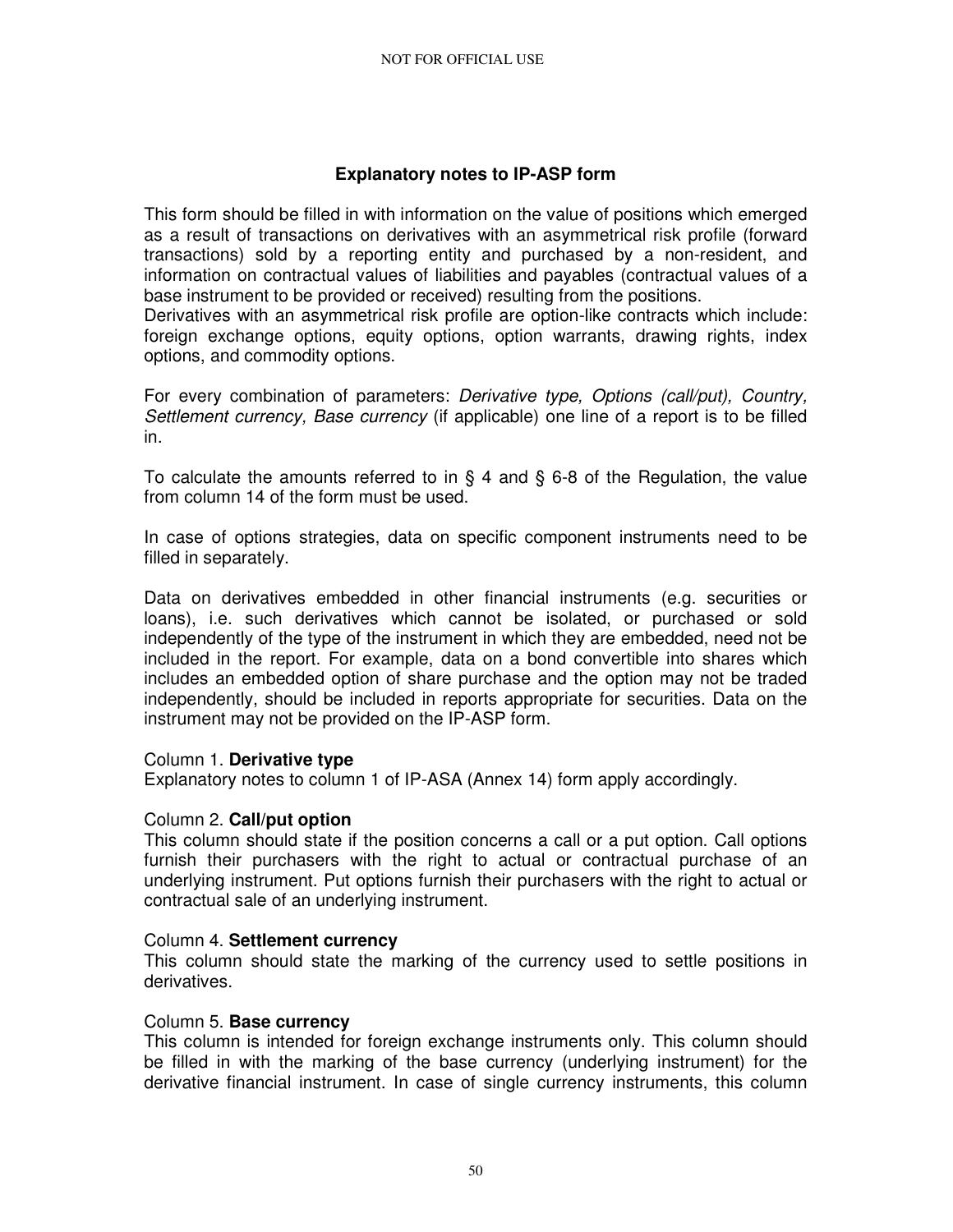must not be filled in. The marking of the settlement currency must be filled in the Settlement currency column.

# Column 6. **Stock at the beginning of the period – nominal value**

This column needs to be filled in with the nominal value of the derivative at the end of the previous reporting period, i.e. the value of contractual liabilities and receivables (the nominal value of future actual or, in case of instruments settled without delivery, potential gross deliveries of the underlying instrument or the value of the nominal amount on the basis of which flows on the given position are calculated in line with the agreement).

The value as of the beginning of the reporting period should equal the value at the end of the preceding period.

# Column 7. **Stock at the beginning of the period – market value**

This column should be filled in with the value of the derivative at the end of the previous reporting period calculated "at arm's length," i.e. the current value of an option premium at the end of the preceding period.

The current value of an option premium should be calculated according to the model defined in accounting principles or any other model applied by entities which do not keep a general ledger. In line with its definition, the value must never be negative.

The report should not state the intrinsic value of the option, i.e. the contractual profit/loss on the given position.

In case the valuation of positions for accounting or other purposes is performed less frequently than required for the report, valuations performed by a non-resident which constitutes the other party to the transaction should be used, if plausible.

# Column 8. **Transactions – Increase**

This column should be filled in with the value of transactions which result in an increase in a position in derivative financial instruments, expressed in PLN. The transactions cover, *inter alia*:

- 1) Option premiums obtained from non-residents in the framework of purchase transactions of options sold by a reporting entity;
- 2) Withdrawals from non-repayable variation margins for options issued by the reporting entity, purchased by non-residents;
- 3) Other income, if any, executed at the time of execution of options. In case an option is executed by the supplier of an underlying instrument without cash settlement at expiry, the current premium value at the time of option expiry must be entered with a "-" sign in the Other changes column.

# Column 9. **Transactions – Decrease**

This column should be filled in with the value of transactions which result in a decrease in a position in derivative financial instruments, expressed in PLN. The transactions cover, *inter alia*:

- 1) Option premiums paid out to non-residents in the framework of a sale/purchase transaction of options sold by the reporting entity and purchased by non-residents on the secondary market;
- 2) Payments and supplementary payments to non-repayable variation margins for options issued by the reporting entity, purchased by non-residents;
- 3) Amounts paid out to non-residents at the time of execution of sold options. In case an option is executed by the supplier of an underlying instrument without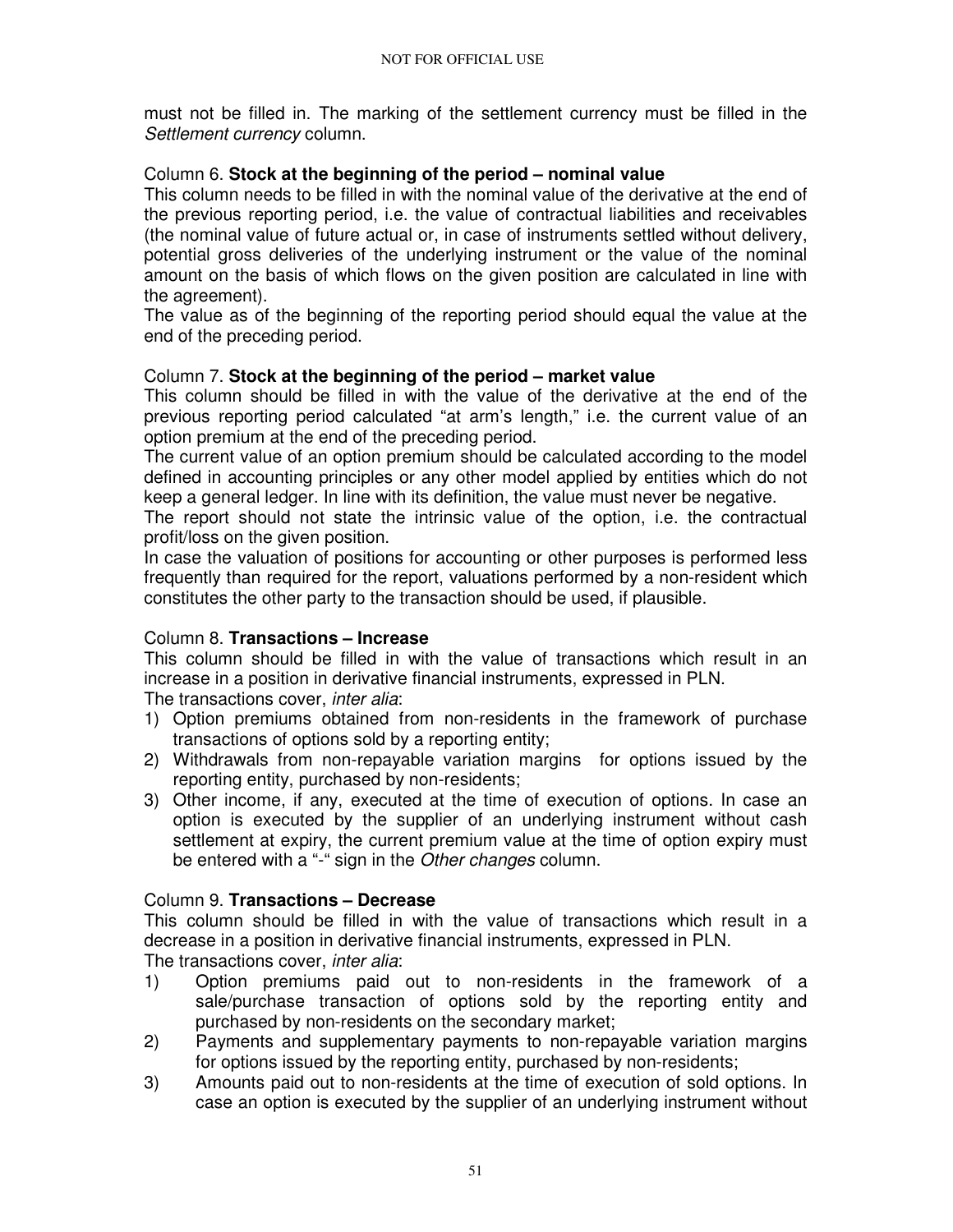cash settlement at expiry, the current premium value at the time of option expiry must be entered with a "-" sign in the Other changes column.

Payments and withdrawals concerning repayable initial margins should be classified as deposits and their data should be filled into the AZ-POZ form (Annex 13).

#### Column 13. **Stock at the end of the period – nominal value**

This column should be filled in with the nominal value of the derivative at the end of the reporting period, i.e. the value of contractual liabilities and receivables (the nominal value of future actual or, in case of instruments settled without delivery, potential gross deliveries of the underlying instrument or the value of the nominal amount on the basis of which flows on the given position are calculated).

### Column 14. **Stock at the end of the period – market value**

This column should be filled in with the value of the derivative at the end of the reporting period calculated "at arm's length", i.e. the current value of an option premium (additional explanations as in the description concerning column 7).

After filling in the form, the conformity of data in columns should be verified arithmetically:

Column  $7 + 8 - 9 + 10 + 11 + 12 = 14$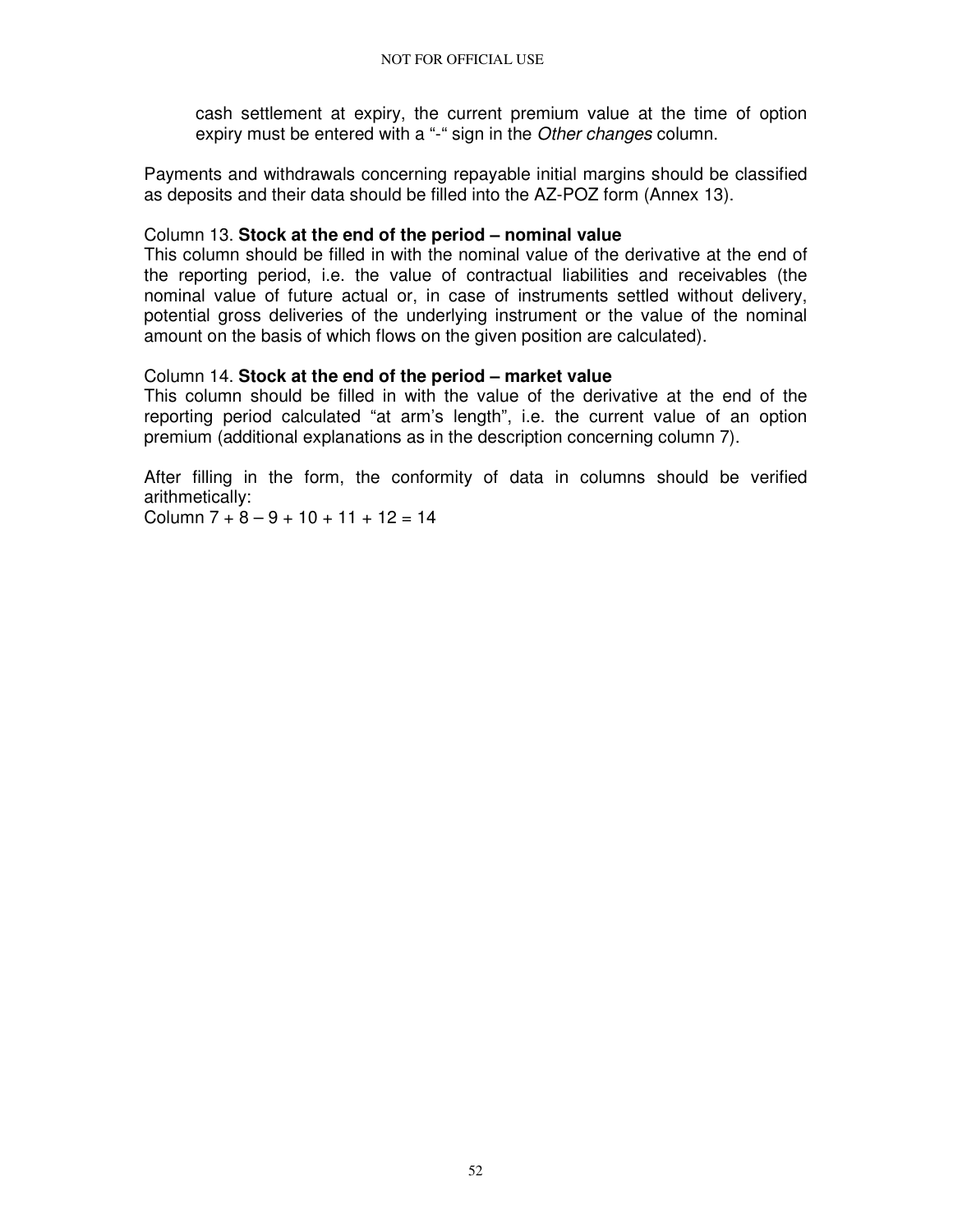Annex 16

#### TEMPLATE

NATIONAL BANK OF POLAND territorially competent regional branch

# REGON statistical ID number or PESEL personal identification number

Name and seat or name, surname and place of residence of the reporting entity

year

# *IP-SYM form* **Financial derivatives with a symmetrical risk profile (other)**

Report for month/quarter (delete as appropriate)

|                |                    |                           |                                                          |                                      |                                                               |                                                                            |                                                                               |              |                              |                          |                              |                          |                                                         |                                                                       | in PLN, without decimal places                                         |
|----------------|--------------------|---------------------------|----------------------------------------------------------|--------------------------------------|---------------------------------------------------------------|----------------------------------------------------------------------------|-------------------------------------------------------------------------------|--------------|------------------------------|--------------------------|------------------------------|--------------------------|---------------------------------------------------------|-----------------------------------------------------------------------|------------------------------------------------------------------------|
| No.            | Derivative<br>type | Countr<br>y (ISO<br>code) | Settlement<br>currency/Curr<br>ency to buy<br>(ISO code) | Currency<br>to sell<br>(ISO<br>code) | Stock at the<br>beginning of the<br>period (nominal<br>value) | Stock at the<br>beginning of<br>the period<br>(market value)<br>$-$ assets | Stock at the<br>beginning of<br>the period<br>(market value)<br>- liabilities | Increas<br>e | Transactions<br>Decreas<br>e | Valuatio<br>n<br>changes | Exchang<br>e rate<br>changes | Other<br>adjustment<br>S | Stock at the<br>end of the<br>period (nominal<br>value) | As of<br>the end<br>of the<br>period<br>(market<br>value)<br>- assets | Stock at the end<br>of the period<br>$(maxket value) -$<br>liabilities |
|                |                    | $\Omega$                  |                                                          |                                      |                                                               | h                                                                          |                                                                               | 8            |                              | 10                       |                              | 12                       | 13                                                      | 14                                                                    | 15                                                                     |
|                |                    |                           | Sum of lines 1 to n                                      |                                      |                                                               |                                                                            |                                                                               |              |                              |                          |                              |                          |                                                         |                                                                       |                                                                        |
|                |                    |                           |                                                          |                                      |                                                               |                                                                            |                                                                               |              |                              |                          |                              |                          |                                                         |                                                                       |                                                                        |
| $\overline{2}$ |                    |                           |                                                          |                                      |                                                               |                                                                            |                                                                               |              |                              |                          |                              |                          |                                                         |                                                                       |                                                                        |
| $\cdots$       |                    |                           |                                                          |                                      |                                                               |                                                                            |                                                                               |              |                              |                          |                              |                          |                                                         |                                                                       |                                                                        |
| n              |                    |                           |                                                          |                                      |                                                               |                                                                            |                                                                               |              |                              |                          |                              |                          |                                                         |                                                                       |                                                                        |

| Name, surname, phone number   | Date of drafting the | Name stamp and signature of the |  |
|-------------------------------|----------------------|---------------------------------|--|
| and electronic address of the | report               | person acting on behalf of the  |  |
| person who drafted the report | (yyyy-mm-dd)         | reporting entity*               |  |

<sup>∗</sup> Concerns reporting entities submitting reports on paper.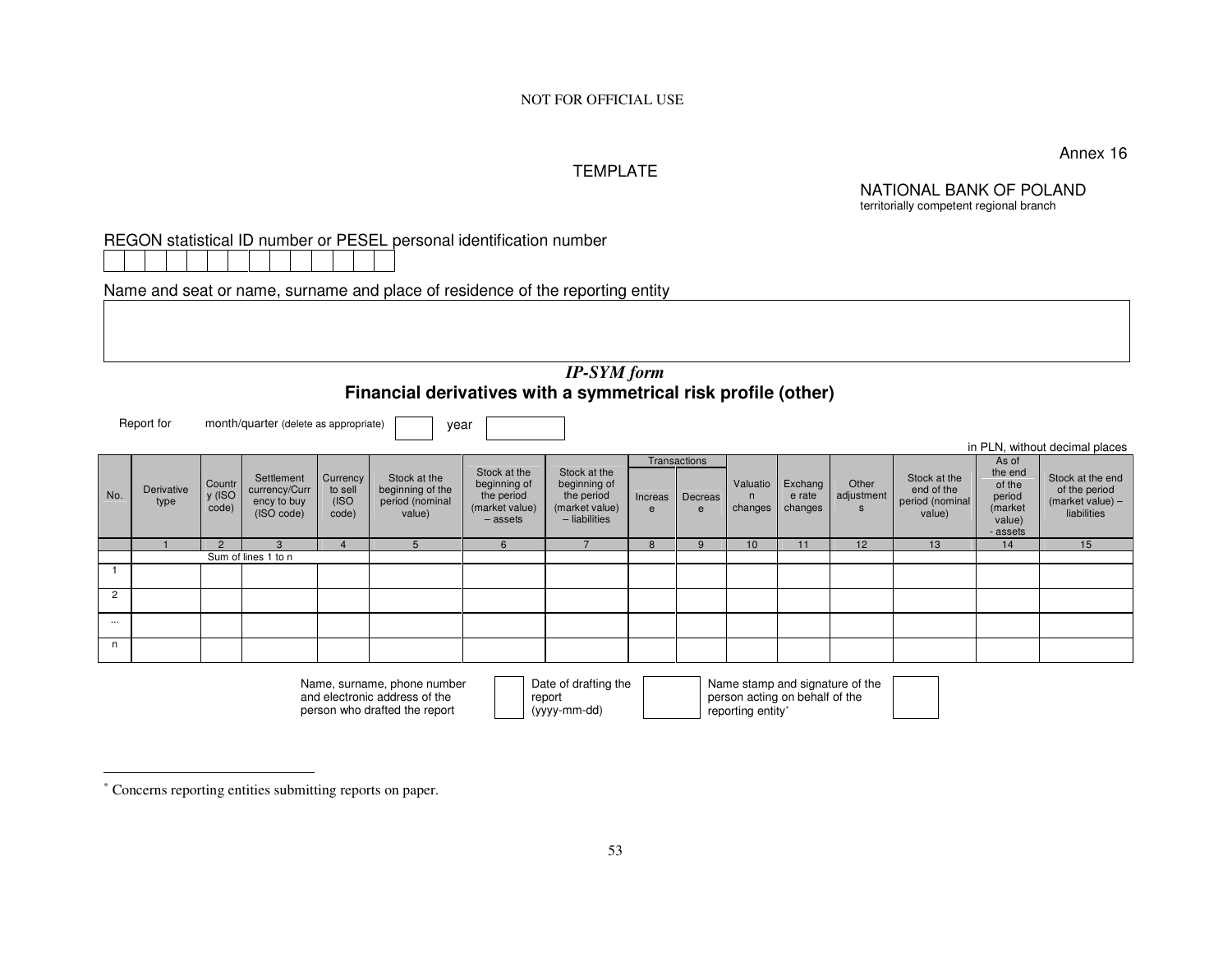# **Explanatory notes to IP-SYM form**

This form should be filled in with information on the value of positions which emerged as a result of transactions on derivatives with a symmetrical risk profile concluded with non-residents and information on contractual values of liabilities and payables (contractual values of an underlying instrument to be provided or received) resulting from the positions.

Derivatives with a symmetrical risk profile are all derivatives which are not option contracts, i.e. those where both parties to the contract bear equal risk, such as: foreign exchange futures, foreign exchange forwards, foreign exchange swaps, cross-currency swaps, FRA contracts, interest rate swaps, equity futures, index futures, commodity futures, commodity forwards, CDS, TRS, etc.

To calculate the amounts referred to in § 4 and § 6-8 of the Regulation, the value from column 14 of the form must be used.

Data on derivatives embedded in other financial instruments (e.g. securities or loans), i.e. such derivatives which cannot be isolated, or purchased or sold independently of the type of the instrument in which they are embedded, need not be included in the report. For example, data on a loan whose conditions described in the agreement stipulate additional security against foreign exchange risk with the use of a derivative – a cross-currency swap – and the security constitutes an integral part of the loan agreement, should be included in reports appropriate for loans obtained or extended. Data on the instrument may not be provided on the IP-SYM form.

#### Column 1. **Derivative type**

The column needs to be filled in with the type of a derivative with the use of the following markings:

- SW for foreign exchange swaps;
- CS for cross-currency swaps;
- IW for other foreign exchange instruments;
- P for instruments linked with interest rates;
- $U$  for instruments linked with the equity market;
- T for commodity instruments;
- K for credit instruments;
- O for other derivatives.

**Foreign exchange swaps** – transactions where parties undertake to perform an initial currency exchange on the set date (most frequently until the end of the second business day since the date of concluding the transaction), at the exchange rate as of the time of concluding the transaction, and to perform a final (return) exchange (the so-called forward leg) of the same amount of the base currency on the preestablished future date and at the exchange rate agreed upon concluding the transaction (different from the initial exchange rate). This category also includes forward/forward foreign exchange swaps where both the initial exchange and the return exchange of currencies takes place later than on the second business day since the date of concluding the transaction.

**Cross-currency swaps** (currency swaps, CIRS – currency interest rate swaps) – contracts concerning mutual multiple exchange of interest payment flows on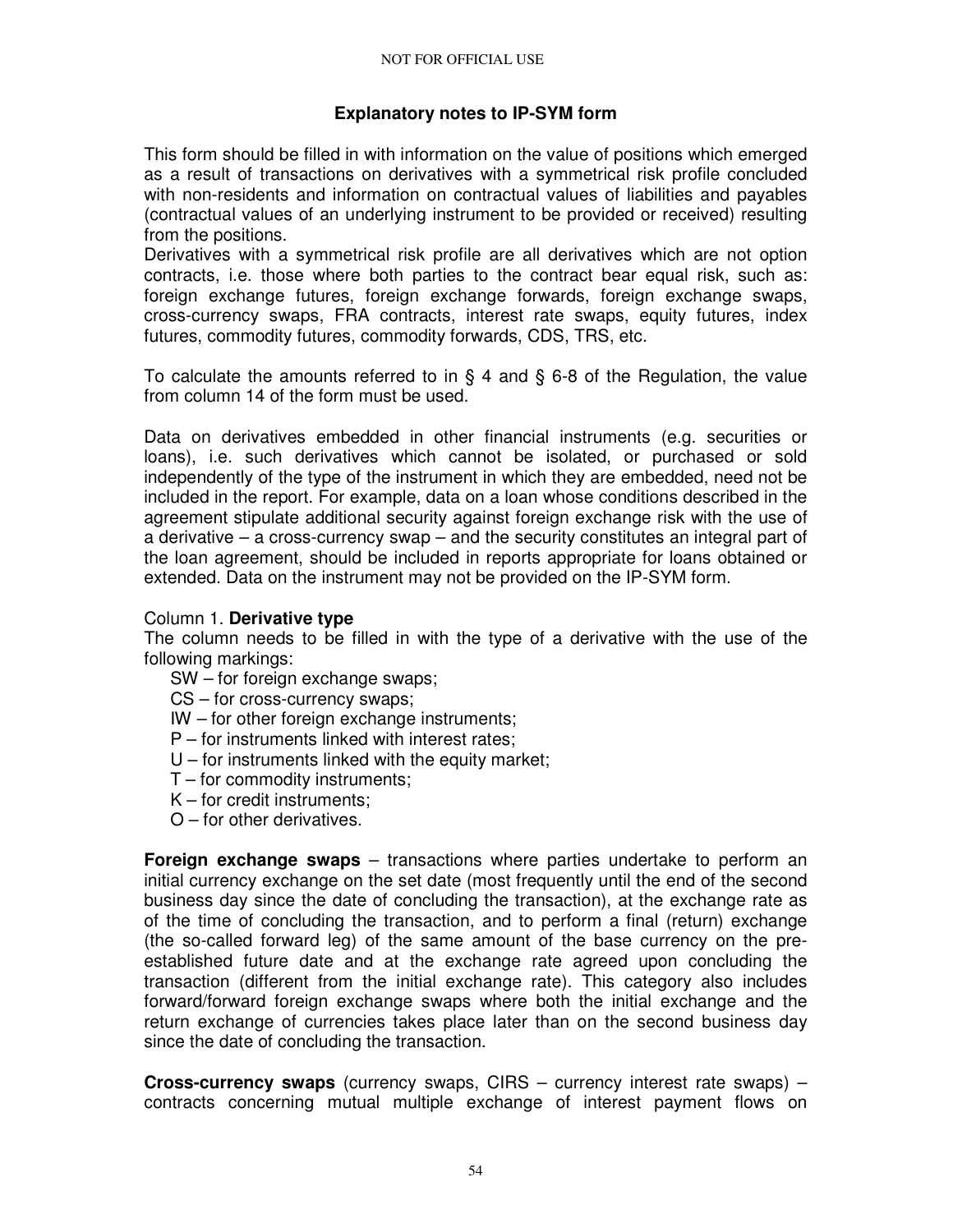contractual amounts (notional amounts) expressed in two different currencies which takes place during a pre-established period. Usually, actual exchange of notional amounts takes place between parties to the contract at the beginning and at the end of the contract period. Interest rates on interest paid out are different for the two parties to the contract (e.g. fixed and variable interest rate or two different variable rates). Interest is also paid out in two different currencies.

Other foreign exchange derivatives are all derivative financial instruments which are not foreign exchange swaps or cross-currency swaps for which currencies constitute an underlying instrument or, to put it differently, whose value depends on foreign exchange rates.

The most popular other foreign exchange derivatives with a symmetrical risk profile are as follows:

- 1) **Foreign exchange futures**  contracts whose one party undertakes to sell and whose other party undertakes to purchase a pre-established amount of a given currency at a pre-established exchange rate and at a pre-established date (symmetrical risk profile). Trade in futures takes place on regulated markets. Settlement of positions is usually conducted daily by payments to and withdrawals from non-repayable variation margins . Contract parameters (expiry date, quantity of an underlying instrument per contract) are standardised.
- 2) **Foreign exchange forwards** contracts similar to futures but concluded outside regulated markets and settled usually upon expiry. Contract parameters are not standardised and discretionary to parties to the given contract. The category also includes cash-settled foreign exchange futures (NDF, CDF).

**Interest rate derivatives** are all financial derivatives whose value depends on interest rates.

The most popular interest rate derivatives with a symmetrical risk profile are as follows:

- 1) **FRA** (forward rate agreements) contracts concerning mutual single exchange of interest payment flows on contractual amounts (notional amounts) which takes place on a pre-established future date. Parties to the contract undertake to make interest payments on a pre-established nominal amount in the same currency, for a period starting in the future and calculated for one of the parties of the transaction according to the interest rate determined on the date when the contract is concluded (FRA rate) and for the other party of the transaction according to a reference rate in force two business days before the date of transaction settlement. In practice, these are cash-settled contracts. Parties to such transactions settle the interest gap which is proportional to the nominal amount of the contract and to the difference between the FRA rate (the forward rate on the date of transaction conclusion) and the reference rate in force two business days before settlement date;
- 2) **interest rate swaps** (IRS) contracts concerning mutual multiple exchange of interest payment flows on contractual amounts (notional amounts) which takes place during a pre-established period. Interest payments are expressed in the same currency and calculated according to an interest rate established separately for each of the parties (one interest may be fixed and the other – variable; one pre-established reference rate; or two variable rates – different reference rates).Settlement of interest payments usually takes place by way of a payment of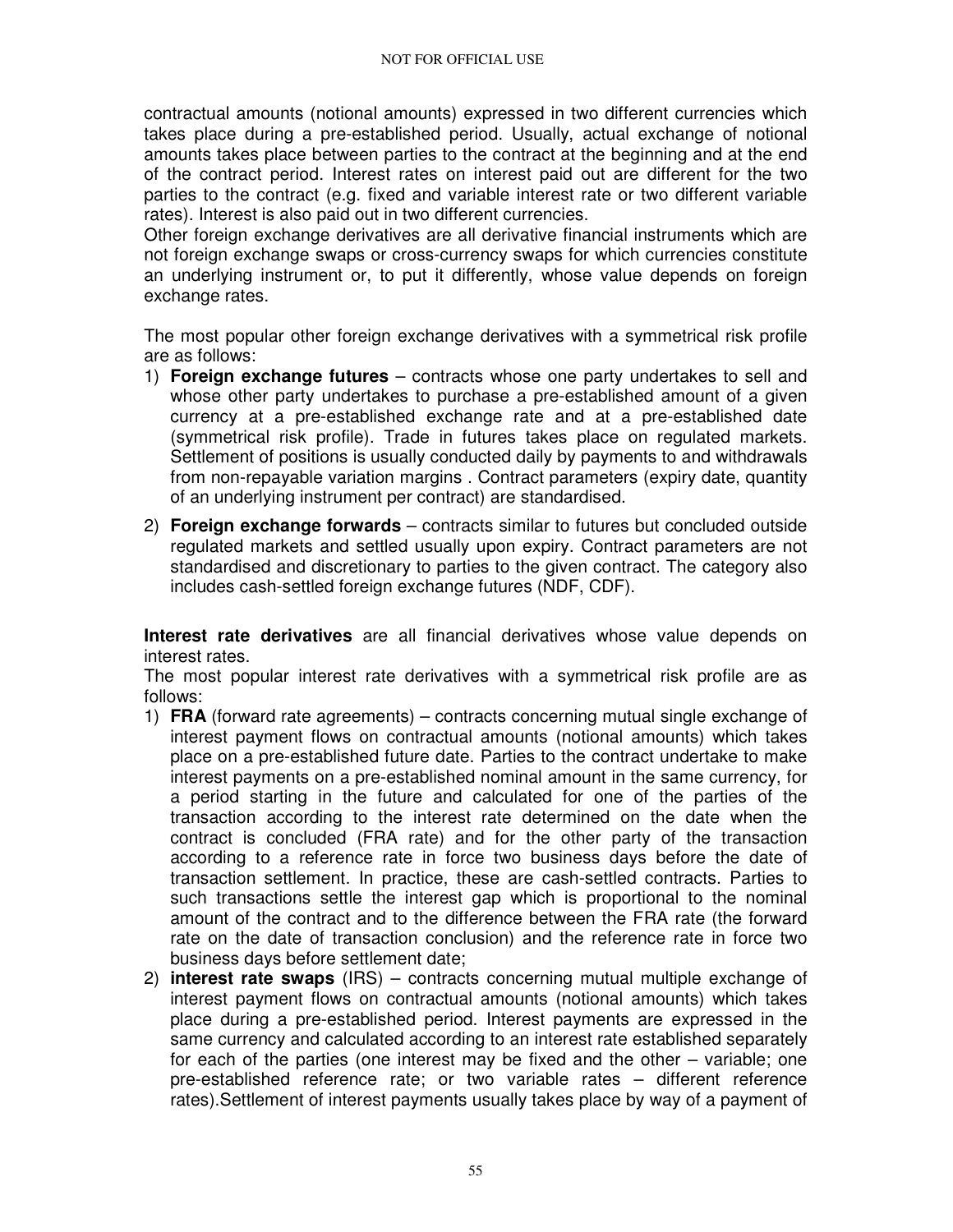the difference (balance) of interest by one of the parties on subsequent preestablished dates.

**Derivatives linked with the equity market** are all derivative financial instruments whose value depends on prices of equity securities (most frequently shares) or on the value of indices of stock exchanges.

The most popular participation derivatives with a symmetrical risk profile are as follows:

- 1) **Equity futures** contracts whose one party undertakes to sell and whose other party undertakes to purchase a pre-established amount of shares in a given company at a pre-established rate and at a pre-established date (symmetrical risk profile). Trade in equity futures takes place on regulated markets. Settlement of positions is usually conducted daily by payments to and withdrawals from nonrepayable variation margins . Contract parameters (expiry date, quantity of shares per contract) are standardised.
- 2) **Index futures**  contracts whose one party undertakes to sell and whose other party undertakes to purchase a portfolio of shares whose composition is defined by the given index for a pre-established price (value of the index) and at a preestablished date (symmetrical risk profile). Trade in futures takes place on regulated markets. Settlement of positions is usually conducted daily by payments to and withdrawals from non-repayable variation margins with the use of appropriate conversion rates to the value of contract listings. Contract parameters (expiry date, multiplier) are standardised.

**Commodity derivatives** – all derivative financial instruments whose value depends on prices of all kinds of commodities (e.g. energy resources, metals, foodstuffs) or on the value of commodity market indices.

The most popular commodity derivatives with a symmetrical risk profile are as follows:

- 1) **Commodity futures** contracts whose one party undertakes to sell and whose other party undertakes to purchase a pre-established quantity of a given commodity at a pre-established price and at a pre-established date (symmetrical risk profile). Trade in futures takes place on regulated markets. Settlement of positions is usually conducted daily by payments to and withdrawals from nonrepayable variation margins . Contract parameters (expiry date, quantity of commodities per contract) are standardised. Usually, the actual delivery of the commodity which constitutes the underlying instrument does not take place.
- 2) **Commodity forwards** contracts similar to futures but concluded outside regulated markets and settled usually upon expiry, most frequently by way of an actual delivery of the commodity which constitutes the underlying instrument. Contract parameters are not standardised and discretionary to parties to the given contract.

**Credit derivatives** – all derivative financial instruments whose value depends on the level of risk connected with solvency (credit rating) of the given entity (borrower, bond issuer) which usually is not a party to the transaction.

The most popular credit derivatives with a symmetrical risk profile are as follows:

1) **Credit default swaps** (CDS) – instruments ensuring the so-called protection buyer a single payment of an amount set forth in the contract, made by the protection seller, if a credit event provided for in the contract takes place which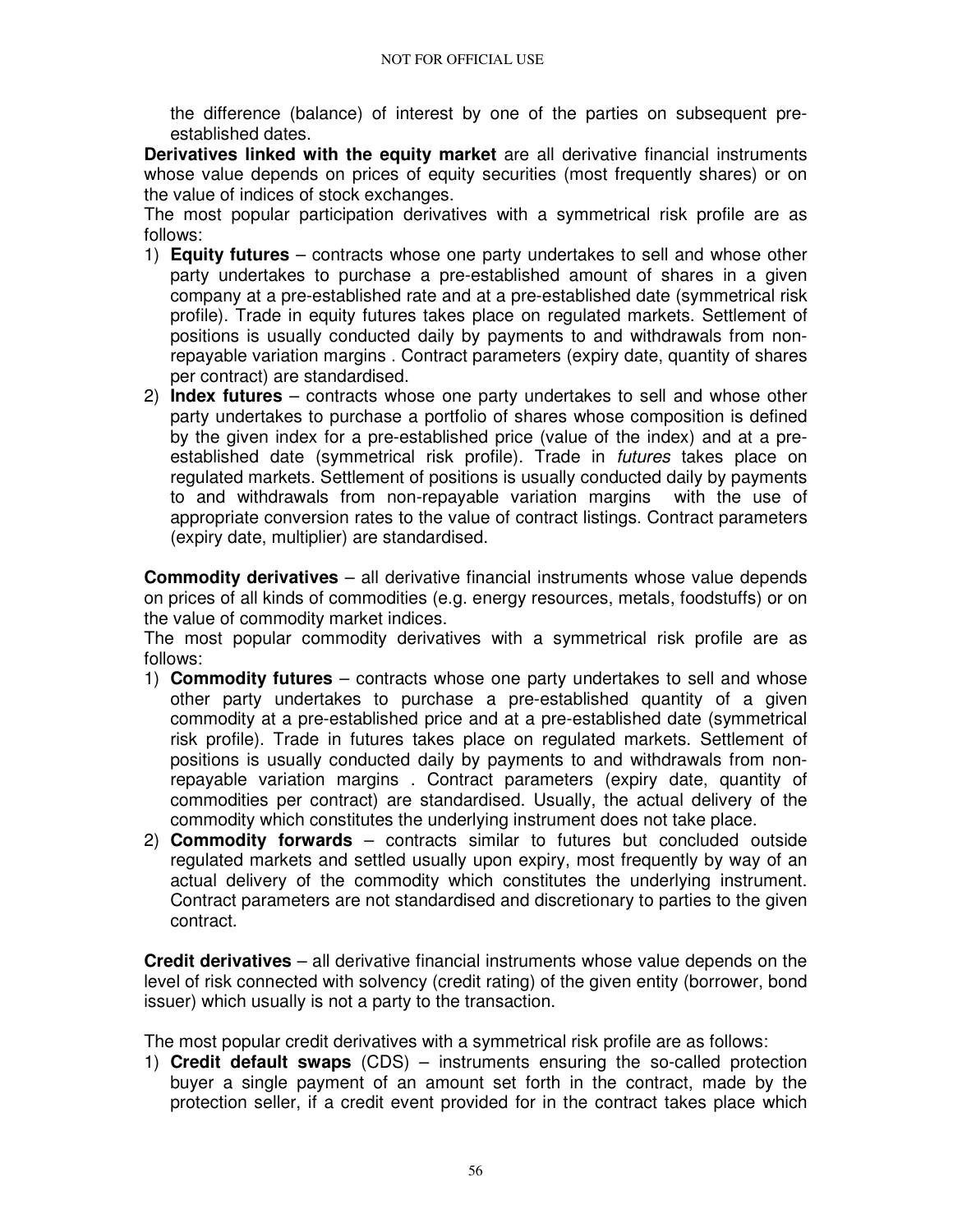influences the solvency of the entity set forth in the contract. Credit events may consist in e.g. bankruptcy, default on repayment of interest on debt set forth in the contract (a loan or a bond issue), failure to repay the debt in time or debt restructuring. During the contract period, the protection buyer pays the seller fees set forth in the contract at appropriate intervals;

2) **Total return swaps** (TRS) – contracts concerning mutual multiple exchange of payment flows on contractual assets (e.g. extended loans or bonds held) that constitute an underlying instrument which takes place during a pre-established period. One of the parties to the contract – protection seller – receives total return on the underlying instrument (interest payments as well as profit and loss resulting from a change in the value of the instrument), while the other party to the contract – protection buyer – receives certain interest payments (fixed or variable) which do not depend on assessment of credit risk stemming from the underlying instrument.

**Other derivatives** – all derivative financial instruments with a symmetrical risk profile which may not be qualified to the above categories, i.e. whose value and basic risk are not directly linked with exchange rates, interest rates, the prices of equity, equity market indices, commodity prices or the level of credit risk.

### Column 3. **Settlement currency/Currency to buy**

- 1. For the derivative financial instruments whose value and basic risk are not directly linked with exchange rate changes, i.e. those for whom in Column 1 the derivative type was marked with: P, U, T, K or O, this column should be filled in with a letter code of the currency used to settle the position in derivative financial instruments
- 2. For the foreign exchange derivative financial instruments, i.e. those for whom in Column 1 the derivative type was marked with: SW, CS or IW, this column should be filled in with a letter code of the currency used to denominate actual or contractual future currency flows received by the reporting entity. For foreign exchange swaps this should be the currency, that will be received by the reporting entity from nonresidents on closing of positions (when "far leg" is executed). For cross-currency interest rate swaps this should be the currency of the interest received by the reporting entity from the nonresidents. For futures and forwards this should be the currency which will be received by reporting entity on termination of the contract.

#### Column 4. **Currency to sell**

This column is to be filled in for foreign exchange derivative financial instruments, i.e. those for whom in Column 1 the derivative type was marked with: SW, CS or IW. This column should be filled in with a letter code of the currency used to denominate actual or contractual future currency flows paid by the reporting entity. For foreign exchange swaps this should be the currency, that will be paid by the reporting entity to nonresidents on closing of positions (when "far leg" is executed). For crosscurrency interest rate swaps this should be the currency of the interest paid by the reporting entity to the nonresidents. For futures and forwards this should be the currency which will be paid by reporting entity on termination of the contract.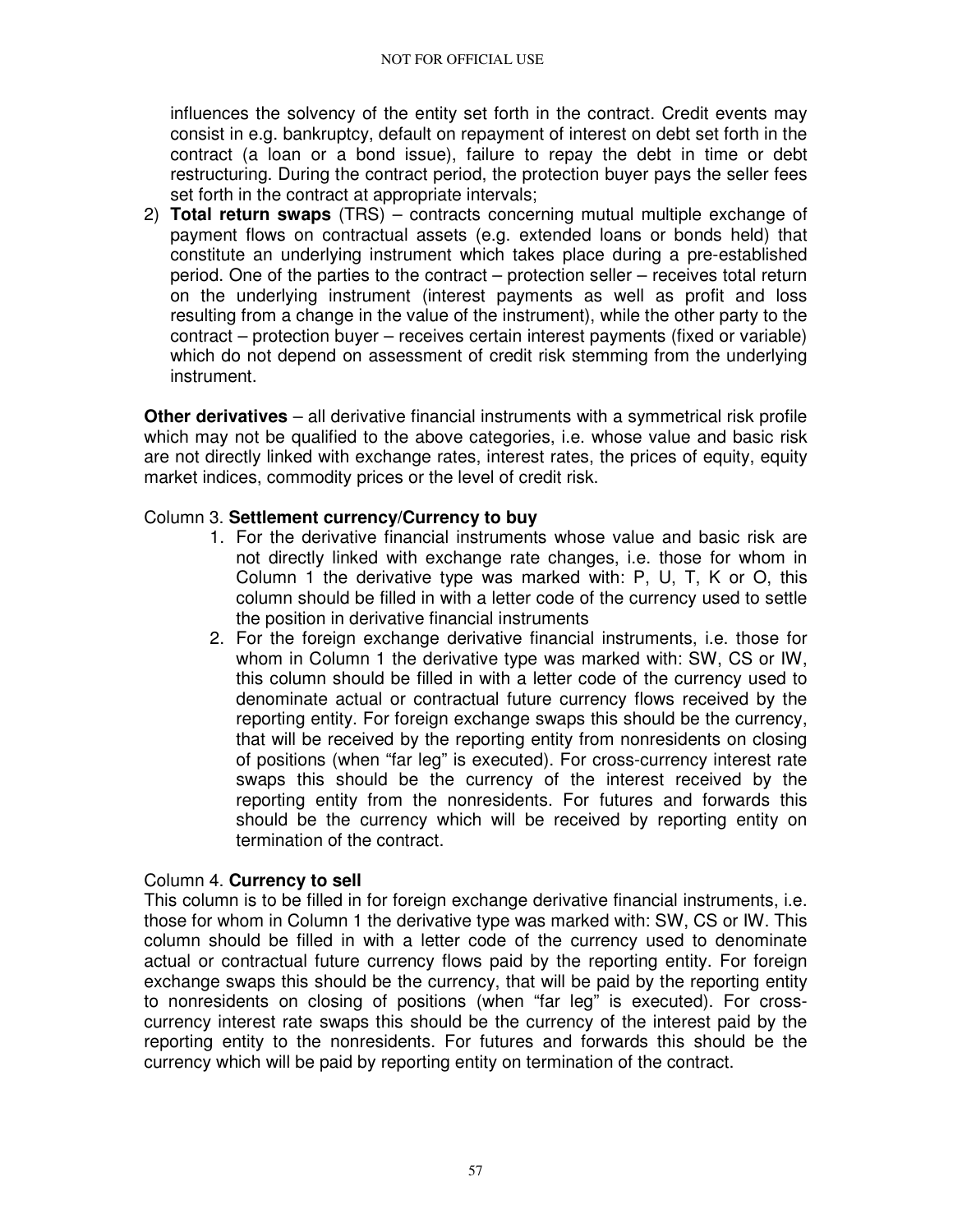For foreign exchange derivative financial instruments involving only one currency, whose value and basic risk are not directly linked with exchange rate changes, i.e. those for whom in Column 1 the derivative type was marked with: P, U, T, K or O, this column should be left blank. The marking of the settlement currency is to be filled in in the column Settlement currency/Currency to buy.

### Column 5. **Stock at the beginning of the period – nominal value**

This column should be filled in with the nominal value of the derivative at the end of the reporting period, i.e. the value of contractual liabilities and receivables (the nominal value of future actual or, in case of instruments settled without delivery, potential gross deliveries of the underlying instrument or the value of the nominal amount on the basis of which flows on the given position are calculated). The value as of the beginning of the reporting period should equal the value at the end of the preceding period.

# Column 6. **Stock at the beginning of the period – market value – assets**

This column should be filled in with the value of the derivative at the end of the previous reporting period calculated "at arm's length" according to the model defined in accounting principles or any other model applied by entities which do not keep a general ledger.

In case the value for instruments with a certain combination of parameters from columns 1-4: Derivative type, Country, Settlement currency/Currency to buy, Currency to sell (if applicable) is positive, it should be entered into column 6. If, for the given combination of parameters featured in columns 1-4, there are no instruments with a positive value, column 6 should be filled in with "0"

If, for the given combination of parameters featured in columns 1-4, a part of the instruments feature a positive value and a part – a negative value, netting should not be conducted, i.e. column 6 should feature data on positive positions and column 7, in the same line, should feature data on negative positions.

The value should be "0" for instruments settled on a daily basis (e.g. futures).

In case of foreign exchange swaps, the valuation of the end (return) exchange operation (the so-called forward leg) should be stated.

In case the valuation of positions for accounting or other purposes is performed less frequently than required for the report, one should use valuations performed by a non-resident who is the other party to the transaction, if plausible.

# Column 7. **Stock at the beginning of the period – market value – liabilities**

This column should be filled in with the value of the derivative at the end of the previous reporting period calculated "at arm's length" according to the model defined in accounting principles or any other model applied by entities which do not keep a general ledger.

In case the value for instruments with a certain combination of parameters from columns 1-4: Derivative type, Country, Settlement currency/Currency to buy, Currency to sell (if applicable) is less than zero, it should be entered into column 7 with a positive symbol. If, for the given combination of parameters featured in columns 1-4, there are no instruments with a negative value, column 7 should be filled in with "0."

If, for the given combination of parameters featured in columns 1-4, a part of the instruments feature a positive value and a part – a negative value, netting should not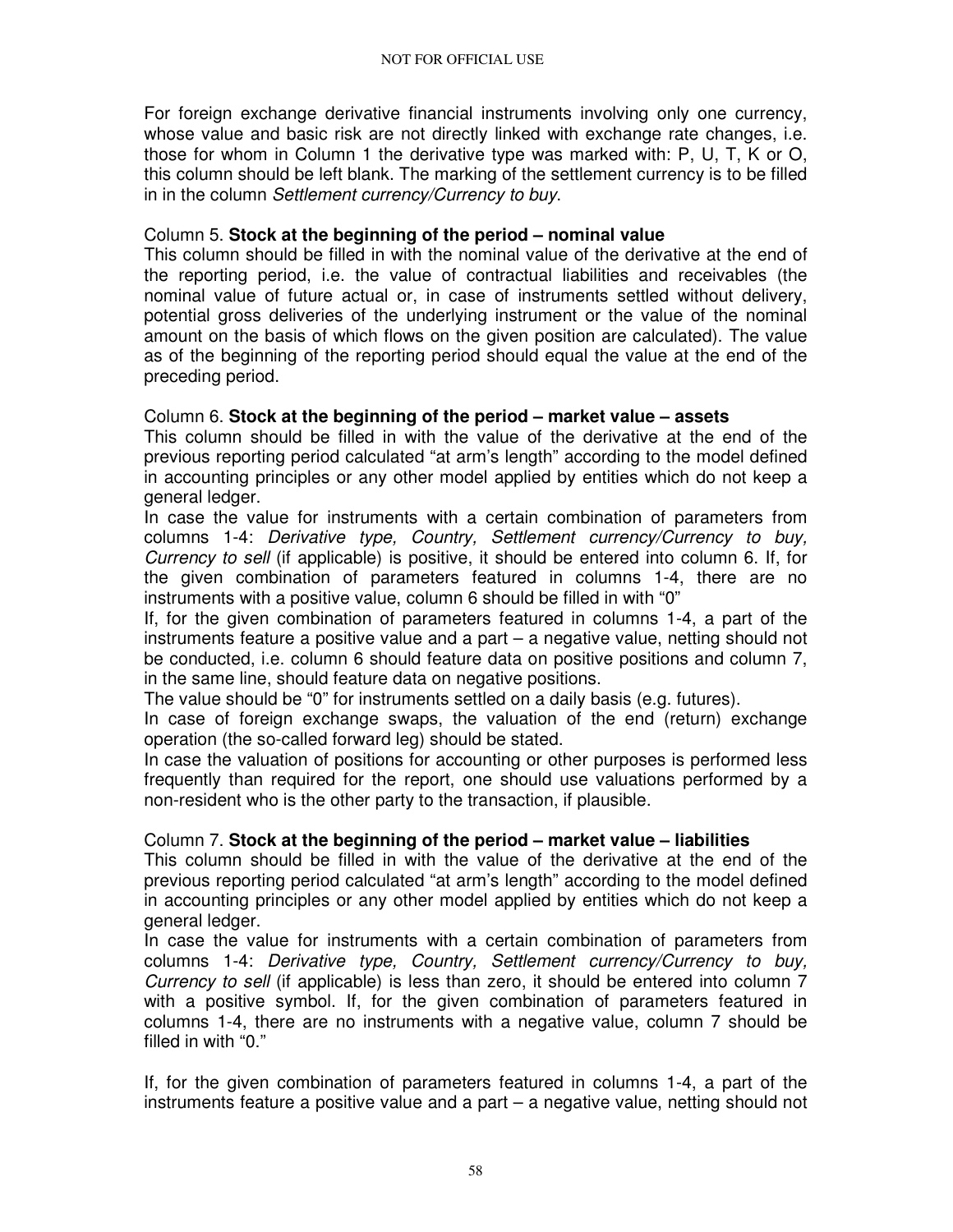be conducted, i.e. column 6 should feature data on positive positions and column 7, in the same line, should feature data on negative positions.

The value should be "0" for instruments settled on a daily basis (e.g. futures).

In case of foreign exchange swaps, the valuation of the end (return) exchange operation (the so-called forward leg) should be stated.

In case the valuation of positions for accounting or other purposes is performed less frequently than required for the report, one should use valuations performed by a non-resident who is the other party to the transaction, if plausible.

# Column 8. **Transactions - Increase**

This column should be filled in the value of transactions which result in an increase in the position in derivative financial instruments expressed in PLN.

The transactions include, inter alia:

- 1) Payments and supplementary payments to non-repayable variation margins for futures for which a non-resident is a party to the contract;
- 2) Other payments effected when futures contracts expire;
- 3) Purchase of foreign currencies from non-residents connected with settlement of the initial currency exchange and the final (return) exchange of currencies in a foreign exchange swap transaction for which a non-resident is a party to the contract;
- 4) Payments to non-residents in the framework of exchange of amounts expressed in two different currencies, which constitute notional amounts for calculating periodic interest payments, performed between a resident and a non-resident at the beginning and at the end of a cross-currency swap;
- 5) Periodic interest payments to non-residents as a result of settlement of interest rate swaps and cross-currency swaps where a non-resident is a party to the contract;
- 6) Payments of interest to non-residents resulting from settlement of FRA contracts where a non-resident is a party to the contract.

# Column 9. **Transactions – Decrease**

This column should be filled in the value of transactions which result in a decrease in the position in derivative financial instruments expressed in PLN.

The transactions include, *inter alia*:

- 1) Withdrawals from non-repayable variation margins for futures contracts for which a non-resident is a party to the contract;
- 2) Other withdrawals effected when futures contracts expire;
- 3) Sale of foreign currencies to non-residents connected with settlement of the initial currency exchange and the final (return) exchange of currencies in a foreign exchange swap transaction for which a non-resident is a party to the contract;
- 4) Amounts received from non-residents in the framework of exchange of amounts expressed in two different currencies, which constitute notional amounts for calculating periodic interest payments, performed between a resident and a non-resident at the beginning and at the end of a crosscurrency swap;
- 5) Periodic interest payments received from non-residents as a result of settlement of interest rate swaps and cross-currency swaps where a nonresident is a party to the contract;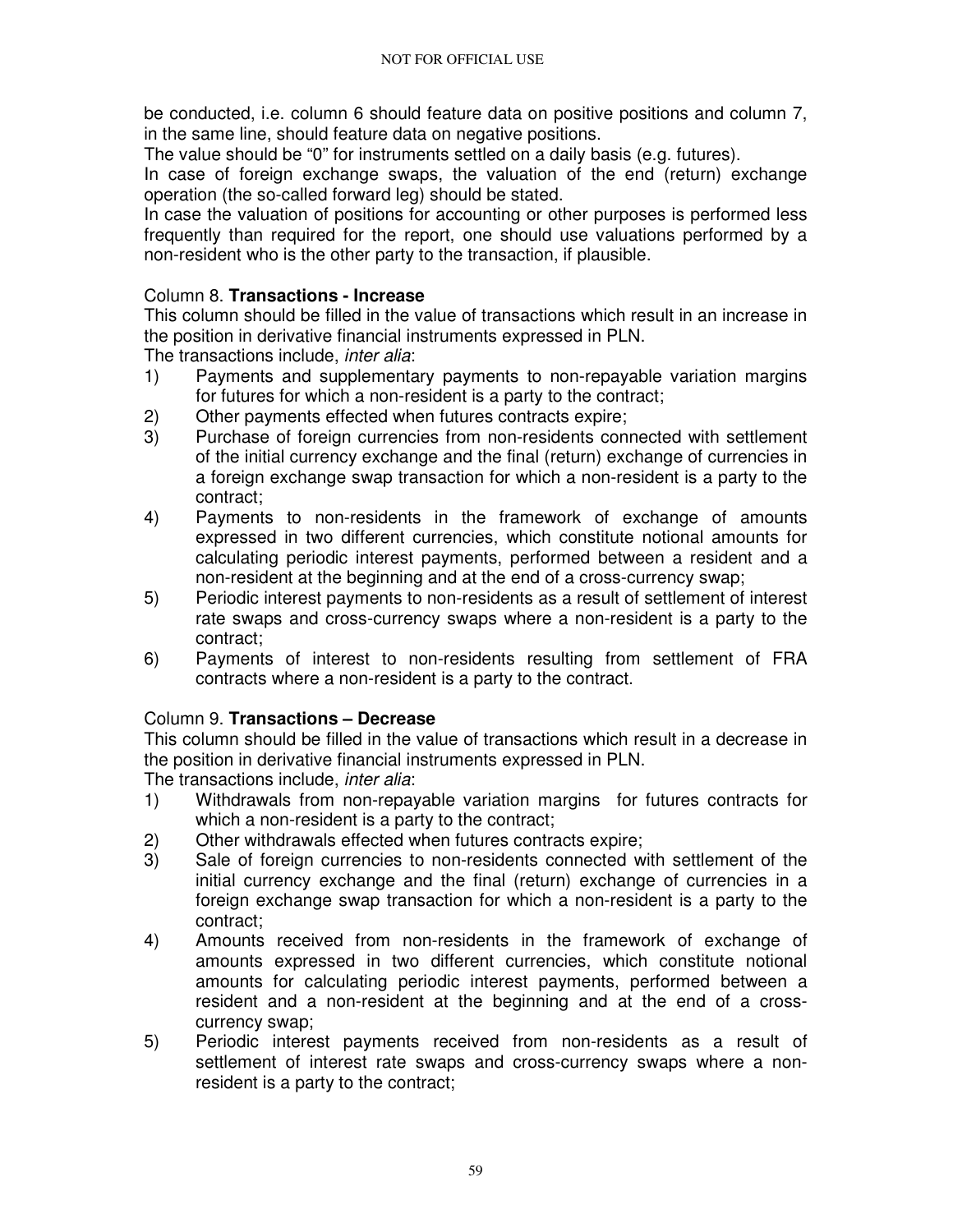6) Payments of interest received from non-residents resulting from settlement of FRA contracts where a non-resident is a party to the contract.

Payments and withdrawals concerning repayable initial margins should be classified as deposits and depending on whether these are assets or liabilities their data should be filled into the AZ-POZ (annex 8) and PZ-POZ (annex 13) forms accordingly.

# Column 13. **Stock at the end of the period – nominal value**

This column should be filled in with the nominal value of the derivative at the end of the previous reporting period, i.e. the value of contractual liabilities and receivables (the nominal value of future actual or, in case of instruments settled without delivery, potential gross deliveries of the underlying instrument or the value of the nominal amount on the basis of which flows on the given position are calculated). The value as of the beginning of the reporting period should equal the value at the end of the preceding period.

# Column 14. **Stock at the end of the period – market value – assets**

This column should be filled in with the value of the derivative at the end of the previous reporting period calculated "at arm's length" according to the model defined in accounting principles or any other model applied by entities which do not keep a general ledger.

In case the value for instruments with a certain combination of parameters from columns 1-4: Derivative type, Country, Settlement currency/Currency to buy, Currency to sell (if applicable) is positive, it should be entered into column 14. If, for the given combination of parameters featured in columns 1-4, there are no instruments with a positive value, column 14 should be filled in with "0."

If, for the given combination of parameters featured in columns 1-4, a part of the instruments feature a positive value and a part – a negative value, netting should not be conducted, i.e. column 14 should feature data on positive positions and column 15, in the same line, should feature data on negative positions.

The value should be "0" for instruments settled on a daily basis (e.g. futures).

In case of foreign exchange swaps, the valuation of the end (return) exchange operation (the so-called forward leg) should be stated.

In case the valuation of positions for accounting or other purposes is performed less frequently than required for the report, one should use valuations performed by a non-resident who is the other party to the transaction, if plausible.

# Column 15. **Stock at the end of the period – market value – liabilities**

This column should be filled in with the value of the derivative at the end of the previous reporting period calculated "at arm's length" according to the model defined in accounting principles or any other model applied by entities which do not keep a general ledger.

In case the value for instruments with a certain combination of parameters from columns 1-4: Derivative type, Country, Settlement currency/Currency to buy, Currency to sell (if applicable) is less than zero, it should be entered into column 15 with a positive symbol. If, for the given combination of parameters featured in columns 1-4, there are no instruments with a negative value, column 15 should be filled in with "0."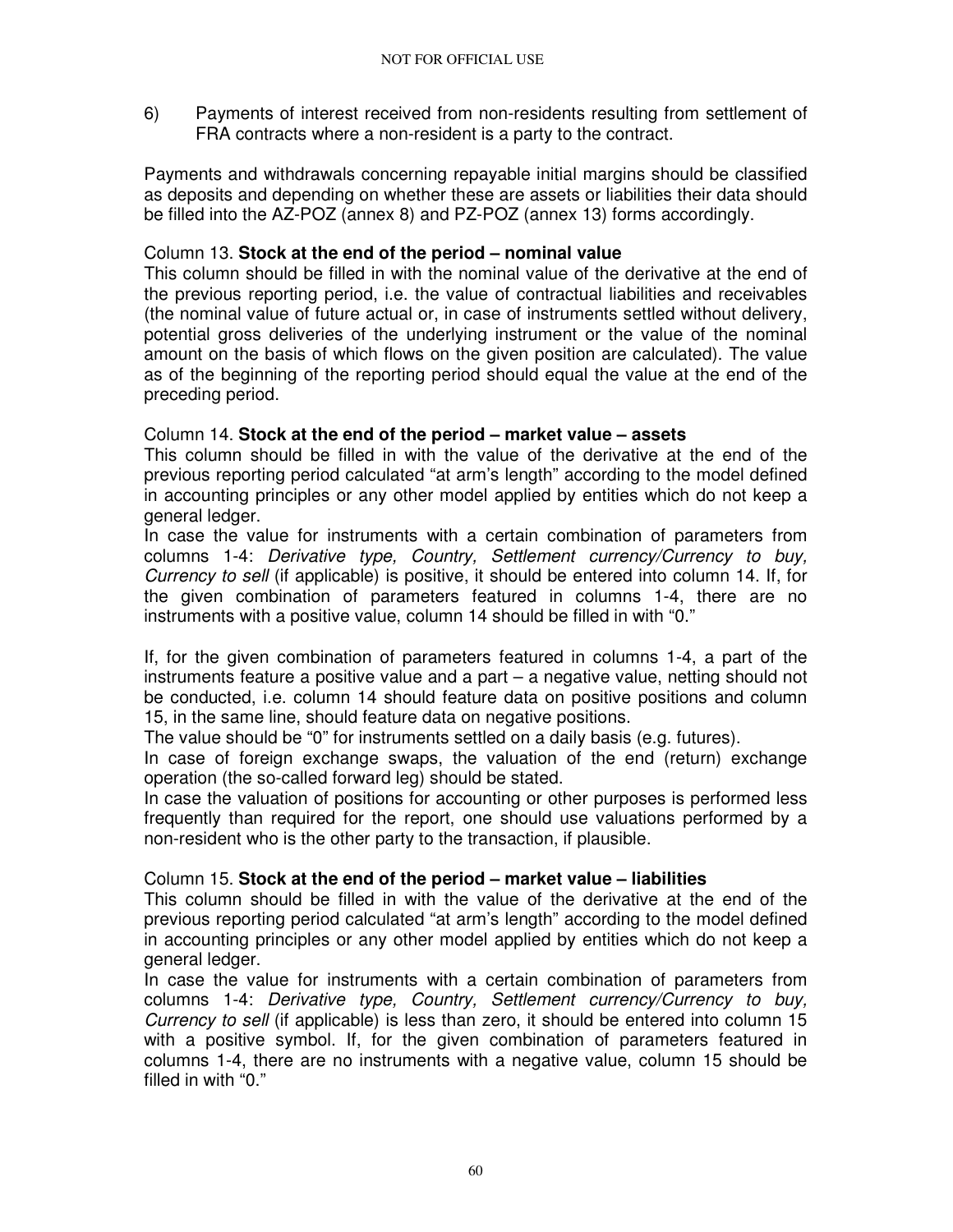If, for the given combination of parameters featured in columns 1-4, a part of the instruments feature a positive value and a part – a negative value, netting should not be conducted, i.e. column 14 should feature data on positive positions and column 15, in the same line, should feature data on negative positions.

The value should be "0" for instruments settled on a daily basis (e.g. futures).

In case of foreign exchange swaps, the valuation of the end (return) exchange operation (the so-called forward leg) should be stated.

In case the valuation of positions for accounting or other purposes is performed less frequently than required for the report, one should use valuations performed by a non-resident who is the other party to the transaction, if plausible.

After filling in the form, the conformity of data in columns should be verified arithmetically:

Column  $6 - 7 + 8 - 9 + 10 + 11 + 12 = 14 - 15$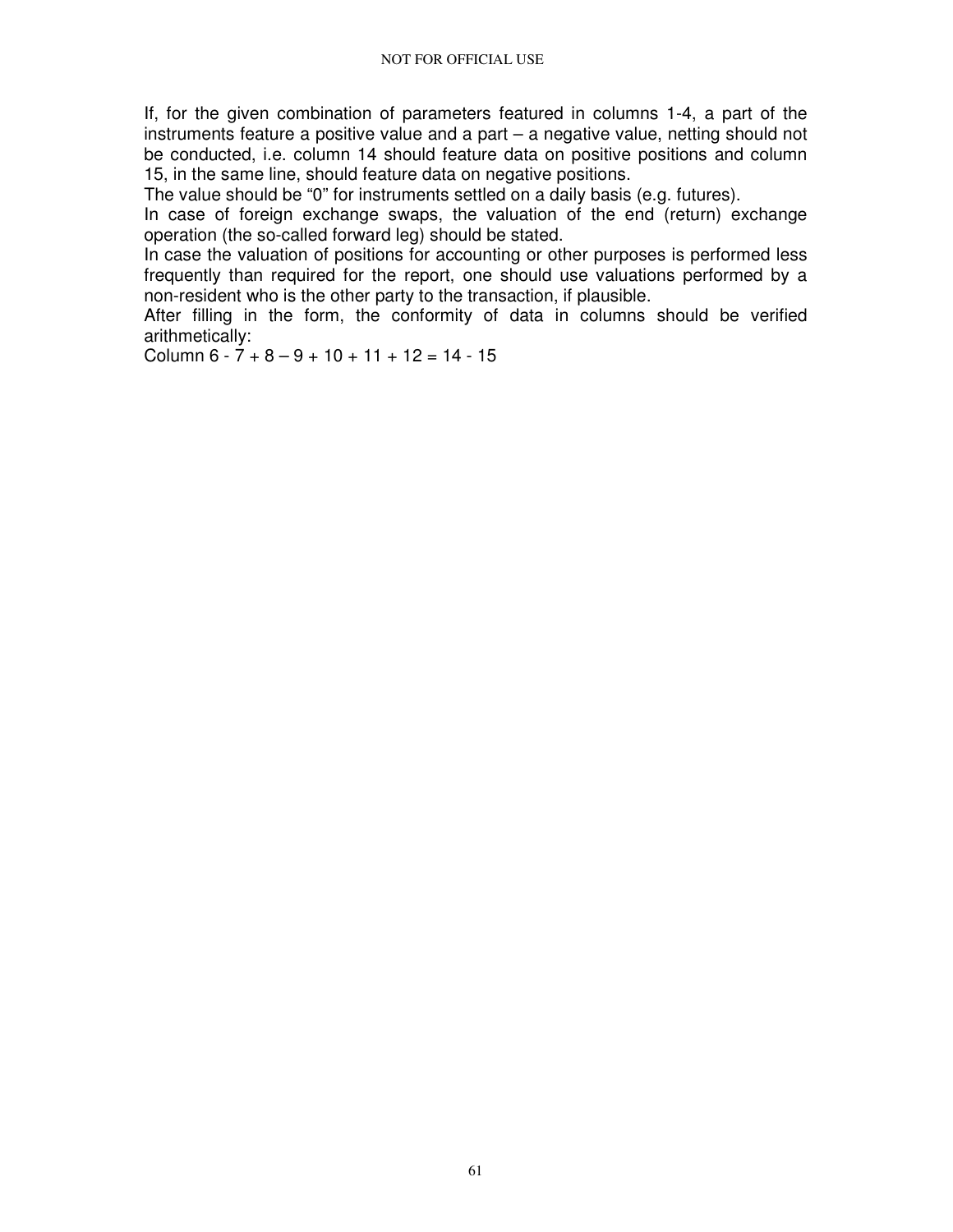#### TEMPLATE

Annex 17

NATIONAL BANK OF POLAND territorially competent regional branch

| REGON statistical ID number or PESEL personal identification number |  |
|---------------------------------------------------------------------|--|
|---------------------------------------------------------------------|--|

Name and seat or name, surname and place of residence of the reporting entity

| <b>PW-AIN</b> form                                                               |  |  |  |  |  |  |  |  |  |
|----------------------------------------------------------------------------------|--|--|--|--|--|--|--|--|--|
| Securities with the ISIN code issued by non-residents held by a reporting entity |  |  |  |  |  |  |  |  |  |

Report for month/quarter (delete as appropriate)

|  | vear |
|--|------|
|  |      |

|                |                                    |                |                                                                                                                           |              |              |                      |                             |                  |                                              | in PLN, without decimal places                |    |
|----------------|------------------------------------|----------------|---------------------------------------------------------------------------------------------------------------------------|--------------|--------------|----------------------|-----------------------------|------------------|----------------------------------------------|-----------------------------------------------|----|
|                | $lssuer -$                         |                | Stock at the                                                                                                              | Stock at the | Transactions |                      |                             |                  |                                              | Stock at the end                              |    |
| No.            | type of<br>capital<br>relationship | <b>ISIN</b>    | beginning of<br>beginning of<br>the period<br>the period<br>Increase<br>(market)<br>(number /<br>nominal value)<br>value) |              | Decrease     | Valuation<br>changes | Exchange<br>rate<br>changes | Other<br>changes | of the period<br>(number /<br>nominal value) | At the end of<br>the period<br>(market value) |    |
|                |                                    | $\overline{2}$ | 3                                                                                                                         | 4            | 5            | 6                    |                             | 8                | 9                                            | 10                                            | 11 |
|                |                                    |                | Sum of lines 1 to n                                                                                                       |              |              |                      |                             |                  |                                              |                                               |    |
| $\overline{1}$ |                                    |                |                                                                                                                           |              |              |                      |                             |                  |                                              |                                               |    |
| 2              |                                    |                |                                                                                                                           |              |              |                      |                             |                  |                                              |                                               |    |
| $\cdots$       |                                    |                |                                                                                                                           |              |              |                      |                             |                  |                                              |                                               |    |
| n              |                                    |                |                                                                                                                           |              |              |                      |                             |                  |                                              |                                               |    |

| Name, surname, phone number   | Date of drafting the | Name stamp and signature of    |  |
|-------------------------------|----------------------|--------------------------------|--|
| and electronic address of the | report               | the person acting on behalf of |  |
| person who drafted the report | (yyyy-mm-dd)         | the reporting entity*          |  |

<sup>∗</sup> Concerns reporting entities submitting reports on paper.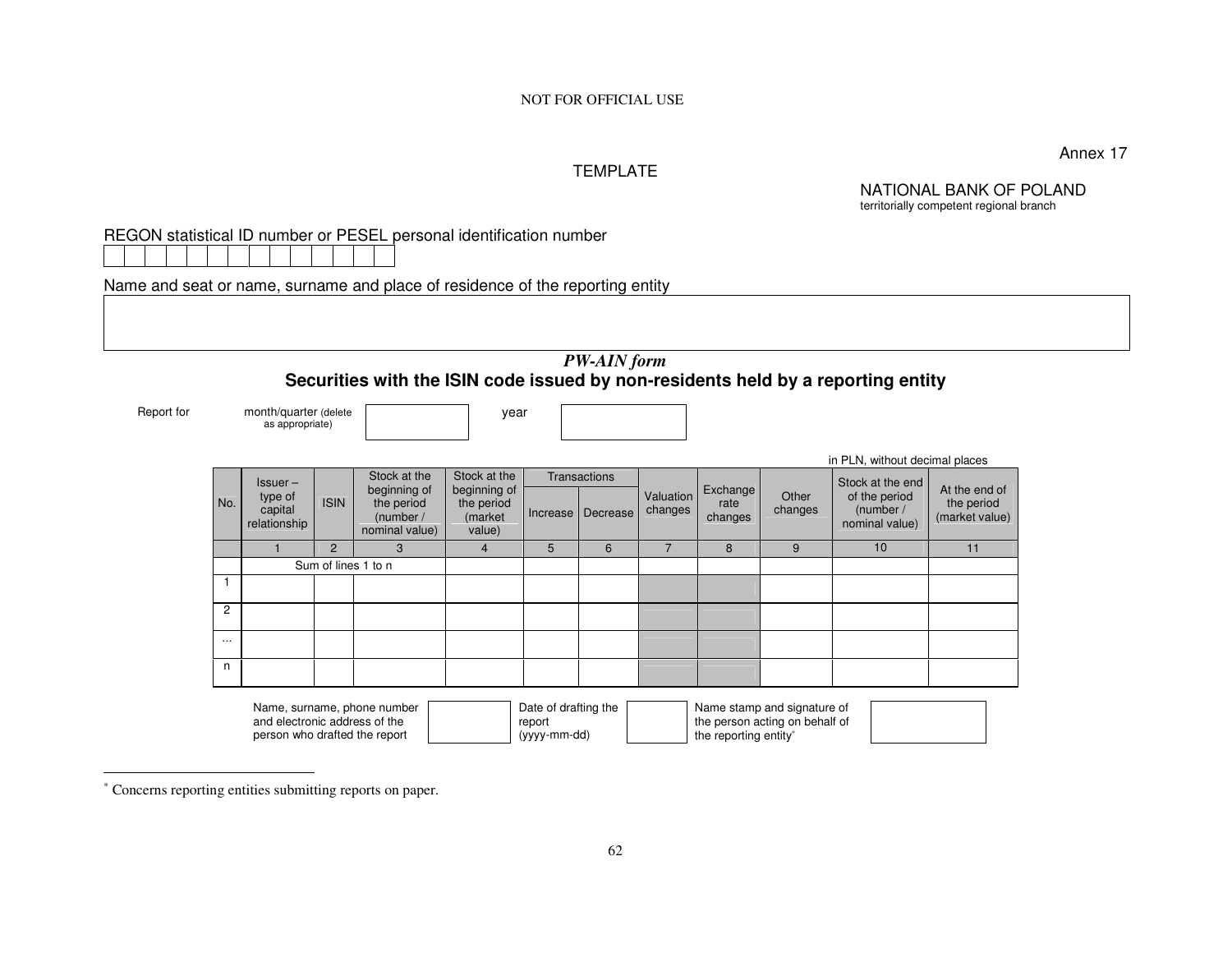# **Explanatory notes to PW-AIN form**

This form should be filled in with information on securities, money market instruments which are not securities and participation units in collective investment institutions held by the reporting entity, which posses the ISIN code and have been issued by non-residents outside or within the territory of the Republic of Poland.

Forms concerning securities with the ISIN code should be filled in with values divided into specific securities ("security by security").

Reporting entities which are not natural persons fill the report in with information on securities, money market instruments and participation units purchased both through the agency and without the agency of domestic entities (domestic investment companies). Natural persons only state information on securities, money market instruments and participation units which have not been registered in accounts maintained by investment companies featured in the list of investment companies kept by the Polish Financial Supervision Authority (KNF).

The form also covers securities issued by non-residents traded on the domestic regulated market.

The form should feature information on depositary receipts (e.g. American Depositary Receipts - ADR or Global Depositary Receipts - GDR) issued by non-residents. It should not feature information on depositary receipts issued by residents. The country of the depositary receipts' issuer is the country where the seat of the issuer of securities constituting the basis for the issue of depositary receipts is located (e.g. for ADR representing shares of a Korean company Samsung issued in the United States the issuer's country is Korea; for ADR representing shares in PKN Orlen issued in the United States the issuer's country is Poland and thus information on the shareholding should be featured in the form PW-RIN).

The form should be filled in with information on securities which have been transferred to other entities for a fixed period but the reporting entity has not lost control over them (it retained the risk and benefits connected with the securities, i.e. it retained the right to receive funds derived thereof such as interest or dividends and bears the risk of prices changes of the securities). It refers specifically to securities sold within reverse transactions (repo and sell-buy-back transactions) or lent by the reporting entity to other entities within contracts on securities loans.

The form should not be, however, filled in with information on securities received for a specified period of time from other entities which still have control over them and include them in their balance sheets, e.g., purchased within reverse repo transactions (reverse repo and buy-sell-back transactions) or borrowed from other entities within contracts on securities' loans.

Securities which had been received from other entities for a specified period of time (which still have control over them and include them in their balance sheets), and then sold to third entities (so called short sale) should be filled in the form with negative value. Data on as of the beginning and the end of the reporting period for specified securities which were subject to the short sale should be netted with data of long position in the same securities.

Examples of securities which should be filled into PW-AIN form are as follows: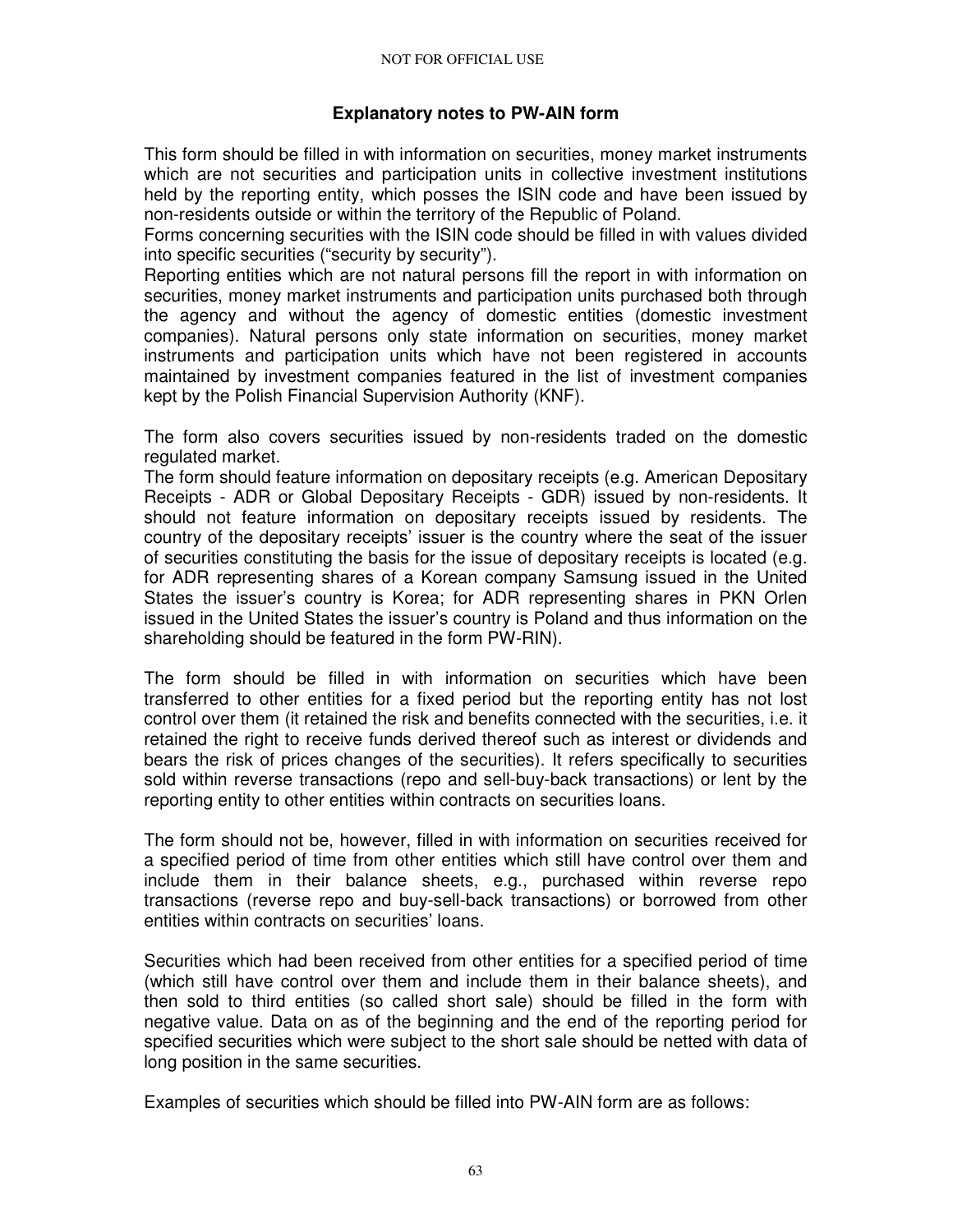- 1) Shares in Microsoft Corporation, ISIN code US5949181045;
- 2) German Government bonds, ISIN code DE0001141414;<br>3) Shares in Amrest, ISIN code NL0000474351;
- 3) Shares in Amrest, ISIN code NL0000474351;
- 4) Shares in Mol, ISIN code HU0000068952.

Examples of securities which should not be filled into PW-AIN form are depositary receipts representing shares in a Polish bank issued in the United States, Bank PEKAO S.A. GDR REG-S, ISIN code - US0644512065.

### Column 3. **Stock at the beginning of the period – number/nominal value**

For participation securities, the form should be filled in with the number of equities expressed in items at the end of the previous reporting period.

For debt securities, state the nominal value of the portfolio of securities held (e.g. in case one owns 1,000 bonds whose nominal value amounts to USD 500, state the PLN equivalent of USD 500,000 at the end of the previous reporting period).

### Column 4. **Stock at the beginning of the period – market value**

The column should state the market value (or its closest approximation) of the portfolio of securities in possession, as of the beginning of the reporting period.

### Column 5. **Transactions – increase**

The column should include the total value of securities purchased during the reporting period, calculated according to transaction prices, excluding commissions and other charges. In case of debt securities, the price should include accrued interest which has not been paid out yet.

# Column 6. **Transactions – decrease**

The column should include the total value of securities sold during the reporting period, calculated according to transaction prices, excluding commissions and other charges. In case of debt securities, the price should include accrued interest which has not been paid out yet.

#### Column 9. **Other changes**

The column should state the adjustments to the value of the securities portfolio during the reporting period which had not been the effect of transactions, valuation adjustments or currency exchange differences. Valuation should be conducted according to market prices (or according to prices most approximate to them) when events that imply other changes arise.

Examples of operations resulting in other changes are as follows:

- 1) Purchase of securities as a result of executing the swap option embedded in other securities held (the latter cease to exist and are not included in the portfolio).;
- 2) Purchase of shares in one company in exchange for shares in other company taking place as a result of an acquisition or merger of the entities.

# Column 10. **Stock at the end of the period – number/nominal value**

For participation securities, the column should be filled in with the number of equities expressed in items at the end of the recent reporting period.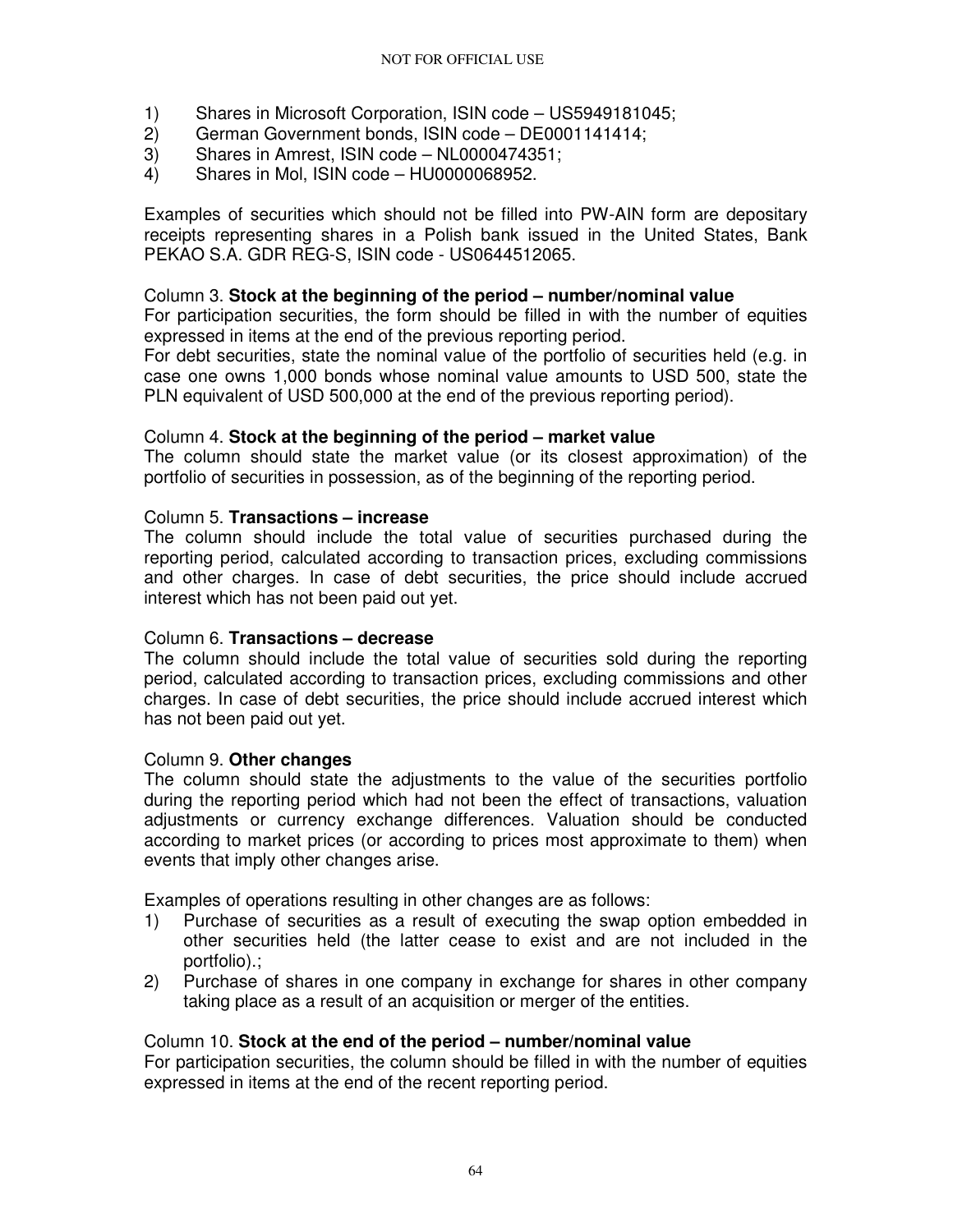For debt securities, state the nominal value of held portfolio of securities(e.g. when one holds 1,000 bonds whose nominal value amounts to USD 500, state the PLN equivalent of USD 500,000 at the end of the reporting period).

### Column 11. **Stock at the end of the period – market value**

This column should state the market value (or its closest approximation) of the held portfolio of securities, at the end of the reporting period.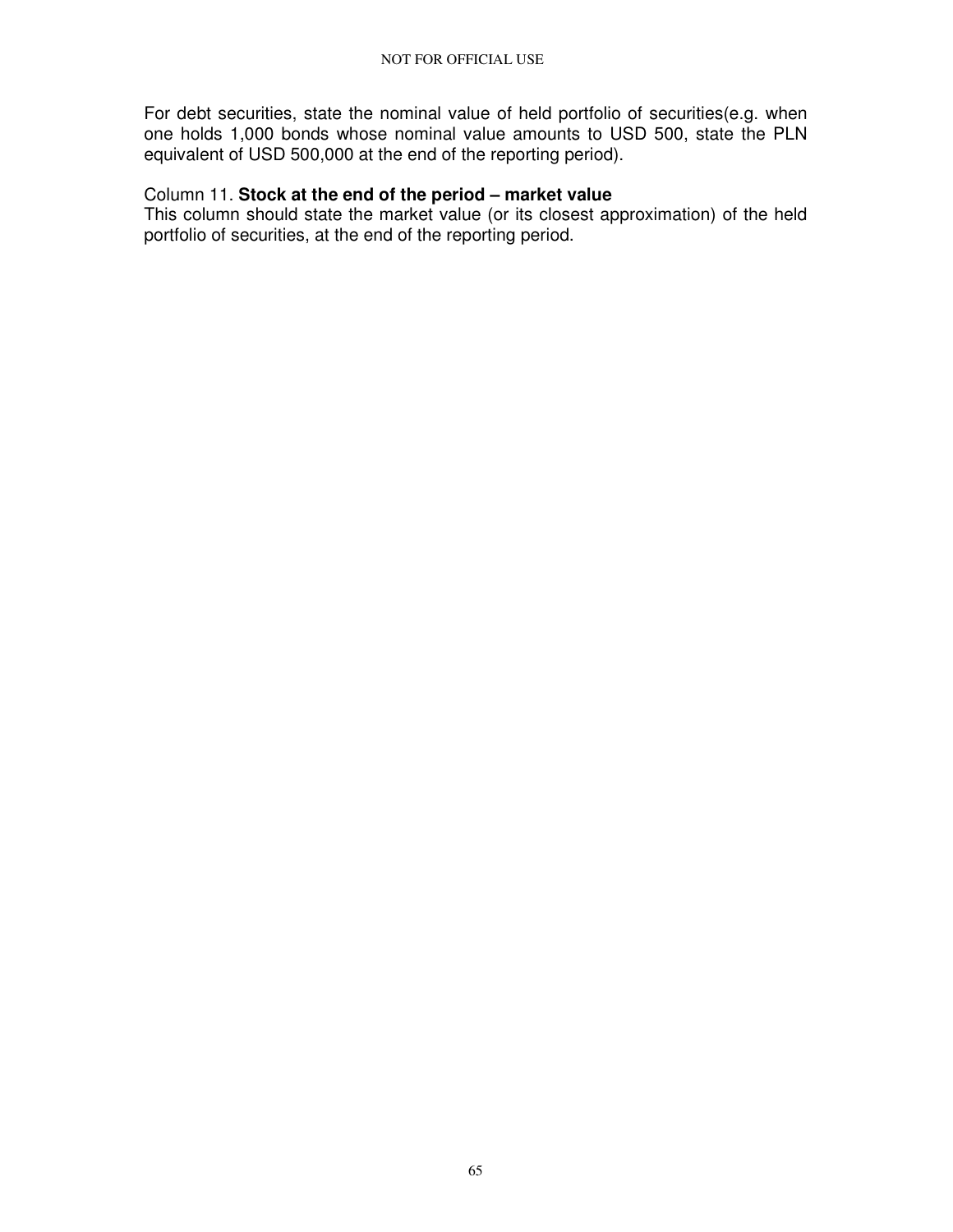Annex 18

### TEMPLATE

NATIONAL BANK OF POLAND territorially competent regional branch

# REGON statistical ID number or PESEL personal identification number

Name and seat or name, surname and place of residence of the reporting entity

# *PW-ADN form* **Securities without the ISIN code issued by non-residents held by a reporting entity**

Report for month/quarter (delete

as appropriate)

year

#### **in PLN, without decimal places**

|                | <b>Issuer</b>                   |                          |                     |                 | Issuer'                   |                                           | Stock at                              |          | Transactions |                          |                              |                  | <b>Stock</b>                      |                                                   |                     |                  | Interest                     |                  |                                         |
|----------------|---------------------------------|--------------------------|---------------------|-----------------|---------------------------|-------------------------------------------|---------------------------------------|----------|--------------|--------------------------|------------------------------|------------------|-----------------------------------|---------------------------------------------------|---------------------|------------------|------------------------------|------------------|-----------------------------------------|
| No.            | Type of capital<br>relationship | Institutiona<br>I sector | Name of<br>security | Initial<br>term | countr<br>y (ISO<br>code) | <b>Issue</b><br>currency<br>(ISO<br>code) | the<br>beginnin<br>g of the<br>period | Increase | Decreas<br>e | Valuatio<br>n<br>changes | Exchang<br>e rate<br>changes | Other<br>changes | at the<br>end of<br>the<br>period | Stock at<br>the<br>beginnin<br>g of the<br>period | Accrued<br>interest | Interest<br>paid | Exchang<br>e rate<br>changes | Other<br>changes | Stock at<br>the end<br>of the<br>period |
|                |                                 |                          |                     |                 | $\mathbf{h}$              | 6                                         |                                       | 8        |              | 10                       | 11                           | 12 <sup>°</sup>  | 13                                | $\overline{14}$                                   | 15                  | 16               | 17                           | 18               | 19                                      |
|                | Sum of lines 1 to n             |                          |                     |                 |                           |                                           |                                       |          |              |                          |                              |                  |                                   |                                                   |                     |                  |                              |                  |                                         |
|                |                                 |                          |                     |                 |                           |                                           |                                       |          |              |                          |                              |                  |                                   |                                                   |                     |                  |                              |                  |                                         |
| $\overline{2}$ |                                 |                          |                     |                 |                           |                                           |                                       |          |              |                          |                              |                  |                                   |                                                   |                     |                  |                              |                  |                                         |
| $-1$           |                                 |                          |                     |                 |                           |                                           |                                       |          |              |                          |                              |                  |                                   |                                                   |                     |                  |                              |                  |                                         |
| n              |                                 |                          |                     |                 |                           |                                           |                                       |          |              |                          |                              |                  |                                   |                                                   |                     |                  |                              |                  |                                         |

| Name, surname, phone number   | Date of drafting the | Name stamp and signature of the |  |
|-------------------------------|----------------------|---------------------------------|--|
| and electronic address of the | report               | person acting on behalf of the  |  |
| person who drafted the report | (yyyy-mm-dd)         | reporting entity*               |  |

<sup>∗</sup> Concerns reporting entities submitting reports on paper.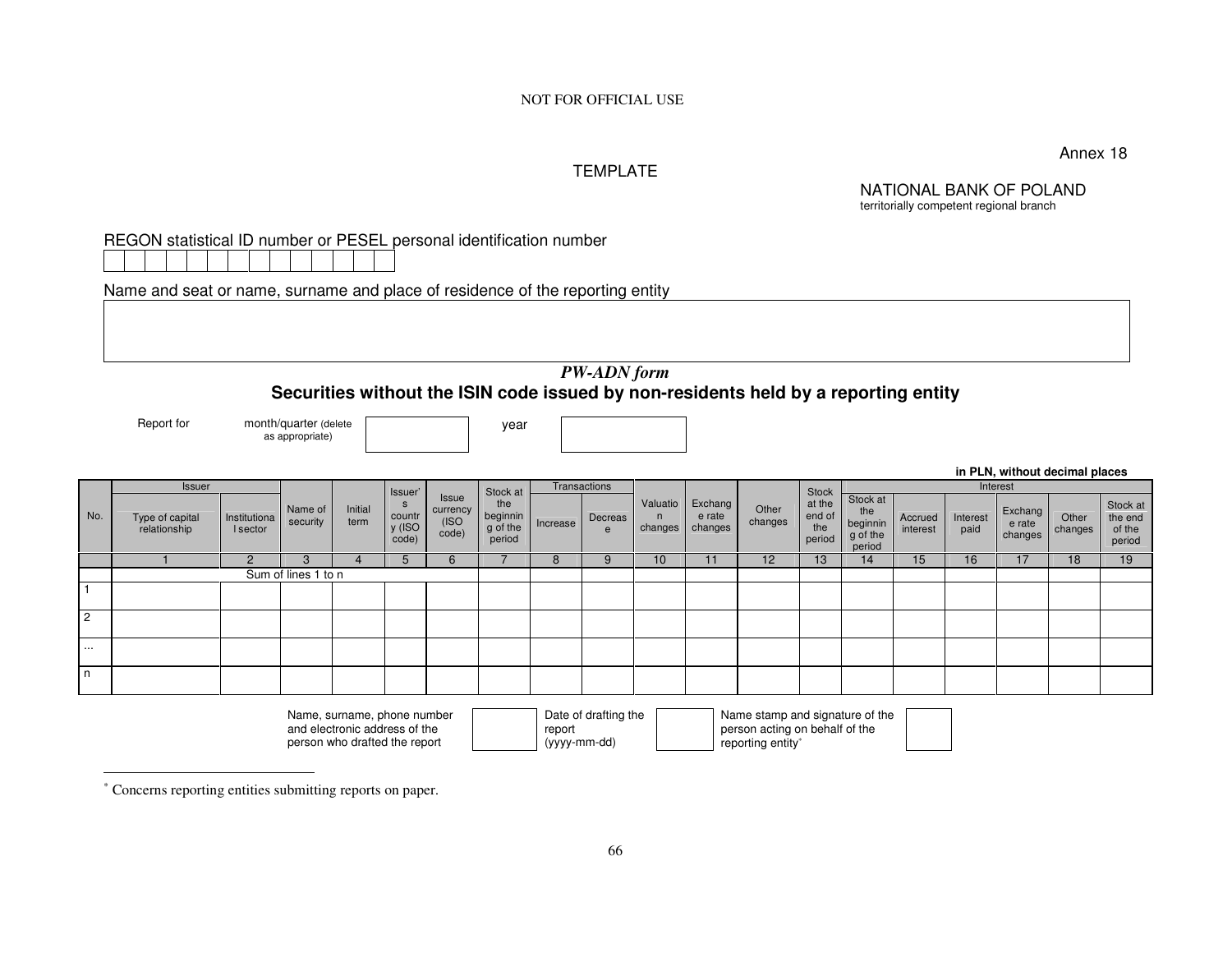# **Explanatory notes to PW-ADN form**

This form should be filled in with information on debt securities, money market instruments which are not securities, which do not posses the ISIN code and have been issued by non-residents outside or within the territory of the Republic of Poland. Reporting entities which are not natural persons fill the report in with information on debt securities and money market instruments which are not securities purchased both through the agency and without the agency of domestic entities (domestic investment companies). Natural persons only state information on debt securities and money market instruments which have not been registered in the deposit register or in accounts maintained by investment companies featured in the list of investment companies kept by the Polish Financial Supervision Authority (KNF).

The form should be filled in with information on securities which have been transferred to other entities for a fixed period but the reporting entity has not lost control over them (it retained the risk and benefits connected with the securities, i.e. it retained the right to receive funds derived thereof such as interest and bears the risk of prices changes of the securities). It refers specifically to securities sold within reverse transactions (repo and sell-buy-back transactions) or lent by the reporting entity to other entities within contracts on securities loans.

The form should not be, however, filled in with information on securities received for a specified period of time from other entities which still have control over them and include them in their balance sheets, e.g., purchased within reverse repo transactions (reverse repo and buy-sell-back transactions) or borrowed from other entities within contracts on securities' loans.

Securities which had been received from other entities for a specified period of time (which still have control over them and include them in their balance sheets), and then sold to third entities (so called short sale) should be filled in the report with negative value. Data on as of the beginning and the end of the reporting period for specified securities which were subject to the short sale should be netted with data of long position in the same securities.

# Column 7. **Stock at the beginning of the period**

This column should state the market value (or its closest approximation) of the held portfolio of securities, at the end of the previous reporting period. The valuation should take into account the interest accrued but not paid out.

# Column 8. **Transactions – increase**

The column should include the total value of securities purchased during the reporting period, calculated according to transaction prices, excluding commissions and other charges. The prices should include the interest accrued but not paid out.

# Column 9. **Transactions – decrease**

The column should include the total value of securities sold during the reporting period, calculated according to transaction prices, excluding commissions and other charges. The prices should include the interest accrued but not paid out.

# Column 10. **Valuation changes**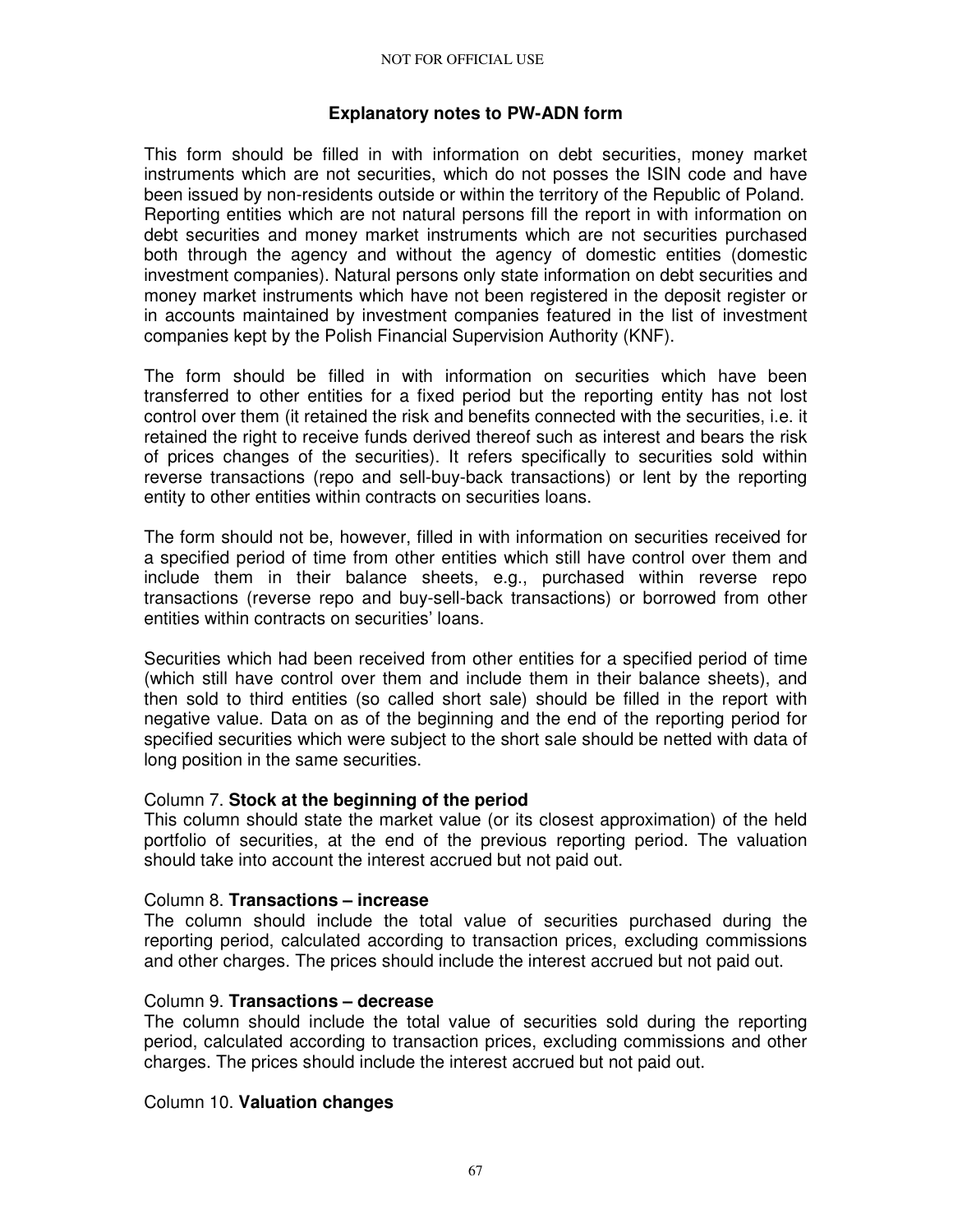This column should be filled in with the value of an increase or a decrease (during the reporting period) in the value of the held portfolio of securities which meet the criteria set forth in the given line of the report as a result of the change in their market value.

### Column 12. **Other changes**

The column should state the adjustments to the value of the securities portfolio during the reporting period which had not been the effect of transactions, valuation adjustments or currency exchange differences. Valuation should be conducted according to market prices (or according to prices most approximate to them) when events that imply other changes arise.

An example of an operation which results in emergence of other changes is the purchase of securities as a result of executing the swap option embedded in other securities held (the latter cease to exist and are not included in the portfolio).

# Column 13. **Stock at the end of the period**

This column should state the market value or its closest approximation of the held portfolio of securities, at the end of the reporting period. The valuation should take into account the interest accrued but not paid out.

After filling in the form, the conformity of data in columns should be verified arithmetically:

Column  $7 + 8 - 9 + 10 + 11 + 12 = 13$ Column  $14 + 15 - 16 + 17 + 18 = 19$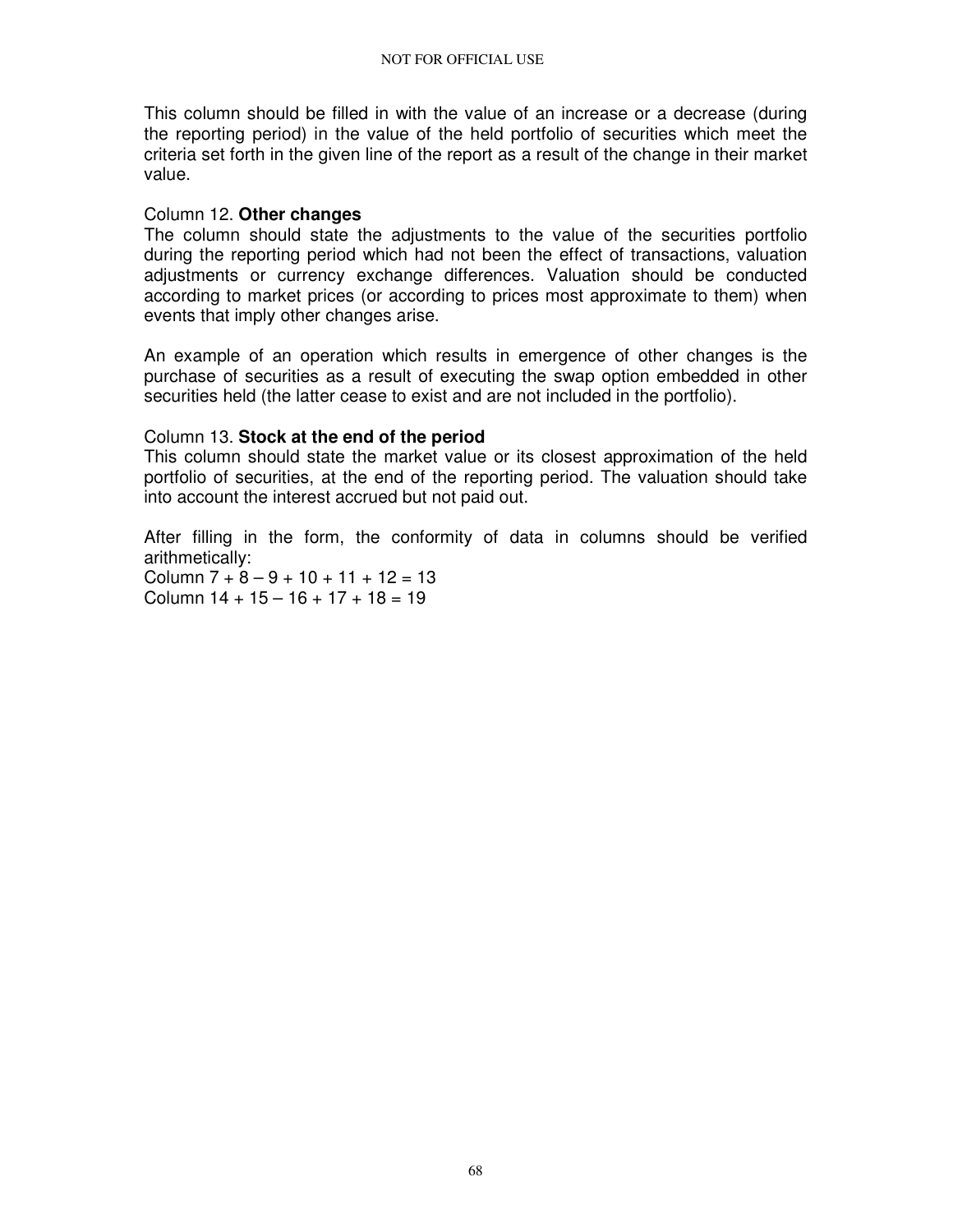NOT FOR OFFICIAL USE

Annex 19

#### TEMPLATE

NATIONAL BANK OF POLAND territorially competent regional branch

REGON statistical ID number or PESEL personal identification number

Name and seat or name, surname and place of residence of the reporting entity

### *PW-AUN form*  **Participation securities without the ISIN code, issued by non-residents held by a reporting entity**

Report for month/quarter (delete

as appropriate)

year

|                |                                    |                         |                     |                           |                           |                                      |          |                     |                      |                             | in PLN, without decimal places |                                   |          |
|----------------|------------------------------------|-------------------------|---------------------|---------------------------|---------------------------|--------------------------------------|----------|---------------------|----------------------|-----------------------------|--------------------------------|-----------------------------------|----------|
|                |                                    | Issuer                  |                     | Issuer's                  | Issue                     | Stock at                             |          | <b>Transactions</b> |                      |                             |                                | <b>Stock</b>                      |          |
| No.            | Type of<br>capital<br>relationship | Institutional<br>sector | Name of<br>security | country<br>(ISO)<br>code) | currency<br>(ISO<br>code) | the<br>beginning<br>of the<br>period | Increase | Decrease            | Valuation<br>changes | Exchange<br>rate<br>changes | Other<br>changes               | at the<br>end of<br>the<br>period | Dividend |
|                |                                    |                         |                     |                           | 5                         | 6                                    |          | 8                   | 9                    | 10                          | 11                             | 12                                | 13       |
|                |                                    |                         | Sum of lines 1 to n |                           |                           |                                      |          |                     |                      |                             |                                |                                   |          |
|                |                                    |                         |                     |                           |                           |                                      |          |                     |                      |                             |                                |                                   |          |
| $\overline{2}$ |                                    |                         |                     |                           |                           |                                      |          |                     |                      |                             |                                |                                   |          |
| $\cdots$       |                                    |                         |                     |                           |                           |                                      |          |                     |                      |                             |                                |                                   |          |
| n              |                                    |                         |                     |                           |                           |                                      |          |                     |                      |                             |                                |                                   |          |
|                |                                    |                         |                     |                           |                           |                                      |          |                     |                      |                             |                                |                                   |          |

| Name, surname, phone number   | Date of drafting | Name stamp and signature of    |  |
|-------------------------------|------------------|--------------------------------|--|
| and electronic address of the | the report       | the person acting on behalf of |  |
| person who drafted the report | (yyyy-mm-dd)     | the reporting entity           |  |

<sup>∗</sup> Concerns reporting entities submitting reports on paper.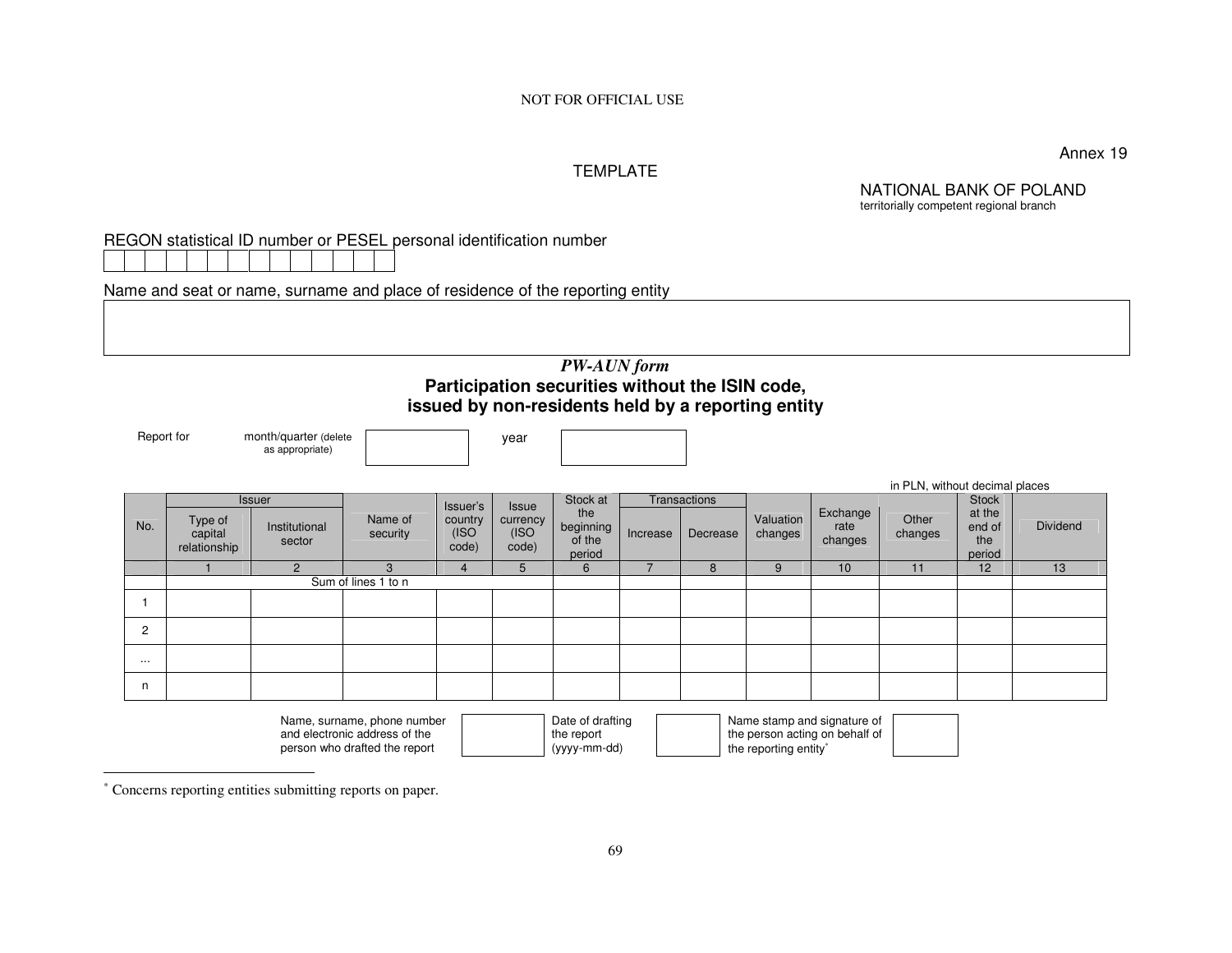# **Explanatory notes to PW-AUN form**

This form should be filled in with information on participation securities which do not posses the ISIN code and have been issued by non-residents outside or within the territory of the Republic of Poland.

Reporting entities which are not natural persons fill the form in with information on participation securities purchased both through the agency and without the agency of domestic entities (domestic investment companies). Natural persons only state information on participation securities which have not been registered in the deposit register or in accounts maintained by investment companies featured in the list of investment companies kept by the Polish Financial Supervision Authority (KNF).

The form should be filled in with information on securities which have been transferred to other entities for a fixed period but the reporting entity has not lost control over them (it retained the risk and benefits connected with the securities, i.e. it retained the right to receive funds derived thereof such as dividend and bears the risk of prices changes of the securities). It refers specifically to securities sold within reverse transactions (repo and sell-buy-back transactions) or lent by the reporting entity to other entities within contracts on securities loans.

The report should not be, however, filled in with information on securities received for a specified period of time from other entities which still have control over them and include them in their balance sheets, e.g., purchased within reverse repo transactions (reverse repo and buy-sell-back transactions) or borrowed from other entities within contracts on securities' loans.

Securities which had been received from other entities for a specified period of time (which still have control over them and include them in their balance sheets), and then sold to third entities (so called short sale) should be filled in the form with negative value. Data on as of the beginning and the end of the reporting period for specified securities which were subject to the short sale should be netted with data of long position in the same securities.

# Column 6. **Stock at the beginning of the period**

This column should state the market value (or its closest approximation) of the held portfolio of securities, at the end of the previous reporting period.

#### Column 7. **Transactions – increase**

The column should include the total value of securities purchased during the reporting period, calculated according to transaction prices, excluding commissions and other charges.

#### Column 8. **Transactions – decrease**

The column should include the total value of securities sold during the reporting period, calculated according to transaction prices, excluding commissions and other charges.

#### Column 9. **Valuation changes**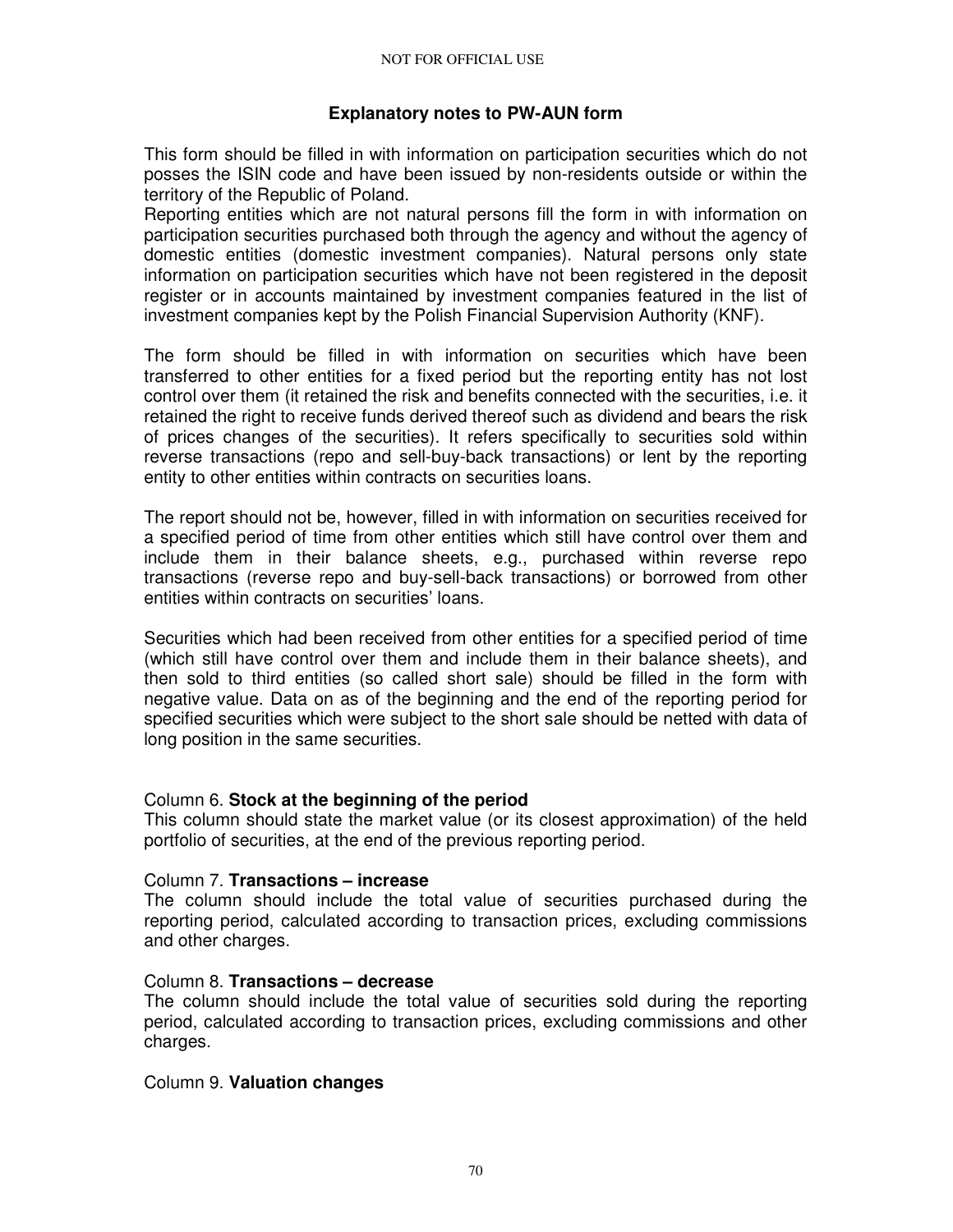This column should be filled in with the value of an increase or a decrease, during the reporting period, in the value of the held portfolio of securities which meet the criteria set forth in the given line of the report as a result of the change in their market value.

### Column 11. **Other changes**

The column should state the adjustments to the value of the securities portfolio during the reporting period which had not been the effect of transactions, valuation adjustments or currency exchange differences. Valuation should be conducted according to market prices (or according to prices most approximate to them) when events that imply other changes arise.

Examples of operations resulting in other changes are as follows:

- 1) Purchase of securities as a result of executing the swap option embedded in other securities held (the latter cease to exist and are not included in the portfolio);
- 2) Purchase of shares in one company held in exchange for shares in other company being a result of an acquisition or merger of the entities.

### Column 12. **Stock at the end of the period**

This column should state the market value (or its closest approximation) of the held portfolio of securities, at the end of the reporting period.

After filling in the form, the conformity of data in columns should be verified arithmetically:

Column  $6 + 7 - 8 + 9 + 10 + 11 = 12$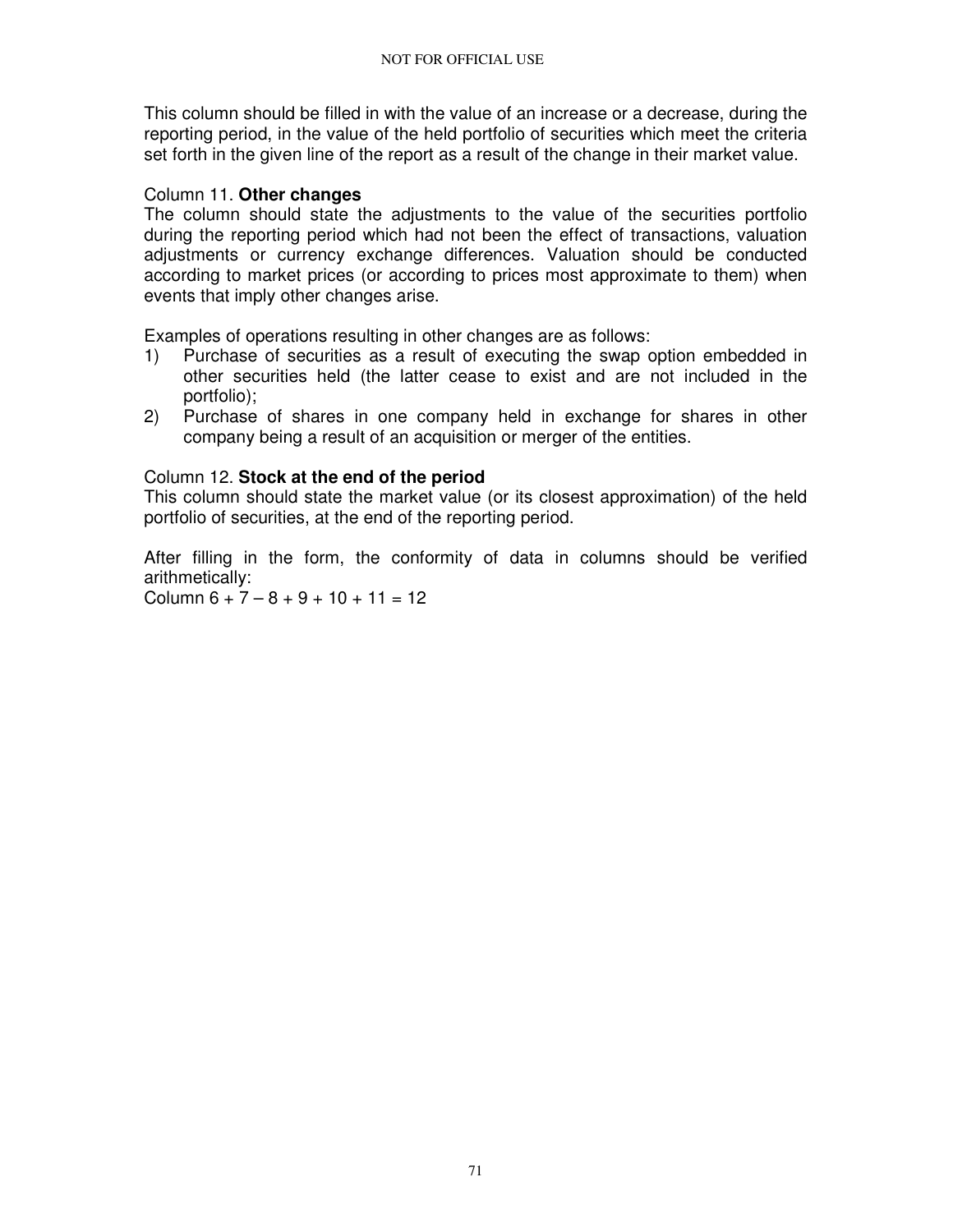NOT FOR OFFICIAL USE

Annex 20

#### TEMPLATE

NATIONAL BANK OF POLAND territorially competent regional branch

REGON statistical ID number or PESEL personal identification number

Name and seat or name, surname and place of residence of the reporting entity

### *PW-AFN form*  **Participation units in collective investment institutions without the ISIN code, issued by non-residents and held by a reporting entity**

Report for month/quarter (delete as appropriate)

year

|                |                                          |                     |                                           |                                                |                                         |              |                                     |                          |                                         |                          |                                   | in PLN, without decimal places |  |
|----------------|------------------------------------------|---------------------|-------------------------------------------|------------------------------------------------|-----------------------------------------|--------------|-------------------------------------|--------------------------|-----------------------------------------|--------------------------|-----------------------------------|--------------------------------|--|
| No.            | Issuer -<br>Type of<br>a capital<br>link | Name of<br>security | Country<br>of the<br>issuer<br>(ISO code) | <b>Issue</b><br>curren<br>cy<br>(ISO)<br>code) | As of the<br>beginning of<br>the period | Increas<br>e | <b>Transactions</b><br>Decreas<br>e | Valuatio<br>n<br>changes | Currency<br>exchange<br>difference<br>S | Other<br>adjustment<br>S | As of the<br>end of the<br>period | <b>Dividend</b>                |  |
|                |                                          | $\overline{2}$      | 3                                         | 4                                              | 5                                       | 6            |                                     | 8                        | 9                                       | 10                       | 11                                | 12                             |  |
|                | Sum of lines 1 to n                      |                     |                                           |                                                |                                         |              |                                     |                          |                                         |                          |                                   |                                |  |
|                |                                          |                     |                                           |                                                |                                         |              |                                     |                          |                                         |                          |                                   |                                |  |
| $\overline{2}$ |                                          |                     |                                           |                                                |                                         |              |                                     |                          |                                         |                          |                                   |                                |  |
| $\cdots$       |                                          |                     |                                           |                                                |                                         |              |                                     |                          |                                         |                          |                                   |                                |  |
| n              |                                          |                     |                                           |                                                |                                         |              |                                     |                          |                                         |                          |                                   |                                |  |
|                |                                          |                     |                                           |                                                |                                         |              |                                     |                          |                                         |                          |                                   |                                |  |

| Name, surname, phone number   | Date of drafting the | Name stamp and signature of the |  |
|-------------------------------|----------------------|---------------------------------|--|
| and electronic address of the | report               | person acting on behalf of the  |  |
| person who drafted the report | (yyyy-mm-dd)         | reporting entity*               |  |

<sup>∗</sup> Concerns reporting entities submitting reports on paper.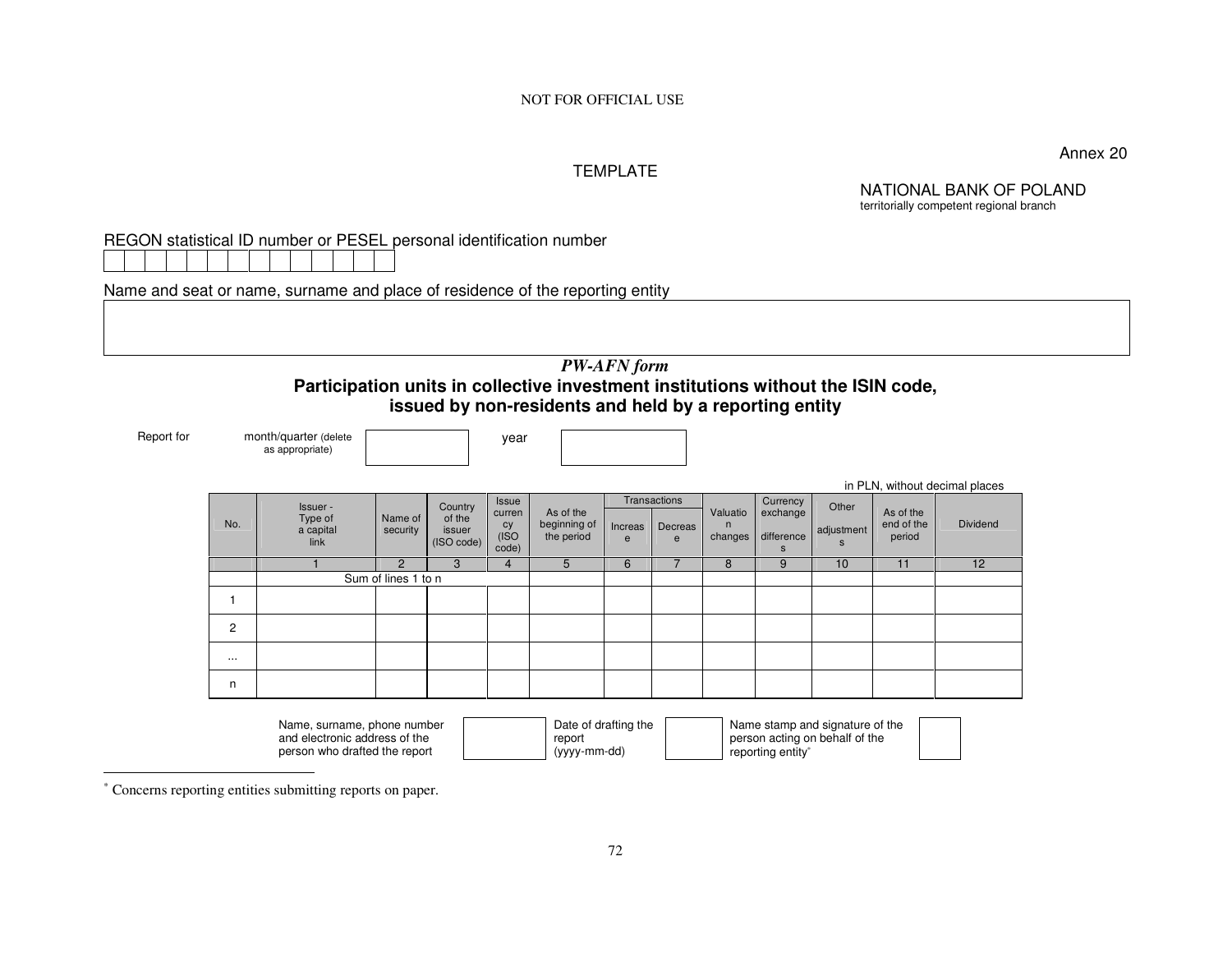### **Explanatory notes to PW-AFN form**

This form should be filled in with information on participation units in collective investment institutions held by the reporting entity which do not posses the ISIN code and have been issued by non-residents outside or within the territory of the Republic of Poland.

Reporting entities which are not natural persons fill the report in with information on participation units purchased both through the agency and without the agency of domestic entities (domestic investment companies). Natural persons only state information on participation units which have not been registered in the deposit register or in accounts maintained by investment companies featured in the list of investment companies kept by the Polish Financial Supervision Authority (KNF).

### Column 5. **Stock at the beginning of the period**

This column should state the market value (or its closest approximation) of the held portfolio of participation units, at the end of the previous reporting period.

#### Column 6. **Transactions – increase**

The column should include the total value of participation units purchased during the reporting period, calculated according to transaction prices, excluding commissions and other charges.

#### Column 7. **Transactions – decrease**

The column should include the total value of participation units sold during the reporting period, calculated according to transaction prices, excluding commissions and other charges.

### Column 8. **Valuation changes**

This column should be filled in with the value of an increase or a decrease (during the reporting period) in the value of the held portfolio of participation units which meet the criteria set forth in the given line of the report as a result of the change in their market value.

#### Column 10. **Other changes**

The column should state the adjustments to the value of the participation units' portfolio during the reporting period which had not been the effect of transactions, valuation adjustments or currency exchange differences. Valuation should be conducted according to market prices (or according to prices most approximate to them) when events that imply other changes arise.

#### Column 11. **Stock at the end of the period**

This column should state the market value (or its closest approximation) of the held portfolio of participation units, at the end of the previous reporting period.

After filling in the form, the conformity of data in columns should be verified arithmetically:

Column  $5 + 6 - 7 + (-8 + 9 + 10 = 11$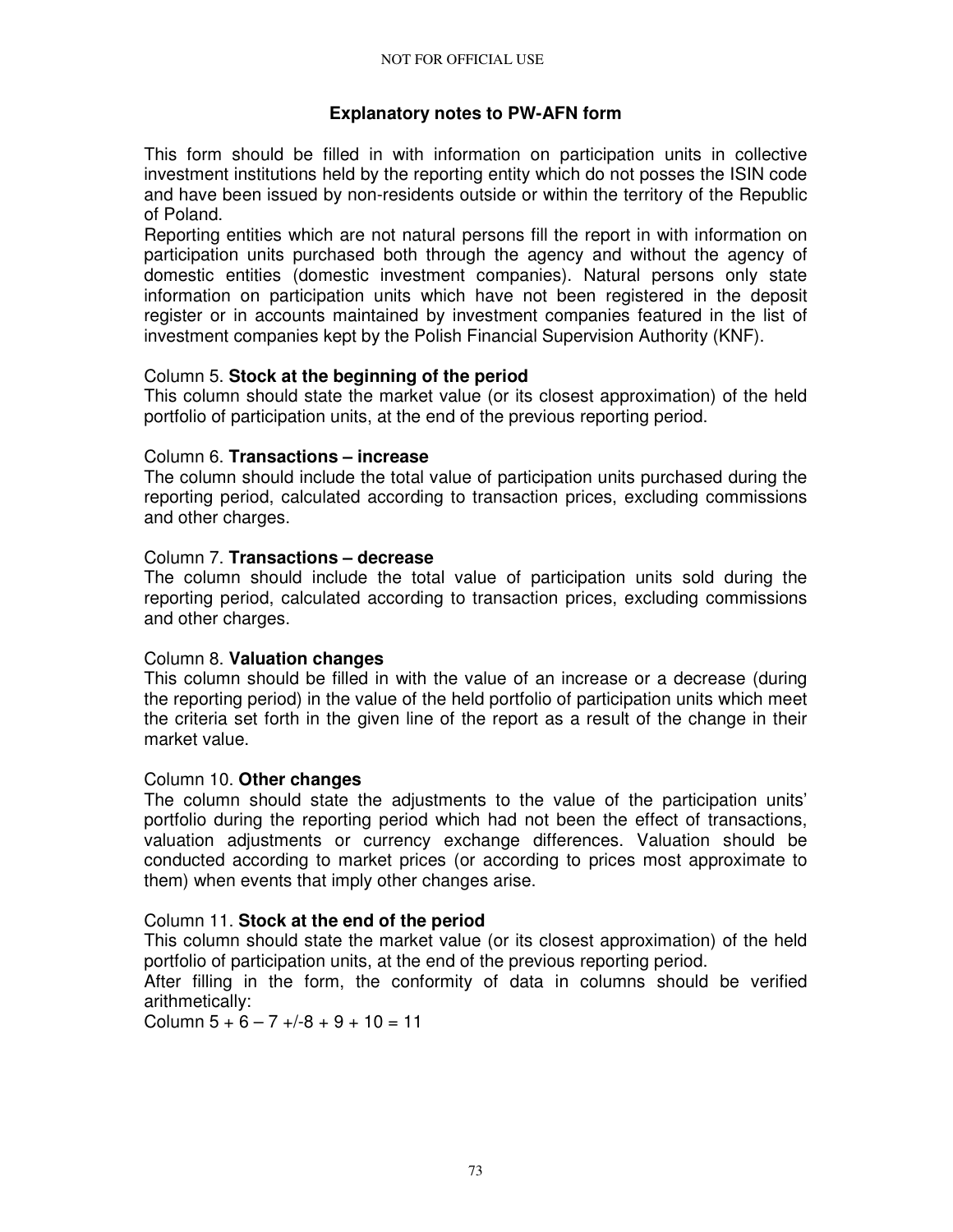#### TEMPLATE

Annex 21

NATIONAL BANK OF POLAND territorially competent regional branch

REGON statistical ID number

Name and seat of the reporting entity

### *PW-PAN form*  **Shares without the ISIN code issued by a reporting entity held by non-residents**

Report for month/quarter (delete as appropriate)

year

|                | in PLN, without decimal places     |                            |                                                                                                                 |                     |                                                                                                                                                                                                                                |          |                     |                      |                                                                                                                                                                                                                                  |                  |                                   |          |
|----------------|------------------------------------|----------------------------|-----------------------------------------------------------------------------------------------------------------|---------------------|--------------------------------------------------------------------------------------------------------------------------------------------------------------------------------------------------------------------------------|----------|---------------------|----------------------|----------------------------------------------------------------------------------------------------------------------------------------------------------------------------------------------------------------------------------|------------------|-----------------------------------|----------|
|                |                                    | <b>Transaction partner</b> |                                                                                                                 |                     | Stock at                                                                                                                                                                                                                       |          | <b>Transactions</b> |                      |                                                                                                                                                                                                                                  |                  | Stock                             |          |
| No.            | Type of<br>capital<br>relationship | Institutional<br>sector    | Country (ISO<br>code)                                                                                           | Name of<br>security | the<br>beginning<br>of the<br>period                                                                                                                                                                                           | Increase | Decrease            | Valuation<br>changes | Exchange<br>rate<br>changes                                                                                                                                                                                                      | Other<br>changes | at the<br>end of<br>the<br>period | Dividend |
|                |                                    | $\mathcal{P}$              | 3                                                                                                               | 4                   | 6                                                                                                                                                                                                                              |          | 8                   | 9                    | 10                                                                                                                                                                                                                               | 11               | 12                                | 13       |
|                |                                    | Sum of lines 1 to n        |                                                                                                                 |                     |                                                                                                                                                                                                                                |          |                     |                      |                                                                                                                                                                                                                                  |                  |                                   |          |
|                |                                    |                            |                                                                                                                 |                     |                                                                                                                                                                                                                                |          |                     |                      |                                                                                                                                                                                                                                  |                  |                                   |          |
| $\overline{2}$ |                                    |                            |                                                                                                                 |                     |                                                                                                                                                                                                                                |          |                     |                      |                                                                                                                                                                                                                                  |                  |                                   |          |
| $\cdots$       |                                    |                            |                                                                                                                 |                     |                                                                                                                                                                                                                                |          |                     |                      |                                                                                                                                                                                                                                  |                  |                                   |          |
| n              |                                    |                            |                                                                                                                 |                     |                                                                                                                                                                                                                                |          |                     |                      |                                                                                                                                                                                                                                  |                  |                                   |          |
|                |                                    | $\sim$ $\sim$              | the contract of the contract of the contract of the contract of the contract of the contract of the contract of |                     | and the contract of the contract of the contract of the contract of the contract of the contract of the contract of the contract of the contract of the contract of the contract of the contract of the contract of the contra |          |                     |                      | $\mathbf{r}$ , and the set of the set of the set of the set of the set of the set of the set of the set of the set of the set of the set of the set of the set of the set of the set of the set of the set of the set of the set |                  |                                   |          |

| Name, surname, phone number   | Date of drafting | Name stamp and signature of       |
|-------------------------------|------------------|-----------------------------------|
| and electronic address of the | the report       | the person acting on behalf of    |
| person who drafted the report | (yyyy-mm-dd)     | the reporting entity <sup>®</sup> |

<sup>∗</sup> Concerns reporting entities submitting reports on paper.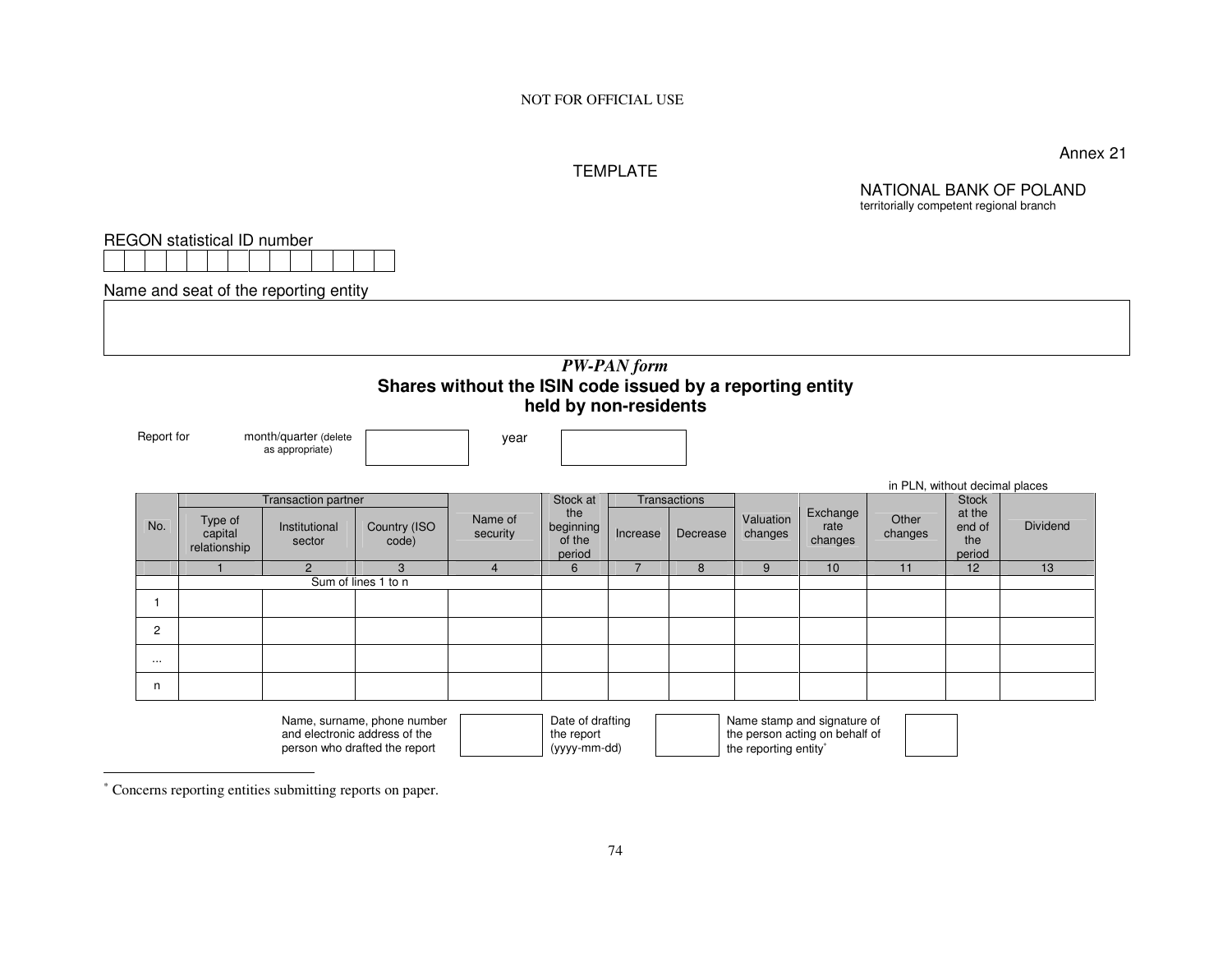### **Explanatory notes to PW-PAN form**

This form should be filled in with information on shares which do not posses the ISIN code and have been issued by the reporting entity outside or within the territory of the Republic of Poland, held by non-residents.

### Column 5. **Stock at the beginning of the period**

This column should be filled in with the market value of shares held by a non-resident or, when the market value is not known, with book value of shares held by the nonresident. Stock at the beginning of the period should be compliant with the stock at the end of the previous reporting period.

### Column 6. **Transactions – increase**

The column should include the total value of shares purchased by a non-resident during the reporting period, calculated according to transaction prices, excluding commissions and other charges.

#### Column 7. **Transactions – decrease**

The column should include the total value of shares sold by a non-resident during the reporting period, calculated according to transaction prices, excluding commissions and other charges.

### Column 8. **Valuation changes**

This column should be filled in with the value of an increase or a decrease, during the reporting period, in the value of the portfolio of shares held by a non-resident which meet the criteria set forth in the given line of the report as a result of the change in their market value. The valuation changes resulting from registering net result in the books of the resident should also be included in this column.

### Column 10. **Other changes**

The column should state the adjustments to the value of the share portfolio during the reporting period which had not been the effect of transactions, valuation adjustments or currency exchange differences. Valuation should be conducted according to market prices (or according to prices most approximate to them) when events that imply other changes arise.

### Column 11. **Stock at the end of the period**

This column should be filled in with market value of shares held by the non-resident or, if the market value is not known, with the book value of shares held by the nonresident at the end of the reporting period.

After filling in the form, the conformity of data in columns should be verified arithmetically:

Column  $5 + 6 - 7 - 8 + 10 = 11$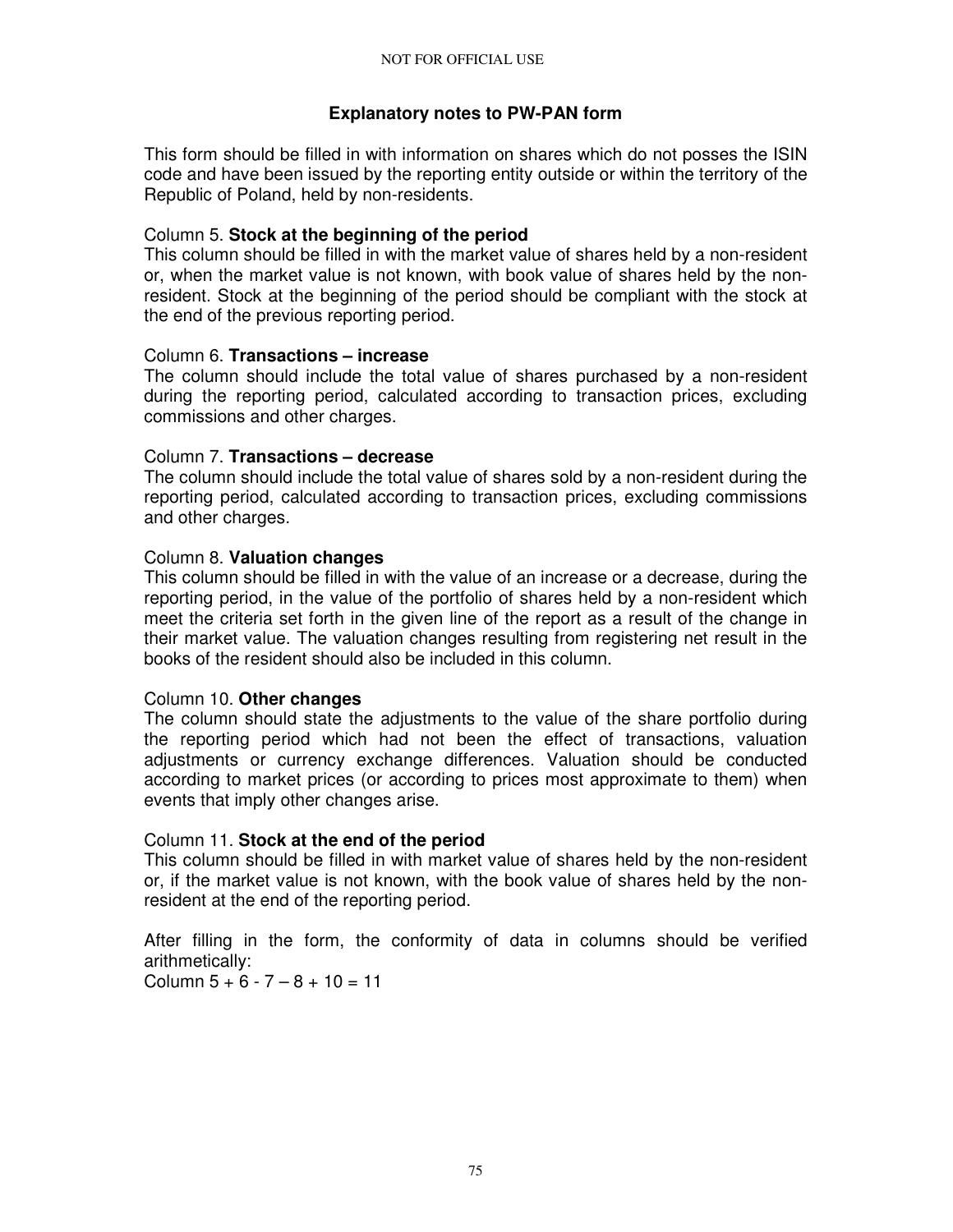Annex 22

#### TEMPLATE

NATIONAL BANK OF POLAND territorially competent regional branch

REGON statistical ID number or PESEL personal identification number

Name and seat or name, surname and place of residence of the reporting entity

#### *PW-RIN form*  **Securities with the ISIN code issued by residents, purchased outside the domestic market and held by a reporting entity**

Report for month/quarter (delete as appropriate)

year

|                     |             |                                    |                                                              |          |              |           |                 |               | in PLN, without decimal places     |                              |
|---------------------|-------------|------------------------------------|--------------------------------------------------------------|----------|--------------|-----------|-----------------|---------------|------------------------------------|------------------------------|
|                     |             | Stock at the<br>beginning of the   | Stock at the<br>beginning of the<br>period (market<br>value) |          | Transactions | Valuation | Exchange        |               | Stock at the end of the            | Stock at the end of          |
| No.                 | <b>ISIN</b> | period (number /<br>nominal value) |                                                              | Increase | Decrease     | changes   | rate<br>changes | Other changes | period (number /<br>nominal value) | the period - market<br>value |
|                     |             | 2                                  | 3                                                            | 4        | 5            | 6         |                 | 8             | 9                                  | 10                           |
| Sum of lines 1 to n |             |                                    |                                                              |          |              |           |                 |               |                                    |                              |
|                     |             |                                    |                                                              |          |              |           |                 |               |                                    |                              |
| $\overline{2}$      |             |                                    |                                                              |          |              |           |                 |               |                                    |                              |
| $\cdots$            |             |                                    |                                                              |          |              |           |                 |               |                                    |                              |
| n                   |             |                                    |                                                              |          |              |           |                 |               |                                    |                              |

| Name, surname, phone number   | Date of drafting the | Name stamp and signature of    |  |
|-------------------------------|----------------------|--------------------------------|--|
| and electronic address of the | report               | the person acting on behalf of |  |
| person who drafted the report | (yyyy-mm-dd)         | the reporting entity*          |  |

<sup>∗</sup> Concerns reporting entities submitting reports on paper.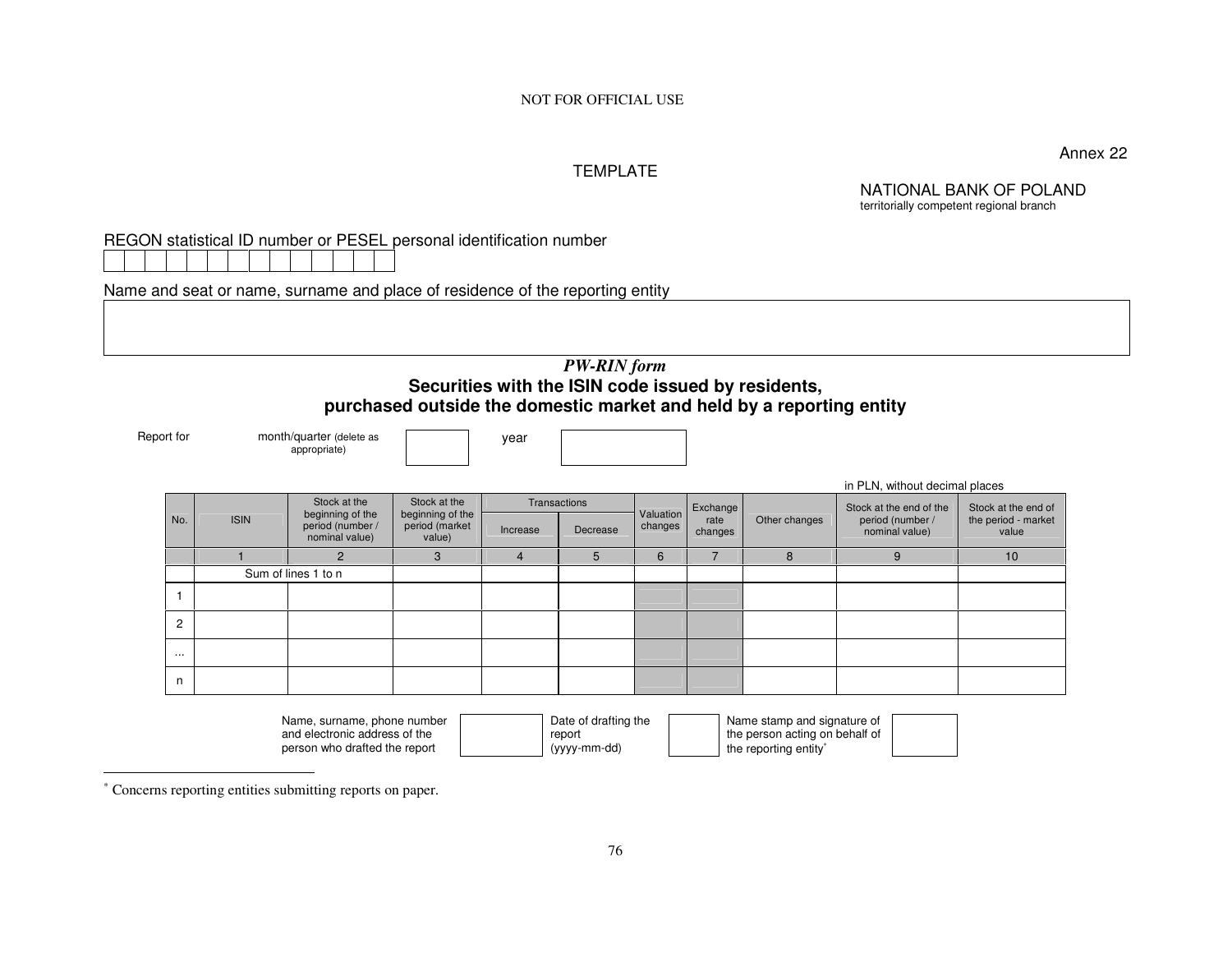### **Explanatory notes to PW-RIN form**

This form should be filled in with information on securities, money market instruments which are not securities and participation units in collective investment institutions which possess the ISIN code and have been issued by residents and purchased by the reporting entity outside the territory of the Republic of Poland through the agency of an entity with its registered seat outside the territory of the Republic of Poland.

Forms concerning securities with the ISIN code should be filled in with values divided into specific securities ("security by security").

Reporting entities which are not natural persons fill the form in with information on securities, money market instruments and participation units purchased both through the agency and without the agency of domestic entities (domestic investment companies). Natural persons only state information on securities, money market instruments and participation units purchased which have not been registered in the deposit register or in accounts maintained by investment companies featured in the list of investment companies kept by the Polish Financial Supervision Authority (KNF).

The form should feature information on depositary receipts, e.g. American Depositary Receipts - ADR or Global Depositary Receipts - GDR issued by residents. It should not feature information on depositary receipts issued by non-residents. The country of the depositary receipts' issuer is the country where the seat of the issuer of securities constituting the basis for the issue of depositary receipts is located (e.g. for ADR representing shares in PKN Orlen issued in the United States the issuer's country is Poland, while for ADR representing shares of a Korean company Samsung issued in the United States the issuer's country is Korea; and thus information on the shareholding should be featured in the PW-AIN report).

The form should be filled in with information on securities which have been transferred to other entities for a fixed period but the reporting entity has not lost control over them (it retained the risk and benefits connected with the securities, i.e. it retained the right to receive funds derived thereof such as interest or dividends and bears the risk of prices changes of the securities). It refers specifically to securities sold within reverse transactions (repo and sell-buy-back transactions) or lent by the reporting entity to other entities within contracts on securities loans.

The form should not be, however, filled in with information on securities received for a specified period of time from other entities which still have control over them and include them in their balance sheets, e.g., purchased within reverse repo transactions (reverse repo and buy-sell-back transactions) or borrowed from other entities within contracts on securities' loans.

Securities which had been received from other entities for a specified period of time (which still have control over them and include them in their balance sheets), and then sold to third entities (so called short sale) should be filled in the form with negative value. Data on as of the beginning and the end of the reporting period for specified securities which were subject to the short sale should be netted with data of long position in the same securities.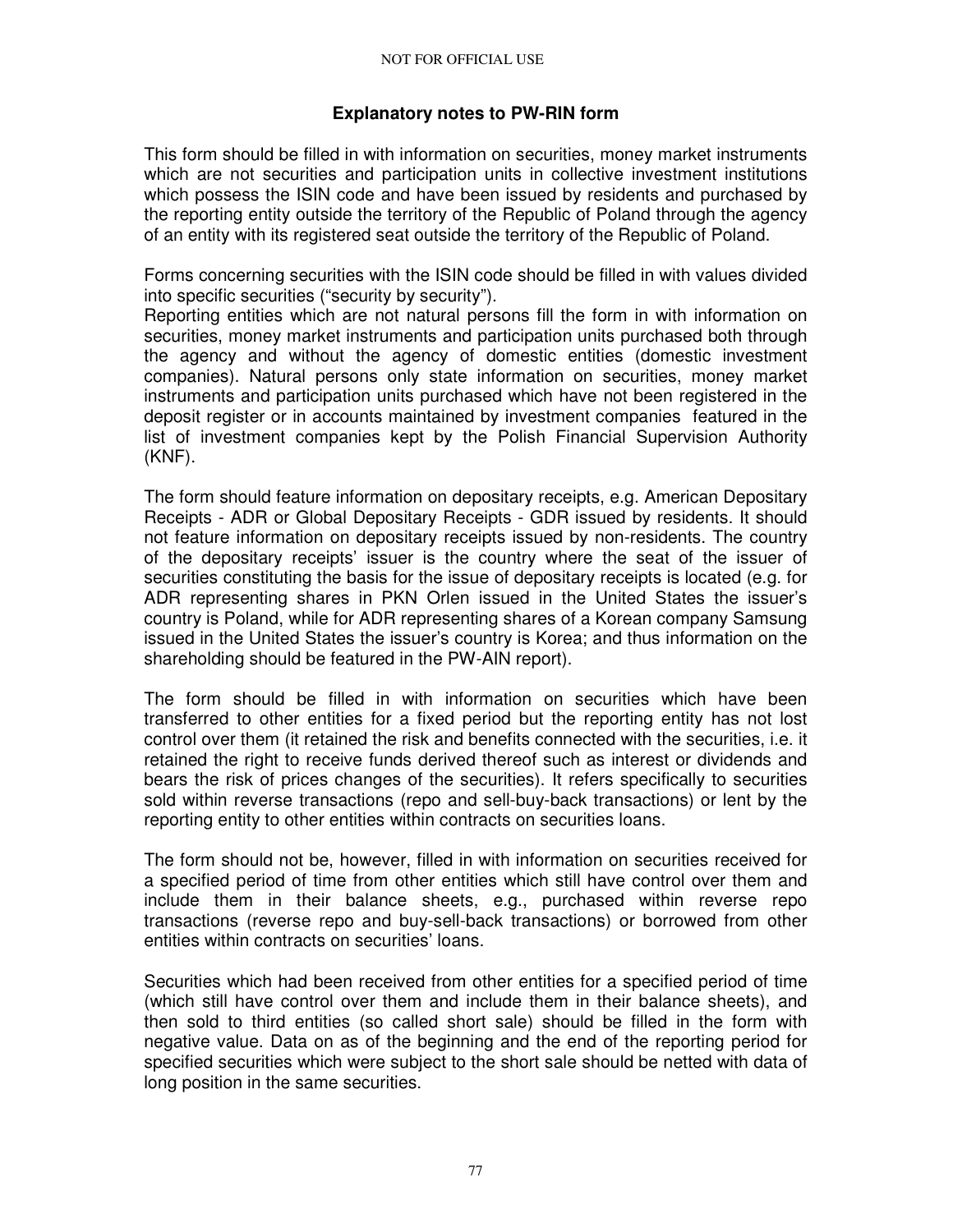Examples of securities which should be filled into PW-RIN form are as follows:

- 1) Treasury Eurobonds issued on foreign markets, e.g. with ISIN code XS0109070986 or DE0006101652;
- 2) Depositary receipts representing shares in a Polish bank, issued in the United States, e.g. Bank PEKAO S.A. GDR REG-S, ISIN code - US0644512065.

Examples of securities which should not be filled into PW-RIN form are as follows:

- 1) Shares in Microsoft Corporation, ISIN code US5949181045;
- 2) German Government bonds, ISIN code DE 0001141414.

### Column 2. **Stock at the beginning of the period – number/nominal value**

For participation securities, the column should be filled in with the number of securities expressed in items at the end of the previous reporting period. For debt securities, state the nominal value of the portfolio of securities held in PLN (e.g. when one owns 1,000 bonds whose nominal value amounts to USD 500, state the PLN equivalent of USD 500,000 at the end of the previous reporting period).

### Column 3. **Stock at the beginning of the period – market value**

This column should state the market value (or its closest approximation) of the held portfolio of securities, as of the beginning of the reporting period.

### Column 4. **Transactions – increase**

The column should include the total value of securities purchased during the reporting period, calculated according to transaction prices, excluding commissions and other charges. In case of debt securities, the price should include accrued interest which has not been paid out yet.

### Column 5. **Transactions – decrease**

The column should include the total value of securities sold during the reporting period, calculated according to transaction prices, excluding commissions and other charges. In case of debt securities, the price should include accrued interest which has not been paid out yet.

### Column 8. **Other changes**

The column should state the adjustments to the value of the securities portfolio during the reporting period which had not been the effect of transactions, valuation adjustments or currency exchange differences. Valuation should be conducted according to market prices (or according to prices most approximate to them) when events that imply other changes arise.

Examples of operations resulting in other changes are as follows:

- 1) Purchase of securities as a result of executing the swap option embedded in other securities held (the latter cease to exist and are not included in the portfolio);
- 2) Purchase of shares in one company in exchange for shares in another company as a result of an acquisition or merger of the entities.

# Column 9. **Stock at the end of the period – number/nominal value**

For participation securities, the column should be filled in with the number of securities expressed in items at the end of the recent reporting period.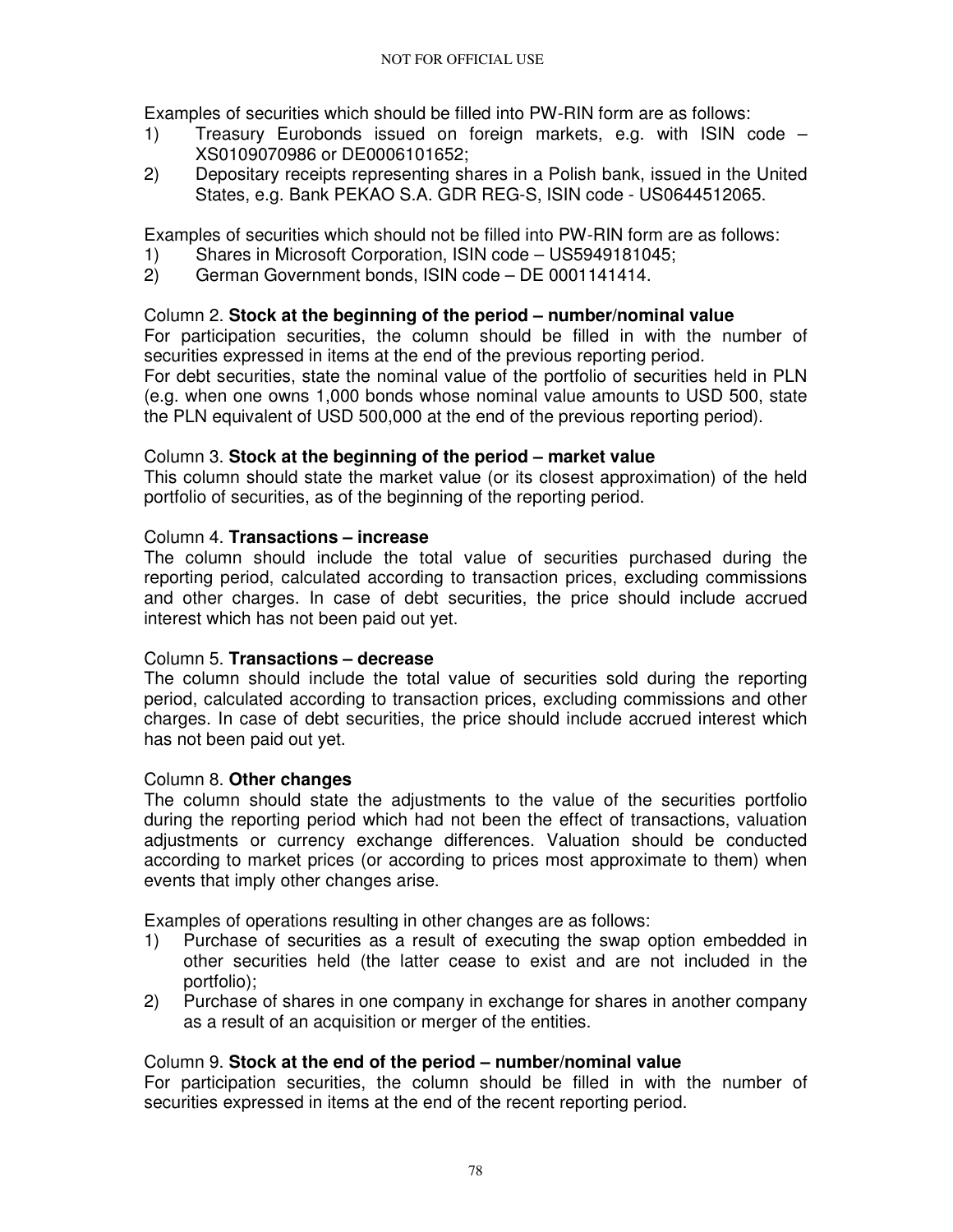For debt securities, state the nominal value of the portfolio of securities held in PLN (e.g. in case one owns 1,000 bonds whose nominal value amounts to USD 500, state the PLN equivalent of USD 500,000 at the end of the reporting period).

#### Column 10. **Stock at the end of the period – market value**

This column should state the market value (or its closest approximation) of the held portfolio of securities, at the end of the reporting period.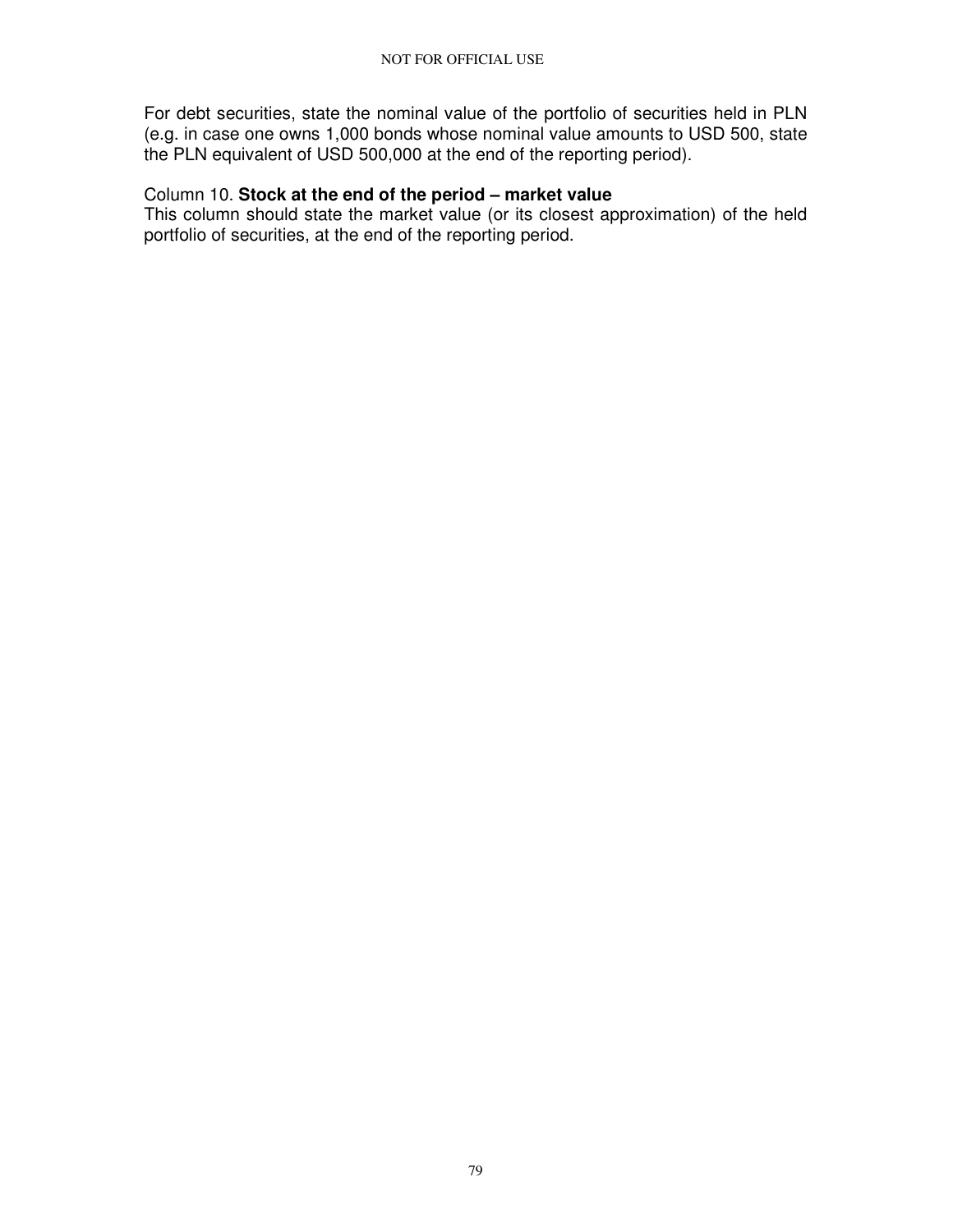Annex 23

#### TEMPLATE

NATIONAL BANK OF POLAND

| <b>REGON</b> statistical ID number |  |  |  |  |  |  |  |  |  |  |  |  |
|------------------------------------|--|--|--|--|--|--|--|--|--|--|--|--|
|                                    |  |  |  |  |  |  |  |  |  |  |  |  |

territorially competent regional branch

|  | Name and seat or name, surname and place of residence of the reporting entity |
|--|-------------------------------------------------------------------------------|
|  |                                                                               |

# *PW-EMI form*

# **Issue of own securities by the reporting entity, intended for a foreign market or purchased by non-residents, at least in part**

| Part I.                     |                 | Part II.                                              | in PLN, without decimal places |                               |                |
|-----------------------------|-----------------|-------------------------------------------------------|--------------------------------|-------------------------------|----------------|
| Name of security            | $\mathbf{1}$    | Type of capital<br>relationship with the<br>purchaser | Non-resident's<br>sector       | Non-<br>resident's<br>country | Nominal value  |
| <b>ISIN</b> code            | $\overline{2}$  | $\overline{1}$                                        | $\overline{2}$                 | 3                             | $\overline{4}$ |
| <b>Issue date</b>           | 3               |                                                       |                                |                               |                |
| <b>Issue country</b>        | $\overline{4}$  |                                                       |                                |                               |                |
| Issue type                  | 5               |                                                       |                                |                               |                |
| Maturity date               | 6               |                                                       |                                |                               |                |
| Issue agent                 | $\overline{7}$  |                                                       |                                |                               |                |
| <b>Issue depository</b>     | 8               |                                                       |                                |                               |                |
| <b>Issue currency</b>       | 9               |                                                       |                                |                               |                |
| <b>Issue price</b>          | 10              |                                                       |                                |                               |                |
| Total issue value           | 11              |                                                       |                                |                               |                |
| CFI code                    | 12              |                                                       |                                |                               |                |
| Type of security            | 13              |                                                       |                                |                               |                |
| Repurchase type             | 14              |                                                       |                                |                               |                |
| Repurchase price            | 15              |                                                       |                                |                               |                |
| Repurchase currency         | 16              |                                                       |                                |                               |                |
| Repurchase frequency        | 17              |                                                       |                                |                               |                |
| Coupon type                 | 18              |                                                       |                                |                               |                |
| Coupon payment frequency    | 19              |                                                       |                                |                               |                |
| Coupon rate                 | 20              |                                                       |                                |                               |                |
| Reference rate              | 21              |                                                       |                                |                               |                |
| Coupon premium              | $\overline{22}$ |                                                       |                                |                               |                |
| Coupon currency             | 23              |                                                       |                                |                               |                |
| Issue's legal basis         | 24              |                                                       |                                |                               |                |
| <b>Rating Fitch</b>         | 25              |                                                       |                                |                               |                |
| Rating Moody's              | 26              |                                                       |                                |                               |                |
| Rating S&P                  | 27              |                                                       |                                |                               |                |
| <b>Embedded derivatives</b> | 28              |                                                       |                                |                               |                |

| Name, surname, phone   | Date of      |                   | Name stamp and          |
|------------------------|--------------|-------------------|-------------------------|
| number and electronic  | drafting the |                   | signature of the person |
| address of the person  | report       |                   | acting on behalf of the |
| who drafted the report | (yyyy-mm-dd) | reporting entity* |                         |
|                        |              |                   |                         |

 $\overline{a}$ 

<sup>∗</sup> Concerns reporting entities submitting reports on paper.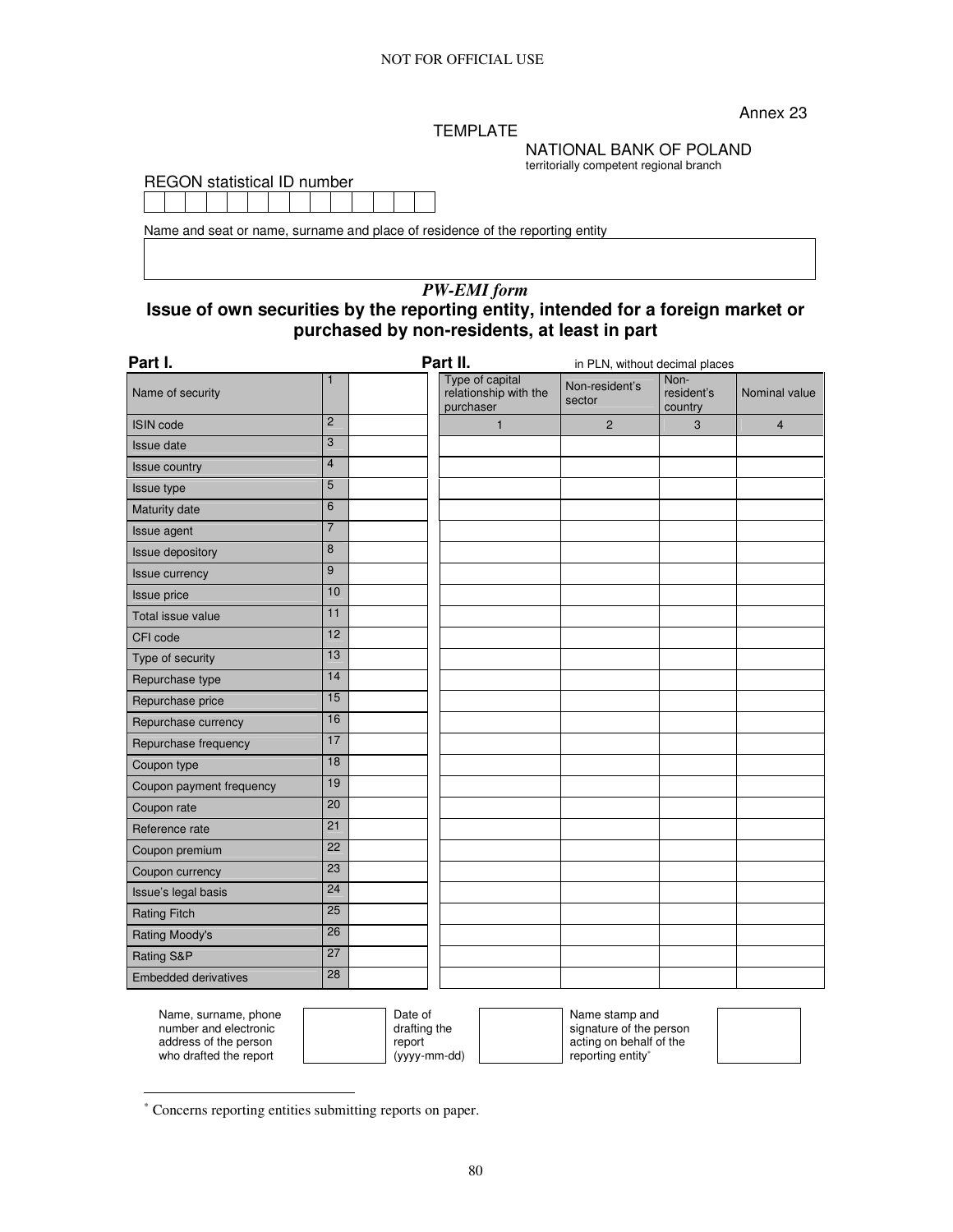### **Explanatory notes to PW-EMI form**

This form must be filled in with information on the issue of debt securities or money market instruments that are not securities which have not been registered in the securities depository maintained by the Polish National Depository for Securities nor in the system registering securities maintained by the NBP, performed by the reporting entity and intended for a foreign market or, in case of the domestic market, taken over by a non-resident or non-residents, at least in part. This form should be filled in with information on issues performed both outside and within the territory of the Republic of Poland. Information on issues for which a domestic bank plays the role of the depository should not be revealed here.

### **Part I.**

- Line 1. This line should be filled in with the full name of the securities, e.g. convertible bonds of Elektrim 05/2012.
- Line 2. Concerns securities admitted to trading on regulated markets. This line should be filled in with the code of the securities in line with the ISIN standard (12 characters, ISO standard 6166) issued by the institution which codes securities in the country where the given securities have been admitted to trading on the regulated market.
- Line 3. This line should feature the issue date in the following format: yyyy-mmdd.
- Line 4. This line should be filled in with the letter marking of the country where the issue took place, according to international ISO codes.
- Line 5. This line should be filled in with the marking of the type of issue using the following letter markings:
	- $P -$  for securities admitted to trading on a foreign regulated market;
	- $N -$  for securities not admitted to trading on foreign regulated markets.
- Line 6. This line should feature the maturity date in the following format: yyyymm-dd.
- Line 9. This line must be filled in with the letter code of the currency in which the security is denominated, according to international ISO codes.
- Line 10. This line must feature the issue price as the fraction of the nominal price (e.g. if the issue price amounts to 99% of the nominal price, the value to fill in would be 0.99).
- Line 11. This line must be filled in with the nominal value of issued securities expressed in units of the issue currency (e.g. if 1,000 bonds were issued at the nominal price of USD 500, the value to be filled in is USD 500,000).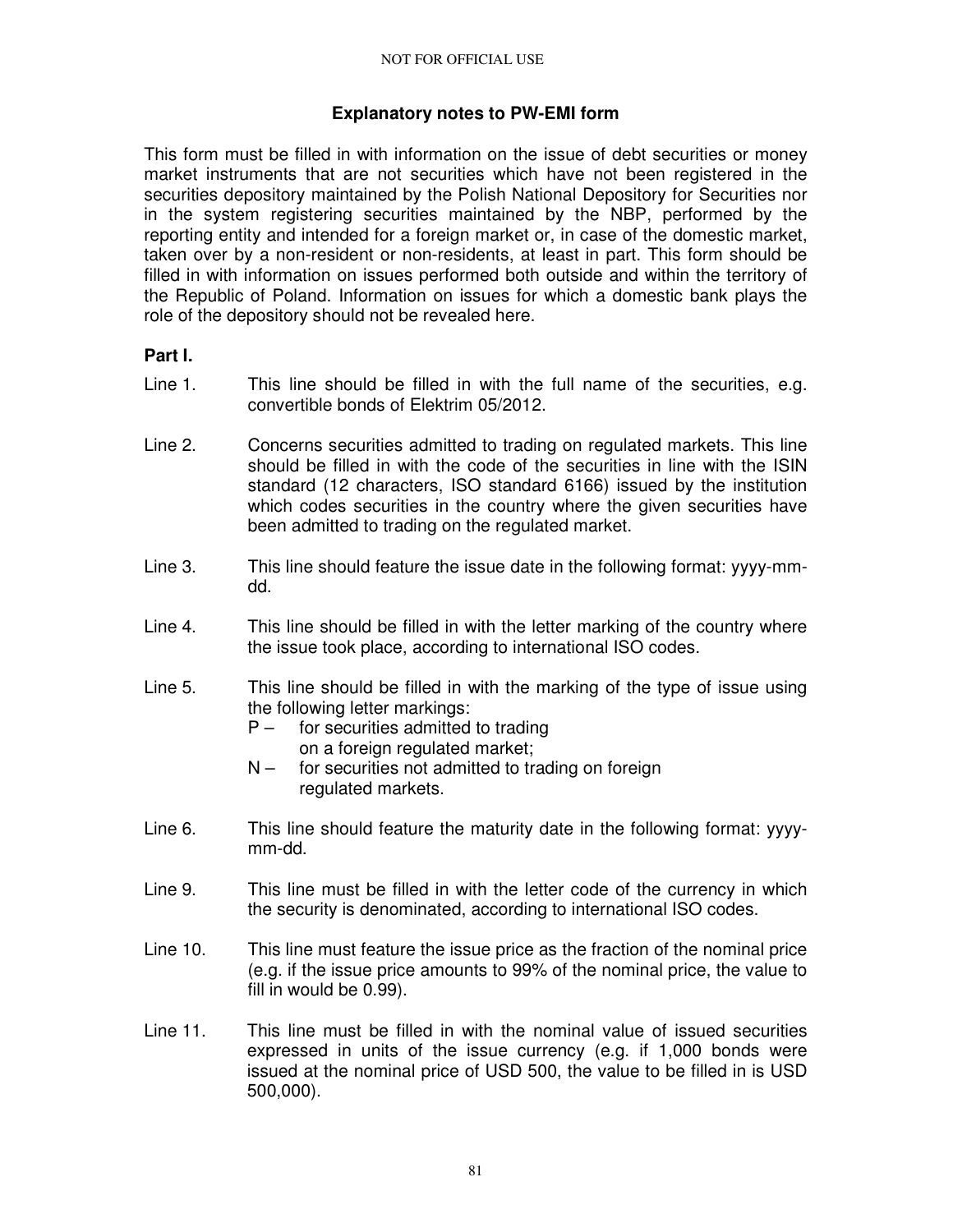- Line 12. This line should be filled in with the six-character CFI code compliant with the ISO 10962 norm.
- Line 13. This line must be filled in with the letter marking of the type of securities: DK – for short-term debt securities (money market instruments);
	- DD for long-term debt securities.

Line 14. This line must be filled in with the digit marking of the type of repurchase – using the following digit markings: 01 – lack of a repurchase date (the so-called perpetual bond); 02 – single repurchase upon maturity; 99 – other repurchase type.

- Line 15. This line must feature the repurchase price as the fraction of the nominal price (e.g. if the issue price amounts to 102% of the nominal price, the value to fill in would be 1.02).
- Line 16. This line must be filled in with the letter code of the currency in which the repurchase is settled, according to international ISO 4217 codes.
- Line 17. This line must state the repurchase frequency with the use of the following digit markings:
	- 41 single repurchase;
	- 00 securities without a repurchase date (perpetual bonds);
	- $01 -$ annual:
	- 02 semi-annual;
	- 03 quarterly;
	- 04 monthly;
	- 06 every two years;
	- 09 other fixed frequency;
	- 99 other.
- Line 18. This line must state the type of coupon with the use of the following digit markings:
	- $01 -$  fixed;
	- 02 fixed whose value changes in a pre-established way

 (e.g. 3% for the first two years following the issue and subsequently 3.5% until

the repurchase date);

- 03 variable;
- 04 zero-coupon security;
- 05 coupon linked with economic indices;
- $99 -$  other.
- Line 19. This line must state the coupon frequency (payment of interest) with the use of the following digit markings: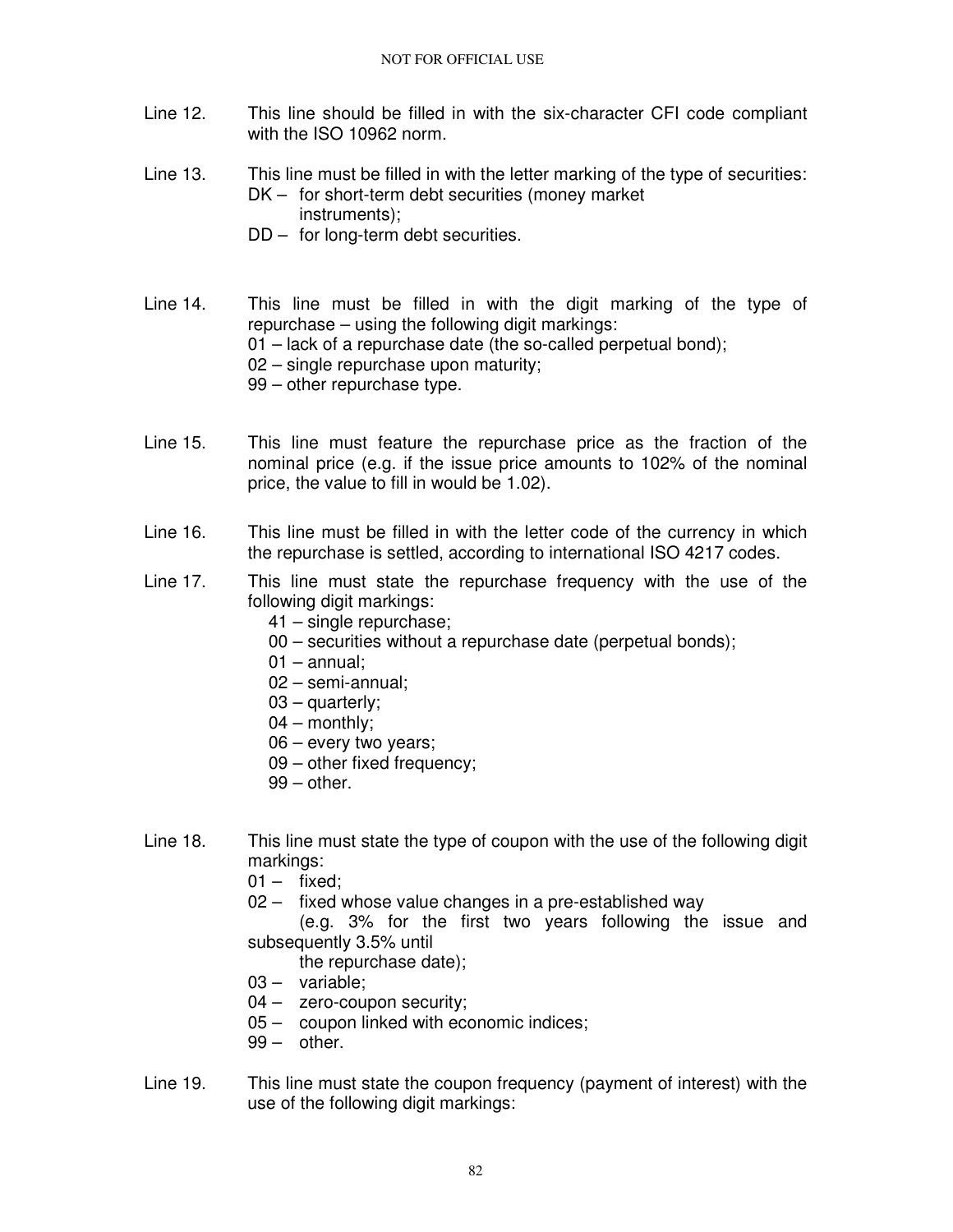- 00 zero coupon;
- $01 -$  annual;
- 02 semi-annual;
- $04 -$  quarterly;
- 06 two-month;
- 12 monthly;
- $24 -$  two-week;
- 97 irregular payments;
- $99 -$  other.
- Line 20. In case the security has a fixed coupon (value 01 in field 18) or its value changes in a pre-established way (value 02 in field 18), the line must be filled in with the value of the fixed interest rate according to the status as of the date of issue, expressed as a percentage.
- Line 21. In case the security has a variable coupon (value 03 in field 18), the line should be filled in with the marking of the reference rate (e.g. if the security has a coupon which equals LIBOR 3m + 0.25%, the LIBOR 3m must be stated).
- Line 22. In case the security has a variable coupon (value 03 in field 18), the line should be filled in with the premium exceeding the reference rate expressed as a percentage (e.g. if the security has a coupon which equals LIBOR  $3m + 0.25\%$ , the 0.25% must be stated).
- Line 23. This line must be filled in with the letter code of the currency in which interest is paid out, according to international ISO codes.
- Line 24. This line should be filled in with the legal basis for the issue using the following letter markings:
	- $O -$  the Act on bonds;
	- W the Act on bills of exchange;
	- Z foreign legislation;
	- $I -$  other.
- Lines 25, 26, and 27. The lines are to be filled in with ratings (if any) applied to the issue by the following agencies: Moody's, Fitch and Standard & Poor's.
- Line 28. The line is to be filled in with the description of embedded derivatives (if any), e.g. the early repurchase option or the option of swapping into shares.

# **Part II.**

### Column 1. **Type of capital relationship with the purchaser**

This column is to be filled in with the marking of the type of capital relationship the reporting entity has with the non-resident which purchases securities, with the use of the following letter markings: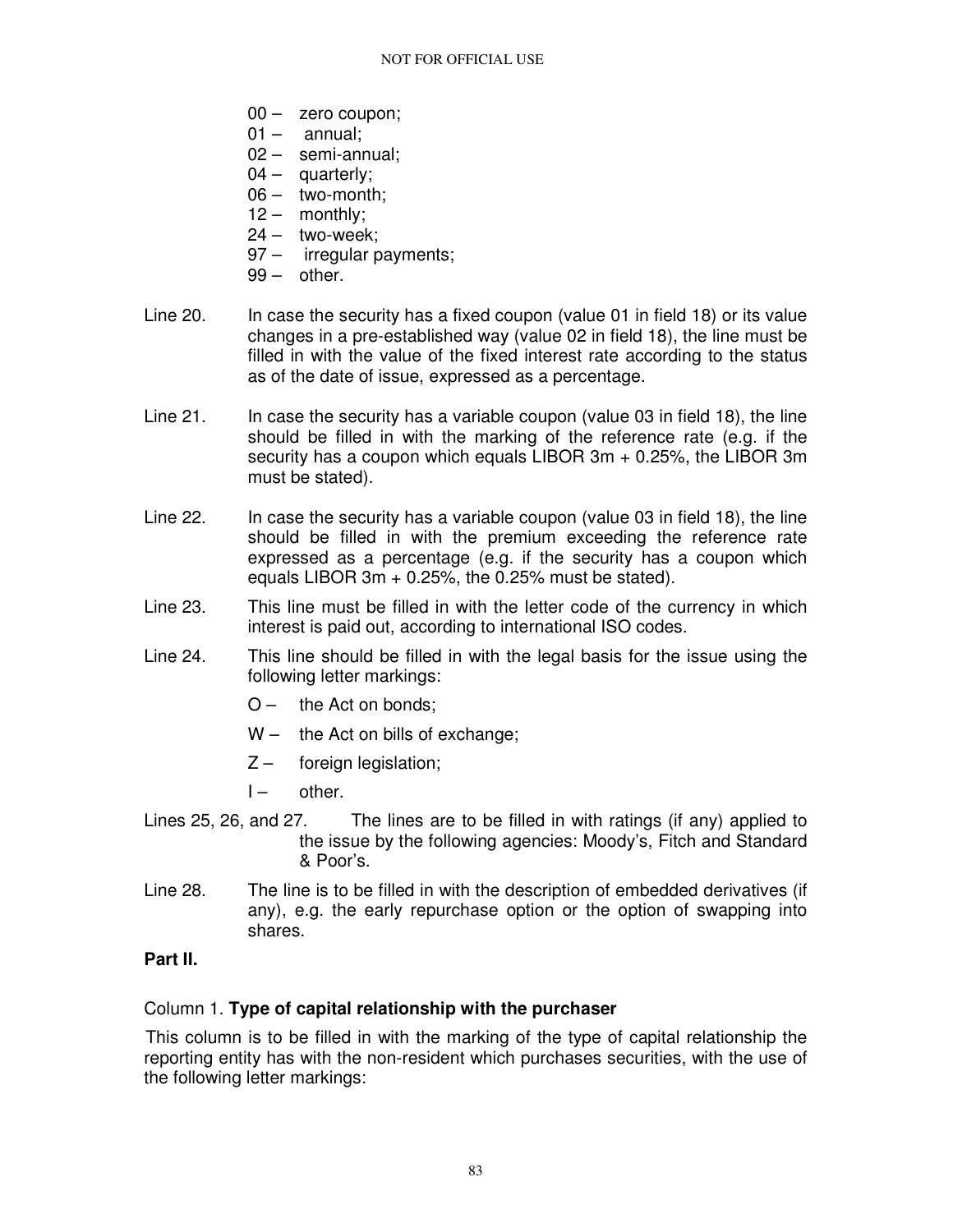- **IB** for a direct investor;
- **PI** for a direct investment enterprise;
- **IG** for fellow enterprise;
- **NP** for a nonlinked entity.

#### Column 2. **Non-resident's sector**

This column should be filled in with the marking of the sector of the non-resident which purchased the securities.

#### Column 3. **Non-resident's country**

This column should be filled in with the marking of the country of the non-resident which purchased the securities.

#### Column 4. **Nominal value**

In this column one must state the nominal value of securities purchased by nonresidents with features stated in columns 1-3, expressed in PLN (e.g. in case nonresidents purchased 1,000 bonds whose nominal value amounts to USD 500, state the PLN equivalent of USD 500,000 as of the issue date). .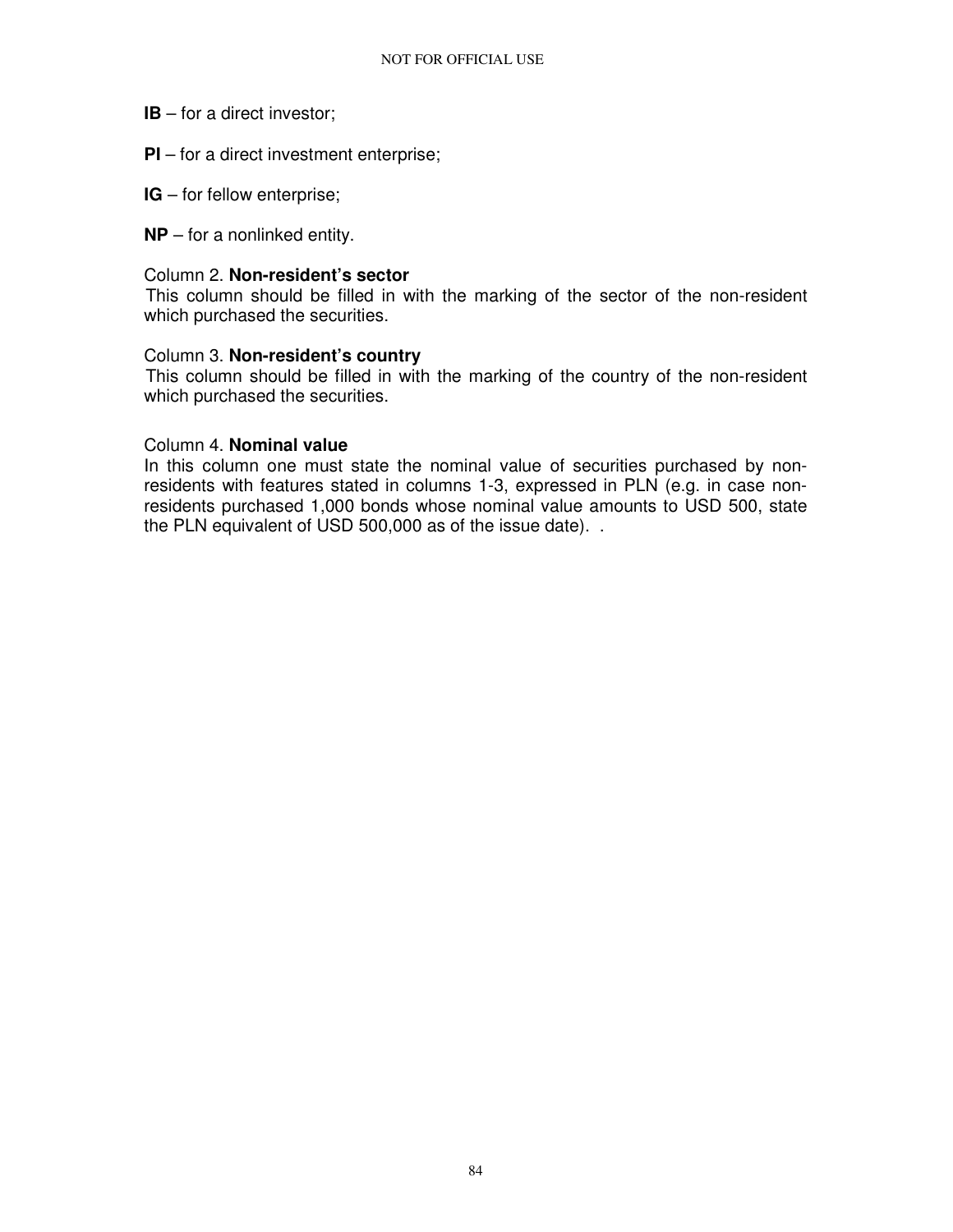Annex 24

#### TEMPLATE

NATIONAL BANK OF POLAND territorially competent regional branch

behalf of the reporting

entity<sup>∗</sup>

REGON statistical ID number



Name and seat or name, surname and place of residence of the reporting entity

# *PW-ZME form*

**Amendments of data concerning issue of own securities by the reporting entity, intended for a foreign market or purchased by non-residents, at least in part** 

| Part I.                                                     |                 |                                                | Part II.                                              |                          | in PLN, without decimal places                         |                |
|-------------------------------------------------------------|-----------------|------------------------------------------------|-------------------------------------------------------|--------------------------|--------------------------------------------------------|----------------|
| Name of security                                            |                 |                                                | Type of capital<br>relationship with the<br>purchaser | Non-resident's<br>sector | Non-resident's<br>country                              | Nominal value  |
| <b>ISIN</b> code                                            | $\overline{2}$  |                                                | $\mathbf{1}$                                          | $\overline{2}$           | 3                                                      | $\overline{4}$ |
| Issue date                                                  | 3               |                                                |                                                       |                          |                                                        |                |
| Amendment date                                              | $\overline{4}$  |                                                |                                                       |                          |                                                        |                |
| Issue type                                                  | 5               |                                                |                                                       |                          |                                                        |                |
| Maturity date                                               | 6               |                                                |                                                       |                          |                                                        |                |
| Issue agent                                                 | $\overline{7}$  |                                                |                                                       |                          |                                                        |                |
| Issue depository                                            | 8               |                                                |                                                       |                          |                                                        |                |
| <b>Issue currency</b>                                       | 9               |                                                |                                                       |                          |                                                        |                |
| Issue price                                                 | 10              |                                                |                                                       |                          |                                                        |                |
| Total issue value                                           | 11              |                                                |                                                       |                          |                                                        |                |
| CFI code                                                    | 12              |                                                |                                                       |                          |                                                        |                |
| Type of security                                            | 13              |                                                |                                                       |                          |                                                        |                |
| Repurchase type                                             | 14              |                                                |                                                       |                          |                                                        |                |
| Repurchase price                                            | 15              |                                                |                                                       |                          |                                                        |                |
| Repurchase currency                                         | 16              |                                                |                                                       |                          |                                                        |                |
| Repurchase frequency                                        | 17              |                                                |                                                       |                          |                                                        |                |
| Coupon type                                                 | 18              |                                                |                                                       |                          |                                                        |                |
| Coupon payment frequency                                    | 19              |                                                |                                                       |                          |                                                        |                |
| Coupon rate                                                 | $\overline{20}$ |                                                |                                                       |                          |                                                        |                |
| Reference rate                                              | 21              |                                                |                                                       |                          |                                                        |                |
| Coupon premium                                              | $\overline{22}$ |                                                |                                                       |                          |                                                        |                |
| Coupon currency                                             | 23              |                                                |                                                       |                          |                                                        |                |
| <b>Rating Fitch</b>                                         | 24              |                                                |                                                       |                          |                                                        |                |
| Rating Moody's                                              | $\overline{25}$ |                                                |                                                       |                          |                                                        |                |
| Rating S&P                                                  | 26              |                                                |                                                       |                          |                                                        |                |
| <b>Embedded derivatives</b>                                 | $\overline{27}$ |                                                |                                                       |                          |                                                        |                |
| Name, surname,<br>phone number and<br>electronic address of |                 | Date of drafting the<br>report<br>(yyyy-mm-dd) |                                                       |                          | Name stamp and<br>signature of the<br>person acting on |                |

∗ Concerns reporting entities submitting reports on paper.

the person who drafted the report

 $\overline{a}$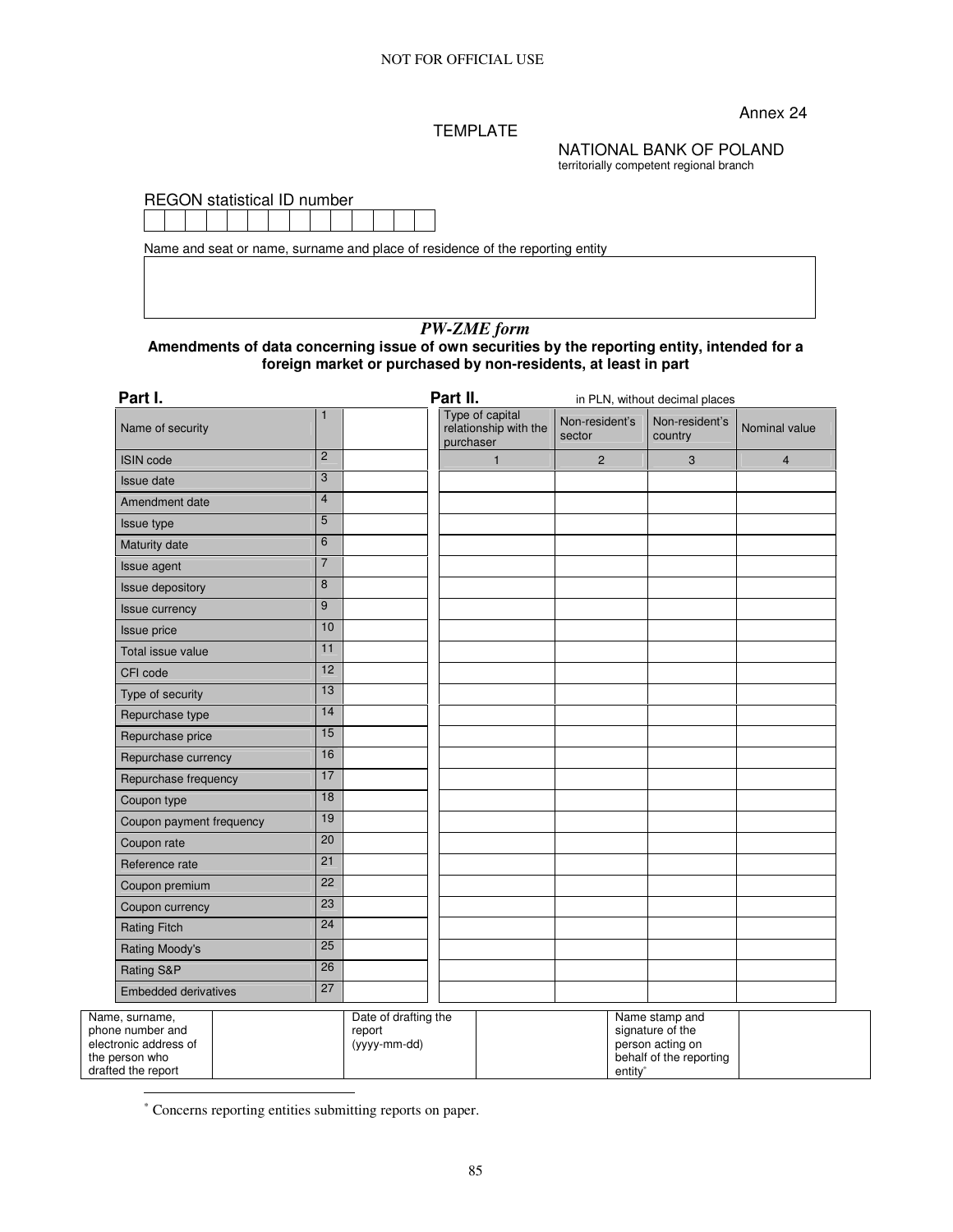### **Explanatory notes to PW-ZME form**

The form must be filled in with information on changes to characteristics of securities provided in the PW-EMI form previously. The report must feature information on changes to characteristics of the issue, including such events as: an additional issue (another tranche), early repurchase, change to the size of the part of issue held by non-residents, changes to interest rates, etc.

### **Part I.**

- Line 1. This line should be filled in with the full name of the securities, e.g. convertible bonds of Elektrim 05/2012. The name must be identical as the name of the security stated in the PW-EMI form.
- Line 2. Concerns securities admitted to trading on regulated markets. This line should be filled in with the code of the securities in line with the ISIN standard (12 characters, ISO standard 6166) issued by the institution which codes securities in the country where the given securities have been admitted to trading on the regulated market.
- Line 3. This line should feature the issue date in the following format: yyyy-mmdd.
- Line 4. This line should feature the date of the change in the characteristics in the following format: yyyy-mm-dd.
- Line 5. This line should be filled in with the marking of the type of issue using the following letter markings:
	- $P -$  for securities admitted to trading on a foreign regulated market;
	- $N -$  for securities not admitted to trading on foreign regulated markets.
- Line 6. This line should feature the maturity date in the following format: yyyymm-dd.
- Line 9. This line must be filled in with the letter code of the currency in which the security is denominated, according to international ISO codes.
- Line 10. This line must feature the issue price as the fraction of the nominal price (e.g. if the issue price amounts to 99% of the nominal price, the value to fill in would be 0.99).
- Line 11. This line must be filled in with the total nominal value of issued securities expressed in units of the issue currency (e.g. if 1,000 bonds were issued at the nominal price of USD 500, the value to be filled in is USD 500,000).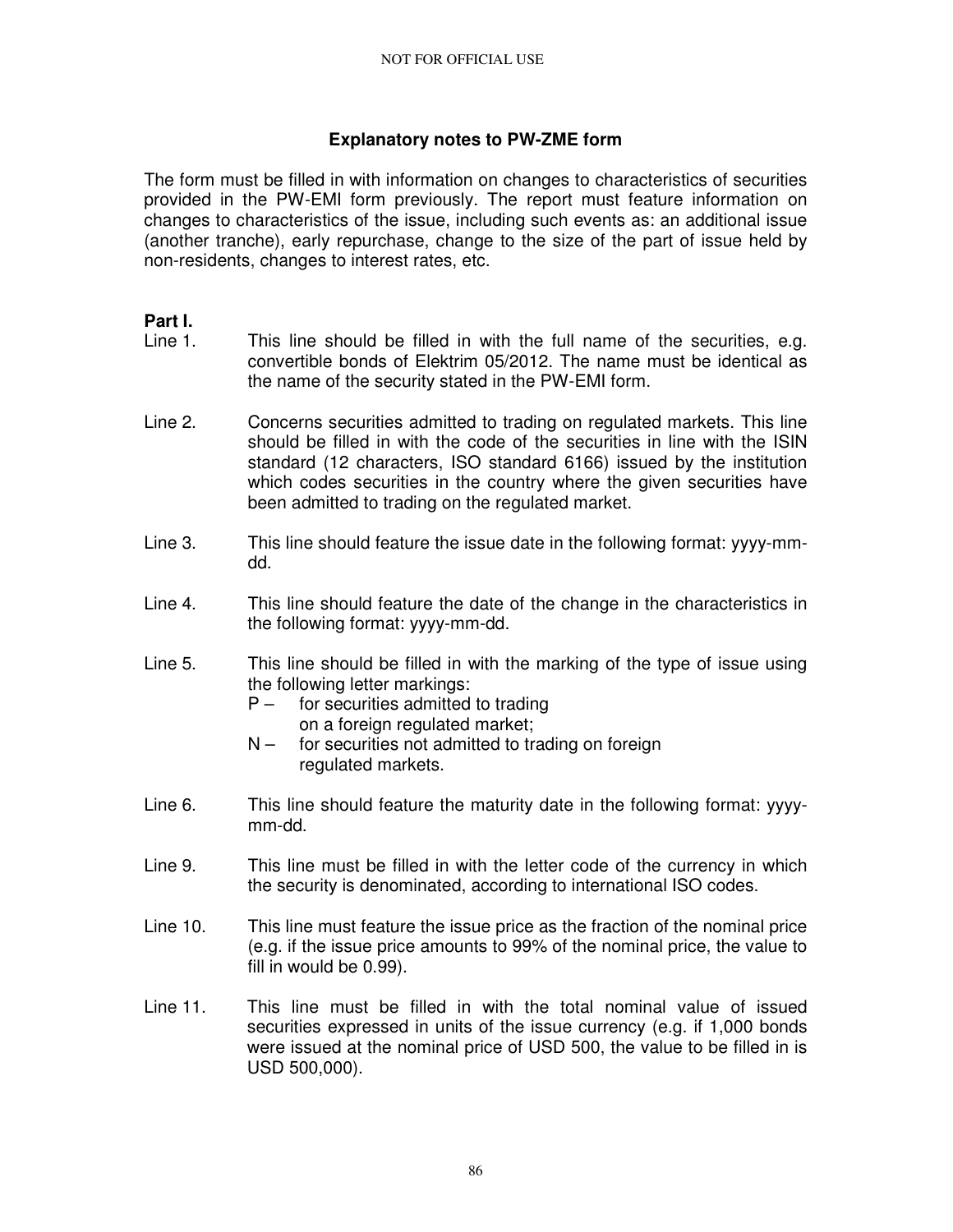- Line 12. This line should be filled in with the six-character CFI code compliant with the ISO 10962 norm.
- Line 13. This line must be filled in with the letter marking of the type of securities: DK – for short-term debt securities (money market instruments);
	- DD for long-term debt securities.
- Line 14. This line must be filled in with the digit marking of the type of repurchase: 01 – in case of lack of a repurchase date (the so-called perpetual bond); 02 – a single repurchase upon maturity; 99 – other type of repurchase.
- Line 15. This line must feature the repurchase price as the fraction of the nominal price (e.g. if the issue price amounts to 102% of the nominal price, the value to fill in would be 1.02).
- Line 16. This line must be filled in with the letter code of the currency in which the repurchase of the security is settled, according to international ISO codes.
- Line 17. This line must state the repurchase frequency with the use of the following digit markings:

41 – single repurchase;

 00 – securities without a repurchase date (the so-called perpetual bonds);

- $01 -$ annual;
- 02 semi-annual;
- 03 quarterly;
- 04 monthly;
- 06 every two years;
- 09 other fixed frequency;
- $99$  other.
- Line 18. This line must state the type of coupon with the use of the following digit markings:
	- $01 -$  fixed;
	- 02 fixed whose value changes in a pre-established way

 (e.g. 3% for the first two years following the issue and subsequently 3.5% until

- the repurchase date);
- 03 variable;
- 04 zero-coupon security;
- 05 coupon linked with economic indices;
- 99 other.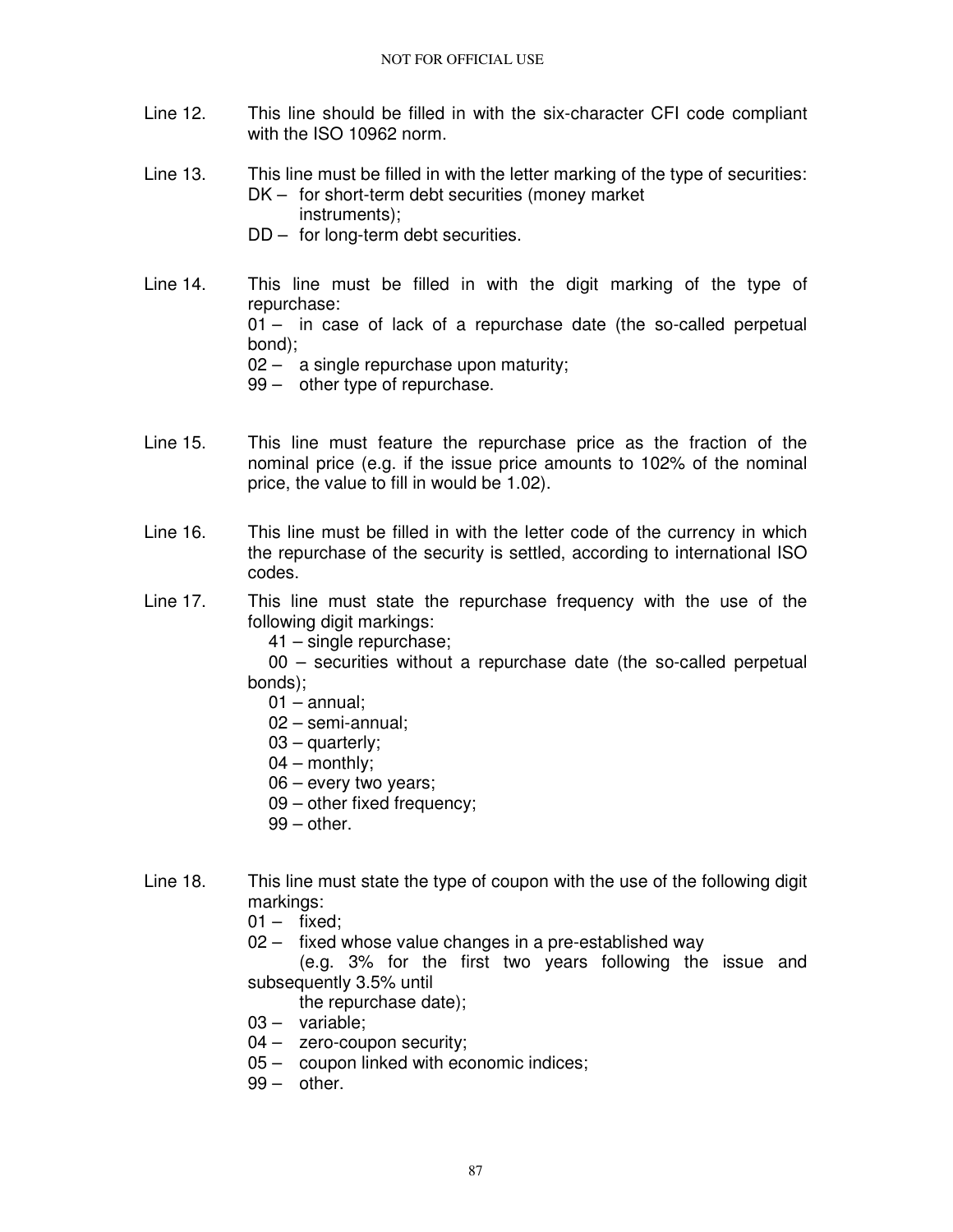- Line 19. This line must state the coupon frequency (payment of interest) with the use of the following digit markings:
	- 00 zero coupon;
	- $01 -$  annual:
	- 02 semi-annual;
	- 04 quarterly;
	- 06 two-month;
	- 12 monthly;
	- 24 two-week;
	- 97 irregular payments;
	- 99 other.
- Line 20. Concerns debt securities. In case the security has a fixed coupon (value 01 in field 18) or its value changes in a pre-established way (value 02 in field 18), the line must be filled in with the value of the fixed interest rate according to the status as of the date of preparing the report, expressed as a percentage.
- Line 21. In case the security has a variable coupon (value 03 in field 18), the line should be filled in with the marking of the reference rate (e.g. if the security has a coupon which equals LIBOR 3m + 0.25%, the LIBOR 3m must be stated).
- Line 22. In case the security has a variable coupon (value 03 in field 18), the line should be filled in with the premium exceeding the reference rate expressed as a percentage (e.g. if the security has a coupon which equals LIBOR 3m + 0.25%, the 0.25% must be stated).
- Line 23. This line must be filled in with the letter code of the currency in which interest is paid out, according to international ISO codes.
- Lines 24,
- 25 and 26. The lines are to be filled in with ratings (if any) applied to the issue by the following agencies: Moody's, Fitch and Standard & Poor's.
- Line 27. The line is to be filled in with the description of embedded derivatives (if any), e.g. the early repurchase option or the option of swapping into shares.

# **Part II.**

### Column 1. **Type of capital relationship with the purchaser**

This column is to be filled in with the marking of the type of capital relationship the reporting entity has with the non-resident which purchases securities, with the use of the following letter markings:

- **IB** for a direct investor;
- **PI** for a direct investment enterprise;
- **IG** for fellow enterprise;
- **NP** for a not linked entity.

### Column 2. **Non-resident's sector**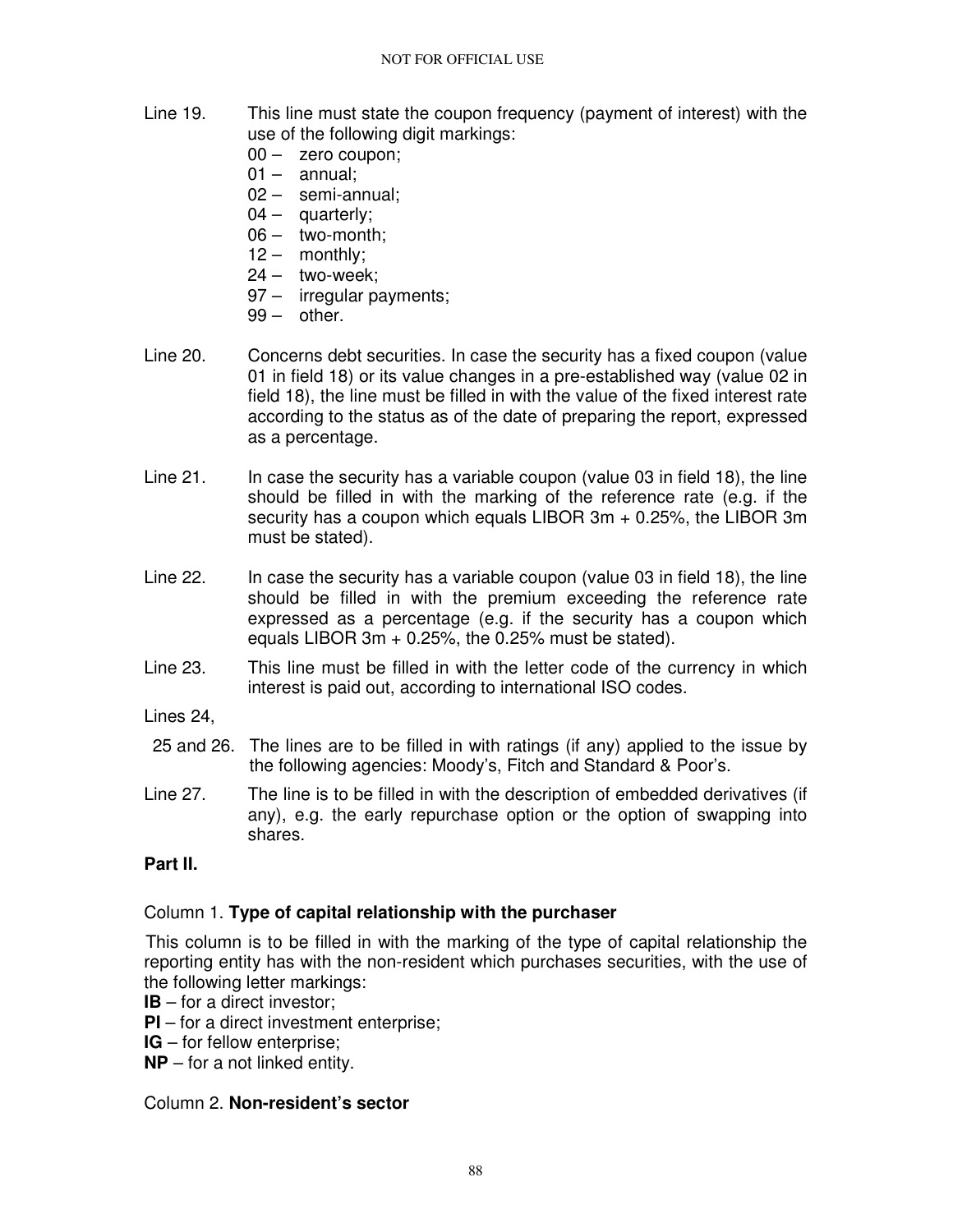This column should be filled in with the marking of the sector of the non-resident which purchased the securities.

#### Column 3. **Non-resident's country**

This column should be filled in with the marking of the country of the non-resident which purchased the securities.

#### Column 4. **Nominal value**

In this column one must state the nominal value of securities held by non-residents with features stated in columns 1-3 as of the date of drafting the report, expressed in PLN (e.g. in case non-residents held 1,000 bonds whose nominal value amounts to USD 500, state the PLN equivalent of USD 500,000 as of the date of drafting the report).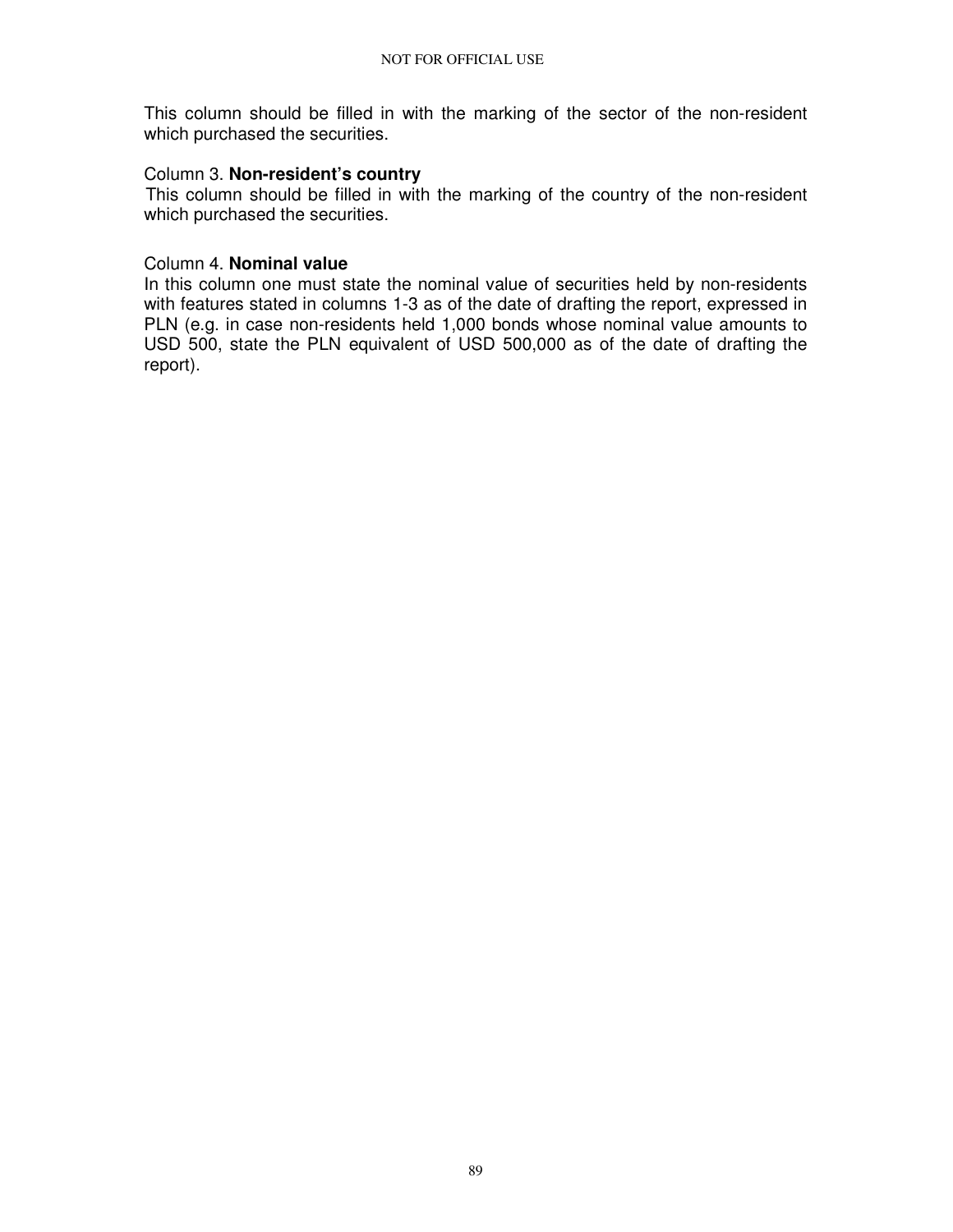#### TEMPLATE

Annex 25

NATIONAL BANK OF POLAND territorially competent regional branch*PW-AIM form* (to be filled in by custodians only)

# **Securities with the ISIN code, issued by non-residents,**

|  | held by natural persons – residents |  |
|--|-------------------------------------|--|
|  |                                     |  |

|          |             |                                                                           |                                                                 |          |                                 |                      |                             |                | in PLN, without decimal places                                |                                                        |
|----------|-------------|---------------------------------------------------------------------------|-----------------------------------------------------------------|----------|---------------------------------|----------------------|-----------------------------|----------------|---------------------------------------------------------------|--------------------------------------------------------|
| No.      | <b>ISIN</b> | Stock at the<br>beginning of<br>the period<br>(number /<br>nominal value) | Stock at the<br>beginning of<br>the period -<br>market<br>value | Increase | <b>Transactions</b><br>Decrease | Valuation<br>changes | Exchange<br>rate<br>changes | Other changes  | Stock at the end of<br>the period (number /<br>nominal value) | Stock at the<br>end of the<br>period -<br>market value |
|          |             | 2                                                                         | 3                                                               |          | 5                               | 6                    |                             | 8              |                                                               | 10                                                     |
|          |             | Sum of lines 1 to n                                                       |                                                                 |          |                                 |                      |                             |                |                                                               |                                                        |
|          |             |                                                                           |                                                                 |          |                                 |                      |                             |                |                                                               |                                                        |
| 2        |             |                                                                           |                                                                 |          |                                 |                      |                             |                |                                                               |                                                        |
| $\cdots$ |             |                                                                           |                                                                 |          |                                 |                      |                             |                |                                                               |                                                        |
| n        |             |                                                                           |                                                                 |          |                                 |                      |                             |                |                                                               |                                                        |
|          |             |                                                                           | Name, surname, phone                                            |          | Date of drafting                |                      |                             | Name stamp and |                                                               |                                                        |

Name, surname, phone<br>number and electronic address of the person who drafted the report

Report for month month year

Date of drafting the report (yyyy-mm-dd)

Name stamp and signature of the person acting on behalf of the reporting entity<sup>∗</sup>

REGON statistical ID number

Name and seat of the reporting entity

<sup>∗</sup> Concerns reporting entities submitting reports on paper.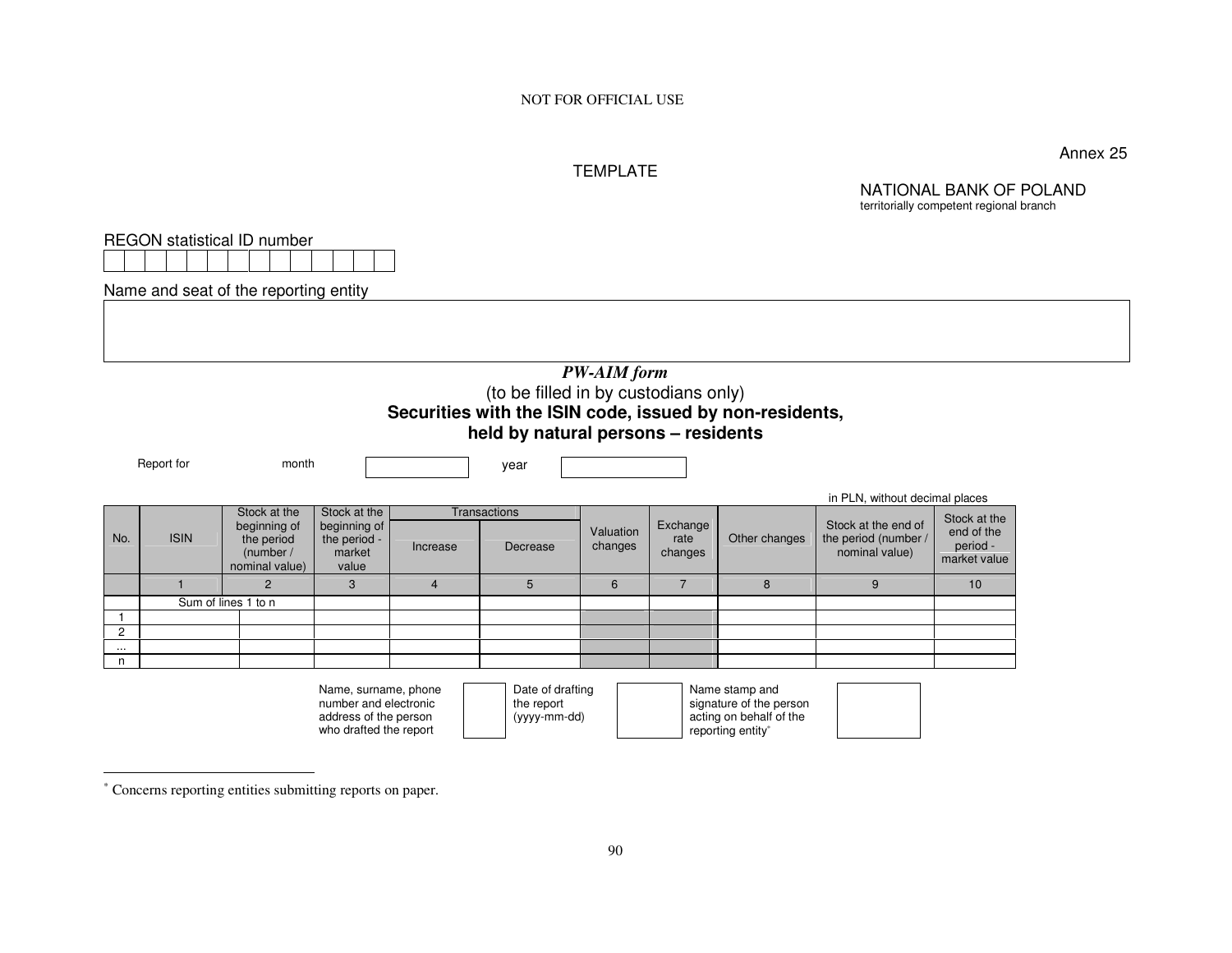### **Explanatory notes to PW-AIM form**

This form should be filled in with information on securities, money market instruments which are not securities and participation units in collective investment institutions held by natural persons who are residents and entered into accounts of securities maintained by the reporting entity, which posses the ISIN code and have been issued by non-residents outside the territory of the Republic of Poland.

Forms concerning securities with the ISIN code should be filled in with values for each specific securitiy separately ("security by security").

The form also covers securities issued by non-residents traded on the domestic regulated market.

The form should be filled in with information on depositary receipts (e.g. American Depositary Receipts – ADR or Global Depositary Receipts – GDR) issued by nonresidents. Yet information on depositary receipts issued by residents should not be filled in. A country where there is a registered office of an issuer of securities which are the basis for issuing depositary receipts should be considered as a country of receipts' issuer (e.g. for ADR representing shares of the Korean company Samsung, issued in the United States, the issuer's country is Korea, whereas for ADR representing shares of PKN Orlen, issued in the United States, the issuer's country is Poland and information on their ownership should not be mentioned in any of the reports referred to in this Regulation).

Examples of securities which should be mentioned in the PW-AIM form are as follows:

1) Shares in Microsoft Corporation, ISIN code US5949181045;

2) German Government bonds, ISIN code DE0001141414.

Examples of securities which should not be filled into PW-AIM form are depositary receipts representing shares in a Polish bank issued in the United States, Bank PEKAO S.A. GDR REG-S, ISIN code - US0644512065.

#### Column 2. **Stock at the beginning of the period – number/nominal value**

For equitysecurities, the column should be filled in with the number of securities expressed in items at the end of the previous reporting period.

For debt securities, state the nominal value of the portfolio of securities held in PLN (e.g. in case one owns 1,000 bonds whose nominal value amounts to USD 500, state the PLN equivalent of USD 500,000).

### Column 3. **Stock at the beginning of the period – market value**

The column should include the market value, or its best approximation, of possessed securities in accordance with the state at the end of the previous reporting period.

#### Column 4. **Transactions – Increase**

The column should include the total value of securities purchased during the reporting period, calculated according to transaction prices, excluding commissions and other charges. In case of debt securities, the price should include accrued interest which has not been paid out yet.

#### Column 5. **Transactions – Decrease**

The column should include the total value of securities sold during the reporting period, calculated according to transaction prices, excluding commissions and other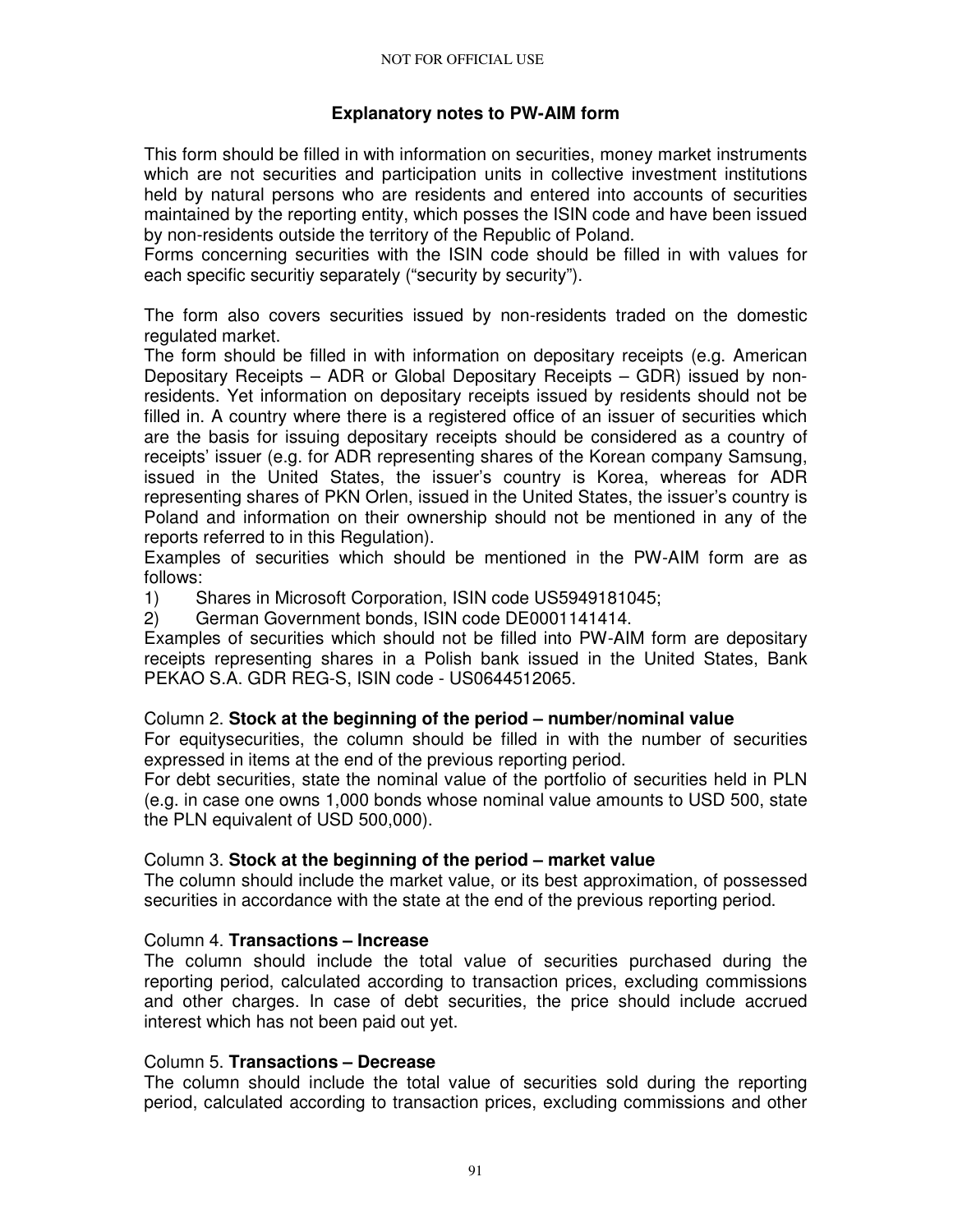charges. In case of debt securities, the price should include accrued interest which has not been paid out yet.

### Column 8. **Other changes**

The column should state the adjustments to the value of the securities portfolio during the reporting period which had not been the effect of transactions, valuation adjustments or currency exchange differences. Valuation should be conducted according to market prices (or according to prices most approximate to them) when events that imply other changes arise.

Examples of operations resulting in other changes are as follows:

- 1) purchase of securities as a result of executing the swap option embedded in other securities held (the latter cease to exist and are not included in the portfolio);
- 2) Purchase of shares as a result of an exchange of shares in one company held in exchange for shares in other company as a result of an acquisition or merger of the entities.

#### Column 9. **Stock at the end of the period – number/nominal value**

For equity securities, the column should be filled in with the number of securities expressed in items at the end of the recent reporting period.

For debt securities, state the nominal value of the portfolio of securities held in PLN (e.g. in case one owns 1,000 bonds whose nominal value amounts to USD 500, state the PLN equivalent of USD 500,000).

#### Column 10. **Stock at the end of the period – market value**

This column should state the market value, or its closest approximation, of the held portfolio of securities, at the end of the reporting period.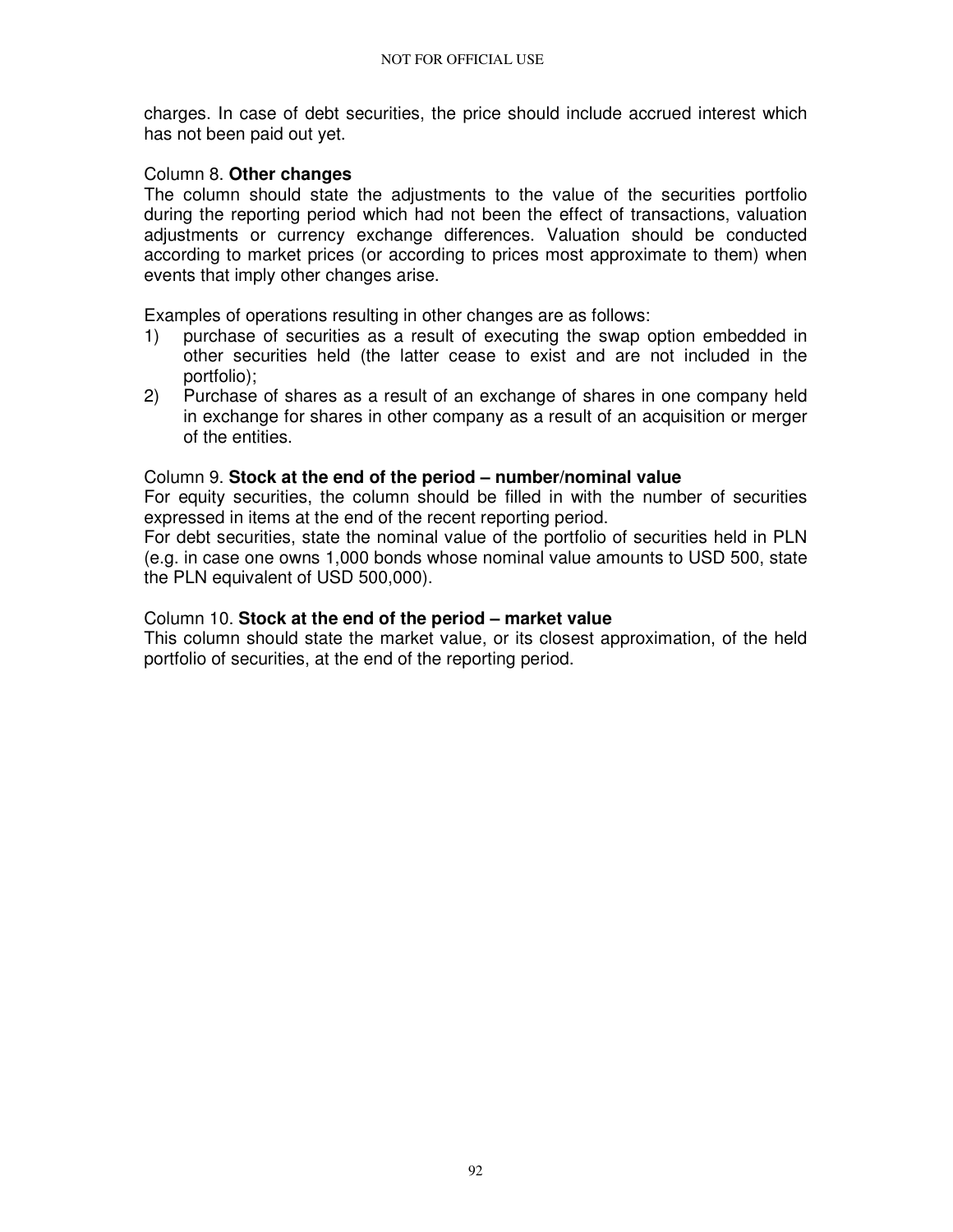#### TEMPLATE

Annex 26

NATIONAL BANK OF POLAND

territorially competent regional branchREGON statistical ID number Name and seat of the reporting entity *PW-ADM form*  (to be filled in by custodians only) **Debt securities without the ISIN code, issued by non-residents, held by natural persons – residents** Report for month and the set of the set of the set of the set of the set of the set of the set of the set of the set of the set of the set of the set of the set of the set of the set of the set of the set of the set of the **in PLN, without decimal places**Transactions Interest No. Name of Issuer's Original Countr Currency<br>security sector maturity  $y$  (ISO code)<br>code) Stock at the beginnin g of the period Increase **Decreas** e Valuation changes Exchang e rate changes **Other**  changes Stock at the end of the period Stock at the beginning of the period Calculated interest Paid interest Exchang e rate changes **Other**  chang es Stock at the end of the period 1 2 3 4 5 6 7 8 9 10 11 12 1 13 1 14 1 15 1 16 17 18 Sum of lines 1 to n 1 2 ... n Name, surname, phone number and electronic address of the person who drafted the reportDate of drafting the report (yyyy-mm-dd)Name stamp and signature of the person acting on behalf of the reporting entity<sup>\*</sup>

<sup>∗</sup> Concerns reporting entities submitting reports on paper.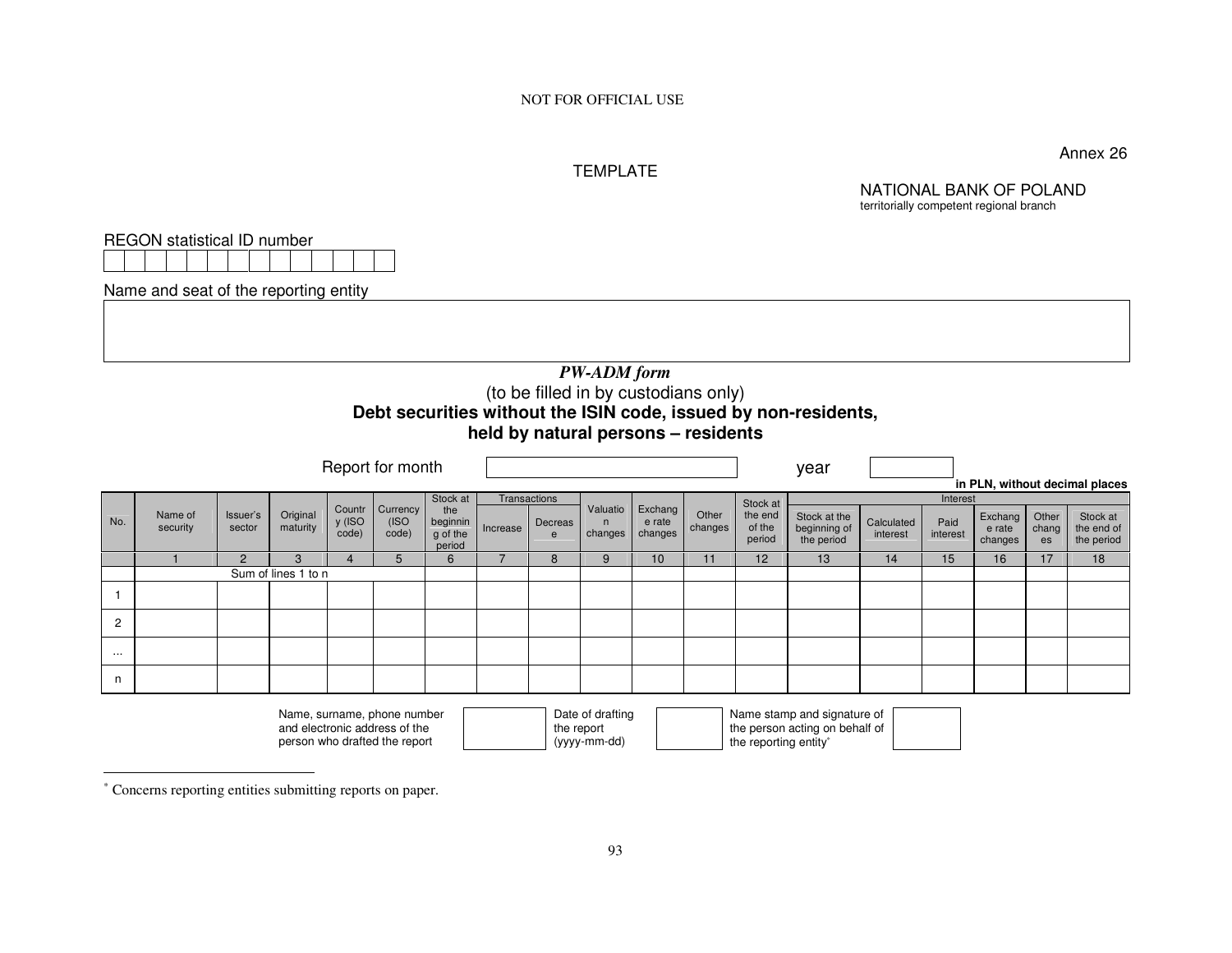### **Explanatory notes to PW-ADM form**

This form should be filled in with information on debt securities and money market instruments which are not securities held by natural persons who are residents and entered into accounts maintained by the reporting entity or held in the deposit register maintained by the reporting entity, which do not posses the ISIN code and have been issued by non-residents outside the territory of the Republic of Poland.

### Column 6. **Stock at the beginning of the period**

The column should include the market value, or its best approximation, of possessed securities in accordance with the state at the end of the previous reporting period.

### Column 7. **Transactions – Increase**

The column should include the total value of securities purchased during the reporting period, calculated according to transaction prices, excluding commissions and other charges. In case of debt securities, the price should include accrued interest which has not been paid out yet.

#### Column 8. **Transactions – Decrease**

The column should include the total value of securities sold during the reporting period, calculated according to transaction prices, excluding commissions and other charges. In case of debt securities, the price should include accrued interest which has not been paid out yet.

### Column 9. **Valuation changes**

The column should include the value by which the value of the portfolio of possessed securities which meet the criteria provided in a given line of the report during the reporting period increased or decreased, as a result of the change of their market value.

### Column 11. **Other changes**

The column should state the adjustments to the value of the securities portfolio during the reporting period which had not been the effect of transactions, valuation adjustments or currency exchange differences. Valuation should be conducted according to market prices (or according to prices most approximate to them) when events that imply other changes arise.

### Column 12. **Stock at the end of the period**

The column should include the market value, or its best approximation, of possessed securities in accordance with the state at the end of the reporting period. The valuation should take into account interest accrued but not paid out.

An example of an operation which results in other changes is the purchase of securities as a result of executing the swap option embedded in other securities held (the latter cease to exist and are not included in the portfolio).

After filling in the form, the conformity of data in columns should be verified arithmetically:

Column  $6 + 7 - 8 + 9 + 10 + 11 = 12$ Column  $13 + 14 - 15 + 16 + 17 = 18$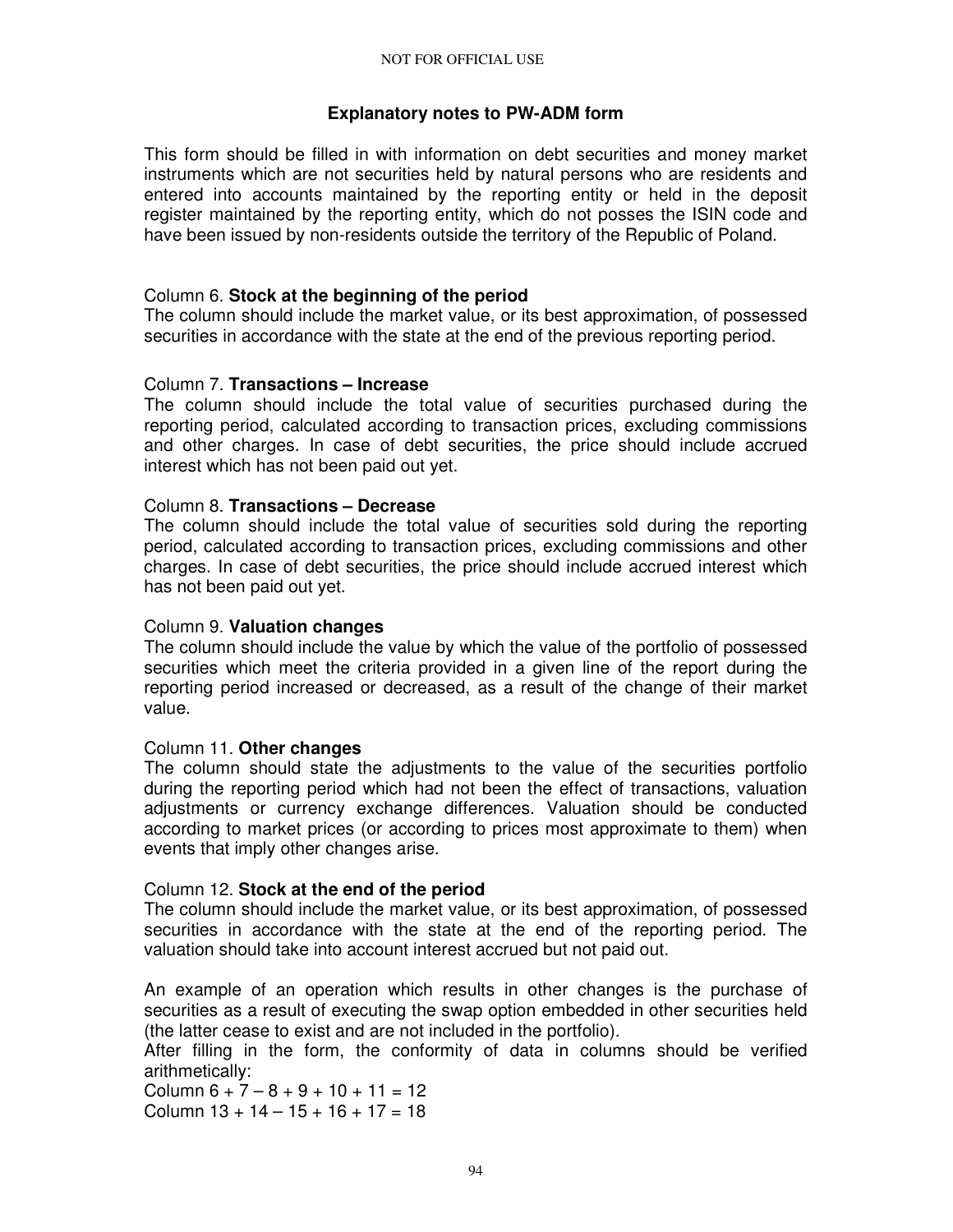#### TEMPLATE

Annex 27

NATIONAL BANK OF POLAND territorially competent regional branch

REGON statistical ID number

Name and seat of the reporting entity

#### *PW-AUM form* (to be filled in by custodians only)

#### **Participation securities without the ISIN code, excluding participation units in collective investment institutions, issued by non-residents, held by natural persons – residents**

|                | Report for month                                                                              |                     |                                   |                                               |                                                   |                         |                                     |                              | year                                                                                   | in PLN, without decimal places |                                         |                 |
|----------------|-----------------------------------------------------------------------------------------------|---------------------|-----------------------------------|-----------------------------------------------|---------------------------------------------------|-------------------------|-------------------------------------|------------------------------|----------------------------------------------------------------------------------------|--------------------------------|-----------------------------------------|-----------------|
| No.            | Name of<br>security                                                                           | Issuer's<br>sector  | Issuer's<br>country (ISO<br>code) | <b>Issue</b><br>curren<br>cy<br>(ISO<br>code) | Stock at<br>the<br>beginnin<br>g of the<br>period | Increas<br>$\mathbf{e}$ | <b>Transactions</b><br>Decreas<br>e | Valuatio<br>n<br>change<br>S | Exchange<br>rate<br>changes                                                            | Other<br>changes               | Stock at<br>the end<br>of the<br>period | <b>Dividend</b> |
|                |                                                                                               | $\overline{2}$      | 3                                 | 4                                             | 5                                                 | 6                       |                                     | 8                            | 9                                                                                      | 10                             | 11                                      | 12              |
|                |                                                                                               | Sum of lines 1 to n |                                   |                                               |                                                   |                         |                                     |                              |                                                                                        |                                |                                         |                 |
|                |                                                                                               |                     |                                   |                                               |                                                   |                         |                                     |                              |                                                                                        |                                |                                         |                 |
| $\overline{2}$ |                                                                                               |                     |                                   |                                               |                                                   |                         |                                     |                              |                                                                                        |                                |                                         |                 |
| $\cdots$       |                                                                                               |                     |                                   |                                               |                                                   |                         |                                     |                              |                                                                                        |                                |                                         |                 |
| n              |                                                                                               |                     |                                   |                                               |                                                   |                         |                                     |                              |                                                                                        |                                |                                         |                 |
|                | Name, surname, phone number<br>and electronic address of the<br>person who drafted the report |                     |                                   |                                               | Date of drafting<br>the report<br>(yyyy-mm-dd)    |                         |                                     |                              | Name stamp and signature of<br>the person acting on behalf of<br>the reporting entity* |                                |                                         |                 |

the reporting entity<sup>∗</sup>

<sup>∗</sup> Concerns reporting entities submitting reports on paper.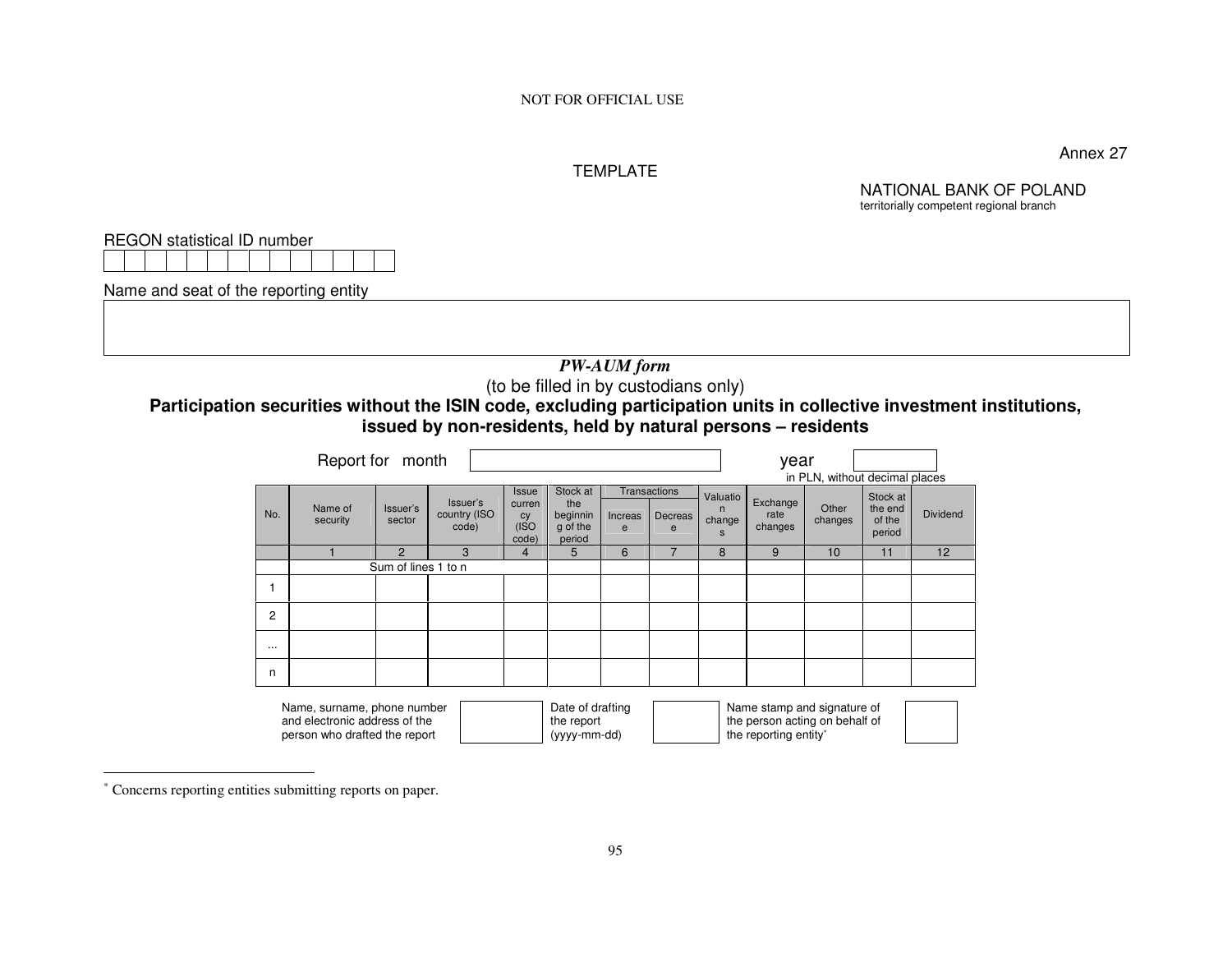### **Explanatory notes to PW-AUM form**

This form should be filled in with information on participation securities without the ISIN code held by natural persons who are residents and entered into accounts maintained by the reporting entity or held in the deposit register maintained by the reporting entity, which have been issued by non-residents outside or within the territory of the Republic of Poland.

The report should also be filled in with information on depositary receipts (e.g. American Depositary Receipts – ADR or Global Depositary Receipts – GDR) issued by non-residents. Yet information on depositary receipts issued by residents should not be filled in. A country where there is a registered office of an issuer of securities which are the basis for issuing depositary receipts should be considered as a country of receipts' issuer (e.g. for ADR representing shares of the Korean company Samsung, issued in the United States, the issuer's country is Korea, whereas for ADR representing shares of PKN Orlen, issued in the United States, the issuer's country is Poland and information on their ownership should not be mentioned in any of the reports referred to in this Regulation).

#### Column 5. **Stock at the beginning of the period**

The column should include the market value, or its best approximation, of possessed securities in accordance with the state at the end of the previous reporting period.

#### Column 6. **Transactions – Increase**

The column should include the total value of securities purchased during the reporting period, calculated according to transaction prices, excluding commissions and other charges.

#### Column 7. **Transactions – Decrease**

The column should include the total value of securities sold during the reporting period, calculated according to transaction prices, excluding commissions and other charges.

#### Column 8. **Valuation changes**

The column should include the value by which the value of the portfolio of possessed securities which meet the criteria provided in a given line of the report during the reporting period increased or decreased, as a result of the change of their market value.

#### Column 10. **Other changes**

The column should state the adjustments to the value of the securities portfolio during the reporting period which had not been the effect of transactions, valuation adjustments or currency exchange differences. Valuation should be conducted according to market prices (or according to prices most approximate to them) when events that imply other changes arise.

#### Column 11. **Stock at the end of the period**

The column should include the market value, or its best approximation, of possessed securities in accordance with the state at the end of the previous reporting period.

Examples of operations resulting in other changes are as follows: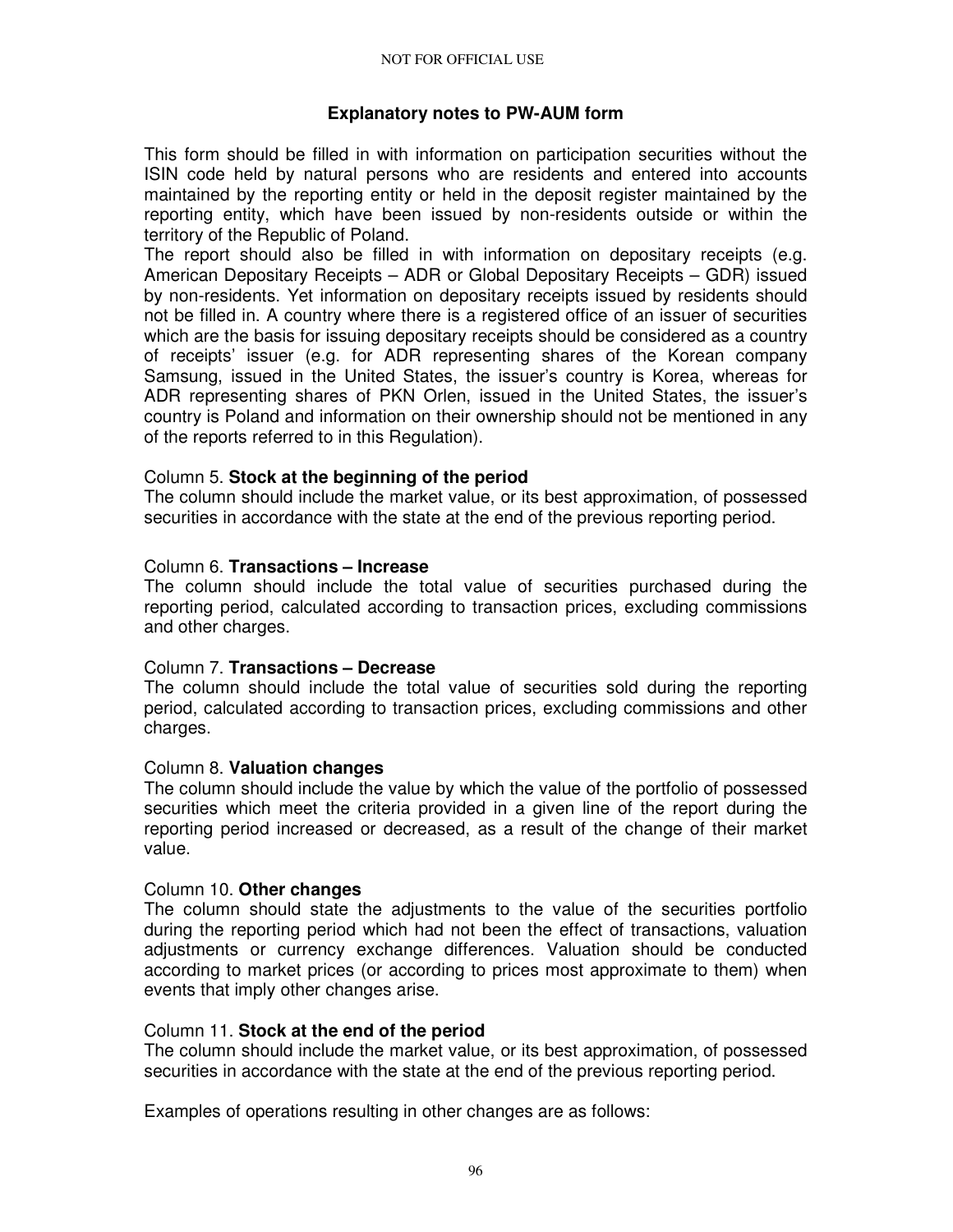- 1) purchase of securities as a result of executing the exchange option embedded in other securities held (the latter cease to exist and are not included in the portfolio);
- 2) Purchase of shares as a result of an exchange of shares in one company held into shares in other company being a result of an acquisition or merger of the entities.

After filling in the form, the conformity of data in columns should be verified arithmetically:

Column  $5 + 6 - 7 + 8 + 9 + 10 = 11$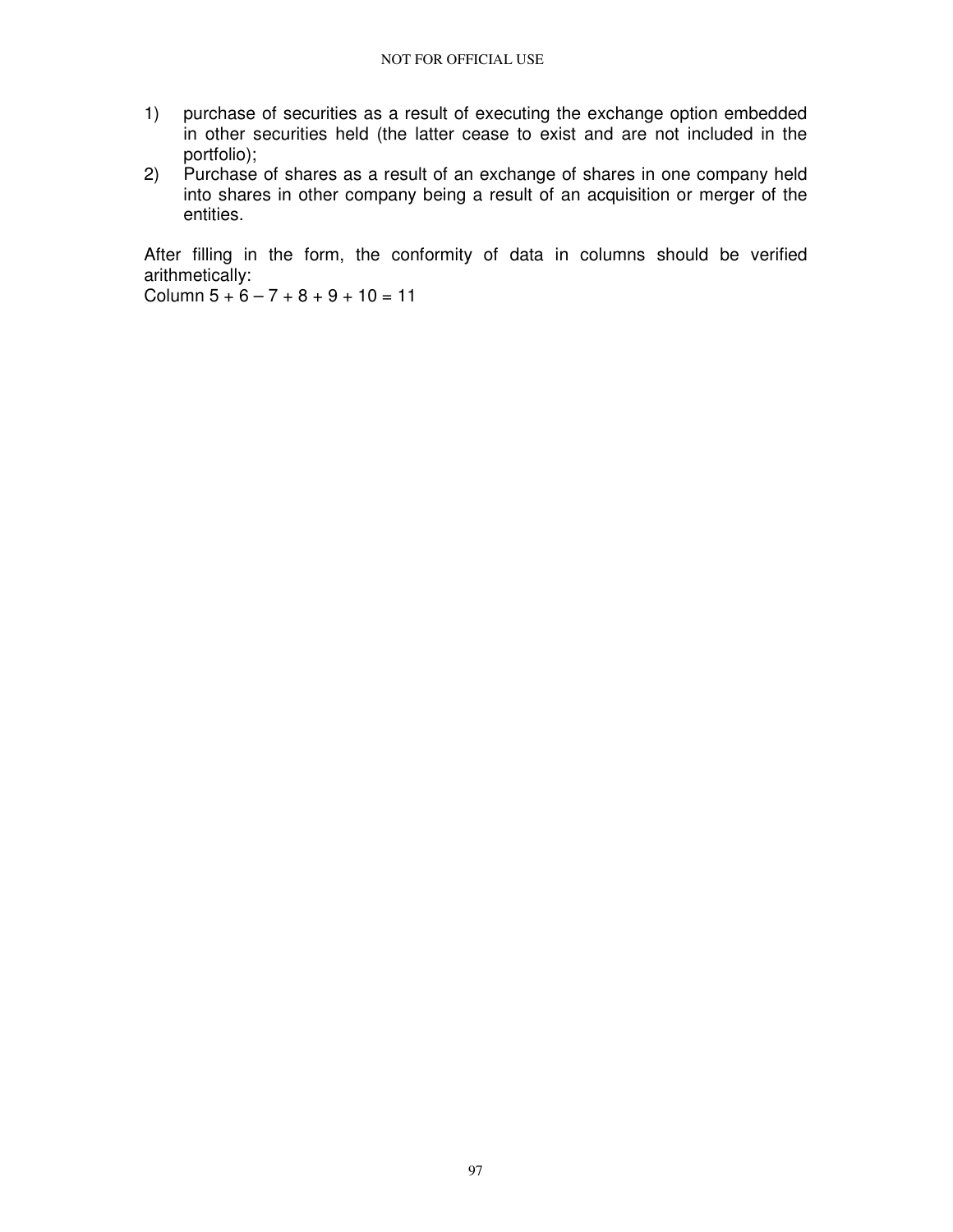#### TEMPLATE

Annex 28

NATIONAL BANK OF POLAND territorially competent regional branch

REGON statistical ID number

Name and seat of the reporting entity

#### *PW-AFM form*  (to be filled in by custodians only) **Participation units in collective investment institutions without the ISIN code, issued by non-residents, held by natural persons – residents**

|          | Report for month                                                                              |                           |                            |                                                  |                                                |                              |                          |                              | year                  |                                                               |                                |
|----------|-----------------------------------------------------------------------------------------------|---------------------------|----------------------------|--------------------------------------------------|------------------------------------------------|------------------------------|--------------------------|------------------------------|-----------------------|---------------------------------------------------------------|--------------------------------|
|          |                                                                                               |                           |                            |                                                  |                                                |                              |                          |                              |                       |                                                               | in PLN, without decimal places |
| No.      | Name of<br>security                                                                           | Country<br>(ISO)<br>code) | Currenc<br>y (ISO<br>code) | Stock at<br>the<br>beginning<br>of the<br>period | Increase                                       | Transactions<br>Decreas<br>e | Valuatio<br>n<br>changes | Exchan<br>ge rate<br>changes | Other<br>changes      | Stock at<br>the end of<br>the period                          | <b>Dividend</b>                |
|          |                                                                                               | 2                         | 3                          | 4                                                | 5                                              | 6                            |                          | 8                            | 9                     | 10                                                            | 11                             |
|          | Sum of lines 1 to n                                                                           |                           |                            |                                                  |                                                |                              |                          |                              |                       |                                                               |                                |
|          |                                                                                               |                           |                            |                                                  |                                                |                              |                          |                              |                       |                                                               |                                |
| 2        |                                                                                               |                           |                            |                                                  |                                                |                              |                          |                              |                       |                                                               |                                |
| $\cdots$ |                                                                                               |                           |                            |                                                  |                                                |                              |                          |                              |                       |                                                               |                                |
| n        |                                                                                               |                           |                            |                                                  |                                                |                              |                          |                              |                       |                                                               |                                |
|          | Name, surname, phone number<br>and electronic address of the<br>person who drafted the report |                           |                            |                                                  | Date of drafting<br>the report<br>(yyyy-mm-dd) |                              |                          |                              | the reporting entity* | Name stamp and signature of<br>the person acting on behalf of |                                |

<sup>∗</sup> Concerns reporting entities submitting reports on paper.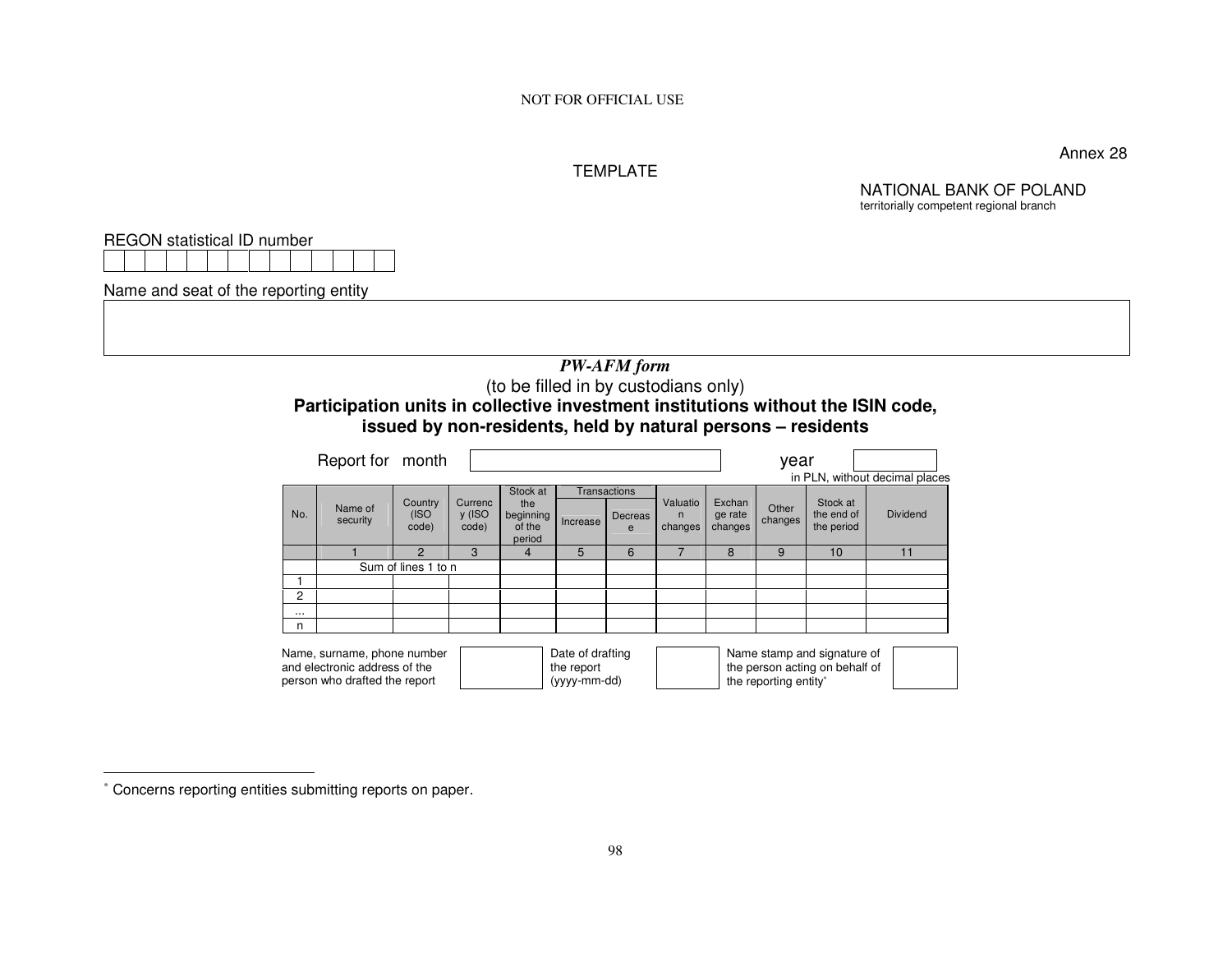### **Explanatory notes to PW-AFM form**

This form should be filled in with information on participation units in collective investment institutions held by natural persons who are residents and entered into accounts of participation units in collective investment institutions maintained by the reporting entity or held in the deposit register maintained by the reporting entity, which do not posses the ISIN code and have been issued by non-residents outside or within the territory of the Republic of Poland.

### Column 4. **Stock at the beginning of the period**

The column should include the market value (or its best approximation) of possessed participation units in accordance with the situation at the end of the previous reporting period.

### Column 5. **Transactions – Increase**

The column should include the total value of participation units purchased during the reporting period, calculated according to transaction prices, excluding commissions and other charges.

### Column 6. **Transactions – Decrease**

The column should include the total value of participation units sold during the reporting period, calculated according to transaction prices, excluding commissions and other charges.

### Column 7. **Valuation changes**

The column should include the value by which the value of the portfolio of possessed participation units which meet the criteria provided in a given line of the report during the reporting period increased or decreased, as a result of the change of their market value.

### Column 9. **Other changes**

The column should state the adjustments to the value of the securities portfolio during the reporting period which had not been the effect of transactions, valuation adjustments or currency exchange differences. Valuation should be conducted according to market prices (or according to prices most approximate to them) when events that imply other changes arise.

### Column 10. **Stock at the end of the period**

The column should include the market value (or its best approximation) of possessed participation units in accordance with the situation at the end of the previous reporting period.

After filling in the form, the conformity of data in columns should be verified arithmetically:

Column  $4 + 5 - 6 + 7 + 8 + 9 = 10$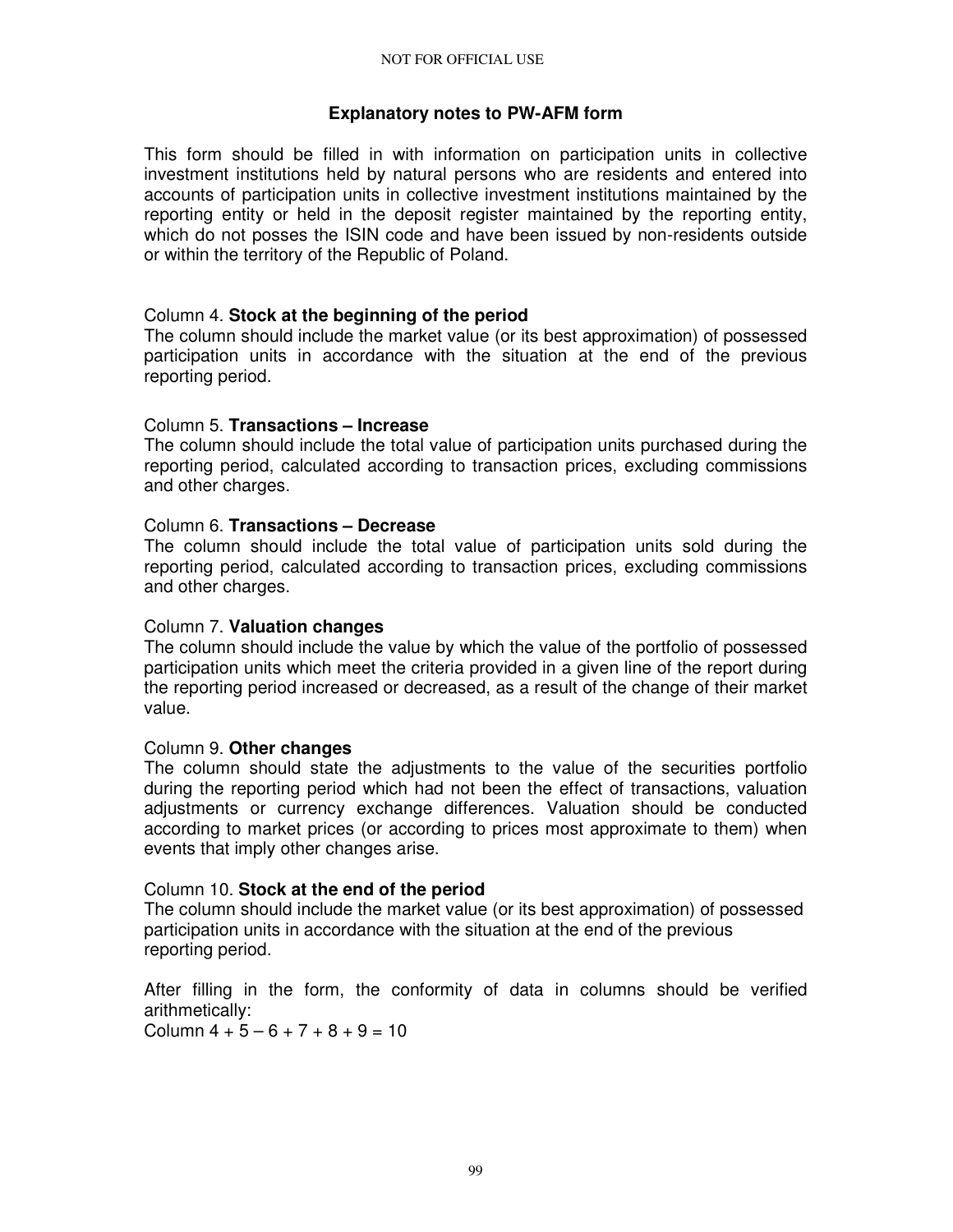#### TEMPLATE

Annex 29

NATIONAL BANK OF POLAND

territorially competent regional branchREGON statistical ID number Name and seat of the reporting entity *PW-PIM form*  (to be filled in by custodians only) **Securities with the ISIN code, excluding Treasury bonds, issued by residents, held by non-residents** Report for month year in PLN, without decimal places Stock at the **Transactions** No. ISIN Stock at the beginning of the period (number / nominal value) Stock at the beginning of the period (market value) Increase Decrease Valuation changes Exchange rate changes Other changes Stock at the end of the period (number / nominal value) end of the period market value 1 2 3 4 5 6 7 8 9 9 10 Sum of lines 1 to n 1 2 ... n Name stamp and signature of

Name, surname, phone number and electronic address of the person who drafted the report

Date of drafting the report (yyyy-mm-dd)

 the person acting on behalf of the reporting entity<sup>∗</sup>

<sup>∗</sup> Concerns reporting entities submitting reports on paper.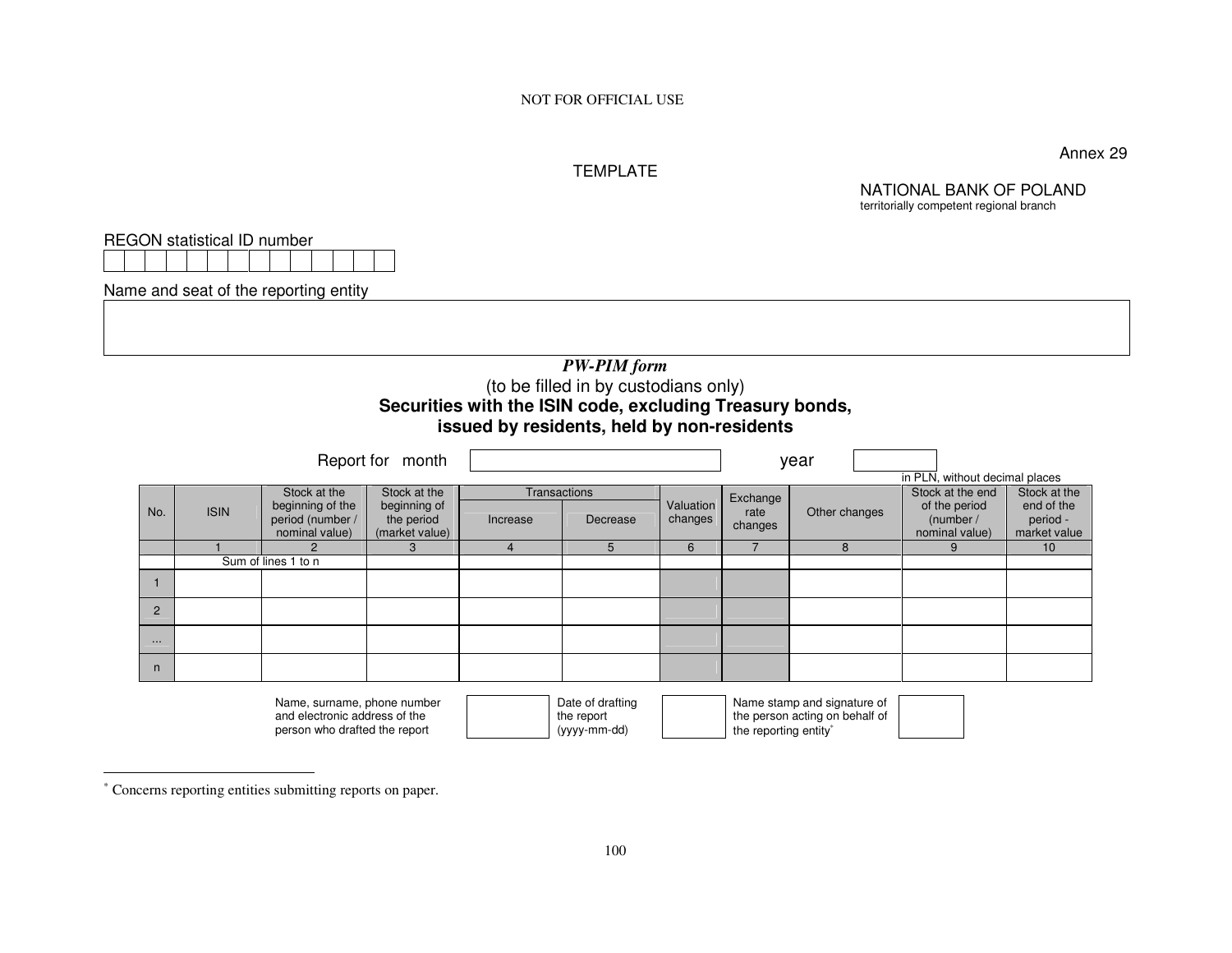### **Explanatory notes to PW-PIM form**

This form should be filled in with information on securities and money market instruments which are not securities held by non-residents and recorded in accounts maintained by the reporting entity, which posses the ISIN code and have been issued by residents other than the State Treasury outside or within the territory of the Republic of Poland.

Forms concerning securities with the ISIN code should be filled in with values divided into specific securities ("security by security").

The form should feature information on depositary receipts, e.g. American Depositary Receipts – ADR or Global Depositary Receipts – GDR issued by residents. It should not feature information on depositary receipts issued by non-residents. A country where there is a registered office of an issuer of securities which constitute the basis for issuing depositary receipts should be considered as a country of receipts' issuer (e.g. for ADR representing shares of PKN Orlen, issued in the United States, the issuer's country is Poland, whereas for ADR representing shares of the Korean company Samsung, issued in the United States, the issuer's country is Korea and information on their ownership should not be mentioned in any of the reports referred to in this Regulation; this is the non-resident – non-resident transaction, which is not included in balance of payments statistics).

The form should be filled in with information on securities which have been transferred to other entities for a fixed period but the non-resident has not lost control over them (it retained the risk and benefits connected with the securities, i.e. it retained the right to receive funds derived thereof such as interest or dividends and bears the risk of prices changes of the securities). It refers specifically to securities sold within reverse transactions (repo and sell-buy-back transactions) or lent by the reporting entity to other entities within contracts on securities loans.

The form should not be, however, filled in with information on securities received for a specified period of time from other entities which still have control over them and include them in their balance sheets, e.g., purchased within reverse repo transactions (reverse repo and buy-sell-back transactions) or borrowed from other entities within contracts on securities' loans.

Securities which had been received from other entities for a specified period of time (which still have control over them and include them in their balance sheets), and then sold to third entities (so called short sale) should be filled in the report with negative value. Data on as of the beginning and the end of the reporting period for specified securities which were subject to the short sale should be netted with data of long position in the same securities.

Examples of securities which should be filled into PW-PIM form are as follows:

- 1) Shares in KGHM, ISIN code PLKGHM000017;
- 2) Depositary receipts representing shares in a Polish bank, issued in the United States, e.g. Bank PEKAO S.A. GDR REG-S, ISIN code – US0644512065.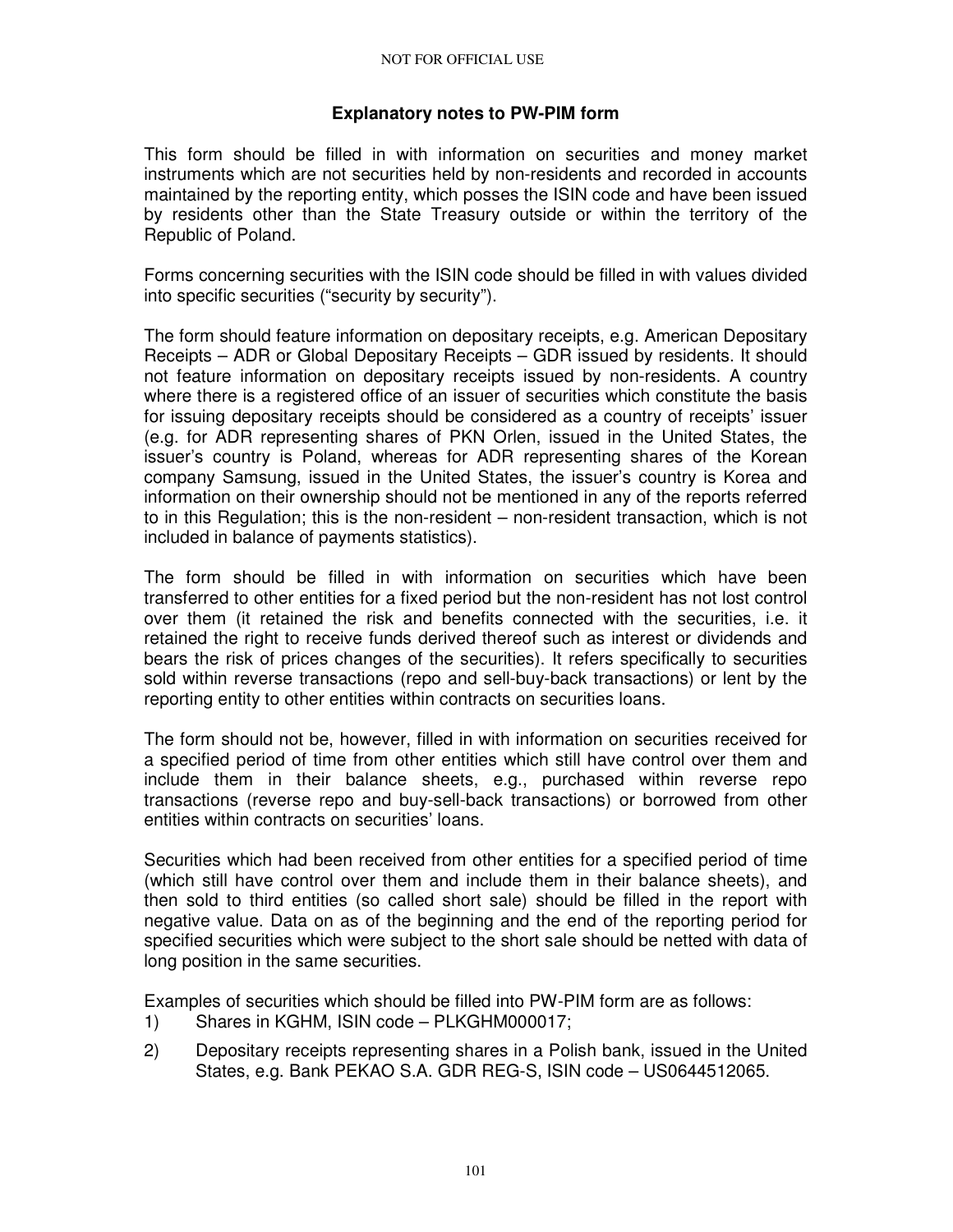Examples of securities which should not be filled into the PW-PIM form are as follows:

- 1) Shares in Bank Austria Creditanstalt, listed on the WSE, ISIN code AT0000995006;
- 2) German Government bonds, ISIN code DE0001141414.

#### Column 2. **Stock at the beginning of the period – number/nominal value**

For participation securities, the column should be filled in with the number of securities expressed in items at the end of the previous reporting period.

For debt securities, state the nominal value of the portfolio of securities held, expressed in PLN (e.g. in case one owns 1,000 bonds whose nominal value amounts to PLN 100, state the value of PLN 100,000).

#### Column 3. **Stock at the beginning of the period – market value**

This column should state the market value (or its closest approximation) of the held portfolio of securities expressed in units of the issue currency, as of the beginning of the reporting period.

#### Column 4. **Transactions – Increase**

The column should include the total value of securities purchased during the reporting period, calculated according to transaction prices, excluding commissions and other charges. In case of debt securities, the price should include accrued interest which has not been paid out yet.

#### Column 5. **Transactions – Decrease**

The column should include the total value of securities sold during the reporting period, calculated according to transaction prices, excluding commissions and other charges. In case of debt securities, the price should include accrued interest which has not been paid out yet.

#### Column 8. **Other changes**

The column should state the adjustments to the value of the securities portfolio during the reporting period which had not been the effect of transactions, valuation adjustments or currency exchange differences. Valuation should be conducted according to market prices (or according to prices most approximate to them) when events that imply other changes arise.

Examples of operations resulting in other changes are as follows:

- 1) purchase of securities as a result of executing the exchange option embedded in other securities held (the latter cease to exist and are not included in the portfolio);
- 2) Purchase of shares in one company held in exchange for shares in other company as a result of an acquisition or merger of the entities.

### Column 9. **Stock at the end of the period – number/nominal value**

For participation securities, the column should be filled in with the number of securities expressed in items at the end of the recent reporting period.

For debt securities, state the nominal value of the portfolio of securities held, expressed in PLN (e.g. in case one owns 1,000 bonds whose nominal value amounts to PLN 100, state the value of PLN 100,000).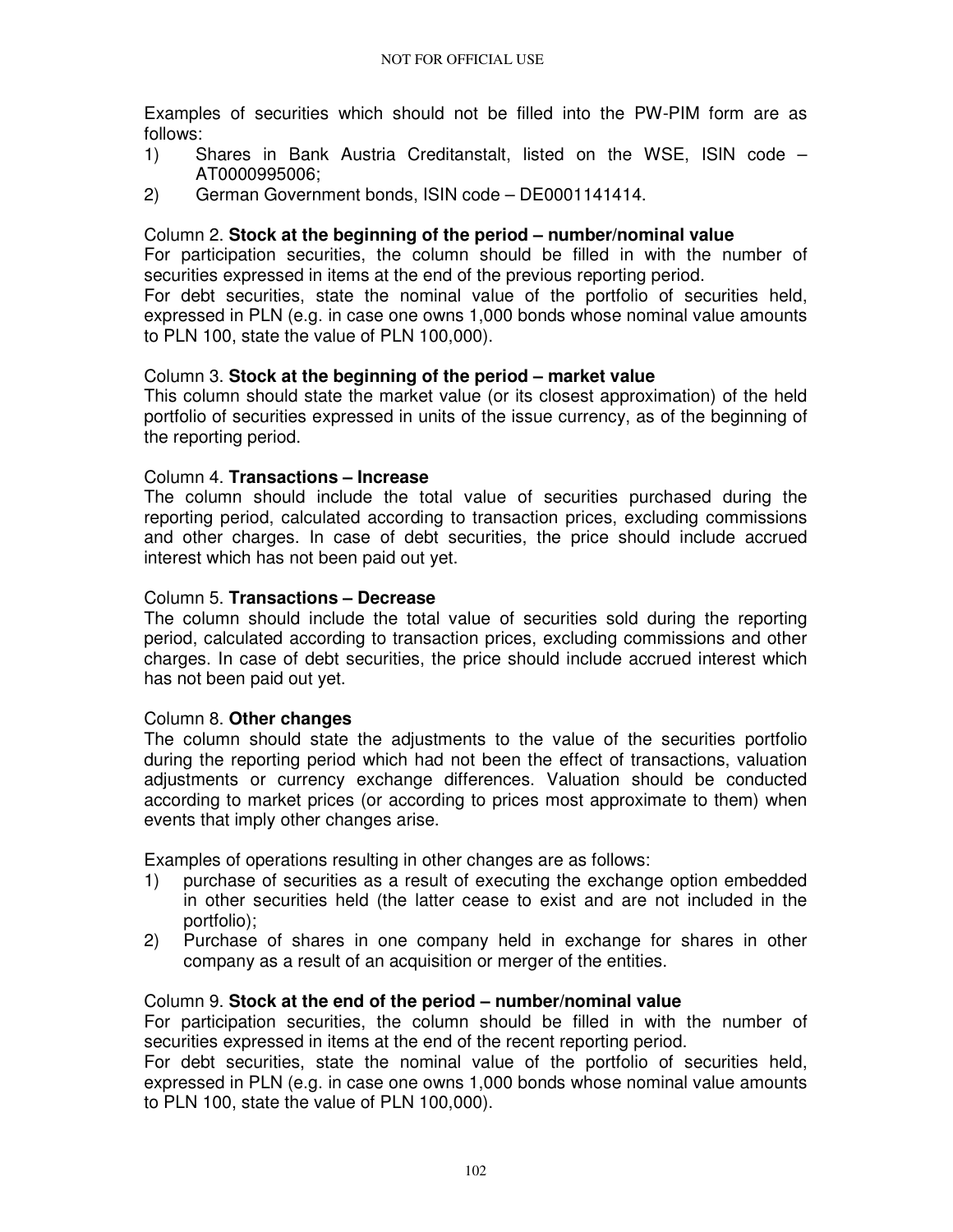# Column 10. **Stock at the end of the period – market value**

This column should state the market value, or its closest approximation, of the held portfolio of securities expressed in units of the issue currency, at the end of the reporting period.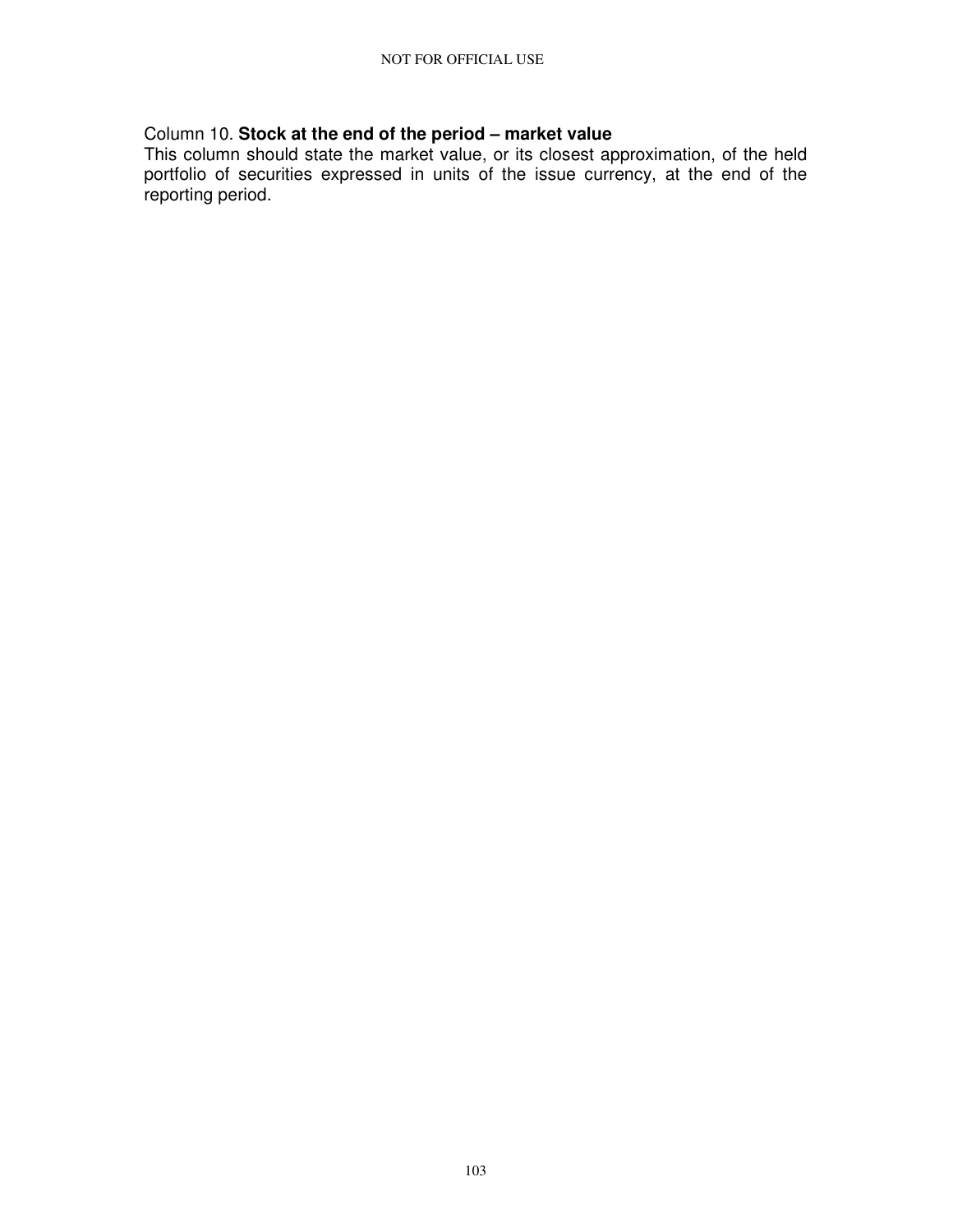### TEMPLATE

Annex 30

NATIONAL BANK OF POLAND

|              |                                       |                    |                      |                                                                  |                  |              |                |                                |                                            |                  |                   |                                                               |            |          | territorially competent regional branch |         |                  |
|--------------|---------------------------------------|--------------------|----------------------|------------------------------------------------------------------|------------------|--------------|----------------|--------------------------------|--------------------------------------------|------------------|-------------------|---------------------------------------------------------------|------------|----------|-----------------------------------------|---------|------------------|
|              | REGON statistical ID number           |                    |                      |                                                                  |                  |              |                |                                |                                            |                  |                   |                                                               |            |          |                                         |         |                  |
|              |                                       |                    |                      |                                                                  |                  |              |                |                                |                                            |                  |                   |                                                               |            |          |                                         |         |                  |
|              | Name and seat of the reporting entity |                    |                      |                                                                  |                  |              |                |                                |                                            |                  |                   |                                                               |            |          |                                         |         |                  |
|              |                                       |                    |                      |                                                                  |                  |              |                |                                |                                            |                  |                   |                                                               |            |          |                                         |         |                  |
|              |                                       |                    |                      |                                                                  |                  |              |                |                                |                                            |                  |                   |                                                               |            |          |                                         |         |                  |
|              |                                       |                    |                      |                                                                  |                  |              |                |                                |                                            |                  |                   |                                                               |            |          |                                         |         |                  |
|              |                                       |                    |                      |                                                                  |                  |              |                |                                | <b>PW-PDM</b> form                         |                  |                   |                                                               |            |          |                                         |         |                  |
|              |                                       |                    |                      |                                                                  |                  |              |                |                                | (to be filled in by custodians only)       |                  |                   |                                                               |            |          |                                         |         |                  |
|              |                                       |                    |                      | Debt securities without the ISIN code, excluding Treasury bonds, |                  |              |                |                                |                                            |                  |                   |                                                               |            |          |                                         |         |                  |
|              |                                       |                    |                      |                                                                  |                  |              |                |                                | issued by residents, held by non-residents |                  |                   |                                                               |            |          |                                         |         |                  |
|              |                                       |                    |                      | Report for month                                                 |                  |              |                |                                |                                            |                  |                   | year                                                          |            |          |                                         |         |                  |
|              |                                       |                    |                      |                                                                  |                  |              |                |                                |                                            |                  |                   |                                                               |            |          | in PLN, without decimal places          |         |                  |
|              |                                       |                    |                      | Issue                                                            | Stock at<br>the  |              | Transactions   | Valuatio                       | Exchange                                   |                  | Stock at          | Stock at                                                      |            | Interest |                                         |         | Stock at         |
| No.          | Name of<br>security                   | Issuer's<br>sector | Original<br>maturity | currency                                                         | beginning        | Increas      | <b>Decreas</b> | $\mathsf{n}$<br>change         | rate                                       | Other<br>changes | the end<br>of the | the<br>beginning                                              | Calculated | Paid     | Exchange<br>rate                        | Other   | the end          |
|              |                                       |                    |                      | (ISO code)                                                       | of the<br>period | $\mathbf{e}$ | e              | s                              | changes                                    |                  | period            | of the<br>period                                              | interest   | interest | changes                                 | changes | of the<br>period |
|              |                                       | $\overline{2}$     | 3                    | $\overline{4}$                                                   | 5                | 6            | $\overline{7}$ | 8                              | 9                                          | 10               | 11                | 12                                                            | 13         | 14       | 15                                      | 16      | 17               |
|              |                                       |                    | Sum of lines 1 to n  |                                                                  |                  |              |                |                                |                                            |                  |                   |                                                               |            |          |                                         |         |                  |
| $\mathbf{1}$ |                                       |                    |                      |                                                                  |                  |              |                |                                |                                            |                  |                   |                                                               |            |          |                                         |         |                  |
| 2            |                                       |                    |                      |                                                                  |                  |              |                |                                |                                            |                  |                   |                                                               |            |          |                                         |         |                  |
| $\ldots$     |                                       |                    |                      |                                                                  |                  |              |                |                                |                                            |                  |                   |                                                               |            |          |                                         |         |                  |
| n            |                                       |                    |                      |                                                                  |                  |              |                |                                |                                            |                  |                   |                                                               |            |          |                                         |         |                  |
|              |                                       |                    |                      |                                                                  |                  |              |                |                                |                                            |                  |                   |                                                               |            |          |                                         |         |                  |
|              |                                       |                    |                      | Name, surname, phone number<br>and electronic address of the     |                  |              |                | Date of drafting the<br>report |                                            |                  |                   | Name stamp and signature of<br>the person acting on behalf of |            |          |                                         |         |                  |
|              |                                       |                    |                      | person who drafted the report                                    |                  |              |                | (yyyy-mm-dd)                   |                                            |                  |                   | the reporting entity*                                         |            |          |                                         |         |                  |

<sup>∗</sup> Concerns reporting entities submitting reports on paper.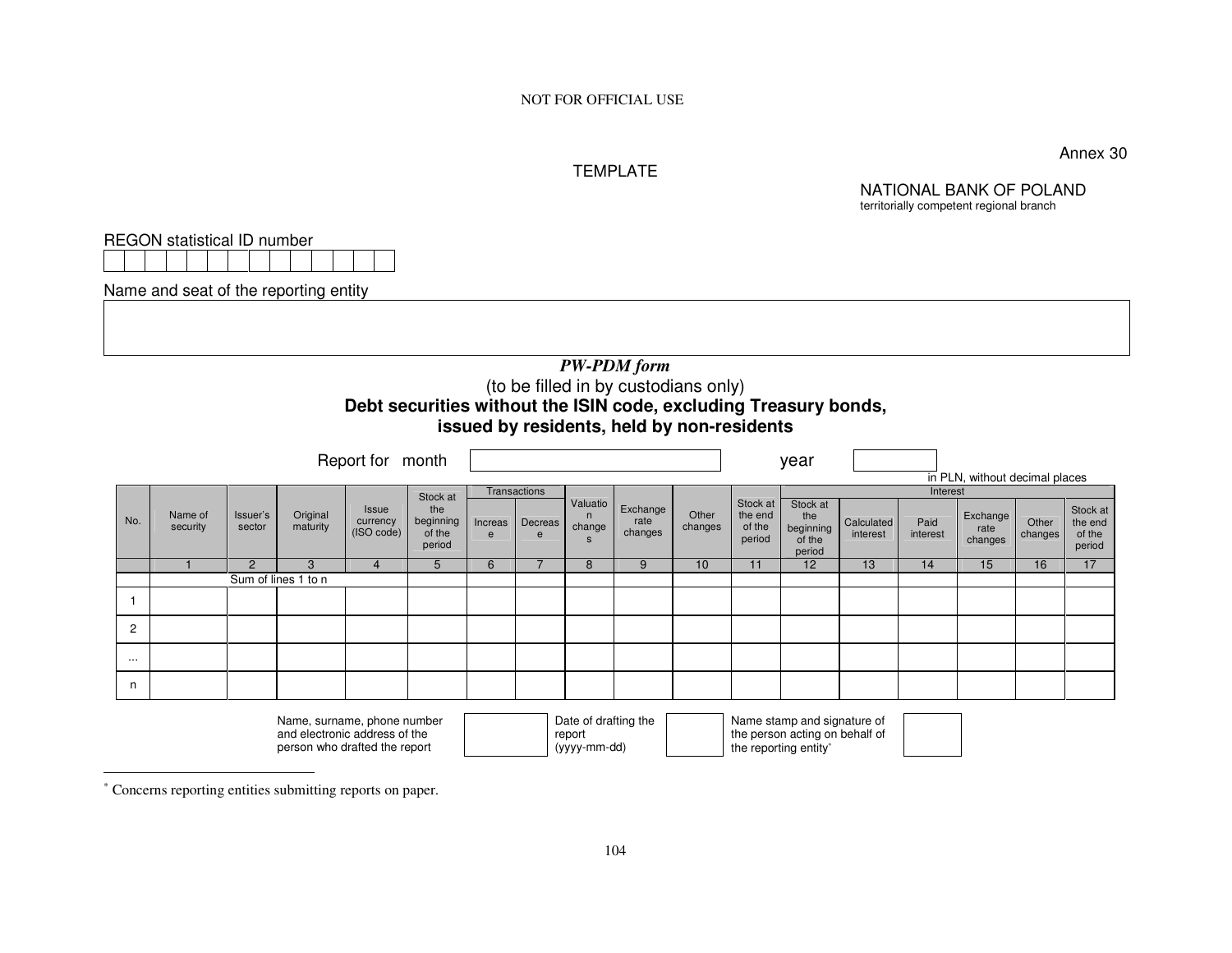### **Explanatory notes to PW-PDM form**

This form should be filled in with information on debt securities and money market instruments which are not securities held by non-residents and recorded in accounts or held in the deposit register maintained by the reporting entity, which do not posses the ISIN code and have been issued by residents other than the State Treasury outside or within the territory of the Republic of Poland.

The form should be filled in with the information on securities which were transferred to other entities for a specified period of time, yet the reporting entity did not lose control over them (it retained the risk and benefits related to these securities – i.e. it retained right to receive benefits, such as interest, and it bears the risk of a change in prices of these securities). It refers specifically to securities sold within reverse transactions (repo and sell-buy-back transactions) or lent by the reporting entity to other entities within contracts on securities loans.

The report should not be, however, filled in with information on securities received for a specified period of time from other entities which still have control over them and include them in their balance sheets, e.g., purchased within reverse repo transactions (reverse repo and buy-sell-back transactions) or borrowed from other entities within contracts on securities' loans.

Securities which had been received from other entities for a specified period of time which still have control over them and include them in their balance sheets, and then sold to third entities (so called short sale) should be filled in the report with negative value. Data on as of the beginning and the end of the reporting period for specified securities which were subject to the short sale should be netted with data of long position in the same securities.

### Column 5. **Stock at the beginning of the period**

The column should include the market value, or its best approximation, of possessed securities in accordance with the state at the end of the previous reporting period.

#### Column 6. **Transactions – Increase**

The column should include the total value of securities purchased during the reporting period, calculated according to transaction prices, excluding commissions and other charges. The price should include interest accrued but not paid out.

#### Column 7. **Transactions – Decrease**

The column should include the total value of securities sold during the reporting period, calculated according to transaction prices, excluding commissions and other charges. The price should include interest accrued but not paid out.

### Column 8. **Valuation changes**

The column should include the value by which the value of the portfolio of possessed securities which meet the criteria provided in a given line of the report during the reporting period increased or decreased, as a result of the change of their market value.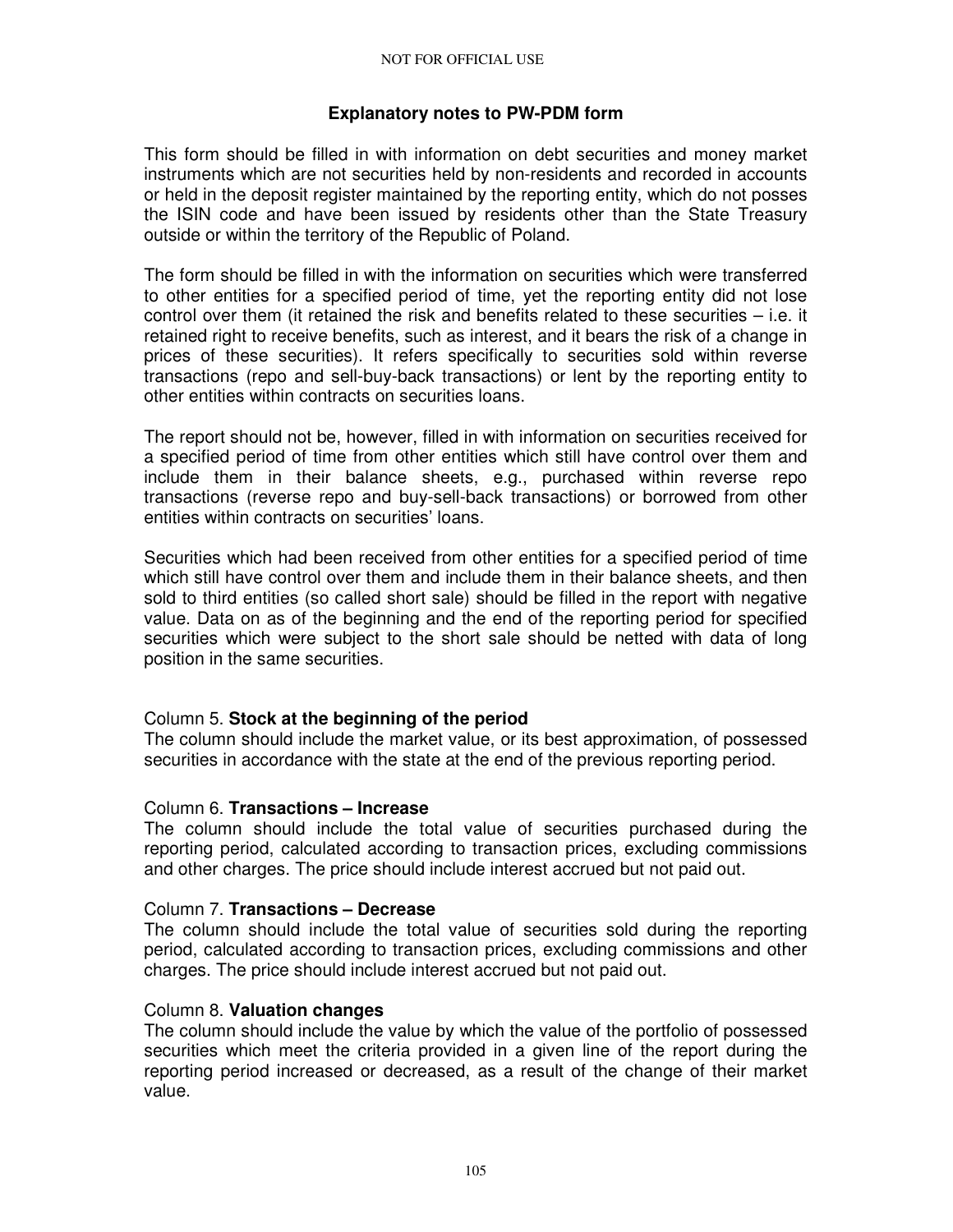#### Column 10. **Other changes**

The column should state the adjustments to the value of the securities portfolio during the reporting period which had not been the effect of transactions, valuation adjustments or currency exchange differences. Valuation should be conducted according to market prices (or according to prices most approximate to them) when events that imply other changes arise.

#### Column 11. **Stock at the end of the period**

The column should include the market value, or its best approximation, of possessed securities in accordance with the state at the end of the previous reporting period. The valuation should take into account interest accrued but not paid out.

An example of an operation which results in other changes is the purchase of securities as a result of executing the swap option embedded in other securities held (the latter cease to exist and are not included in the portfolio).

After filling in the form, the conformity of data in columns should be verified arithmetically:

Column  $5 + 6 - 7 + 8 + 9 + 10 = 11$ Column  $12 + 13 - 14 + 15 + 16 = 17$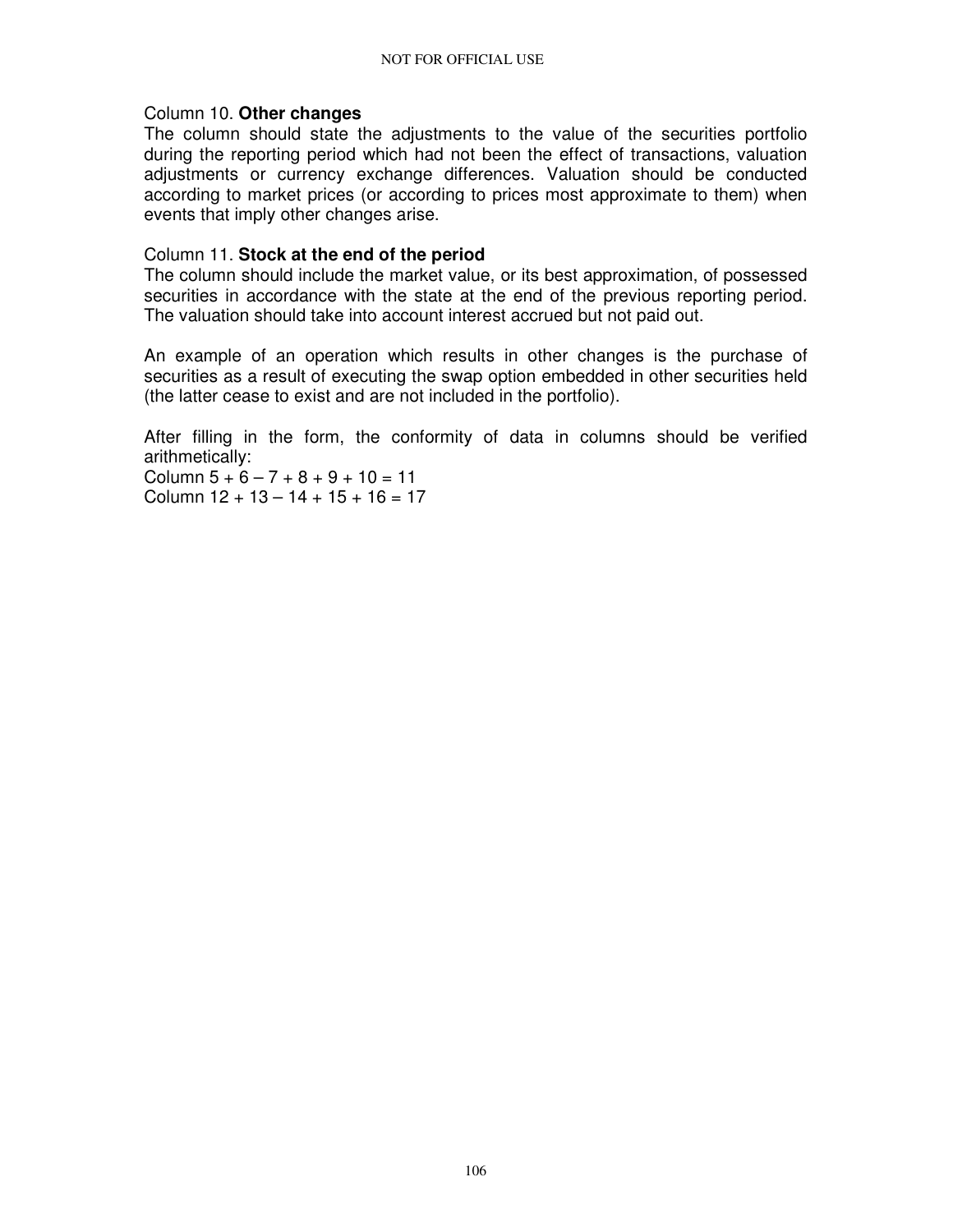#### TEMPLATE

Annex 31

NATIONAL BANK OF POLAND territorially competent regional branch

REGON statistical ID number

Name and seat of the reporting entity

### *PW-PUM form*  (to be filled in by custodians only)**Participation securities without the ISIN code, issued by residents, held by non-residents**

|          | Report for month                                                                                 |                     |                                     |                                                   |              |                                     |                                         |                                     | year                                               |                                         |                 |  |  |
|----------|--------------------------------------------------------------------------------------------------|---------------------|-------------------------------------|---------------------------------------------------|--------------|-------------------------------------|-----------------------------------------|-------------------------------------|----------------------------------------------------|-----------------------------------------|-----------------|--|--|
|          |                                                                                                  |                     |                                     |                                                   |              |                                     |                                         |                                     | in PLN, without decimal places                     |                                         |                 |  |  |
| No.      | Name of security                                                                                 | Issuer's<br>sector  | Issue<br>currenc<br>y (ISO<br>code) | Stock at<br>the<br>beginnin<br>g of the<br>period | Increas<br>e | <b>Transactions</b><br>Decreas<br>e | Valuatio<br>n<br>change<br>$\mathbf{s}$ | Exchange<br>rate<br>changes         | Other<br>changes                                   | Stock at<br>the end<br>of the<br>period | <b>Dividend</b> |  |  |
|          |                                                                                                  | 2                   | 3                                   | 4                                                 | 5            | 6                                   | 7                                       | 8                                   | 9                                                  | 10                                      | 11              |  |  |
|          |                                                                                                  | Sum of lines 1 to n |                                     |                                                   |              |                                     |                                         |                                     |                                                    |                                         |                 |  |  |
|          |                                                                                                  |                     |                                     |                                                   |              |                                     |                                         |                                     |                                                    |                                         |                 |  |  |
| 2        |                                                                                                  |                     |                                     |                                                   |              |                                     |                                         |                                     |                                                    |                                         |                 |  |  |
| $\cdots$ |                                                                                                  |                     |                                     |                                                   |              |                                     |                                         |                                     |                                                    |                                         |                 |  |  |
| n        |                                                                                                  |                     |                                     |                                                   |              |                                     |                                         |                                     |                                                    |                                         |                 |  |  |
|          | Name, surname, phone<br>number and electronic<br>address of the person who<br>drafted the report |                     |                                     | Date of<br>drafting the<br>report                 | (yyyy-mm-dd) |                                     |                                         | Name stamp and<br>reporting entity* | signature of the person<br>acting on behalf of the |                                         |                 |  |  |

<sup>∗</sup> Concerns reporting entities submitting reports on paper.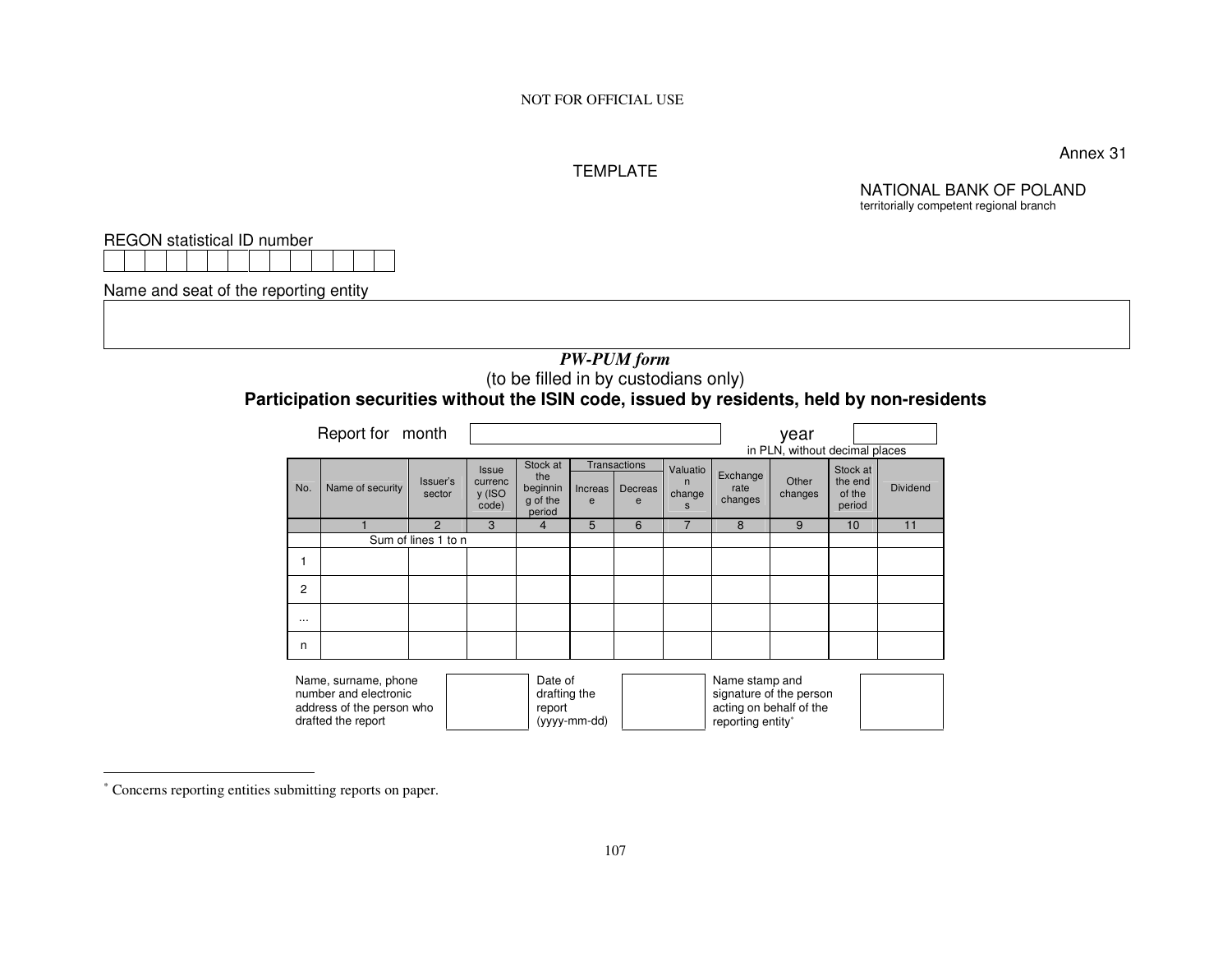$\sim 10^{11}$ 

#### **Explanatory notes to PW-PUM form**

This form should be filled in with information on equity securities held by nonresidents and recorded in accounts run by a reporting entity or held in the deposit register maintained by the reporting entity, which do not posses the ISIN code and which have been issued by residents other than the State Treasury outside or within the territory of the Republic of Poland.

The form should be filled in with information on depositary receipts (e.g. American Depositary Receipts – ADR or Global Depositary Receipts – GDR) issued by nonresidents. Yet information on depositary receipts issued by residents should not be included. A country where there is a seat of an issuer of securities which are the basis for issuing depositary receipts should be considered as a country of the receipts' issuer (e.g. for ADR representing shares of the Korean company Samsung, issued in the USA, the issuer's country is Republic of Korea, whereas for ADR representing shares of PKN Orlen, issued in the USA, the issuer's country is Poland. Information on holding them by non-residents should not be included in any reports referred to in this Regulation.)

The form should be filled in with the information on securities which were transferred to other entities for a specified period of time, yet the non-resident did not lose control over them (it retained the risk and benefits related to these securities  $-i.e.$  it retained the right to receive benefits, such as dividends and it risks the change in prices of these securities). It refers specifically to securities sold within reverse transactions (repo and sell-buy-back transactions) or lent by the reporting entity to other entities within contracts on securities' loans.

The form should not be, however, filled in with information on securities received for a specified period of time from other entities which still have control over them and include them in their balance sheets, e.g., purchased within reverse repo transactions (reverse repo and buy-sell-back transactions) or borrowed from other entities within contracts on securities' loans.

Securities which had been received from other entities for a specified period of time which still have control over them and include them in their balance sheets, and then sold to third entities (so called short sale) should be filled in the report with negative value. Data on as of the beginning and the end of the reporting period for specified securities which were subject to the short sale should be netted with data of long position in the same securities.

#### Column 4. **Stock at the beginning of the period**

The column should be filled in with the market value (or its best approximation) of possessed securities in accordance at the end of the previous reporting period.

#### Column 5. **Transactions – Increase**

% 60%

L

The column should be filled in with the total value of securities purchased during the reporting period, calculated according to transaction prices, excluding commissions and other charges.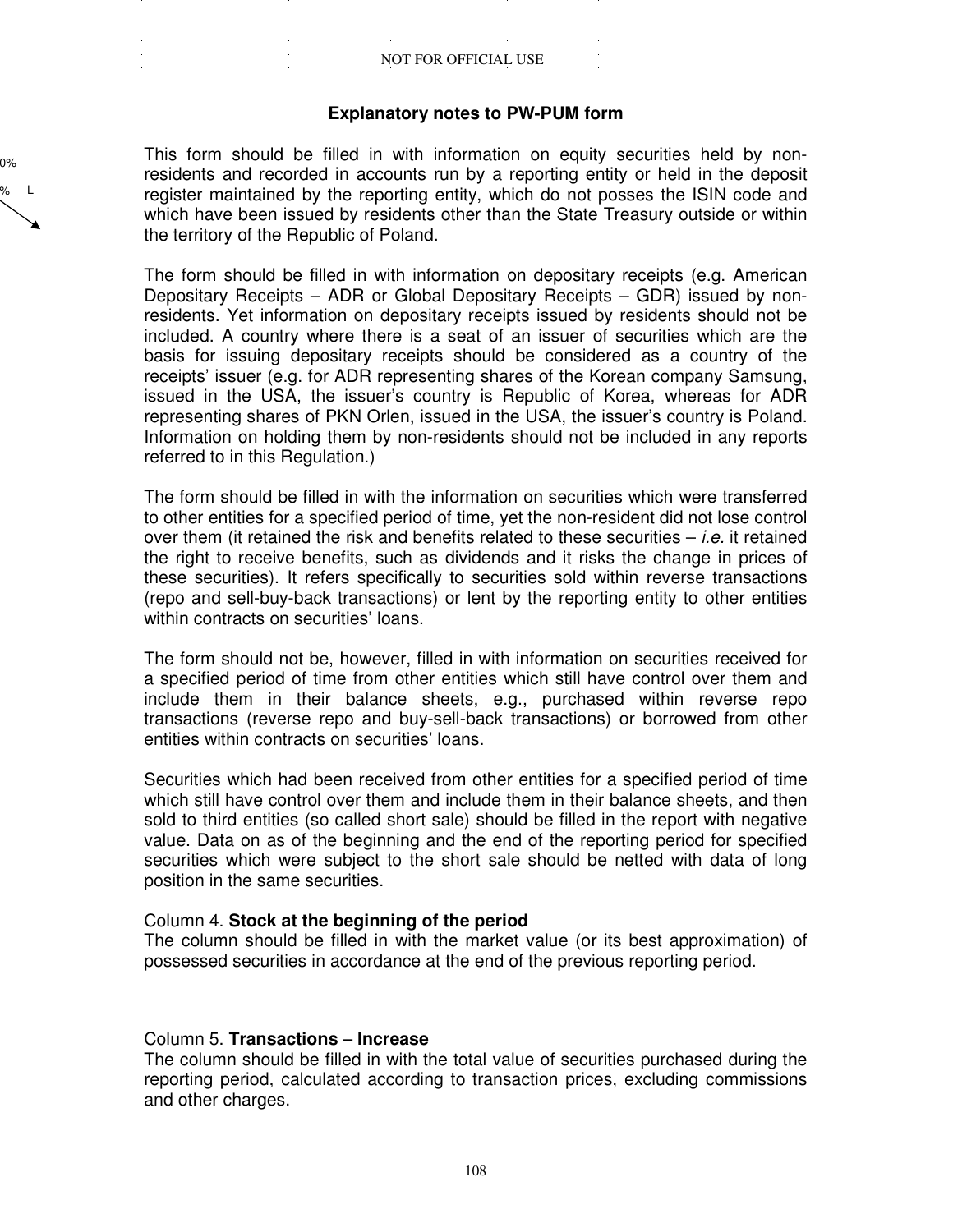#### Column 6. **Transactions – Decrease**

The column should be filled in with the total value of securities sold during the reporting period, calculated according to transaction prices, excluding commissions and other charges.

#### Column 7. **Changes in valuation**

The column should be filled in with the value by which the value of the portfolio of possessed securities, which meet the criteria provided in a given line of the report during the reporting period, increased or decreased as a result of the change of their market value.

# Column 9. **Other changes**

The column should be filled in with the value of changes in securities portfolio during the reporting period which were not the result of transactions, valuation changes or exchange rate changes. Valuation should be conducted according to market prices or according to prices most approximate to them when events that imply other changes arise.

#### Column 10. **Stock at the end of the period**

The column should include the market value, or its best approximation, of possessed securities in accordance with the state at the end of the previous reporting period.

Exemplary operations which imply other changes are as follows:

- 1) purchase of securities as a result of executing the exchange option embedded in other securities held (the latter cease to exist and are not included in the portfolio);
- 2) purchase of shares in one company in exchange for shares of other company as a result of an acquisition or merger of the entities.

After filling in the form, the data included in the columns should be verified arithmetically:

Column  $4 + 5 - 6 + 7 + 8 + 9 = 10$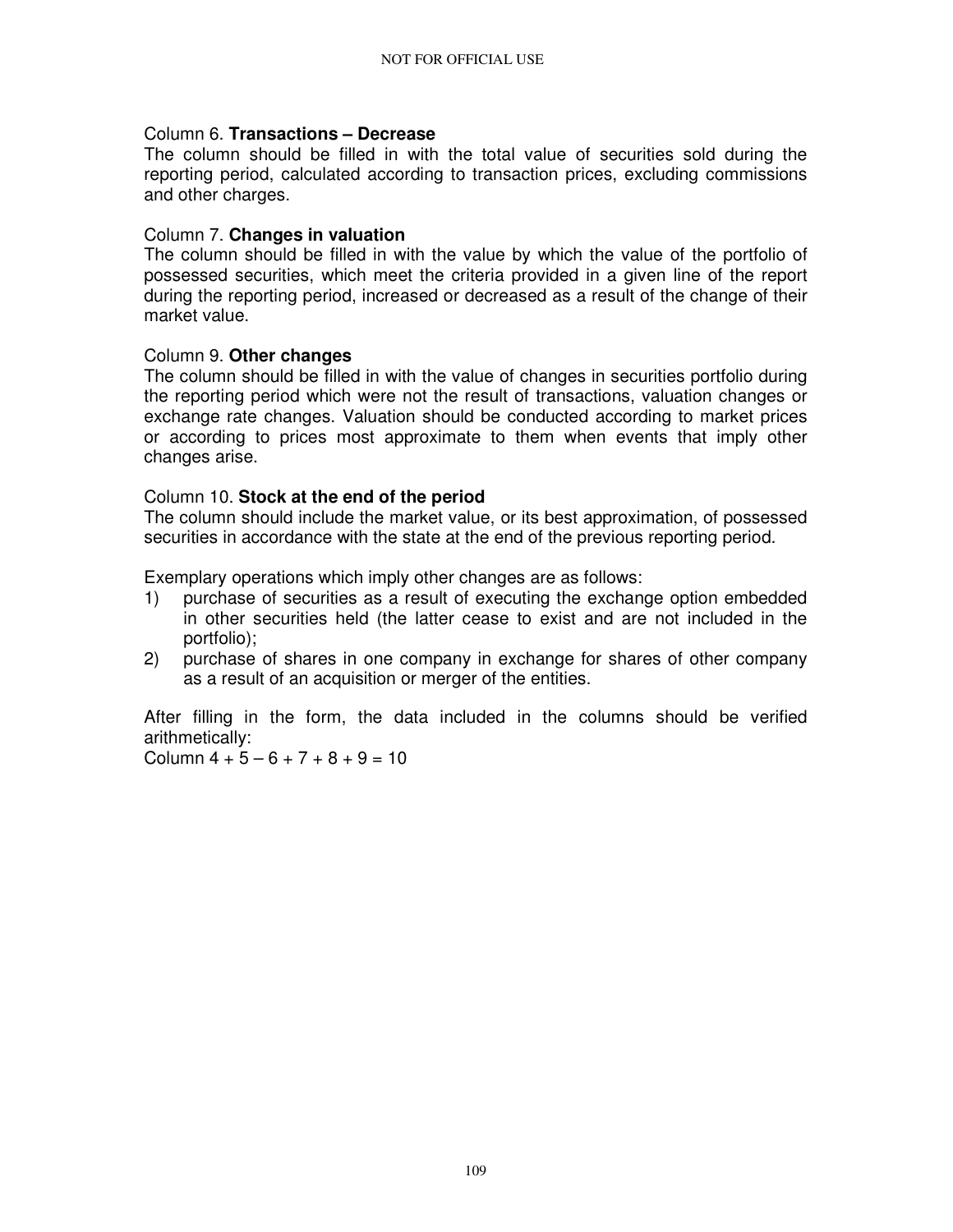# TEMPLATE

Annex 32

#### NATIONAL BANK OF POLAND territorially competent regional branch

REGON statistical ID number

Name and seat or name, surname and place of residence of the reporting entity

|                                                                                                                                                                                                                                           |                                                                           |                                                                              |                                                                                                                                                             |                                                                                                                                                               |                                                       | Non-resident's stocks and shares held by the reporting entity                                                                                               | <b>AZ-IB</b> form                                                                                                                                           |                                                                                                           |                          |                              |                                 |  |                                                              |                                                                                      |                                              |                                  |
|-------------------------------------------------------------------------------------------------------------------------------------------------------------------------------------------------------------------------------------------|---------------------------------------------------------------------------|------------------------------------------------------------------------------|-------------------------------------------------------------------------------------------------------------------------------------------------------------|---------------------------------------------------------------------------------------------------------------------------------------------------------------|-------------------------------------------------------|-------------------------------------------------------------------------------------------------------------------------------------------------------------|-------------------------------------------------------------------------------------------------------------------------------------------------------------|-----------------------------------------------------------------------------------------------------------|--------------------------|------------------------------|---------------------------------|--|--------------------------------------------------------------|--------------------------------------------------------------------------------------|----------------------------------------------|----------------------------------|
|                                                                                                                                                                                                                                           | Part I.                                                                   |                                                                              |                                                                                                                                                             | Report for                                                                                                                                                    |                                                       |                                                                                                                                                             |                                                                                                                                                             |                                                                                                           |                          |                              |                                 |  | in PLN, without decimal places                               |                                                                                      |                                              |                                  |
|                                                                                                                                                                                                                                           |                                                                           | No.                                                                          | Non-resident's<br>name                                                                                                                                      | Country of the<br>non-resident's<br>seat<br>(ISO code)                                                                                                        |                                                       | Country of the entity's seat in which the<br>reporting entity is a shareholder directly<br>or via the special purpose entity<br>(ISO code)                  |                                                                                                                                                             | Country of a seat of a parent<br>entity in an international<br>group of affiliated entities<br>(ISO code) |                          |                              | Type of capital<br>relationship |  | Type of economic<br>activity of the non-<br>resident         |                                                                                      |                                              |                                  |
|                                                                                                                                                                                                                                           |                                                                           |                                                                              |                                                                                                                                                             | $\overline{2}$                                                                                                                                                |                                                       | 3                                                                                                                                                           |                                                                                                                                                             |                                                                                                           |                          |                              |                                 |  | 5                                                            | 6                                                                                    |                                              |                                  |
|                                                                                                                                                                                                                                           |                                                                           | $\overline{2}$                                                               |                                                                                                                                                             |                                                                                                                                                               |                                                       |                                                                                                                                                             |                                                                                                                                                             |                                                                                                           |                          |                              |                                 |  |                                                              |                                                                                      |                                              |                                  |
|                                                                                                                                                                                                                                           |                                                                           | $\cdots$                                                                     |                                                                                                                                                             |                                                                                                                                                               |                                                       |                                                                                                                                                             |                                                                                                                                                             |                                                                                                           |                          |                              |                                 |  |                                                              |                                                                                      |                                              |                                  |
|                                                                                                                                                                                                                                           |                                                                           | n                                                                            |                                                                                                                                                             |                                                                                                                                                               |                                                       |                                                                                                                                                             |                                                                                                                                                             |                                                                                                           |                          |                              |                                 |  |                                                              |                                                                                      |                                              |                                  |
| Part II.                                                                                                                                                                                                                                  | Value                                                                     |                                                                              |                                                                                                                                                             |                                                                                                                                                               |                                                       |                                                                                                                                                             |                                                                                                                                                             |                                                                                                           |                          |                              |                                 |  |                                                              |                                                                                      |                                              |                                  |
| No.                                                                                                                                                                                                                                       | 0f<br>equity<br>or<br>shares<br>at the<br>beginn<br>ing of<br>the<br>year | Subscripti<br>on of new<br>shares or<br>equity;<br>supply<br>with<br>capital | Purchase of stocks<br>or shares of the non-<br>resident as a result<br>of which the<br>shareholder holds<br>10-50% of votes in a<br>decision making<br>body | Purchase of stocks<br>or shares of the non-<br>resident as a result<br>of which the<br>shareholder holds<br>over 50% of votes in<br>a decision making<br>body | Liquidation of<br>an entity,<br>capital<br>withdrawal | Sale of stocks or<br>shares of the non-<br>resident if the<br>shareholder held<br>10-50% of votes in<br>a decision making<br>body before the<br>transaction | Sale of stocks or shares<br>of the non-resident if the<br>shareholder held more<br>than 50% of votes in a<br>decision making body<br>before the transaction |                                                                                                           | Valuatio<br>n<br>changes | Exchang<br>e rate<br>changes | Other<br>changes                |  | Value of<br>shares or<br>equity at the<br>end of the<br>year | Value of shares<br>or equity at the<br>end of the year<br>according to<br>book value | Profit (loss)<br>from<br>current<br>activity | Share in<br>profit /<br>Dividend |
|                                                                                                                                                                                                                                           | $\overline{7}$                                                            | 8                                                                            | 9                                                                                                                                                           | 10                                                                                                                                                            | 11                                                    | 12                                                                                                                                                          | 13                                                                                                                                                          |                                                                                                           | 14                       | 15                           | 16                              |  | 17                                                           | 18                                                                                   | 19                                           | 20                               |
|                                                                                                                                                                                                                                           |                                                                           |                                                                              |                                                                                                                                                             |                                                                                                                                                               |                                                       |                                                                                                                                                             |                                                                                                                                                             |                                                                                                           |                          |                              |                                 |  |                                                              |                                                                                      |                                              |                                  |
| $\mathbf{2}$                                                                                                                                                                                                                              |                                                                           |                                                                              |                                                                                                                                                             |                                                                                                                                                               |                                                       |                                                                                                                                                             |                                                                                                                                                             |                                                                                                           |                          |                              |                                 |  |                                                              |                                                                                      |                                              |                                  |
| $\cdots$<br>n                                                                                                                                                                                                                             |                                                                           |                                                                              |                                                                                                                                                             |                                                                                                                                                               |                                                       |                                                                                                                                                             |                                                                                                                                                             |                                                                                                           |                          |                              |                                 |  |                                                              |                                                                                      |                                              |                                  |
| Date of drafting the<br>Name stamp and signature of<br>Name, surname, phone number and<br>electronic address of the person who<br>the person acting on behalf of<br>report<br>drafted the report<br>(yyyy-mm-dd)<br>the reporting entity* |                                                                           |                                                                              |                                                                                                                                                             |                                                                                                                                                               |                                                       |                                                                                                                                                             |                                                                                                                                                             |                                                                                                           |                          |                              |                                 |  |                                                              |                                                                                      |                                              |                                  |

<sup>∗</sup> Concerns reporting entities submitting reports on paper.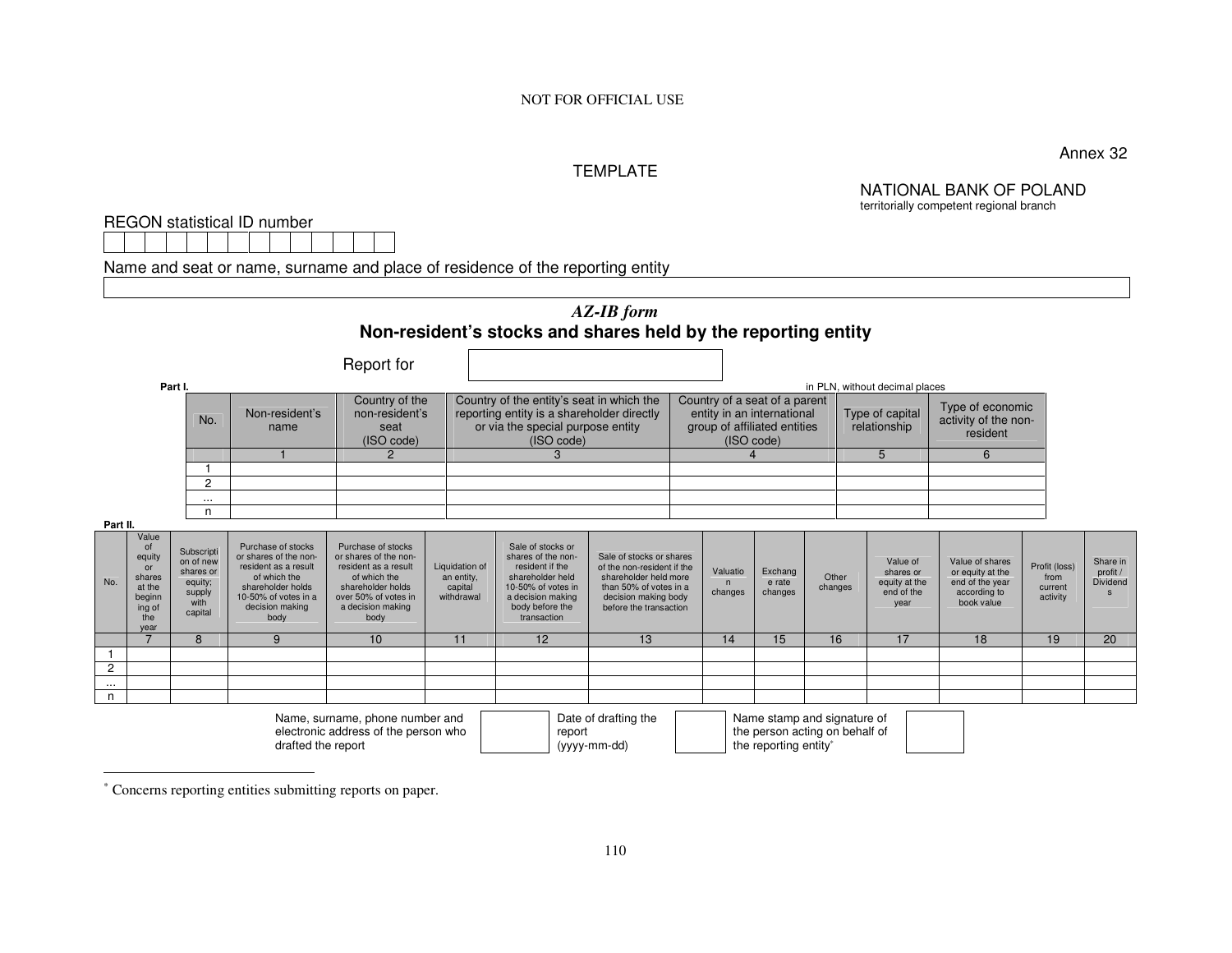# **Explanatory notes to AZ-IB form**

This form should be filled in with information on shares and equity securities held directly by the reporting entity in non-resident entities from the group of affiliated entities and information on the reporting entity's foreign branches.

#### **1. Direct investment relationship - group of affiliated entities**

Annex 1 includes definitions of a direct investor, direct investment enterprise, dominating entity, group of affiliated entities or fellow enterprises in the group of affiliated entities.



The above diagram distinguishes a few groups of related entities. Assuming A1 company to be a parent entity, A1, A2, A3, A4, A5 and A6 together with PL1 and PL2 should be included into the group of affiliated entities. Other groups of related entities are e.g.: A2, A4, and C, as well as PL1, PL2, and A6. When establishing the type of capital relationship for a foreign entity, one must take into account all groups of related entities to which the reporting entity may belong.

PL1 and PL2 companies are residents, whereas the other companies – non-residents.

| The following table presents the division of non-resident entities by the type of capital relationship. |  |
|---------------------------------------------------------------------------------------------------------|--|
|                                                                                                         |  |

| Entity          | Direct investor | Direct<br>investment | <b>Fellow enterprises</b> | Non-related entities |
|-----------------|-----------------|----------------------|---------------------------|----------------------|
|                 |                 | enterprises          |                           |                      |
| PL.             | А.              | A3. A6               | A2. A4. A5                | В.                   |
| PL <sub>2</sub> | A٠              | -                    | A2, A3, A4, A5, A6        | <b>B.C</b>           |

For PL1 and PL2 the only direct investor is A1 which has directly 60% of votes in PL1 and indirectly (via controlled PL1) 80% of votes in Pl2.

For PL1 direct investment enterprises are A3 (PL1 has 30% of votes directly) and A6 (PL1 has 16% of votes – 8% directly and 8% indirectly via controlled by itself PL2).

All entities from the group of related entities which are not direct investors nor direct investment enterprises are fellow enterprises from the group of affiliated entities. For PL1 and PL2 a group of related entities consists of A1,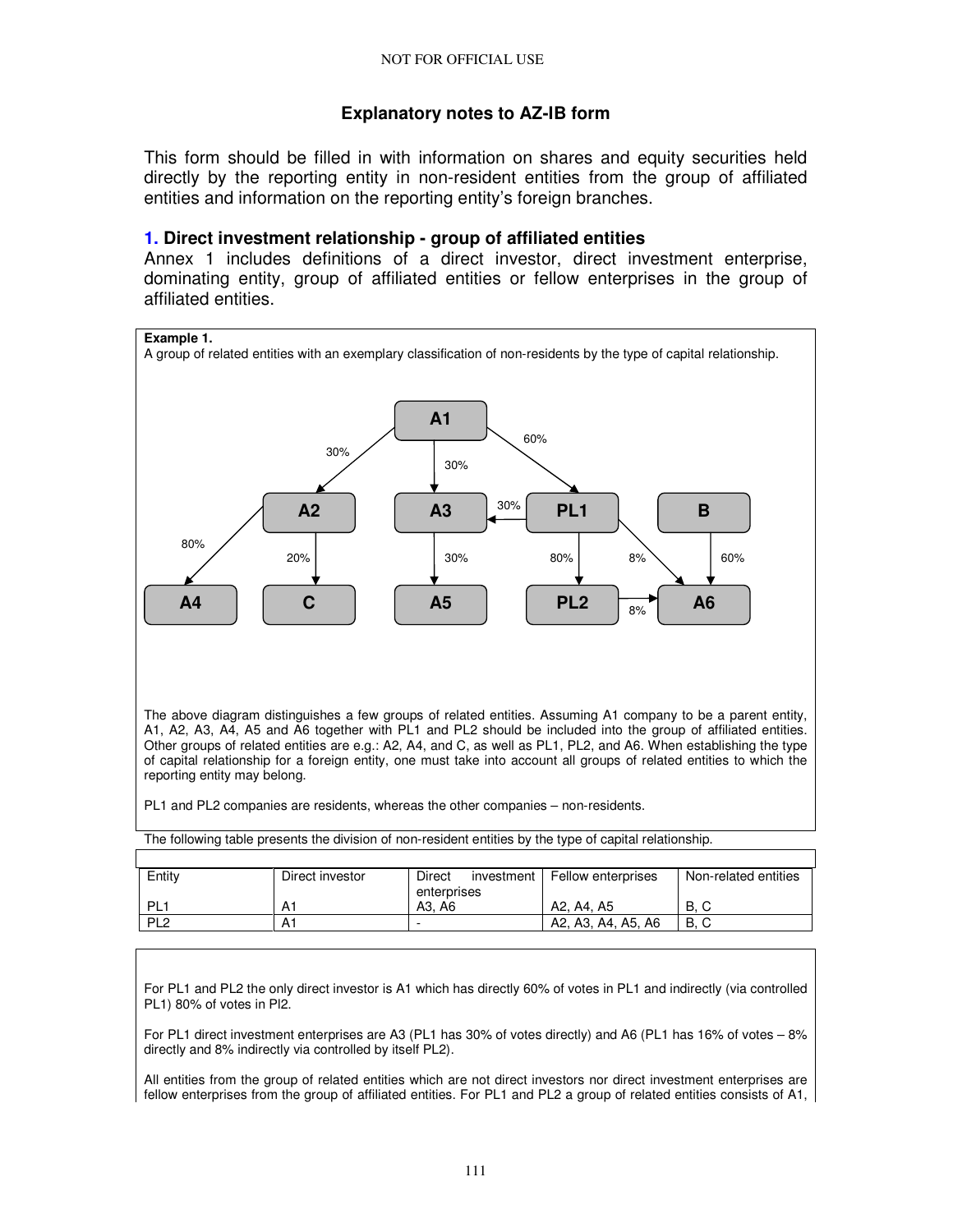A2, A3, A4, A5, A6 and PL1 and PL2 themselves, so fellow enterprises in the group are A2 and A5 for PL1 and A2, A3, A4, A5, and A6 for PL2.

Other non-residents that are outside the group of related entities will be classified as not related entities.

In the above example, on the PZ-IB form PL1 should provide information on shares held by A1, whereas on the AZ-IB it should provide information on shares held directly by it in A3 and A6. PL2, on the other hand, should send a "blank" PZ-IB form since it does not have a foreign shareholder from the group of affiliated entities, and on AZ-IB form it should provide information on shares held in A6.

# **2. Special Purpose Entities (SPEs)**

**2.1**. **Special Purpose Entities** are entities that conduct financial activity for other enterprises from capital group. Very often they do not employ staff nor they conduct any activity within the country in which they are. Functions that are most frequently performed by these entities include holding activity and acquiring capital for and on behalf of other entities from the capital group. In case of the first function, a special purpose company is an owner of other enterprises within the group and transactions in which such company participates are related mostly to all shares in subsidiaries. The second function is connected with acquiring capital from the issue of securities, taking loans and obtaining capital from other sources, and then transferring so acquired capital to other companies within the group.

**2.2.** The column entitled **Country of the entity's seat** in which the reporting entity is a shareholder directly or via the SPE (AZ-IB) should include these countries to which the capital is allocated, i.e. countries of seat of these entities which are "behind" the SPE. If one owns shares in a holding, entities held via this holding should be included.

The column entitled Country of the entity which is a shareholder directly or via the SPE (PZ-IB), the countries from which the capital comes and which are "behind" the SPE should be included. If a holding is a shareholder, the owners of the holding should be included.

**2.3**. In a group of affiliated entities, chains of SPEs may occur, one after another. In such case information on entities on both ends of the chain is needed. Information on the country of the seat of entities "behind" the SPEs, i.e., information on where the capital flowing within direct investments comes from and goes to should be included for more detailed view of geographical structure.

#### **Example 2.**

The group of affiliated entities is presented below. Each entity is in a different country. DOM1 is a dominating entity in the group. While PROD2 and PROD7 run a production activity, HOL3, HOL4 and HOL6 are holdings that we may classify as SPEs.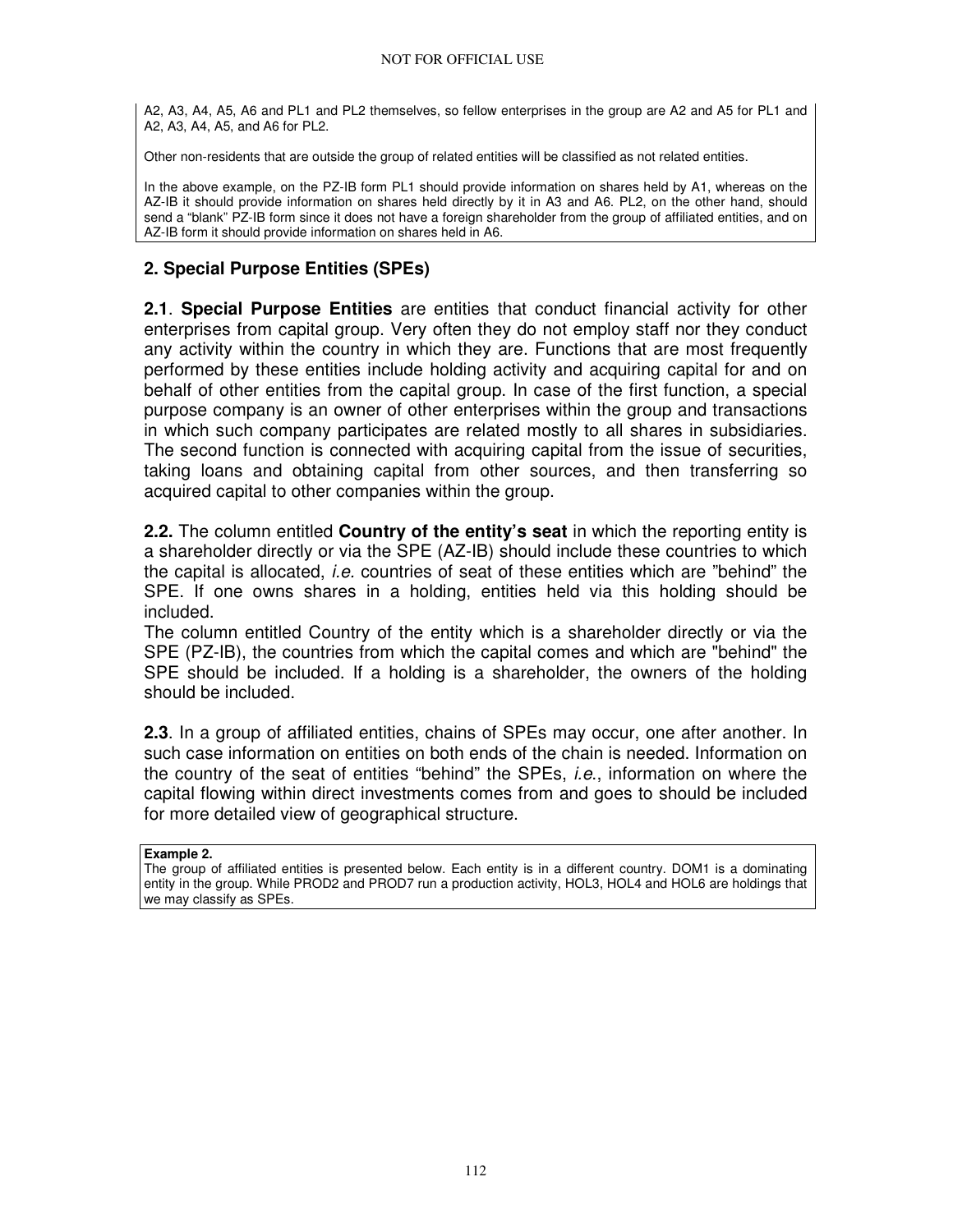

# **3. Geographical division of direct investments**

Countries to which the capital involved in the investment is related should be provided for each non-resident on AZ-IB or PZ-IB forms. The column entitled Country of non-resident's seat  $(AZ-IB)$  should include the country of the seat of the nonresident in which the reporting entity is a shareholder. The column entitled *Country of* non-resident's seat  $(PZ-IB)$  – country of the seat of the reporting entity's shareholder. The column entitled Country of the entity's seat in which the resident is a direct shareholder or via the SPE (AZ-IB) should include the country to which the capital is allocated, whereas the column entitled Country of the entity's seat  $(PZ-IB)$  should include the country of the entity's seat from which the capital comes. The column entitled Country of the seat of the parent entity in an international group of affiliated entities  $(AZ-IB$  and  $PZ-IB)$  should include the country of the entity dominating in a group of affiliated entities. If the capital is transferred to different countries via SPE, the SPE should be included as many times as to many countries the capital is transferred. The way of distribution balances and transactions is such situation is presented further in the Annex, in subsection 4.1.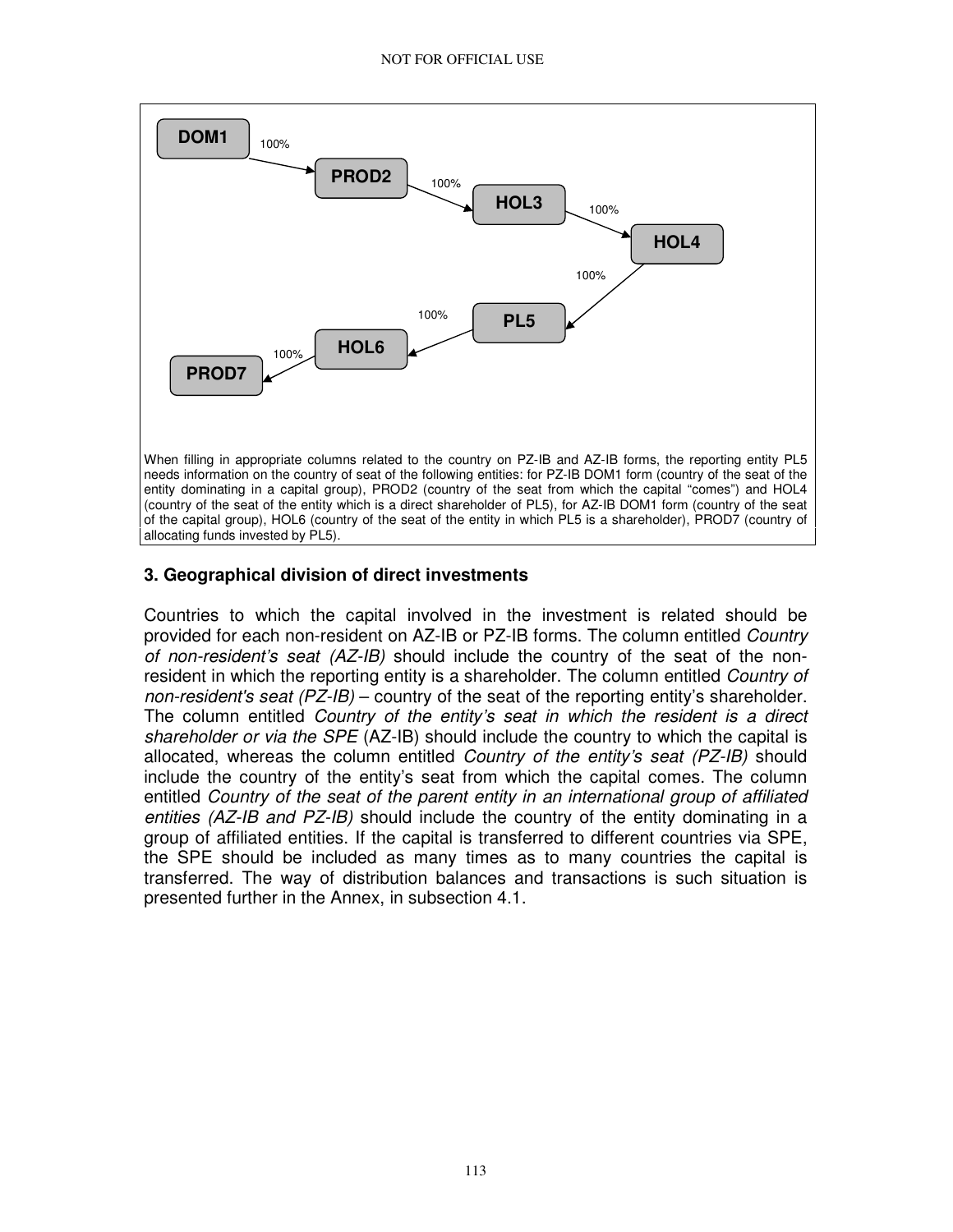

Each entity is in a different country, according to letter codes given. Companies in Luxembourg (LU) and in the Netherlands (NE) act as SPEs.

IB-PL should send *i.a.* the following information:

PZ-IB form

| .   |                            |                                                 |                                                                                                                   |                                                                                      |
|-----|----------------------------|-------------------------------------------------|-------------------------------------------------------------------------------------------------------------------|--------------------------------------------------------------------------------------|
| No. | Non-<br>resident's<br>name | the<br>of<br>Country<br>non-<br>resident's seat | Country of the seat of the Country of the seat of the<br>entity which is a shareholder<br>directly or via the SPE | parent<br>entitv<br>in.<br>an<br>international<br>of<br>aroup<br>affiliated entities |
|     | <b>IB-LU</b>               |                                                 | FR                                                                                                                | FR                                                                                   |

AZ-IB form

| No. | Non-<br>resident's<br>name | Country<br>of the<br>non-<br>resident's seat | Country of the seat of the $\vert$ Country of the seat of the<br>entity in which the reporting<br>entity is a shareholder directly<br>or via the SPE | parent entity<br>in.<br>an<br>international group<br>0f<br>affiliated entities |
|-----|----------------------------|----------------------------------------------|------------------------------------------------------------------------------------------------------------------------------------------------------|--------------------------------------------------------------------------------|
| -1. | IB-FR                      | FR                                           | FR                                                                                                                                                   | FR                                                                             |
| 2.  | IB-NL                      | <b>NL</b>                                    | CΝ                                                                                                                                                   | FR                                                                             |
| -3. | IB-NL                      | <b>NL</b>                                    | IN                                                                                                                                                   | <b>FR</b>                                                                      |
| 4.  | IB-CN                      | CN                                           | CΝ                                                                                                                                                   | FR                                                                             |
|     |                            |                                              |                                                                                                                                                      |                                                                                |

# **4. Structure of forms**

**4.1**. Information on each of entities from the group of affiliated entities should be included in separate lines. Balances and transactions in respect of SPEs should be divided by countries of the seat of entities which are "after" SPEs, dividing them by the ratio of value of equity capital attributable to SPE in enterprises which are after the SPE.

**Example 4.** 

Referring to example 3, we assume that the value of 100% of shares in IB-IN that are held by IB-NL amounts to EUR 40 million, whereas the value of 80% of shares in IB-CN held by the same entity is EUR 10 million. The value of IB-PL shares in IB-NL is EUR 100 million. The value of IB-PL positions and transactions should be divided in respect of IB-NL as follows: EUR 20 million should be included in line 2, whereas EUR 80 million in line 3.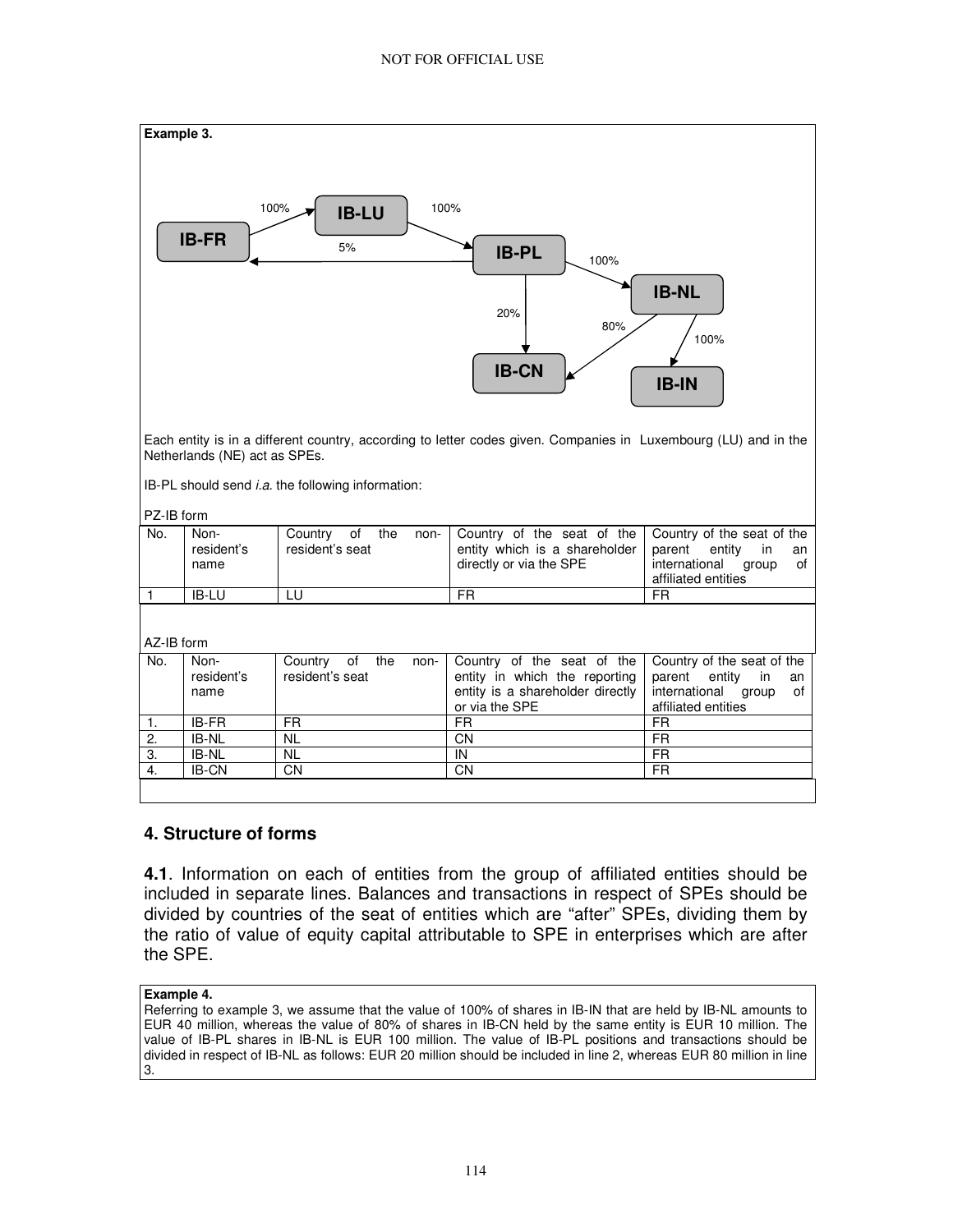**4.2.** AZ-IB and PZ-IB forms consist of two parts. In the first part each non-resident should be characterised. In the second part information including  $i.a.$  the values of shares and transactions concluded by them should be included. In the second part each entity should be referred to by the no. which has been assigned to this entity in the first part.

# **5. Valuation of shares and equity securities**

If shares or equity securities included in forms related to direct investments are traded with in securities markets, the values that should be included in columns entitled: Value of shares or equity as of the beginning of the year and Value of shares or equity at the end of the year should be values in accordance to market valuation, respectively at the beginning and at the end of the year. In other cases where shares and equity securities are not traded with in securities markets, then value of equity capital attributable to the reporting entity should be included in columns entitled Value of shares or equity as of the beginning of the year and Value of shares or equity at the end of the year.

# **6. Verifying arithmetic correctness of the form**

After filling in the form, data should be verified arithmetically:

- Value of shares or equity as of the beginning of the year (column 7)
- + Subscription of new shares or equity, supply with capital (column 8)
- + Purchase of stocks or shares of the non-resident as a result of which the shareholder holds 10-50% of votes in a decision making body (column 9)
- + Purchase of stocks or shares of the non-resident as a result of which the shareholder holds over 50% of votes in a decision making body (column 10)
- -Liquidation of an entity, capital withdrawal (column 11)
- -Sale of stocks or shares of the non-resident if the shareholder held 10- 50% of votes in a decision making body before the transaction (column 12)
- -Sale of stocks or shares of the non-resident if the shareholder held more than 50% of votes in a decision making body before the transaction (column 13)
- + Changes in valuation (column 14)
- + Exchange rate changes (column 15)
- + Other changes (Column 16)
- $=$  Value of shares or equity at the end of the year (column 17)

# **Part I – Characteristics of entities from the group of affiliated entities**

# Column 1. **Non-resident's name**

The column should be filled in with the name of the non-resident in which the reporting entity holds shares or the name of a foreign branch of the reporting entity.

# Column 2. **Country of non-resident's seat**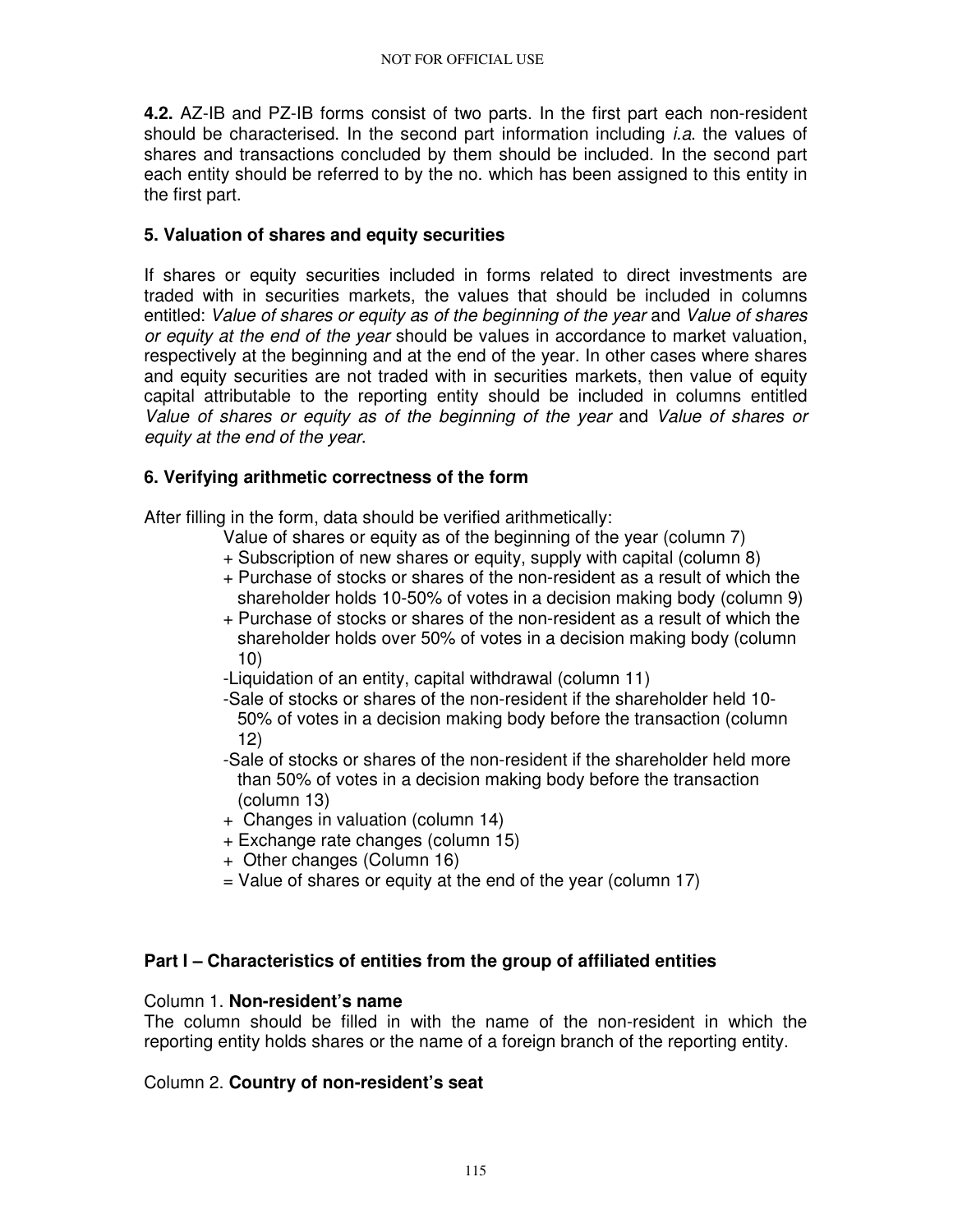The column should be filled in with the name of the non-resident in which the reporting entity holds shares or the country of the seat of a foreign branch of the reporting entity. The form should be filled in with letter designation of the country according to the ISO-3166-1 standard. The list of countries according to ISO standards and the list of international organisations and international financial institutions with two-digit codes may be found on the NBP website (sprawozdawczosc.nbp.pl).

#### Column 3. **Country of the seat of the entity in which the reporting entity is a shareholder directly or via the SPE**

The column should be filled in with the country of the seat of the entity in which the reporting entity is a shareholder directly or via the SPE. If the entity in which the reporting entity holds shares is not a SPE, then the country of its seat should be included. If the entity in which the resident is a direct shareholder is a SPE, the column should be filled in with the country of the seat of a subsidiary which is not a SPE. If a country of such subsidiary is not known, the column should be filled in with the country from *Country of non-resident's seat*. The form should be filled in with letter designation of the country according to the ISO-3166-1 standard. The list of countries according to ISO standards and the list of international organisations and international financial institutions with two-digit codes may be found on the NBP website (sprawozdawczosc.nbp.pl).

#### **Example 5.**

 The country of the entity's seat in which the reporting entity is a shareholder directly or via the SPE is a country of PROD7 from example 2. If shares in the SPE (example 3 – shares in IB-NE) are characterised, countries of the seat of IB-IN and IB-CN should be included as countries of the seat of the entity in which the reporting entity is a shareholder directly or via SPE.

#### Column 4. **Country of the seat of the parent entity in an international group of affiliated entities**

The column should be filled in with the country of the seat of the parent entity in an international group of affiliated entities. If the country of the seat of the dominating entity is not known, the column should include the country – Poland. The form should be filled in with letter designation of the country according to the ISO-3166-1 standard extended by the list of international organisations. The list of countries according to ISO standards and the list of international organisations and international financial institutions with two-digit codes may be found on the National Bank of Poland website (sprawozdawczosc**.**nbp**.**pl)**.** 

#### **Example 6.**

The country of the seat of the entity dominating in an international group of affiliated entities is a country of the seat of A1 from example 1, the country of the seat of DOM1 from example 2 and the country of IB-FR from example 3.

#### Column 6. **Type of the non-resident's economic activity**

The column should be filled in with the symbol of the economic activity type of a foreign entity according to PKD 2007.

#### **Part II.**

#### Column 7. **Value of shares or equity as of the beginning of the year**

The column should be filled in with the value of shares or equity attributable to the reporting entity as of the beginning of a calendar year. In the case of a non-resident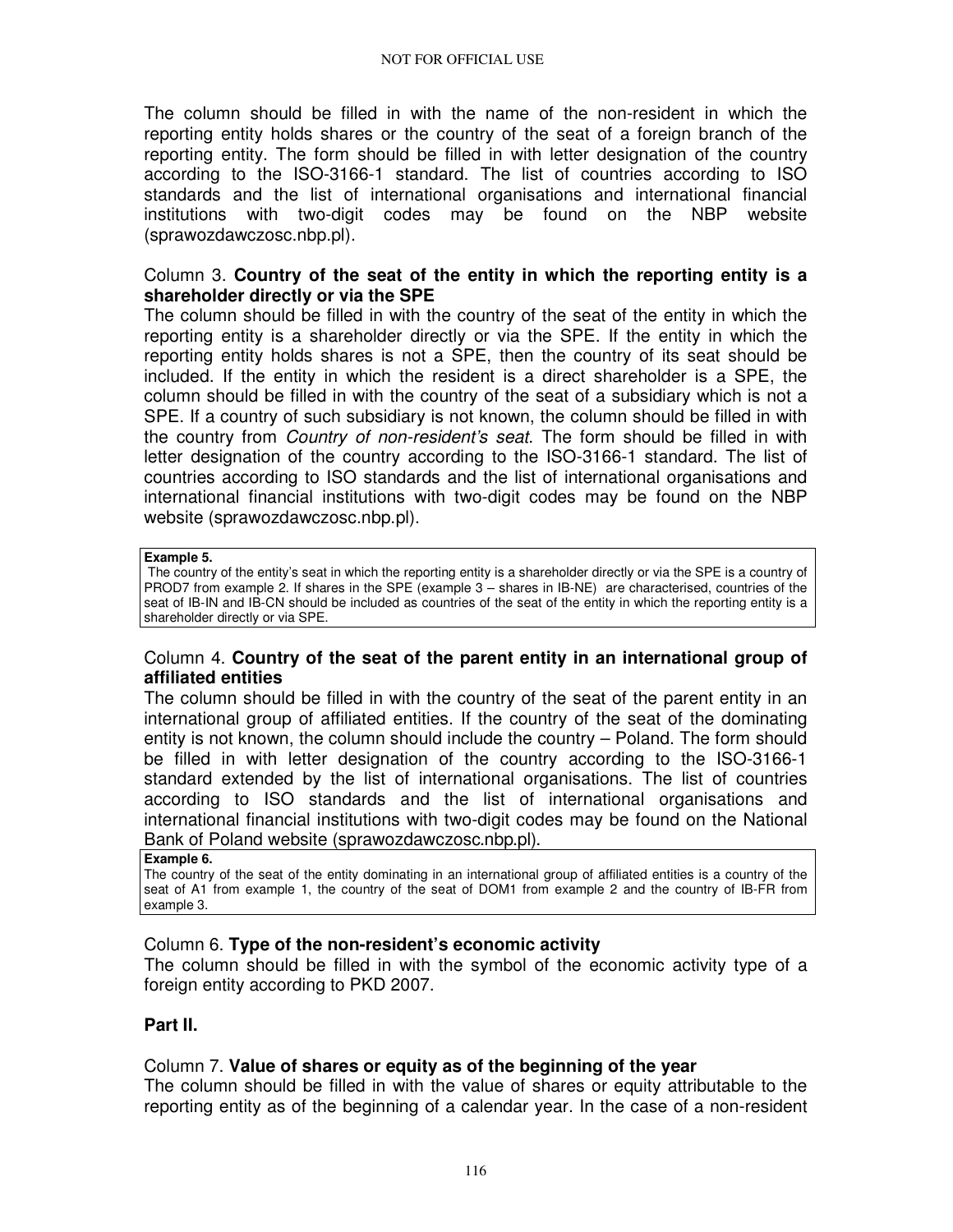whose shares are listed in securities markets the market value of shares attributable to the reporting entity should be provided. For other non-residents it should be the value of equity capital attributable to the reporting entity. In case of foreign branches, the value of the branches' funds and the retained profit from previous years should be provided.

#### Column 8. **Subscription of new shares or equity, supply with capital**

The column should be filled in with the value of transactions increasing the value of shares during the year from subscription of new shares (new issue of shares) in nonresident and also from increasing its funds. The column should in particular include transactions related to establishing and supplying new entities that are non-residents.

# Column 9. **Purchase of stocks and shares of the non-resident as a result of which the shareholder holds 10-50% of votes in a decision making body.**

The column should be filled in with the value of transactions increasing the value of shares during the year from the purchase of stocks and shares of the non-resident not derived from a new issue as a result of which the shareholder holds 10-50% of votes in a decision making body.

The column should also feature shares purchased in a public offering.

# Column 10. **Purchase of stocks or shares of the non-resident as a result of which the shareholder holds over 50% of votes in a decision making body.**

The column should be filled in with the value of transactions increasing the value of shares during the year from the purchase of stocks not derived from a new issue or shares of the non-resident as a result of which the shareholder holds over 50% of votes in a decision making body.

The column should also feature shares purchased in a public offering.

# Column 11. **Liquidation of an entity, capital withdrawal**

The column should be filled in with the value of transactions decreasing the value of shares or equity during the year from the liquidation of the entity which is the nonresident or from withdrawing capital from it (also by withdrawing profit from redistribution from previous years).

#### Column 12. **Sale of stocks or shares of the non-resident if a shareholder held 10-50 of votes in a decision making body before the transaction**

The column should be filled in with the value of transactions decreasing the value of shares or equity during the year from the sale of stocks or shares of the non-resident if the shareholder held 10-50% of votes in a decision making body before the transaction.

#### Column 13. **Sale of stocks or shares of the non-resident if a shareholder held more than 50% of votes in a decision making body before the transaction**

The column should be filled in with the value of transactions decreasing the value of shares or equity during the year from the sale of stocks or shares of the non-resident if the shareholder held more than 50% of votes in a decision making body before the transaction.

#### Column 14. **Changes in valuation**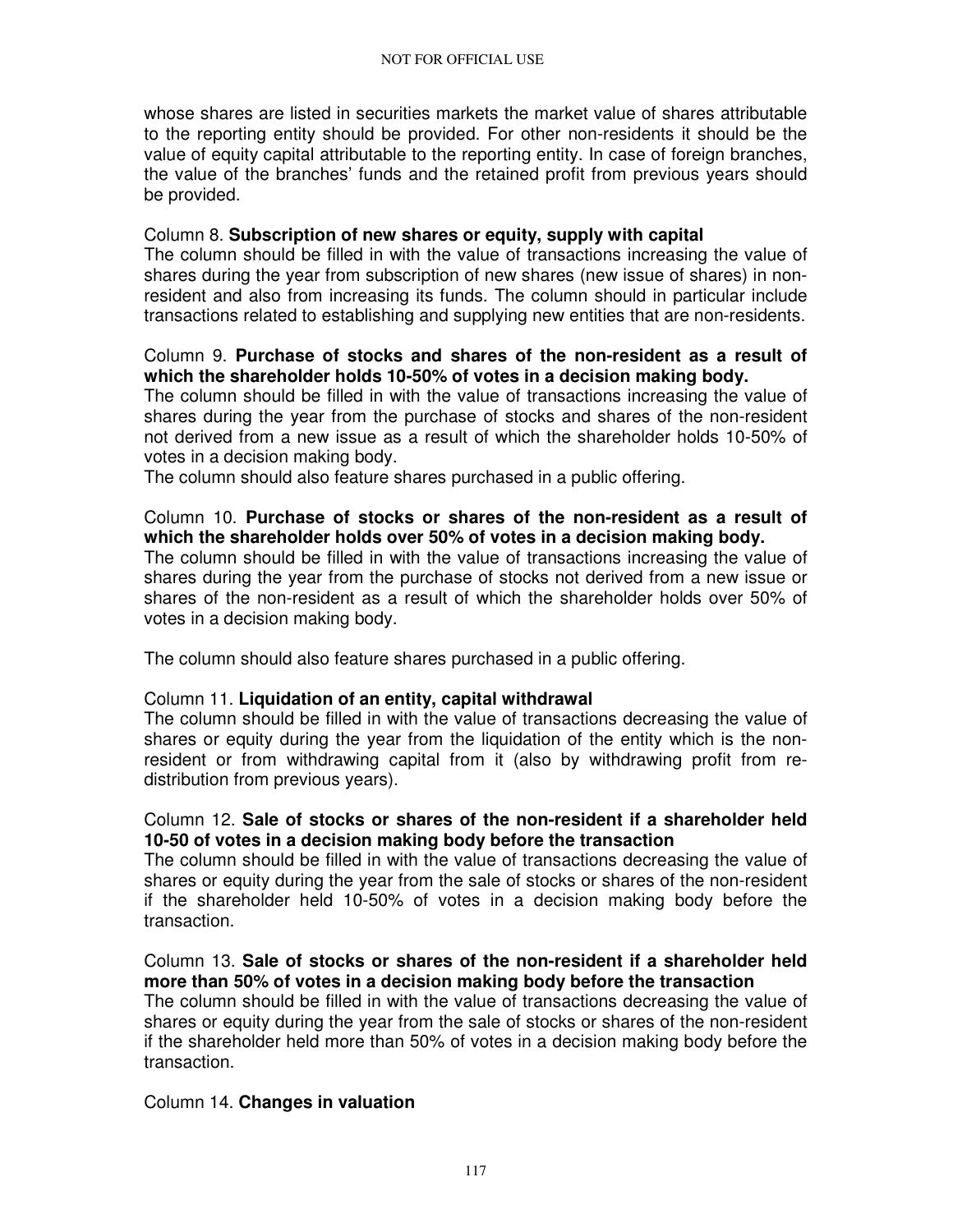The column should be filled in with the changes in market value of held shares or capital equity value (for entities which are not listed in securities markets) attributable to the reporting entity. For example, changes in valuation will be a consequence of change in price of a security – an enterprise shares, or revaluation of book value of held shares.

# Column 16. **Other changes**

The column should be filled in with other changes of shares' value which do not result from transactions, changes in valuation and exchange rate, e.g. shares' value in the entity which during the year which is referred to in the report was included into the group of affiliated entities, i.e. there was a change of capital relationship type.

# Column 17. **Value of shares or equity at the end of the year**

The column should be filled in with the value of shares or equity attributable to the reporting entity at the end of a calendar year. In case of non-resident whose shares are listed in securities markets the market value of shares attributable to the reporting entity should be provided. For other nonresidents it should be the value of the attributable to the resident own funds at the book value. In case of foreign branches, the value of the branches' funds and the retained profit from previous years should be provided.

# Column 18. **Value of shares or equity at the end of the year according to book value**

The column should be filled in with the book value of the own funds attributable to the reporting entity. In case of foreign branches, the value of the branches' funds and the retained profit from previous years should be provided.

# Column 19. **Profit (loss) from current activity**

The column should be filled in with the amount of net operating surplus attributable to the reporting entity during the year which is referred to in the report, increased by the net interest receivable, dividend income receivable and shares in profits. The ammount should be increased by the attributable to the nonresident udivided profits of the entities who are direct investment enterprises of the nonresident. The ammount should be decreased by the attributable to the nonresident loses of the entities who are direct investment enterprises of the nonresident.

# Column 20. **Share in profit/Dividends**

The column should be filled in with dividends declared during the year which is referred to in the report, payments of profit attributable to the reporting entity and profit of the reporting entity's foreign branches which is paid in a given year. A day of establishing right to dividend (day of dividend) should be considered as the day of declaring dividends.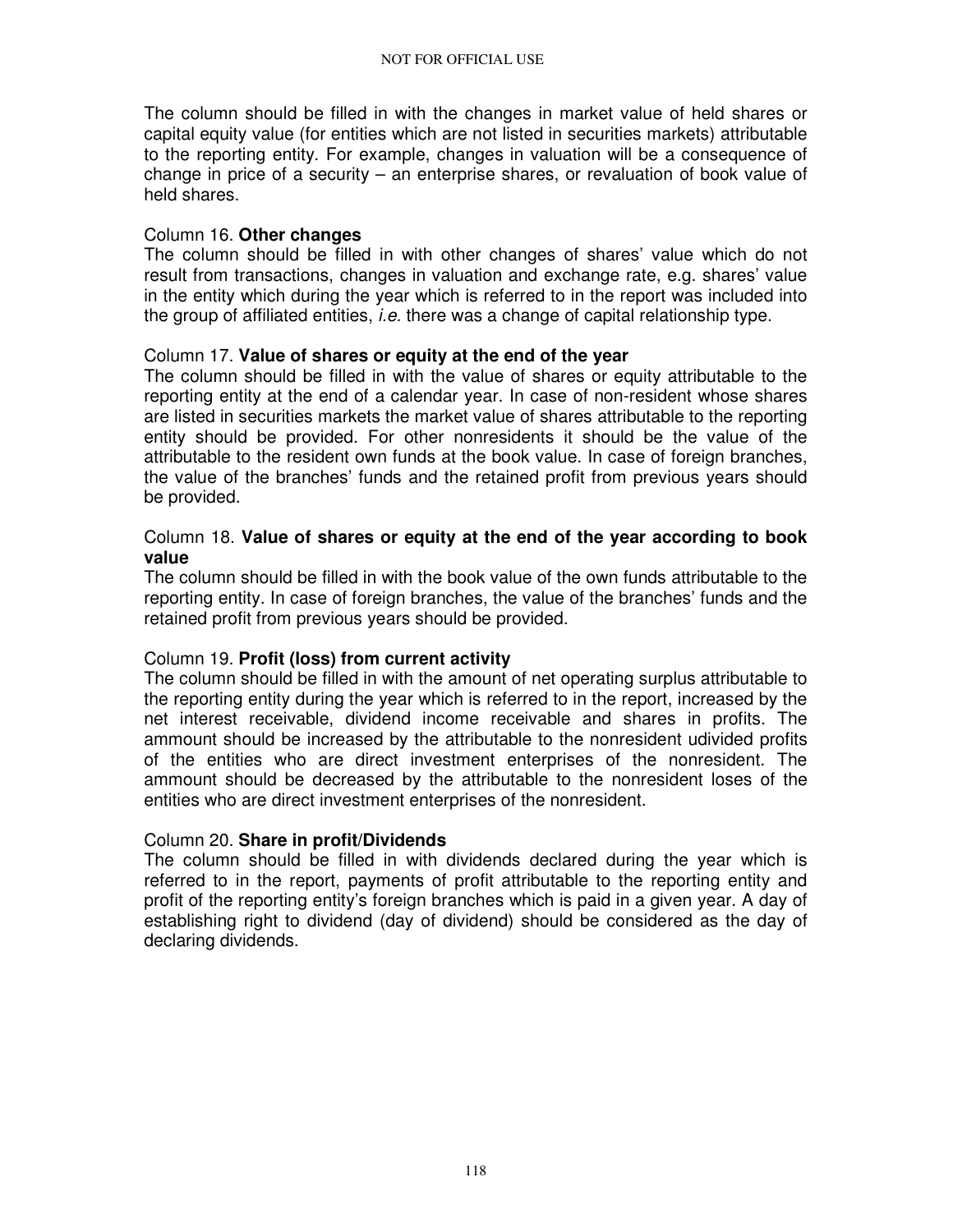NOT FOR OFFICIAL USE

#### TEMPLATE

NATIONAL BANK OF POLAND territorially competent regional branch

Annex 33

REGON statistical ID number

Name and seat of the reporting entity

# *PZ-IB form* **Stocks and shares in the reporting entity held by non-residents**

|                     |                                                                 |                                                                          |                                       | Report for                                                                                                                                                           |                                                                                                                                                                             |                                                          |                                                                                                                                                                          |                                                                                                                                                                          |                      |                                                                                                        |                                                               |                                                                                      |                                              |                                                     |
|---------------------|-----------------------------------------------------------------|--------------------------------------------------------------------------|---------------------------------------|----------------------------------------------------------------------------------------------------------------------------------------------------------------------|-----------------------------------------------------------------------------------------------------------------------------------------------------------------------------|----------------------------------------------------------|--------------------------------------------------------------------------------------------------------------------------------------------------------------------------|--------------------------------------------------------------------------------------------------------------------------------------------------------------------------|----------------------|--------------------------------------------------------------------------------------------------------|---------------------------------------------------------------|--------------------------------------------------------------------------------------|----------------------------------------------|-----------------------------------------------------|
| Part I.             |                                                                 |                                                                          |                                       |                                                                                                                                                                      |                                                                                                                                                                             |                                                          |                                                                                                                                                                          |                                                                                                                                                                          |                      |                                                                                                        |                                                               | in PLN, without decimal places                                                       |                                              |                                                     |
| No.                 | Non-resident's<br>name                                          |                                                                          | Percentage share<br>in equity capital |                                                                                                                                                                      | Country of the non-<br>resident's seat<br>(ISO code)                                                                                                                        |                                                          | Country of a seat of the entity<br>which is a shareholder directly or<br>via the SPE (ISO code)                                                                          |                                                                                                                                                                          |                      | Country of a seat of a parent<br>entity in an international group<br>of affiliated entities (ISO code) |                                                               | Type of capital<br>relationship                                                      |                                              | Type of the non-<br>resident's<br>economic activity |
|                     |                                                                 |                                                                          |                                       | $\overline{2}$                                                                                                                                                       | 3                                                                                                                                                                           |                                                          |                                                                                                                                                                          |                                                                                                                                                                          |                      | 5                                                                                                      |                                                               | 6                                                                                    |                                              |                                                     |
|                     |                                                                 |                                                                          |                                       |                                                                                                                                                                      |                                                                                                                                                                             |                                                          |                                                                                                                                                                          |                                                                                                                                                                          |                      |                                                                                                        |                                                               |                                                                                      |                                              |                                                     |
| $\overline{2}$      |                                                                 |                                                                          |                                       |                                                                                                                                                                      |                                                                                                                                                                             |                                                          |                                                                                                                                                                          |                                                                                                                                                                          |                      |                                                                                                        |                                                               |                                                                                      |                                              |                                                     |
| $\cdots$<br>n       |                                                                 |                                                                          |                                       |                                                                                                                                                                      |                                                                                                                                                                             |                                                          |                                                                                                                                                                          |                                                                                                                                                                          |                      |                                                                                                        |                                                               |                                                                                      |                                              |                                                     |
| Part II.            |                                                                 |                                                                          |                                       |                                                                                                                                                                      |                                                                                                                                                                             |                                                          |                                                                                                                                                                          |                                                                                                                                                                          |                      |                                                                                                        |                                                               |                                                                                      |                                              |                                                     |
| No.                 | Value of shares<br>or equity at the<br>beginning of the<br>year | Subscription<br>of new<br>shares or<br>equity;<br>supply with<br>capital |                                       | Purchase of<br>stocks or shares<br>in the reporting<br>entity as a result<br>of which the<br>shareholder<br>holds 10-50% of<br>votes in a<br>decision making<br>body | Purchase of<br>stocks or shares<br>in the reporting<br>entity as a result<br>of which the<br>shareholder<br>holds more than<br>50% of votes in a<br>decision making<br>body | Liquidation<br>of an<br>entity,<br>capital<br>withdrawal | Purchase of<br>stocks or shares<br>in the reporting<br>entity if the<br>shareholder held<br>10-50% of votes<br>in a decision<br>making body<br>before the<br>transaction | Sale of stocks or<br>shares in the<br>reporting entity if<br>the shareholder<br>held more than<br>50% of votes in a<br>decision making<br>body before the<br>transaction | Valuation<br>changes | Other<br>changes                                                                                       | Value of shares<br>or equity at the<br>end of the year        | Value of shares<br>or equity at the<br>end of the year<br>according to book<br>value | Profit<br>(loss) from<br>current<br>activity | Share in<br>profit /<br><b>Dividends</b>            |
|                     | 8                                                               | 9                                                                        |                                       | 10                                                                                                                                                                   | 11                                                                                                                                                                          | 12                                                       | 13                                                                                                                                                                       | 14                                                                                                                                                                       | 15                   | 16                                                                                                     | 17                                                            | 18                                                                                   | 19                                           | 20                                                  |
| f<br>$\overline{c}$ |                                                                 |                                                                          |                                       |                                                                                                                                                                      |                                                                                                                                                                             |                                                          |                                                                                                                                                                          |                                                                                                                                                                          |                      |                                                                                                        |                                                               |                                                                                      |                                              |                                                     |
|                     |                                                                 |                                                                          |                                       |                                                                                                                                                                      |                                                                                                                                                                             |                                                          |                                                                                                                                                                          |                                                                                                                                                                          |                      |                                                                                                        |                                                               |                                                                                      |                                              |                                                     |
| $\cdots$<br>n       |                                                                 |                                                                          |                                       |                                                                                                                                                                      |                                                                                                                                                                             |                                                          |                                                                                                                                                                          |                                                                                                                                                                          |                      |                                                                                                        |                                                               |                                                                                      |                                              |                                                     |
|                     |                                                                 |                                                                          |                                       | Name, surname, phone number and<br>electronic address of the person<br>who drafted the report                                                                        |                                                                                                                                                                             |                                                          | Date of drafting the<br>report<br>(yyyy-mm-dd)                                                                                                                           |                                                                                                                                                                          |                      | the reporting entity*                                                                                  | Name stamp and signature of<br>the person acting on behalf of |                                                                                      |                                              |                                                     |

<sup>∗</sup> Concerns reporting entities submitting reports on paper.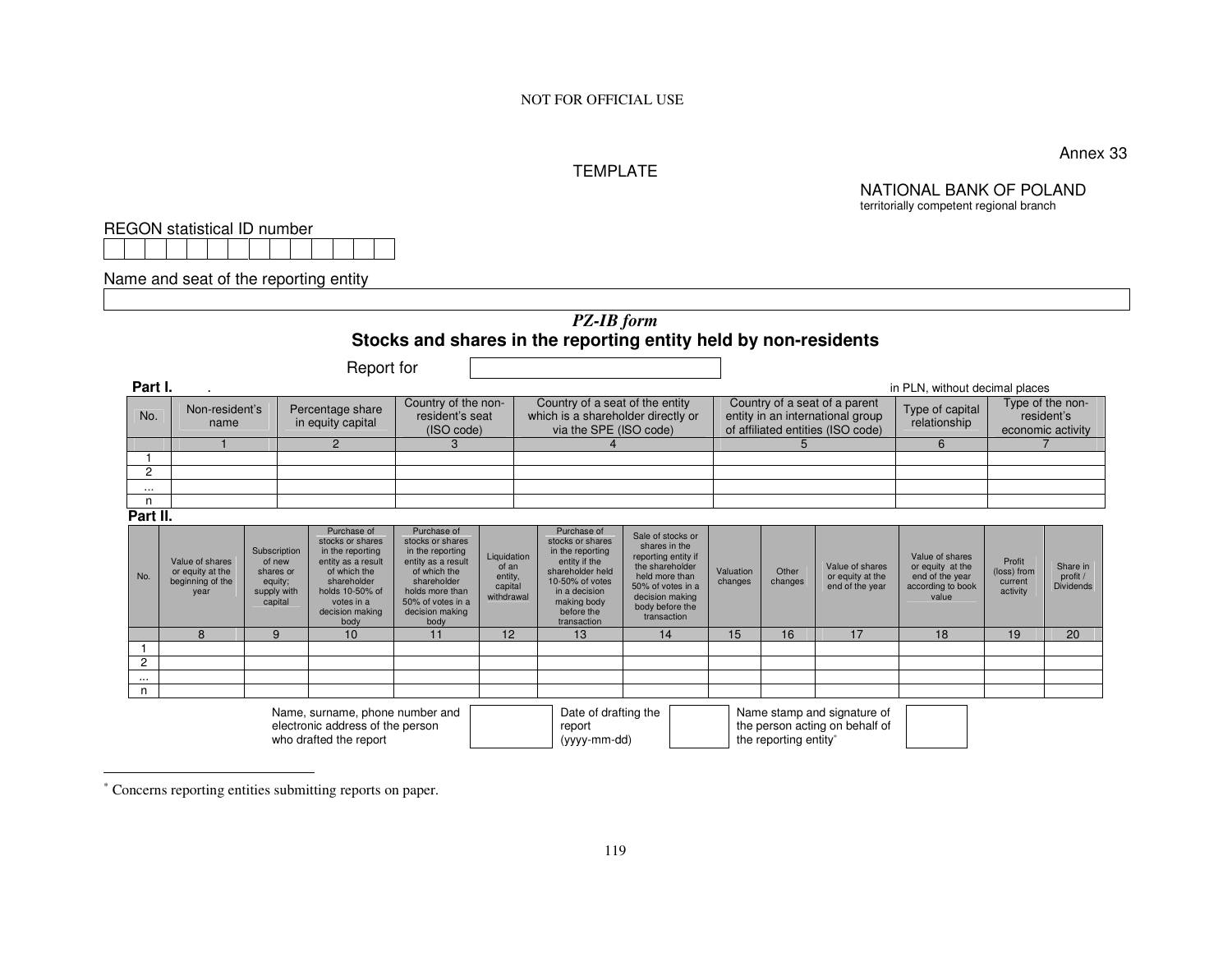# **Explanatory notes to PZ-IB form**

This form should be filled in with information on shares and equity securities in the reporting entity which are directly held by non-residents from the group of affiliated entities. The information on the form is provided also by a non-resident's branch which is a reporting entity.

# **1. Verifying the arithmetic correctness of the form**

After filling in the form, data should be verified arithmetically:

- Value of shares or equity at the beginning of the year (column 8)
- + Subscription of new shares or equity, supply with capital (column 9)
- + Purchase of stocks or shares in the reporting entity as a result of which the shareholder holds 10-50% of votes in a decision making body (column 10)
- + Purchase of stocks or shares in the reporting entity as a result of which the shareholder holds more than 50% of votes in a decision making body (column 11)
- Liquidation of an entity, capital withdrawal (column 12)
- Purchase of stocks or shares in the reporting entity if the shareholder held 10-50% of votes in a decision making body before the transaction (column 13)
- Sale of stocks or shares in the reporting entity if the shareholder held more than 50% of votes in a decision making body before the transaction (column 14)
- + Changes in valuation (column 15)
- + Other changes (column 16)
- $=$  Value of shares or equity at the end of the year (column 17)

# **Part I – Characteristics of entities from the group of affiliated entities**

# Column 1. **Non-resident's name**

The column should be filled in with the name of the non-resident which is a shareholder of the reporting entity or the name of the entity whose Polish branch submits the report.

# Column 2. **Percentage share in equity capital**

The column should include the non-resident's share in equity capital (per cent) of the reporting entity at the end of the year which is referred to in the report. In case of non-resident's Polish branches, 100% should be assumed as a percentage share in equity capital.

# Column 3. **Country of the non-resident's seat**

The column should be filled in with the country of the seat of the non-resident which is a shareholder of the reporting entity or the country of the seat of the non-resident whose Polish branch submits the report. The form should include letter designation of the country according to ISO-3166-1 standard. The list of countries according to ISO standards and the list of international organisations and international financial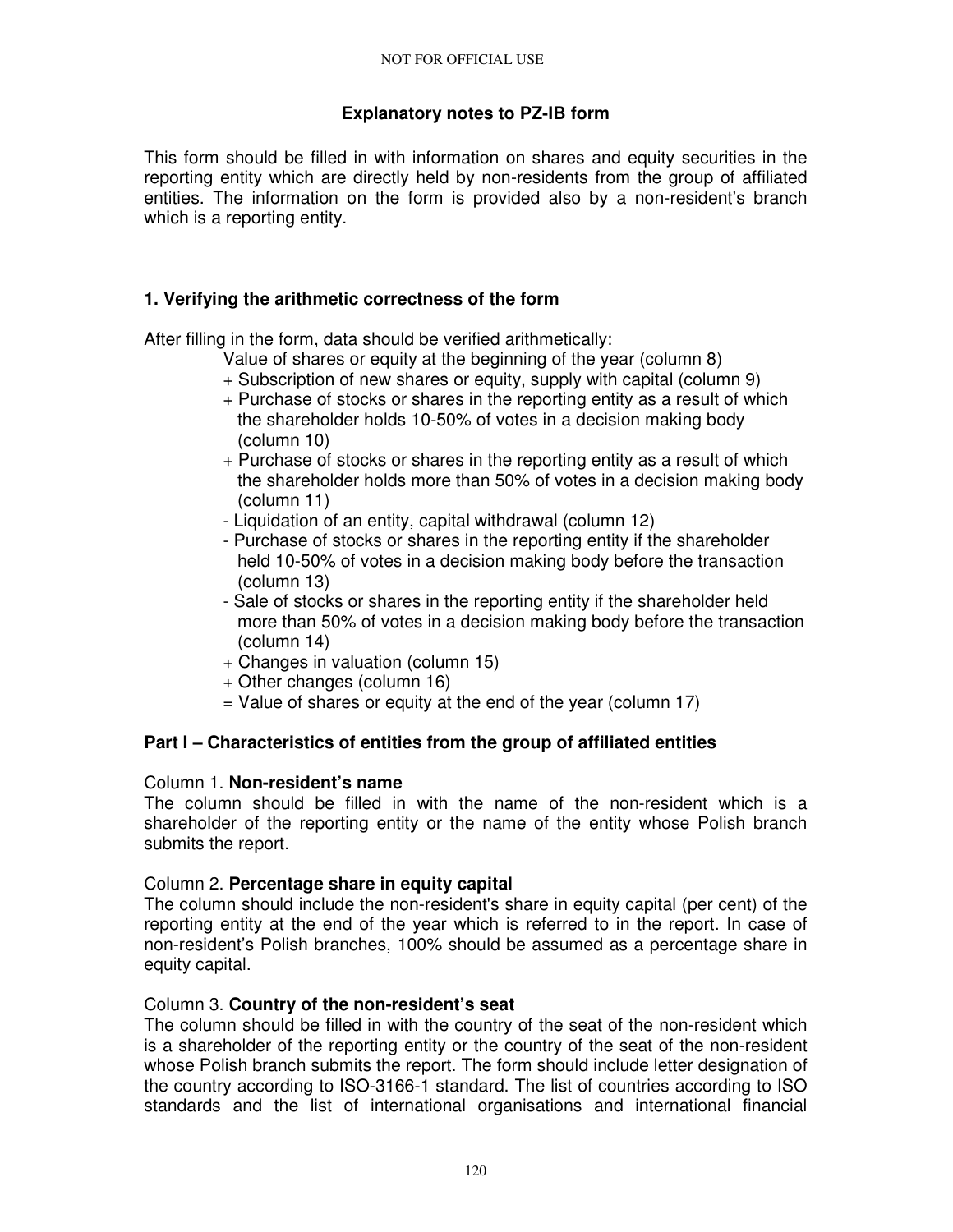institutions with two-digit codes may be found on the NBP website (sprawozdawczosc.nbp.pl).

#### Column 4. **Country of the entity's seat in which it is a shareholder of the reporting entity directly or via the special purpose vehicle**

The column should be filled in with the country of the seat of the entity which is a shareholder of the reporting entity directly or via the special purpose vehicle. If the entity which is a direct shareholder of the reporting entity is not a SPE, the country of its seat should be included. If a direct foreign shareholder is a SPE, then the country of the seat of the entity which controls this entity and which is not a SPE should be included in the column. If a country of such an entity is not known, the column should include the country from the Country of non-resident's seat column. The form should include letter designation of the country according to ISO-3166-1 standard. The list of countries according to ISO standards and the list of international organisations and international financial institutions with two-digit codes may be found on the National Bank of Poland website (sprawozdawczosc.nbp.pl).

#### **Example 5.**

The country of the entity which is a shareholder directly or via the SPE is a country of PROD2 from example 2 or a country of the IB-FR seat from example 3 (the examples are included in Annex 32).

#### Column 5. **Country of the seat of the parent entity in an international group of affiliated entities**

The column should include the country of the seat of the parent entity in an international group of affiliated entities. If a country of a dominating entity is not known, the column should include the country from the Country of the seat of the entity which is a shareholder directly or via the SPE column. The form should include letter designation of the country according to ISO-3166-1 standard. The list of countries according to ISO standards and the list of international organisations and international financial institutions with two-digit codes may be found on the NBP website (sprawozdawczosc.nbp.pl).

#### **Example 6.**

The country of a dominating entity in an international group of affiliated entities is a country of the seat of A1 from example 1, a country of DOM1 from example 2 and a country of the seat of IB-FR from example 3 (the examples are included in Annex 32).

#### Column 7. **Type of non-resident's economic activity**

The column should include the symbol of the economic activity type of a foreign shareholder according to PKD 2007.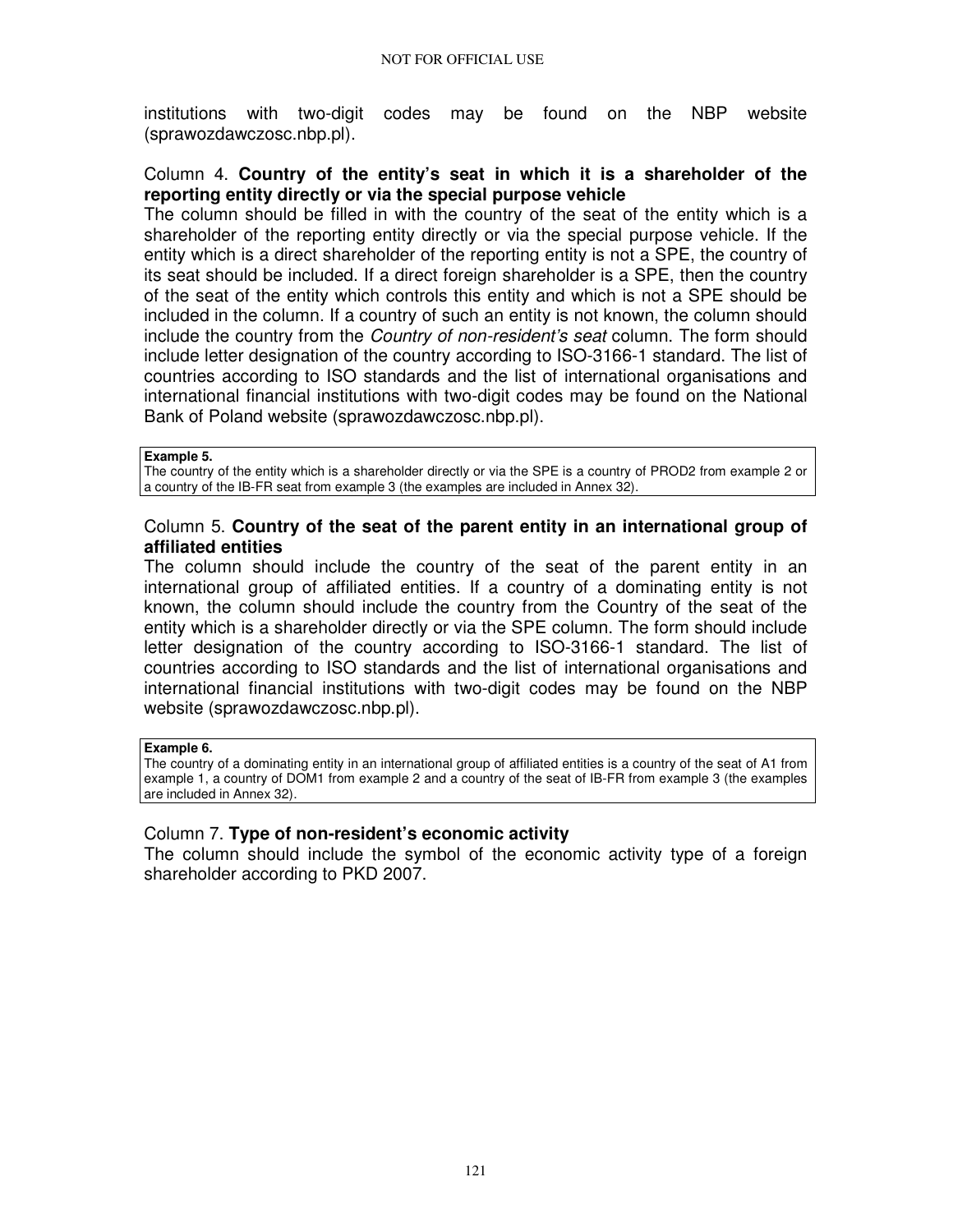# **Part II.**

# Column 8. **Value of shares or equity at the beginning of the year**

The column should be filled in with the value of shares or equity attributable to the non-resident as of the beginning of a calendar year. In case of the reporting entity whose shares are listed in securities markets, the market value of shares attributable to the non-resident should be included. For other shareholders it should be the value of equity capital attributable to a foreign shareholder. In case of foreign branches, the value of the branches' separated funds and the retained profit from the previous years should be provided.

# Column 9. **Subscription of new shares or equity, supply with capital**

The column should be filled in with the value of transactions decreasing the value of shares or equity during the year from subscription of new shares (new issue of shares) in the reporting entity or increasing capital in the reporting entity. The column should in particular include transactions related to establishing and supplying by the capital of the reporting entity.

# Column 10. **Purchase of stocks or shares in the reporting entity as a result of which the shareholder holds 10-50% of votes in a decision making body.**

The column should be filled in with the value of transactions increasing the value of shares or equity during the year from purchase of new stocks or shares not derived from a new issue in the reporting entity as a result of which the shareholder holds 10- 50% of votes in a decision making body. The column should also feature shares purchased in a public offering.

# Column 11. **Purchase of stocks or shares in the reporting entity as a result of which the shareholder holds more than 50% of votes in a decision making body.**

The column should be filled in with the value of transactions increasing the value of shares or equity during the year from subscription of stocks or shares not derived from a new issue in the reporting entity as a result of which the shareholder holds more than 50% of votes in a decision making body. The column should also feature shares purchased in a public offering.

# Column 12. **Liquidation of an entity, capital withdrawal**

The column should be filled in with the value of transactions decreasing the value of shares or equity during the year from the liquidation of the reporting entity or withdrawing capital from it (also by withdrawing profit from re-distribution from previous years).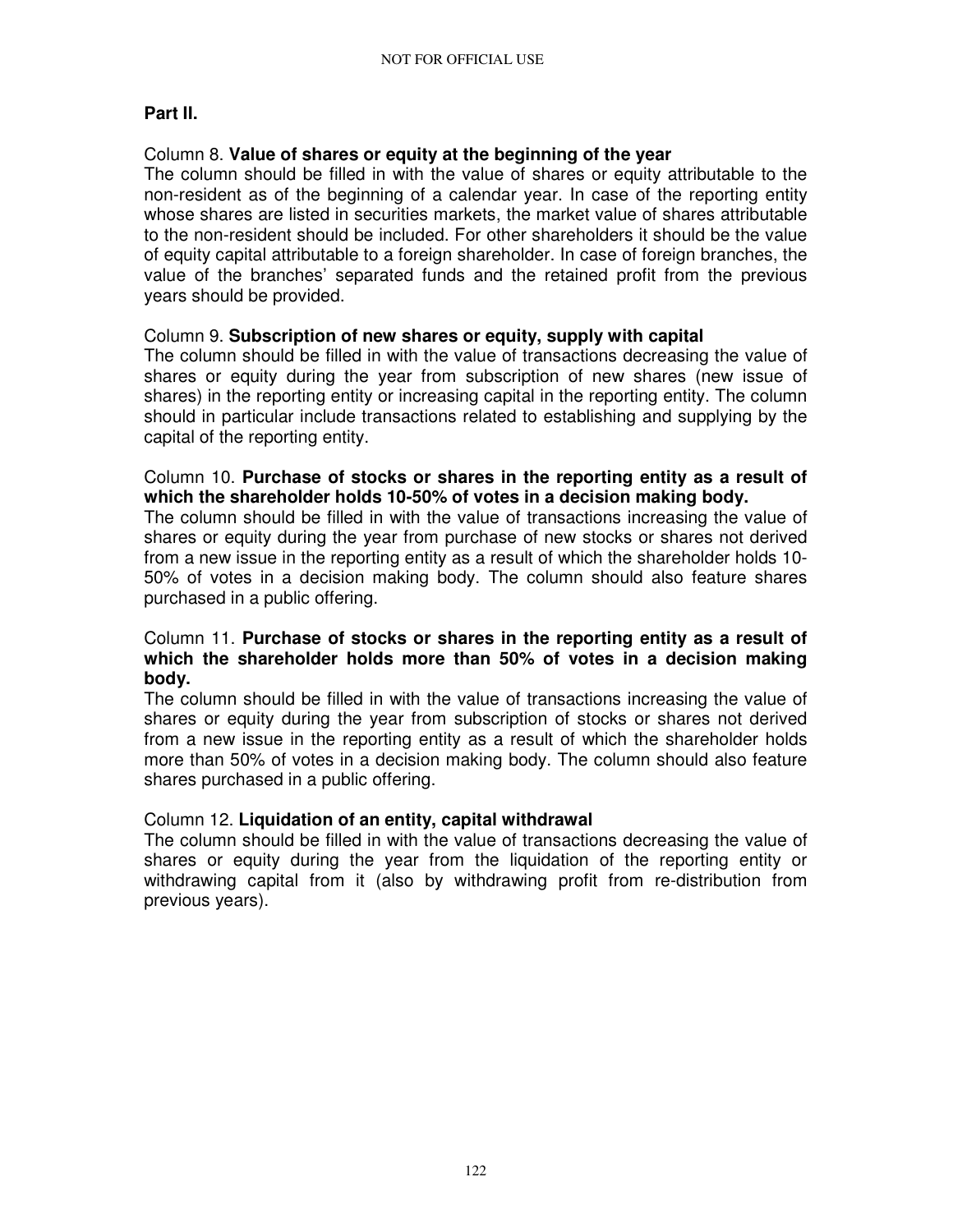# Column 13. **Sale of stocks or shares in the reporting entity if the shareholder held 10-50% of votes in a decision making body before the transaction**

The column should be filled in with the value of transactions decreasing the value of shares or equity during the year from subscription of new stocks or shares in the reporting entity if the shareholder held 10-50% of votes in a decision making body before the transaction.

# Column 14. **Sale of stocks or shares in the reporting entity if the shareholder held more than 50% of votes in a decision making body before the transaction**

The column should be filled in with the value of a transaction decreasing the value of shares or equity during the year from the sale of stocks or shares in the reporting entity if the shareholder held more than 50% of votes in a decision making body before the transaction.

# Column 15. **Changes in valuation**

The column should be filled in with changes in market value of held shares or capital equity value attributable to the non-resident (for entities which are not listed in securities markets). For example, changes in valuation will be a consequence of change in price of a security (enterprise shares) or revaluation of book value of held shares.

# Column 16. **Other changes**

The column should be filled in with other changes of shares' or equity value which do not result from transactions, changes in valuation and exchange rate, e.g. shares' value in the entity which during the year which is referred to in the report was included into the group of affiliated entities, i.e. there was a change of capital relationship type.

# Column 17. **Value of shares or equity at the end of the year**

The column should include value of shares or equity attributable to the non-resident at the end of a calendar year. In case of a reporting entity whose shares are listed in securities markets, the market value of shares attributable to the non-resident should be provided. For other entities it should be the own funds at book value of shares or equity. In case of foreign branches, the value of the branches' funds and the retained profit from previous years should be provided.

# Column 18. **Value of shares or equity at the end of the year according to book value**

The column should be filled in with the own funds at book value of shares or equity attributable to the non-resident. In case of foreign branches, the value of the branches' funds and the retained profit from previous years should be provided.

# Column 19. **Profit (loss) from current activity**

The column should be filled in with the amount of net operating surplus attributable to the foreign shareholder during the year which is referred to in the report, increased by the net interest receivable, dividend income receivable and shares in profits. The ammount should be increased by the attributable to the reporting entity udivided profits of the entities who are direct investment enterprises of the reporting entity. The ammount should be decreased by the attributable to the reporting entity loses of the entities who are direct investment enterprises of the reporting entity.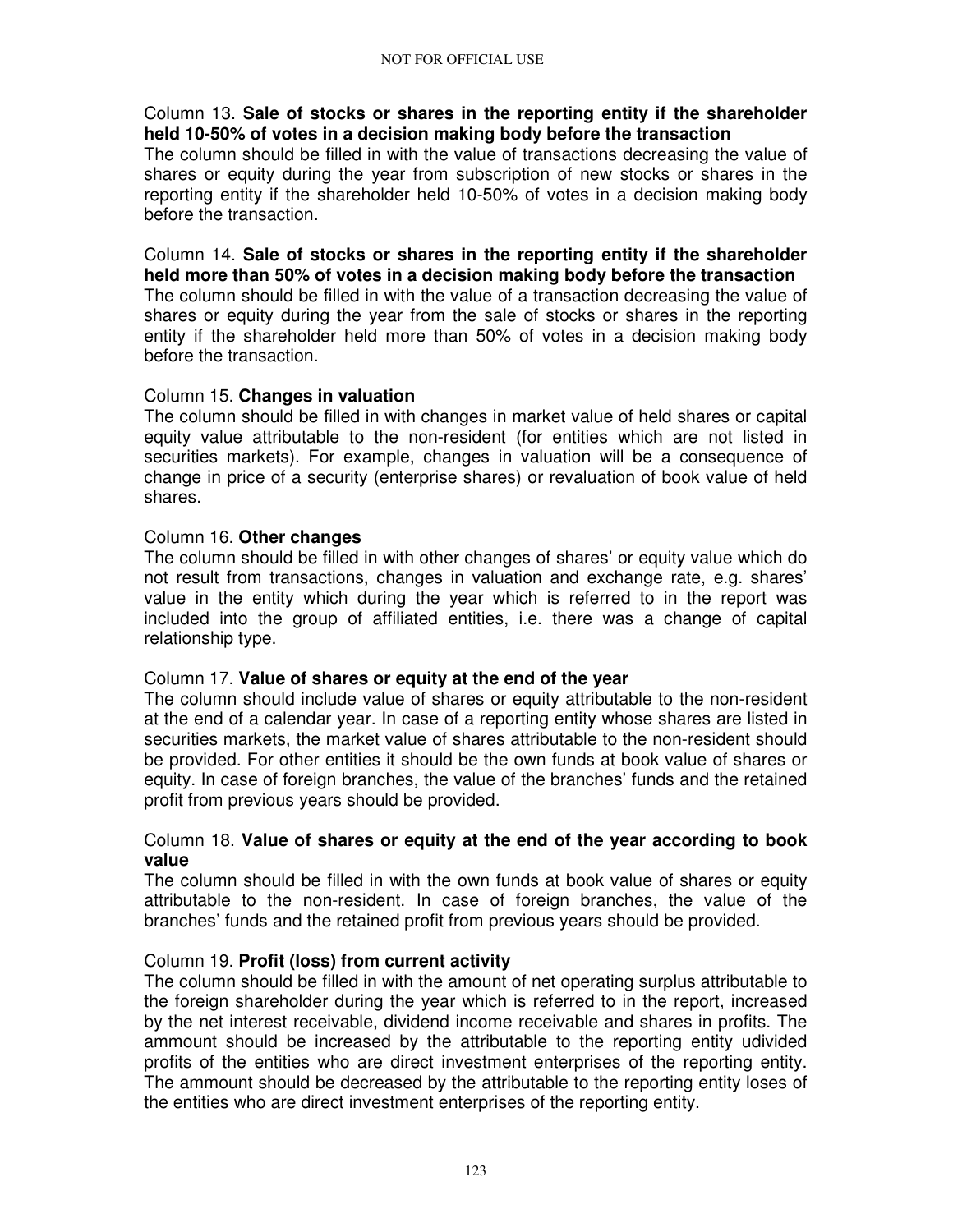#### Column 20. **Share in profit/Dividends**

The column should be filled in with dividends declared by the reporting entity during the year which is referred to in the report which are attributable to the non-resident, profit of the reporting entity attributable to the foreign shareholder and profit of the foreign entity's Polish branch which is paid in a given period. A day of establishing rights to dividend (day of dividend) should be considered as the day of declaring dividends.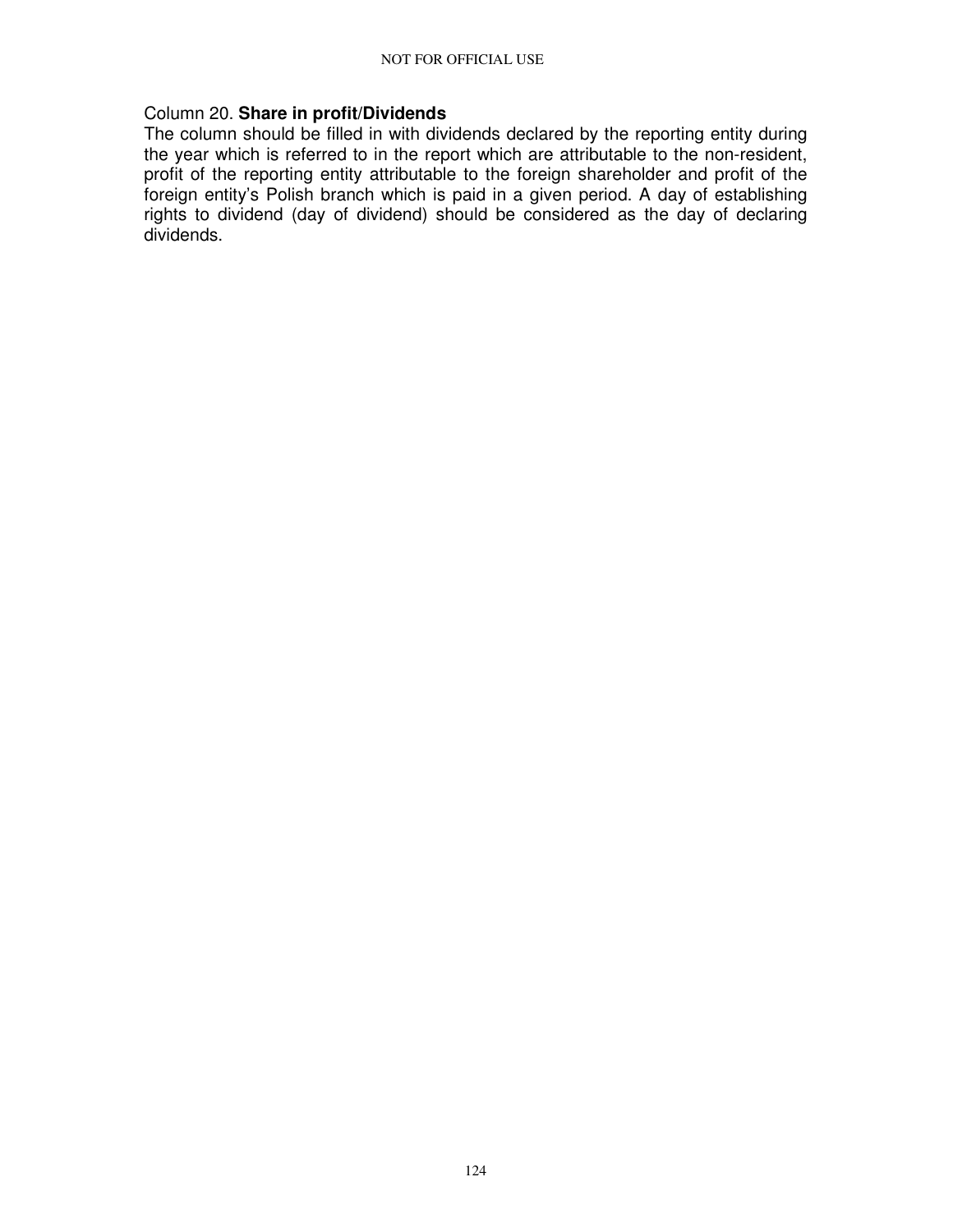NOT FOR OFFICIAL USE

#### TEMPLATE

Annex 34

NATIONAL BANK OF POLAND territorially competent regional branch

| <b>REGON</b> statistical ID number    |  |
|---------------------------------------|--|
| Name and seat of the reporting entity |  |
|                                       |  |
|                                       |  |

*PZ-KRD form* 

 **Liabilities – long-term loans obtained from non-residents and long-term payables to non-residents due to financial leasing with maturity of up to 1 year inclusive** 

|          | Report for quarter           |                      | year                                    |          | in PLN, without decimal places |
|----------|------------------------------|----------------------|-----------------------------------------|----------|--------------------------------|
|          | Transaction partner          |                      | To be repa id within 1 year (inclusive) |          |                                |
| Number   | Type of capital relationship | Institutional sector | Capital                                 | Interest |                                |
|          | 2                            | 3                    | 4                                       | 5.       |                                |
|          |                              |                      |                                         |          |                                |
| 2        |                              |                      |                                         |          |                                |
| $\cdots$ |                              |                      |                                         |          |                                |
| n        |                              |                      |                                         |          |                                |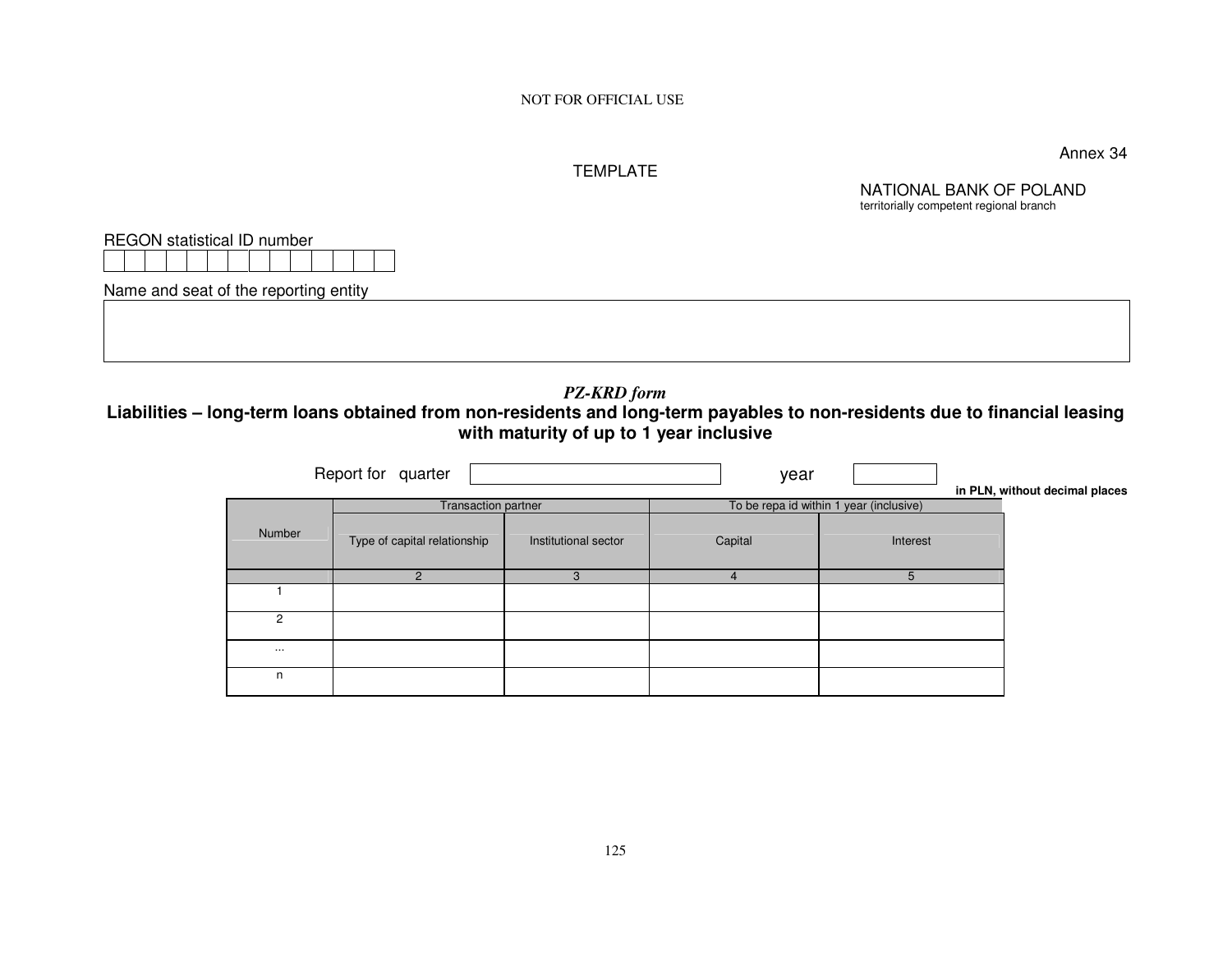# **Explanatory notes to PZ-KRD form**

This form should be filled in with information on long-term payables towards nonresidents featured in the PZ-KRE form (Annex 11) whose repayment is required within one year running since the end of the reporting period for which the report is submitted.

#### Column 4. **Capital – to be repaid within one year (inclusive)**

The columns should be filled in with information on capital payables indicated in column 12 of form PZ-KRE whose repayment is due within one year running since the end of the reporting period for which the report is submitted.

#### Column 5. **Interest - to be repaid within one year (inclusive)**

The column should be filled in with the value of interest payables whose repayment is due within one year running since the end of the reporting period for which the report is submitted. Interest payables should be reported in line with the repayment schedule or according to the best estimates of the reporting entity.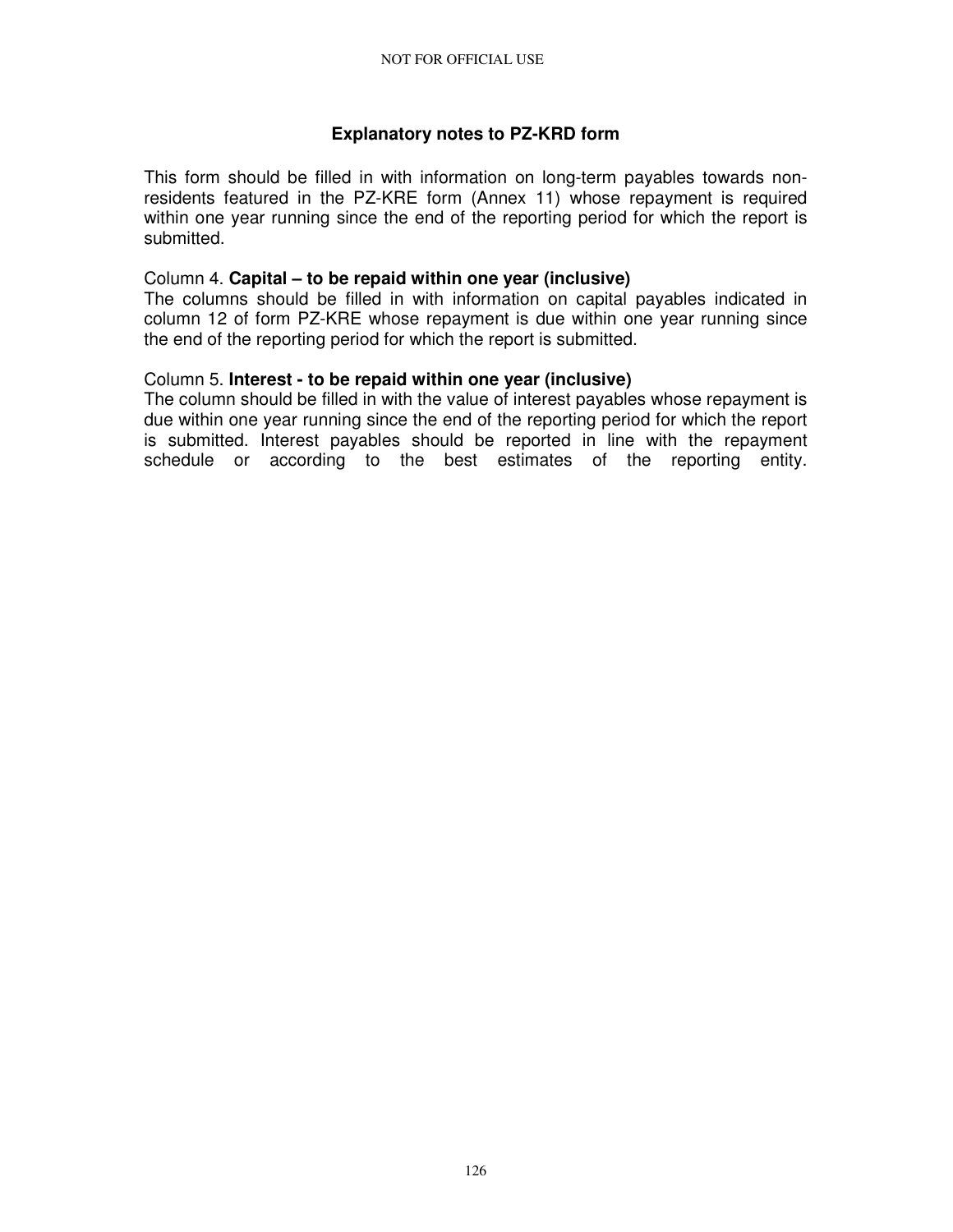NOT FOR OFFICIAL USE

# TEMPLATE

Annex 35

NATIONAL BANK OF POLAND territorially competent regional branch

| REGON statistical ID number           |  |
|---------------------------------------|--|
|                                       |  |
| Name and seat of the reporting entity |  |
|                                       |  |
|                                       |  |

# *PZ-KRN form*<br>Liabilities – long-term loans obtained from non-residents and long-term payables to non-residents due to financial leasing

|                |                                 |                         | Report for quarter |                     |                 |          | year            |          |                                |                 |  |
|----------------|---------------------------------|-------------------------|--------------------|---------------------|-----------------|----------|-----------------|----------|--------------------------------|-----------------|--|
|                |                                 |                         |                    |                     |                 |          |                 |          | in PLN, without decimal places |                 |  |
|                | <b>Transaction partner</b>      |                         |                    | to be repaid within |                 |          |                 |          |                                |                 |  |
|                |                                 |                         | 12 months          |                     | 13 to 24 months |          | 25 to 36 months |          | after 36 months                |                 |  |
| Number         | Type of capital<br>relationship | Institutional<br>sector | Capital            | Interest            | Capital         | Interest | Capital         | Interest | Capital                        | Interest        |  |
|                |                                 | $\overline{2}$          |                    | 4                   | 5               | 6        |                 | 8        | 9                              | 10 <sup>1</sup> |  |
|                |                                 |                         |                    |                     |                 |          |                 |          |                                |                 |  |
| $\overline{2}$ |                                 |                         |                    |                     |                 |          |                 |          |                                |                 |  |
| $\cdots$       |                                 |                         |                    |                     |                 |          |                 |          |                                |                 |  |
| n              |                                 |                         |                    |                     |                 |          |                 |          |                                |                 |  |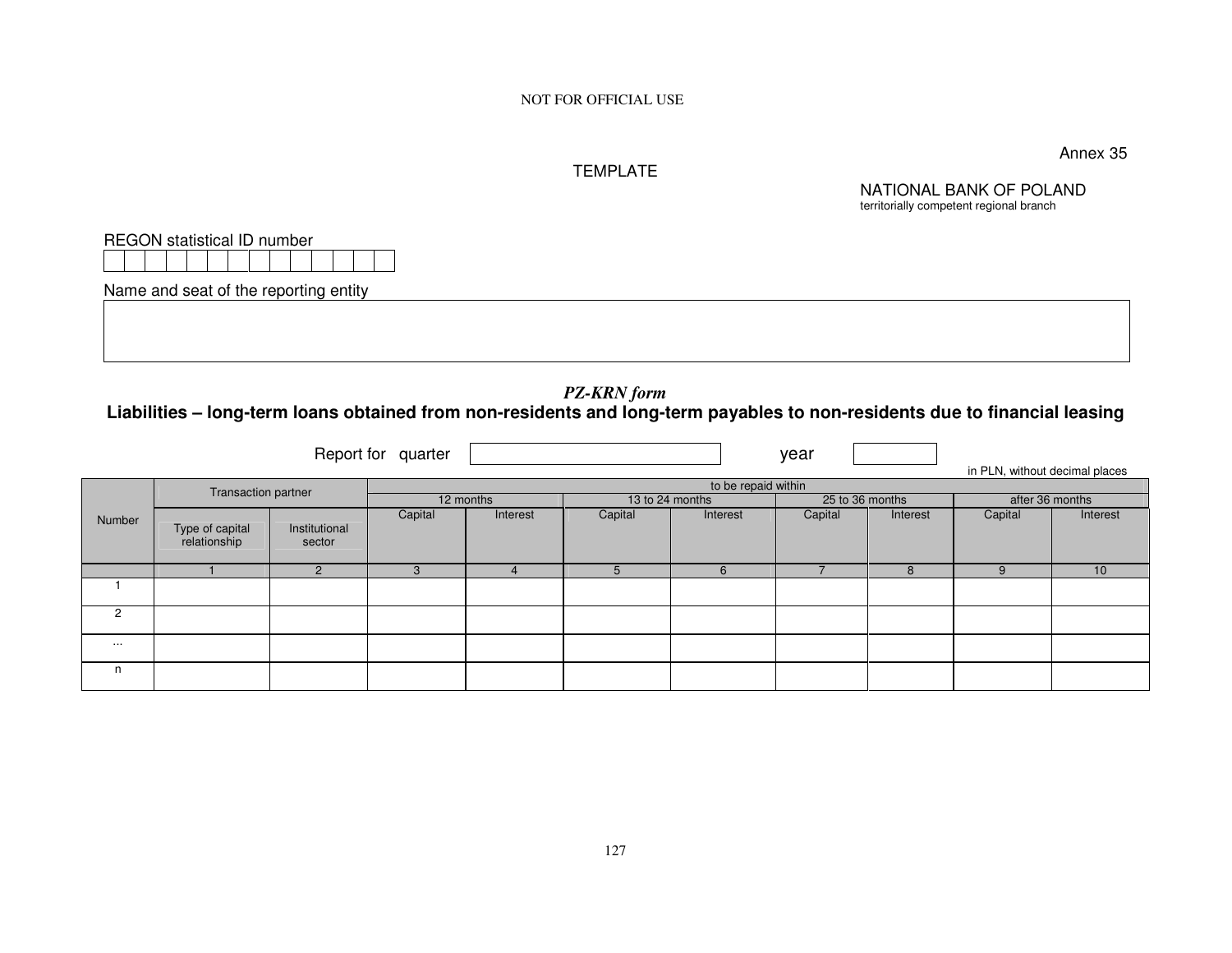# **Explanatory notes to PZ-KRN form**

This form should be filled in with information on long-term payables capital and interest towards non-residents featured in the PZ-KRE form (Annex 11).

For the purpuse of the form, in the column 3: **Transaction partner – institutional sector** fill in a letter code identifying the sector of the non-resident, using letter codes provided bellow:

**F** - for the financial sector, excluding insurance and reinsurance companies, pension funds and international financial organisations;

The **financial sector, excluding insurance and reinsurance companies, pension funds and international financial organisations**, includes central banks, the European Central Bank, credit institutions, foreign banks and other financial institutions, such as financial lease enterprises, factoring companies, brokerage companies, investment funds, financial institutions in a capital group and companies created for assets securitization.

- **J**  for the international financial organisations The **international financial organisations** includes e.g. the International Bank for Reconstruction and Development, the European Bank for Reconstruction and Development, the European Investment Bank
- **N -** for the non-financial sector, including insurance and reinsurance companies and pension funds.

The **financial sector, excluding insurance and reinsurance companies and pension funds**, includes central banks, the European Central Bank, credit institutions, foreign banks, international financial organisations, e.g. the International Bank for Reconstruction and Development, the European Bank for Reconstruction and Development, the European Investment Bank and other financial institutions, such as financial lease enterprises, factoring companies, brokerage companies, investment funds, financial institutions in a capital group and companies created for assets securitization.

#### Columns 3-10. **Capital and interest to be repaid within:**

The columns should be filled in with information on capital payables and interest payables which are due within:

- 12 months running since the end of the reporting period for which the report is submitted;

- 13 to 24 months running since the end of the reporting period for which the report is submitted;

- 25 to 36 months running since the end of the reporting period for which the report is submitted.

- after 36 months running since the end of the reporting period for which the report is submitted.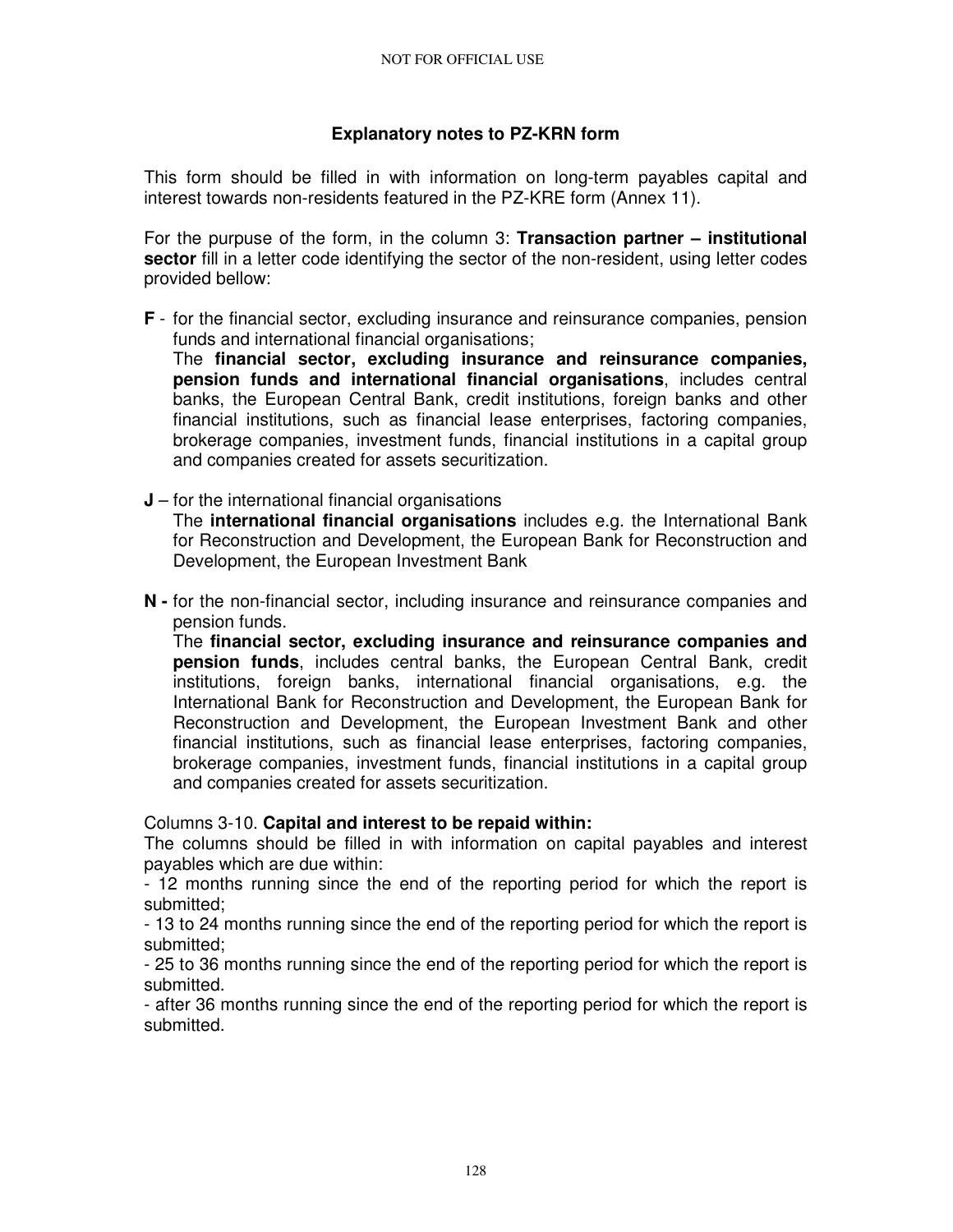NOT FOR OFFICIAL USE

Annex 36

#### TEMPLATE

NATIONAL BANK OF POLAND territorially competent regional branch

REGON statistical ID number

Name and seat or name, surname and place of residence of the reporting entity

*PZ-KAN form* **Foreign means of payment in the form of banknotes and coins in bureaux de change** 

|                                       |               | Report for quarter   | year             |                                                                                                                   |
|---------------------------------------|---------------|----------------------|------------------|-------------------------------------------------------------------------------------------------------------------|
| Currency code                         |               | Purchase of currency | Sale of currency | in currency, without decimal places<br>Cash balance in the bureau de change at the end of<br>the reporting period |
|                                       |               |                      |                  |                                                                                                                   |
| <b>EUR</b>                            |               |                      |                  |                                                                                                                   |
| <b>USD</b>                            | $\mathcal{P}$ |                      |                  |                                                                                                                   |
| GBP                                   | 3             |                      |                  |                                                                                                                   |
| <b>CHF</b>                            | 4             |                      |                  |                                                                                                                   |
| Equivalent of other currencies in PLN | 5             |                      |                  |                                                                                                                   |

| Name, surname,                   | Date of      | Name stamp and          |
|----------------------------------|--------------|-------------------------|
| phone number                     | drafting the | signature of the person |
| and electronic                   | report       | acting on behalf of the |
| address of the                   | (yyyy-mm-dd) | reporting entity*       |
| person who<br>drafted the report |              |                         |

∗ Applies to reporting entities submitting reports on paper

<sup>∗</sup> Concerns reporting entities submitting reports on paper.